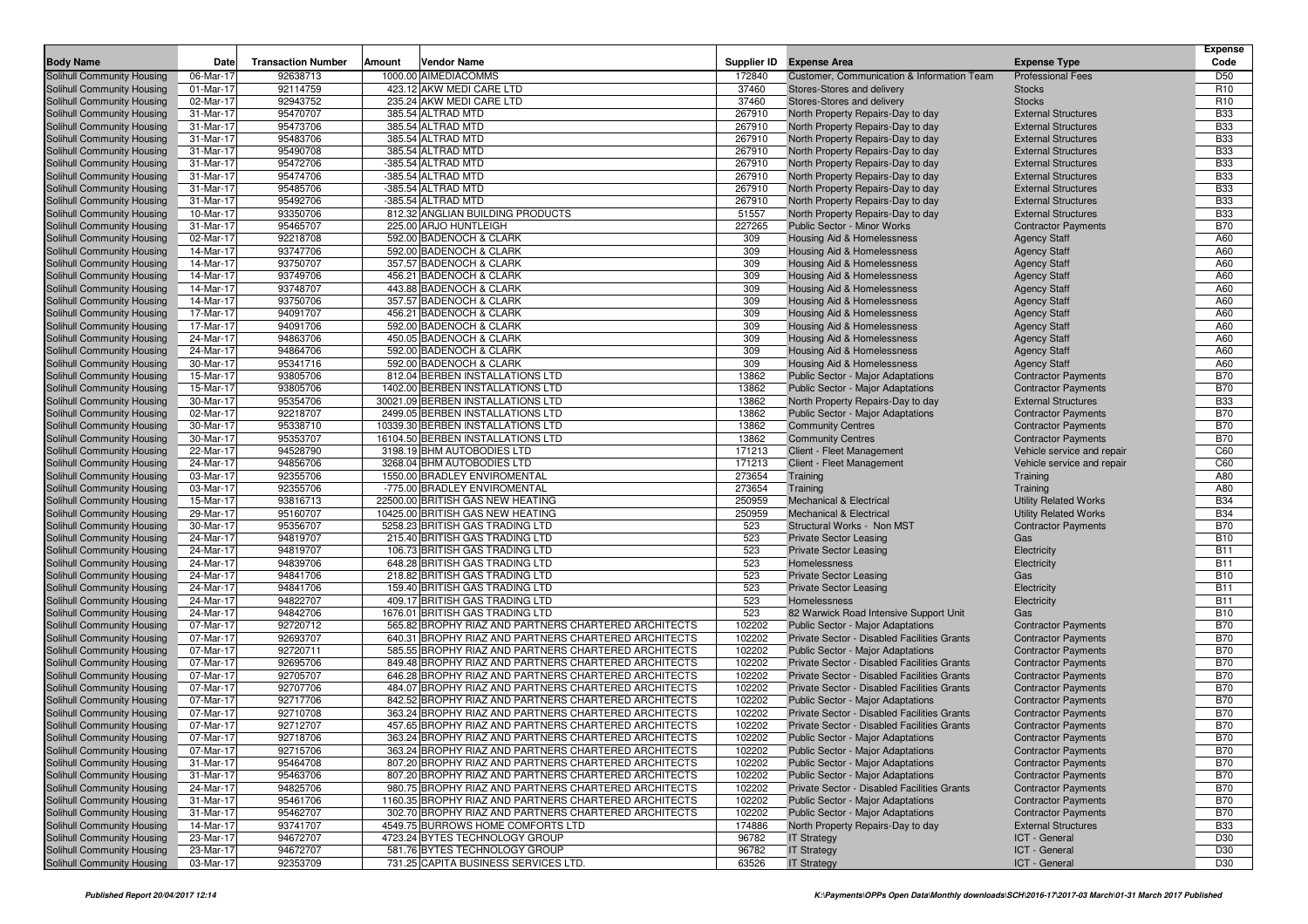| <b>Body Name</b>                                         | Date                   | <b>Transaction Number</b> | Amount | <b>Vendor Name</b>                                       |                  | Supplier ID Expense Area                                 | <b>Expense Type</b>                  | <b>Expense</b><br>Code             |
|----------------------------------------------------------|------------------------|---------------------------|--------|----------------------------------------------------------|------------------|----------------------------------------------------------|--------------------------------------|------------------------------------|
| <b>Solihull Community Housing</b>                        | 27-Mar-17              | 94942706                  |        | 487.50 CAPITA BUSINESS SERVICES LTD.                     | 63526            | <b>IT Strategy</b>                                       | ICT - General                        | D30                                |
| Solihull Community Housing                               | 01-Mar-17              | 92129707                  |        | 1008.34 CAPITA SYMONDS LTD                               | 151425           | New Build - Ipswich Walk                                 | <b>Contractor Payments</b>           | <b>B70</b>                         |
| Solihull Community Housing                               | 15-Mar-17              | 93816712                  |        | 255.00 CDP PRINT MANAGEMENT                              | 165490           | Customer, Communication & Information Team               | Printing                             | D80                                |
| Solihull Community Housing                               | 15-Mar-17              | 93816710                  |        | 209.00 CDP PRINT MANAGEMENT                              | 165490           | Customer, Communication & Information Team               | Printing                             | D80                                |
| Solihull Community Housing                               | 03-Mar-17              | 92516706                  |        | 1160.00 CHARTER OFFICE EQUIPMENT LTD                     | 748              | <b>Endeavour House</b>                                   | <b>General Building Costs</b>        | <b>B30</b>                         |
| Solihull Community Housing                               | 29-Mar-17              | 95157708                  |        | 1350.00 CHELMSLEY & DISTRICT CONSERVATIVE CLUB LTD       | 31510            | Business Support - MST Back Office Support               | <b>Professional Fees</b>             | D <sub>50</sub>                    |
| Solihull Community Housing                               | 03-Mar-17              | 92510706                  |        | 1350.00 CHELMSLEY & DISTRICT CONSERVATIVE CLUB LTD       | 31510            | Business Support - MST Back Office Support               | <b>Professional Fees</b>             | D <sub>50</sub>                    |
| Solihull Community Housing                               | 15-Mar-17              | 93870708                  |        | 275.00 CLEARWATER TECHNOLOGY LTD                         | 81715            | Client ¿ H & S Water Risk                                | <b>Water Risks</b>                   | <b>B13</b>                         |
| Solihull Community Housing                               | 15-Mar-17              | 93870709                  |        | 275.00 CLEARWATER TECHNOLOGY LTD                         | 81715            | Client ¿ H & S Water Risk                                | <b>Water Risks</b>                   | <b>B13</b>                         |
| Solihull Community Housing                               | 15-Mar-17              | 93870710                  |        | 275.00 CLEARWATER TECHNOLOGY LTD                         | 81715            | Client ¿ H & S Water Risk                                | <b>Water Risks</b>                   | <b>B13</b>                         |
| Solihull Community Housing                               | 15-Mar-17              | 93870711                  |        | 275.00 CLEARWATER TECHNOLOGY LTD                         | 81715            | Client ¿ H & S Water Risk                                | <b>Water Risks</b>                   | <b>B13</b>                         |
| Solihull Community Housing                               | 15-Mar-17              | 93870714                  |        | 275.00 CLEARWATER TECHNOLOGY LTD                         | 81715            | Client ¿ H & S Water Risk                                | <b>Water Risks</b>                   | <b>B13</b>                         |
| Solihull Community Housing                               | 15-Mar-17              | 93870713                  |        | 275.00 CLEARWATER TECHNOLOGY LTD                         | 81715            | Client ¿ H & S Water Risk                                | <b>Water Risks</b>                   | <b>B13</b>                         |
| Solihull Community Housing                               | 15-Mar-17              | 93870706                  |        | 275.00 CLEARWATER TECHNOLOGY LTD                         | 81715            | Client ¿ H & S Water Risk                                | <b>Water Risks</b>                   | <b>B13</b>                         |
| Solihull Community Housing                               | 15-Mar-17              | 93870717                  |        | 275.00 CLEARWATER TECHNOLOGY LTD                         | 81715            | Client ¿ H & S Water Risk                                | <b>Water Risks</b>                   | <b>B13</b>                         |
| Solihull Community Housing                               | 15-Mar-17              | 93870716                  |        | 275.00 CLEARWATER TECHNOLOGY LTD                         | 81715            | Client ¿ H & S Water Risk                                | <b>Water Risks</b>                   | <b>B13</b>                         |
| Solihull Community Housing                               | 15-Mar-17              | 93870715                  |        | 275.00 CLEARWATER TECHNOLOGY LTD                         | 81715            | Client ¿ H & S Water Risk                                | <b>Water Risks</b>                   | <b>B13</b>                         |
| Solihull Community Housing                               | 27-Mar-17              | 95012737                  |        | 1418.00 CLEARWATER TECHNOLOGY LTD                        | 81715            | Client ¿ H & S Water Risk                                | <b>Water Risks</b>                   | <b>B13</b>                         |
| <b>Solihull Community Housing</b>                        | 01-Mar-17              | 92943749                  |        | 1075.00 CONTOUR SHOWERS LTD                              | 267185           | Stores-Stores and delivery                               | <b>Stocks</b>                        | R <sub>10</sub>                    |
| Solihull Community Housing                               | 06-Mar-17              | 93792747                  |        | 13.00 CONTOUR SHOWERS LTD                                | 267185           | Stores-Stores and delivery                               | <b>Stocks</b>                        | R <sub>10</sub>                    |
| Solihull Community Housing                               | 06-Mar-17              | 93792747                  |        | 195.00 CONTOUR SHOWERS LTD                               | 267185           | Stores-Stores and delivery                               | <b>Stocks</b>                        | R <sub>10</sub>                    |
| Solihull Community Housing                               | 06-Mar-17              | 93792747                  |        | 115.00 CONTOUR SHOWERS LTD                               | 267185           | Stores-Stores and delivery                               | <b>Stocks</b>                        | R <sub>10</sub>                    |
| Solihull Community Housing                               | 06-Mar-17              | 93792747                  |        | 14.50 CONTOUR SHOWERS LTD                                | 267185           | Stores-Stores and delivery                               | <b>Stocks</b>                        | R <sub>10</sub>                    |
| Solihull Community Housing                               | 06-Mar-17              | 93792747                  |        | 14.50 CONTOUR SHOWERS LTD                                | 267185           | Stores-Stores and delivery                               | <b>Stocks</b>                        | R <sub>10</sub>                    |
| Solihull Community Housing                               | 13-Mar-17              | 94369745                  |        | 17.50 CONTOUR SHOWERS LTD                                | 267185           | Stores-Stores and delivery                               | <b>Stocks</b>                        | R <sub>10</sub>                    |
| Solihull Community Housing                               | 13-Mar-17              | 94369745                  |        | 26.00 CONTOUR SHOWERS LTD                                | 267185           | Stores-Stores and delivery                               | <b>Stocks</b>                        | R <sub>10</sub>                    |
| Solihull Community Housing                               | 13-Mar-17              | 94369745                  |        | 27.00 CONTOUR SHOWERS LTD                                | 267185           | Stores-Stores and delivery                               | <b>Stocks</b>                        | R <sub>10</sub>                    |
| Solihull Community Housing                               | 13-Mar-17              | 94369745                  |        | 195.00 CONTOUR SHOWERS LTD                               | 267185           | Stores-Stores and delivery                               | <b>Stocks</b>                        | R <sub>10</sub>                    |
| Solihull Community Housing                               | 13-Mar-17              | 94369745                  |        | 220.00 CONTOUR SHOWERS LTD                               | 267185           | Stores-Stores and delivery                               | <b>Stocks</b>                        | R <sub>10</sub>                    |
| Solihull Community Housing                               | 13-Mar-17              | 94369745                  |        | 115.00 CONTOUR SHOWERS LTD                               | 267185           | Stores-Stores and delivery                               | <b>Stocks</b>                        | R <sub>10</sub>                    |
| Solihull Community Housing                               | 14-Mar-17              | 94369746                  |        | 220.00 CONTOUR SHOWERS LTD                               | 267185           | Stores-Stores and delivery                               | <b>Stocks</b>                        | R <sub>10</sub>                    |
| Solihull Community Housing                               | 20-Mar-17<br>20-Mar-17 | 95181768                  |        | 249.00 CONTOUR SHOWERS LTD                               | 267185           | Stores-Stores and delivery<br>Stores-Stores and delivery | <b>Stocks</b>                        | R <sub>10</sub>                    |
| Solihull Community Housing                               |                        | 95181768<br>95181769      |        | 115.00 CONTOUR SHOWERS LTD<br>220.00 CONTOUR SHOWERS LTD | 267185           | Stores-Stores and delivery                               | <b>Stocks</b>                        | R <sub>10</sub><br>R <sub>10</sub> |
| Solihull Community Housing<br>Solihull Community Housing | 21-Mar-17<br>02-Mar-17 | 92317708                  |        | 601.62 DANIEL OWEN LTD                                   | 267185<br>254088 | North Property Repairs-Day to day                        | <b>Stocks</b><br><b>Agency Staff</b> | A60                                |
| Solihull Community Housing                               | 02-Mar-17              | 92317706                  |        | 583.86 DANIEL OWEN LTD                                   | 254088           | North Property Repairs-Day to day                        | <b>Agency Staff</b>                  | A60                                |
| Solihull Community Housing                               | 08-Mar-17              | 92869706                  |        | 601.62 DANIEL OWEN LTD                                   | 254088           | North Property Repairs-Day to day                        | <b>Agency Staff</b>                  | A60                                |
| Solihull Community Housing                               | 08-Mar-17              | 92867709                  |        | 568.08 DANIEL OWEN LTD                                   | 254088           | North Property Repairs-Day to day                        | <b>Agency Staff</b>                  | A60                                |
| Solihull Community Housing                               | 15-Mar-17              | 93802706                  |        | 601.62 DANIEL OWEN LTD                                   | 254088           | North Property Repairs-Day to day                        | <b>Agency Staff</b>                  | A60                                |
| Solihull Community Housing                               | 15-Mar-17              | 93801706                  |        | 583.86 DANIEL OWEN LTD                                   | 254088           | North Property Repairs-Day to day                        | <b>Agency Staff</b>                  | A60                                |
| Solihull Community Housing                               | 22-Mar-17              | 94562713                  |        | 601.62 DANIEL OWEN LTD                                   | 254088           | North Property Repairs-Day to day                        | <b>Agency Staff</b>                  | A60                                |
| Solihull Community Housing                               | 22-Mar-17              | 94570706                  |        | 583.86 DANIEL OWEN LTD                                   | 254088           | North Property Repairs-Day to day                        | <b>Agency Staff</b>                  | A60                                |
| Solihull Community Housing                               | 27-Mar-17              | 94940706                  |        | 601.62 DANIEL OWEN LTD                                   | 254088           | North Property Repairs-Day to day                        | <b>Agency Staff</b>                  | A60                                |
| Solihull Community Housing                               | 27-Mar-17              | 94941706                  |        | 583.86 DANIEL OWEN LTD                                   | 254088           | North Property Repairs-Day to day                        | <b>Agency Staff</b>                  | A60                                |
| Solihull Community Housing                               | 01-Mar-17              | 92114709                  |        | 350.00 DIRECT ROOFING SUPPLIES LTD                       | 11014            | Stores-Stores and delivery                               | <b>Stocks</b>                        | R <sub>10</sub>                    |
| Solihull Community Housing                               | 15-Mar-17              | 95181710                  |        | 211.46 DIRECT ROOFING SUPPLIES LTD                       | 11014            | Stores-Stores and delivery                               | <b>Stocks</b>                        | R <sub>10</sub>                    |
| Solihull Community Housing                               | 01-Mar-17              | 94533749                  |        | 225.00 DMW ENVIRONMENTAL                                 | 180827           | <b>Kitchens</b>                                          | <b>Contractor Payments</b>           | <b>B70</b>                         |
| Solihull Community Housing                               | 01-Mar-17              | 94533750                  |        | 85.00 DMW ENVIRONMENTAL                                  | 180827           | <b>Direct-Adaptations-Showers</b>                        | <b>Internal Works</b>                | <b>B31</b>                         |
| Solihull Community Housing                               | 01-Mar-17              | 94533750                  |        | 135.00 DMW ENVIRONMENTAL                                 | 180827           | <b>Direct-Adaptations-Showers</b>                        | <b>Internal Works</b>                | <b>B31</b>                         |
| Solihull Community Housing                               | 01-Mar-17              | 94533750                  |        | 135.00 DMW ENVIRONMENTAL                                 | 180827           | <b>Direct-Adaptations-Showers</b>                        | <b>Internal Works</b>                | <b>B31</b>                         |
| Solihull Community Housing                               | 01-Mar-17              | 94533750                  |        | 85.00 DMW ENVIRONMENTAL                                  | 180827           | <b>Direct-Adaptations-Showers</b>                        | <b>Internal Works</b>                | <b>B31</b>                         |
| Solihull Community Housing                               | 01-Mar-17              | 94533750                  |        | 85.00 DMW ENVIRONMENTAL                                  | 180827           | <b>Direct-Adaptations-Showers</b>                        | <b>Internal Works</b>                | <b>B31</b>                         |
| Solihull Community Housing                               | 01-Mar-17              | 94533750                  |        | 135.00 DMW ENVIRONMENTAL                                 | 180827           | <b>Direct-Adaptations-Showers</b>                        | <b>Internal Works</b>                | <b>B31</b>                         |
| Solihull Community Housing                               | 01-Mar-17              | 94533750                  |        | 85.00 DMW ENVIRONMENTAL                                  | 180827           | <b>Direct-Adaptations-Showers</b>                        | <b>Internal Works</b>                | B31                                |
| Solihull Community Housing                               | 01-Mar-17              | 94533750                  |        | 135.00 DMW ENVIRONMENTAL                                 | 180827           | <b>Direct-Adaptations-Showers</b>                        | <b>Internal Works</b>                | <b>B31</b>                         |
| Solihull Community Housing                               | 01-Mar-17              | 94533751                  |        | 95.00 DMW ENVIRONMENTAL                                  | 180827           | North Property Repairs-Day to day                        | <b>Internal Works</b>                | <b>B31</b>                         |
| Solihull Community Housing                               | 01-Mar-17              | 94533751                  |        | 95.00 DMW ENVIRONMENTAL                                  | 180827           | North Property Repairs-Day to day                        | <b>Internal Works</b>                | <b>B31</b>                         |
| Solihull Community Housing                               | 01-Mar-17              | 94533751                  |        | 135.00 DMW ENVIRONMENTAL                                 | 180827           | North Property Repairs-Day to day                        | <b>Internal Works</b>                | <b>B31</b>                         |
| Solihull Community Housing                               | 01-Mar-17              | 94533751                  |        | 95.00 DMW ENVIRONMENTAL                                  | 180827           | North Property Repairs-Day to day                        | <b>Internal Works</b>                | <b>B31</b>                         |
| Solihull Community Housing                               | 01-Mar-17              | 94533751                  |        | 95.00 DMW ENVIRONMENTAL                                  | 180827           | North Property Repairs-Day to day                        | <b>Internal Works</b>                | <b>B31</b>                         |
| Solihull Community Housing                               | 01-Mar-17              | 94533751                  |        | 95.00 DMW ENVIRONMENTAL                                  | 180827           | North Property Repairs-Day to day                        | <b>Internal Works</b>                | <b>B31</b>                         |
| Solihull Community Housing                               | 01-Mar-17              | 94533751                  |        | 95.00 DMW ENVIRONMENTAL                                  | 180827           | North Property Repairs-Day to day                        | <b>Internal Works</b>                | <b>B31</b>                         |
| Solihull Community Housing                               | 01-Mar-17              | 94533751                  |        | 95.00 DMW ENVIRONMENTAL                                  | 180827           | North Property Repairs-Day to day                        | <b>Internal Works</b>                | <b>B31</b>                         |
| Solihull Community Housing                               | 01-Mar-17              | 94533751                  |        | 95.00 DMW ENVIRONMENTAL                                  | 180827           | North Property Repairs-Day to day                        | <b>Internal Works</b>                | <b>B31</b>                         |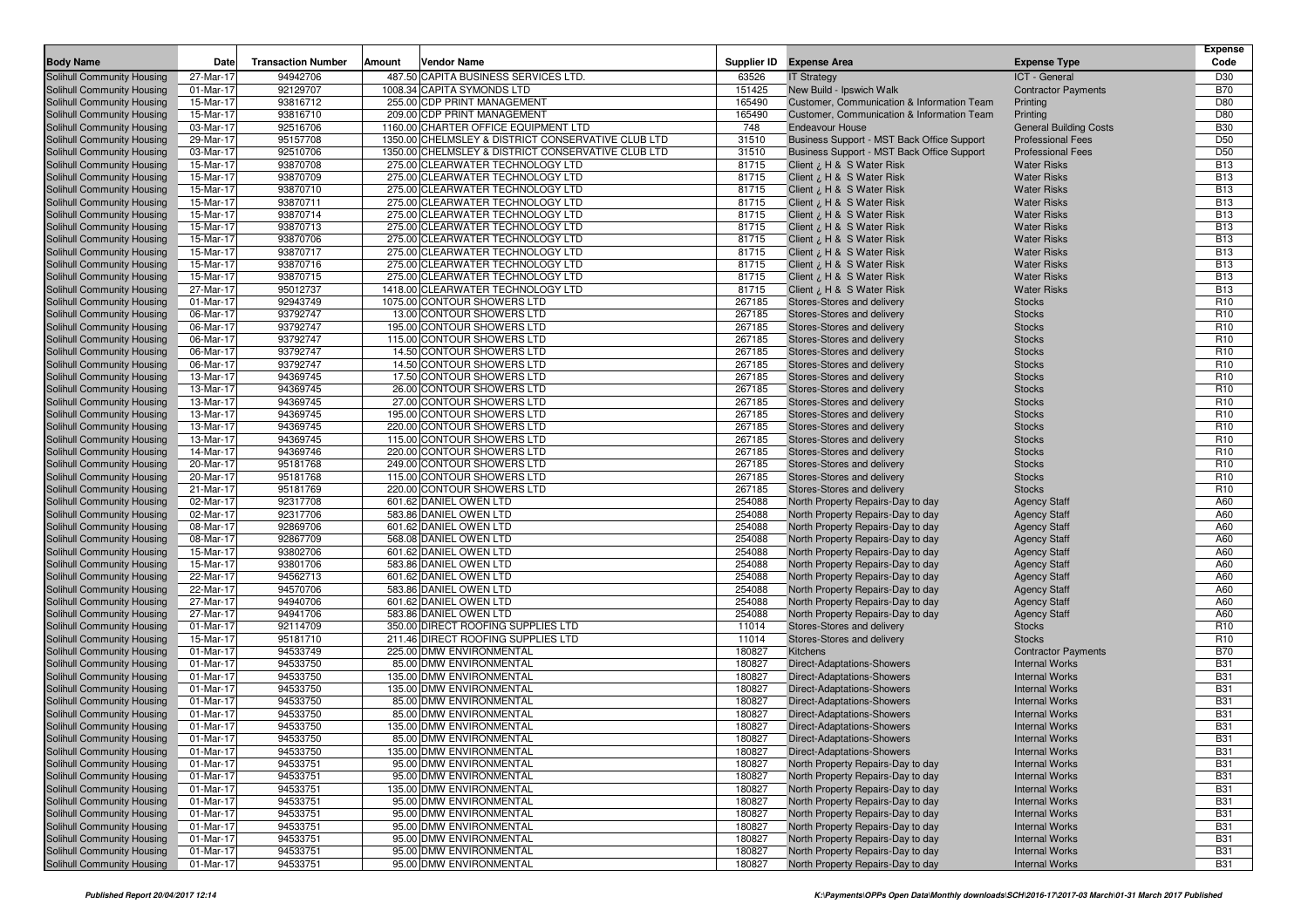| <b>Body Name</b>           | Date      | <b>Transaction Number</b> | Amount | <b>Vendor Name</b>        |        | Supplier ID Expense Area             | <b>Expense Type</b>        | Expense<br>Code |
|----------------------------|-----------|---------------------------|--------|---------------------------|--------|--------------------------------------|----------------------------|-----------------|
| Solihull Community Housing | 01-Mar-17 | 94533751                  |        | 95.00 DMW ENVIRONMENTAL   | 180827 | North Property Repairs-Day to day    | <b>Internal Works</b>      | <b>B31</b>      |
| Solihull Community Housing | 01-Mar-17 | 94533751                  |        | 95.00 DMW ENVIRONMENTAL   | 180827 | North Property Repairs-Day to day    | <b>Internal Works</b>      | <b>B31</b>      |
| Solihull Community Housing | 01-Mar-17 | 94533751                  |        | 95.00 DMW ENVIRONMENTAL   | 180827 | North Property Repairs-Day to day    | <b>Internal Works</b>      | <b>B31</b>      |
| Solihull Community Housing | 01-Mar-17 | 94533751                  |        | 95.00 DMW ENVIRONMENTAL   | 180827 | North Property Repairs-Day to day    | <b>Internal Works</b>      | <b>B31</b>      |
| Solihull Community Housing | 01-Mar-17 | 94533751                  |        | 95.00 DMW ENVIRONMENTAL   | 180827 | North Property Repairs-Day to day    | <b>Internal Works</b>      | <b>B31</b>      |
| Solihull Community Housing | 01-Mar-17 | 94533751                  |        | 95.00 DMW ENVIRONMENTAL   | 180827 | North Property Repairs-Day to day    | <b>Internal Works</b>      | <b>B31</b>      |
| Solihull Community Housing | 01-Mar-17 | 94533751                  |        | 95.00 DMW ENVIRONMENTAL   | 180827 | North Property Repairs-Day to day    | <b>Internal Works</b>      | <b>B31</b>      |
| Solihull Community Housing | 01-Mar-17 | 94533751                  |        | 95.00 DMW ENVIRONMENTAL   | 180827 | North Property Repairs-Day to day    | <b>Internal Works</b>      | <b>B31</b>      |
| Solihull Community Housing | 01-Mar-17 | 94533751                  |        | 95.00 DMW ENVIRONMENTAL   | 180827 | North Property Repairs-Day to day    | <b>Internal Works</b>      | <b>B31</b>      |
| Solihull Community Housing | 01-Mar-17 | 94533751                  |        | 95.00 DMW ENVIRONMENTAL   | 180827 | North Property Repairs-Day to day    | <b>Internal Works</b>      | <b>B31</b>      |
| Solihull Community Housing | 01-Mar-17 | 94533751                  |        | 95.00 DMW ENVIRONMENTAL   | 180827 | North Property Repairs-Day to day    | <b>Internal Works</b>      | <b>B31</b>      |
| Solihull Community Housing | 01-Mar-17 | 94533751                  |        | 95.00 DMW ENVIRONMENTAL   | 180827 | North Property Repairs-Day to day    | <b>Internal Works</b>      | <b>B31</b>      |
| Solihull Community Housing | 01-Mar-17 | 94533751                  |        | 95.00 DMW ENVIRONMENTAL   | 180827 | North Property Repairs-Day to day    | <b>Internal Works</b>      | <b>B31</b>      |
| Solihull Community Housing | 01-Mar-17 | 94533751                  |        | 95.00 DMW ENVIRONMENTAL   | 180827 | North Property Repairs-Day to day    | <b>Internal Works</b>      | <b>B31</b>      |
| Solihull Community Housing | 01-Mar-17 | 94533751                  |        | 95.00 DMW ENVIRONMENTAL   | 180827 | North Property Repairs-Day to day    | <b>Internal Works</b>      | <b>B31</b>      |
| Solihull Community Housing | 01-Mar-17 | 94533751                  |        | 95.00 DMW ENVIRONMENTAL   | 180827 | North Property Repairs-Day to day    | <b>Internal Works</b>      | <b>B31</b>      |
| Solihull Community Housing | 01-Mar-17 | 94533751                  |        | 95.00 DMW ENVIRONMENTAL   | 180827 | North Property Repairs-Day to day    | <b>Internal Works</b>      | <b>B31</b>      |
| Solihull Community Housing | 01-Mar-17 | 94533751                  |        | 95.00 DMW ENVIRONMENTAL   | 180827 | North Property Repairs-Day to day    | <b>Internal Works</b>      | <b>B31</b>      |
| Solihull Community Housing | 01-Mar-17 | 94533751                  |        | 95.00 DMW ENVIRONMENTAL   | 180827 | North Property Repairs-Day to day    | <b>Internal Works</b>      | <b>B31</b>      |
| Solihull Community Housing | 01-Mar-17 | 94533751                  |        | 95.00 DMW ENVIRONMENTAL   | 180827 | North Property Repairs-Day to day    | <b>Internal Works</b>      | <b>B31</b>      |
| Solihull Community Housing | 22-Mar-17 | 94539709                  |        | 3550.00 DMW ENVIRONMENTAL | 180827 | North Property Repairs-Day to day    | <b>Internal Works</b>      | <b>B31</b>      |
| Solihull Community Housing | 22-Mar-17 | 94539707                  |        | 220.00 DMW ENVIRONMENTAL  | 180827 | North Property Repairs-Day to day    | <b>Internal Works</b>      | <b>B31</b>      |
| Solihull Community Housing | 28-Mar-17 | 95270742                  |        | 135.00 DMW ENVIRONMENTAL  | 180827 | Direct-Adaptations-Showers           | <b>Internal Works</b>      | <b>B31</b>      |
| Solihull Community Housing | 28-Mar-17 | 95270742                  |        | 135.00 DMW ENVIRONMENTAL  | 180827 | Direct-Adaptations-Showers           | <b>Internal Works</b>      | <b>B31</b>      |
| Solihull Community Housing | 28-Mar-17 | 95270742                  |        | 135.00 DMW ENVIRONMENTAL  | 180827 | <b>Direct-Adaptations-Showers</b>    | <b>Internal Works</b>      | <b>B31</b>      |
| Solihull Community Housing | 28-Mar-17 | 95270742                  |        | 135.00 DMW ENVIRONMENTAL  | 180827 | Direct-Adaptations-Showers           | <b>Internal Works</b>      | <b>B31</b>      |
| Solihull Community Housing | 28-Mar-17 | 95270742                  |        | 135.00 DMW ENVIRONMENTAL  | 180827 | Direct-Adaptations-Showers           | <b>Internal Works</b>      | <b>B31</b>      |
| Solihull Community Housing | 28-Mar-17 | 95270742                  |        | 135.00 DMW ENVIRONMENTAL  | 180827 | <b>Direct-Adaptations-Showers</b>    | <b>Internal Works</b>      | <b>B31</b>      |
| Solihull Community Housing | 28-Mar-17 | 95270743                  |        | 95.00 DMW ENVIRONMENTAL   | 180827 | North Property Repairs-Day to day    | <b>Internal Works</b>      | <b>B31</b>      |
| Solihull Community Housing | 28-Mar-17 | 95270743                  |        | 95.00 DMW ENVIRONMENTAL   | 180827 | North Property Repairs-Day to day    | <b>Internal Works</b>      | <b>B31</b>      |
| Solihull Community Housing | 28-Mar-17 | 95270743                  |        | 95.00 DMW ENVIRONMENTAL   | 180827 | North Property Repairs-Day to day    | <b>Internal Works</b>      | <b>B31</b>      |
| Solihull Community Housing | 28-Mar-17 | 95270743                  |        | 95.00 DMW ENVIRONMENTAL   | 180827 | North Property Repairs-Day to day    | <b>Internal Works</b>      | <b>B31</b>      |
| Solihull Community Housing | 28-Mar-17 | 95270743                  |        | 95.00 DMW ENVIRONMENTAL   | 180827 | North Property Repairs-Day to day    | <b>Internal Works</b>      | <b>B31</b>      |
| Solihull Community Housing | 28-Mar-17 | 95270743                  |        | 95.00 DMW ENVIRONMENTAL   | 180827 | North Property Repairs-Day to day    | <b>Internal Works</b>      | <b>B31</b>      |
| Solihull Community Housing | 28-Mar-17 | 95270743                  |        | 95.00 DMW ENVIRONMENTAL   | 180827 | North Property Repairs-Day to day    | <b>Internal Works</b>      | <b>B31</b>      |
| Solihull Community Housing | 28-Mar-17 | 95270743                  |        | 95.00 DMW ENVIRONMENTAL   | 180827 | North Property Repairs-Day to day    | <b>Internal Works</b>      | <b>B31</b>      |
| Solihull Community Housing | 28-Mar-17 | 95270743                  |        | 95.00 DMW ENVIRONMENTAL   | 180827 | North Property Repairs-Day to day    | <b>Internal Works</b>      | <b>B31</b>      |
| Solihull Community Housing | 28-Mar-17 | 95270743                  |        | 95.00 DMW ENVIRONMENTAL   | 180827 | North Property Repairs-Day to day    | <b>Internal Works</b>      | <b>B31</b>      |
| Solihull Community Housing | 28-Mar-17 | 95270743                  |        | 95.00 DMW ENVIRONMENTAL   | 180827 | North Property Repairs-Day to day    | <b>Internal Works</b>      | <b>B31</b>      |
| Solihull Community Housing | 28-Mar-17 | 95270743                  |        | 95.00 DMW ENVIRONMENTAL   | 180827 | North Property Repairs-Day to day    | <b>Internal Works</b>      | <b>B31</b>      |
| Solihull Community Housing | 28-Mar-17 | 95270743                  |        | 95.00 DMW ENVIRONMENTAL   | 180827 | North Property Repairs-Day to day    | <b>Internal Works</b>      | <b>B31</b>      |
| Solihull Community Housing | 28-Mar-17 | 95270743                  |        | 95.00 DMW ENVIRONMENTAL   | 180827 | North Property Repairs-Day to day    | <b>Internal Works</b>      | <b>B31</b>      |
| Solihull Community Housing | 28-Mar-17 | 95270743                  |        | 95.00 DMW ENVIRONMENTAL   | 180827 | North Property Repairs-Day to day    | <b>Internal Works</b>      | <b>B31</b>      |
| Solihull Community Housing | 28-Mar-17 | 95270743                  |        | 95.00 DMW ENVIRONMENTAL   | 180827 | North Property Repairs-Day to day    | <b>Internal Works</b>      | <b>B31</b>      |
| Solihull Community Housing | 28-Mar-17 | 95270743                  |        | 95.00 DMW ENVIRONMENTAL   | 180827 | North Property Repairs-Day to day    | <b>Internal Works</b>      | <b>B31</b>      |
| Solihull Community Housing | 28-Mar-17 | 95270743                  |        | 95.00 DMW ENVIRONMENTAL   | 180827 | North Property Repairs-Day to day    | <b>Internal Works</b>      | <b>B31</b>      |
| Solihull Community Housing | 28-Mar-17 | 95270743                  |        | 95.00 DMW ENVIRONMENTAL   | 180827 | North Property Repairs-Day to day    | <b>Internal Works</b>      | <b>B31</b>      |
| Solihull Community Housing | 28-Mar-17 | 95270743                  |        | 95.00 DMW ENVIRONMENTAL   | 180827 | North Property Repairs-Day to day    | <b>Internal Works</b>      | <b>B31</b>      |
| Solihull Community Housing | 28-Mar-17 | 95270743                  |        | 95.00 DMW ENVIRONMENTAL   | 180827 | North Property Repairs-Day to day    | <b>Internal Works</b>      | <b>B31</b>      |
| Solihull Community Housing | 28-Mar-17 | 95270743                  |        | 95.00 DMW ENVIRONMENTAL   | 180827 | North Property Repairs-Day to day    | <b>Internal Works</b>      | <b>B31</b>      |
| Solihull Community Housing | 28-Mar-17 | 95270743                  |        | 95.00 DMW ENVIRONMENTAL   | 180827 | North Property Repairs-Day to day    | <b>Internal Works</b>      | <b>B31</b>      |
| Solihull Community Housing | 28-Mar-17 | 95270743                  |        | 95.00 DMW ENVIRONMENTAL   | 180827 | North Property Repairs-Day to day    | <b>Internal Works</b>      | <b>B31</b>      |
| Solihull Community Housing | 28-Mar-17 | 95270743                  |        | 95.00 DMW ENVIRONMENTAL   | 180827 | North Property Repairs-Day to day    | <b>Internal Works</b>      | <b>B31</b>      |
| Solihull Community Housing | 28-Mar-17 | 95270743                  |        | 95.00 DMW ENVIRONMENTAL   | 180827 | North Property Repairs-Day to day    | <b>Internal Works</b>      | <b>B31</b>      |
| Solihull Community Housing | 28-Mar-17 | 95270743                  |        | 95.00 DMW ENVIRONMENTAL   | 180827 | North Property Repairs-Day to day    | <b>Internal Works</b>      | <b>B31</b>      |
| Solihull Community Housing | 28-Mar-17 | 95270743                  |        | 170.00 DMW ENVIRONMENTAL  | 180827 | North Property Repairs-Day to day    | <b>Internal Works</b>      | <b>B31</b>      |
| Solihull Community Housing | 28-Mar-17 | 95270743                  |        | 225.00 DMW ENVIRONMENTAL  | 180827 | North Property Repairs-Day to day    | <b>Internal Works</b>      | <b>B31</b>      |
| Solihull Community Housing | 28-Mar-17 | 95270743                  |        | 95.00 DMW ENVIRONMENTAL   | 180827 | Gas Warm Air/B'boiler/Storage Heater | <b>Contractor Payments</b> | <b>B70</b>      |
| Solihull Community Housing | 28-Mar-17 | 95270744                  |        | 95.00 DMW ENVIRONMENTAL   | 180827 | North Property Repairs-Day to day    | <b>Internal Works</b>      | <b>B31</b>      |
| Solihull Community Housing | 28-Mar-17 | 95270744                  |        | 95.00 DMW ENVIRONMENTAL   | 180827 | North Property Repairs-Day to day    | <b>Internal Works</b>      | <b>B31</b>      |
| Solihull Community Housing | 28-Mar-17 | 95270744                  |        | 95.00 DMW ENVIRONMENTAL   | 180827 | North Property Repairs-Day to day    | <b>Internal Works</b>      | <b>B31</b>      |
| Solihull Community Housing | 28-Mar-17 | 95270744                  |        | 95.00 DMW ENVIRONMENTAL   | 180827 | North Property Repairs-Day to day    | <b>Internal Works</b>      | <b>B31</b>      |
| Solihull Community Housing | 28-Mar-17 | 95270744                  |        | 95.00 DMW ENVIRONMENTAL   | 180827 | North Property Repairs-Day to day    | <b>Internal Works</b>      | <b>B31</b>      |
| Solihull Community Housing | 28-Mar-17 | 95270744                  |        | 95.00 DMW ENVIRONMENTAL   | 180827 | North Property Repairs-Day to day    | <b>Internal Works</b>      | <b>B31</b>      |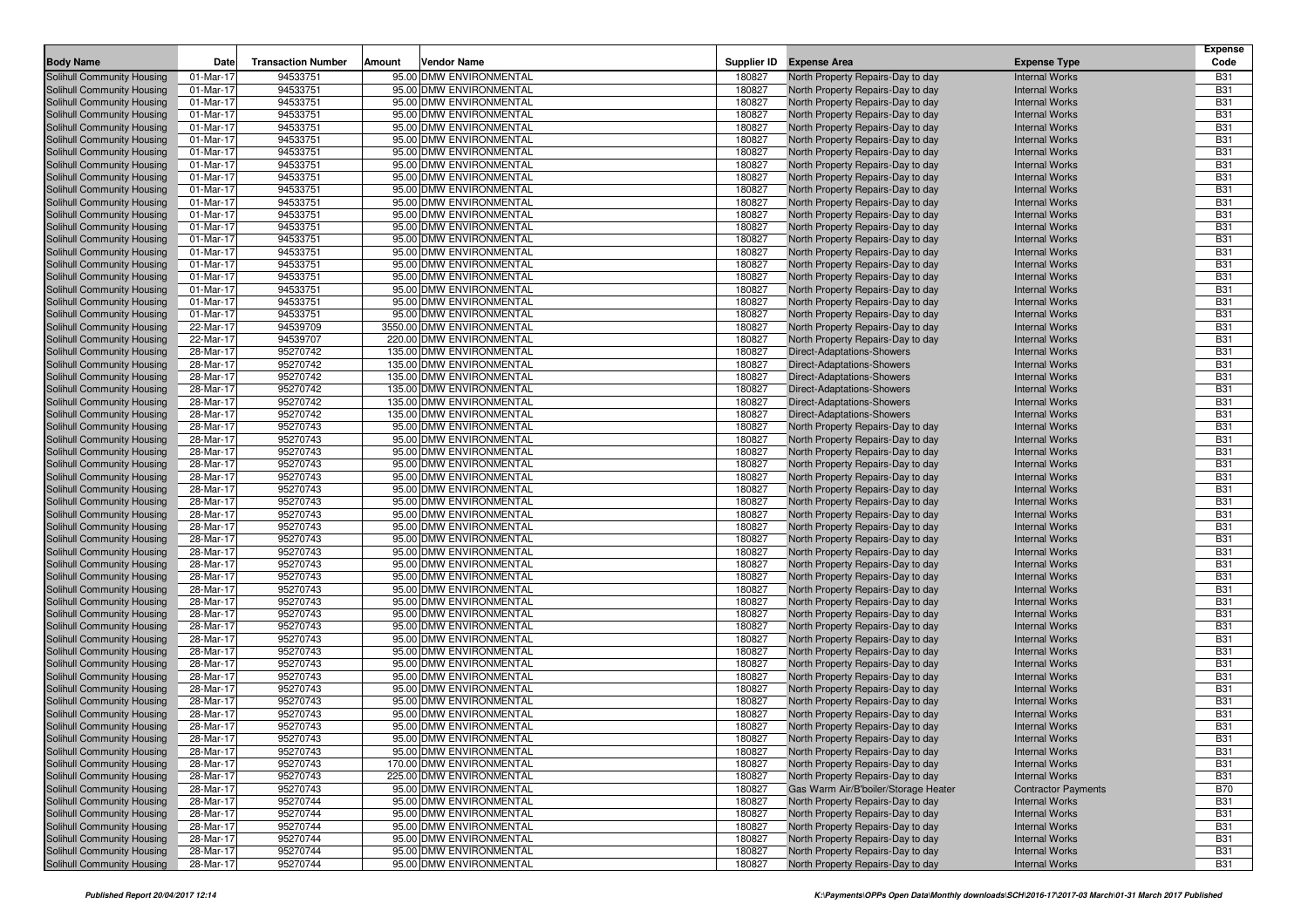| <b>Body Name</b>                                         | Date                   | <b>Transaction Number</b> | Amount | Vendor Name                                        |                  | Supplier ID Expense Area                                                  | <b>Expense Type</b>                                          | <b>Expense</b><br>Code   |
|----------------------------------------------------------|------------------------|---------------------------|--------|----------------------------------------------------|------------------|---------------------------------------------------------------------------|--------------------------------------------------------------|--------------------------|
|                                                          |                        |                           |        |                                                    |                  |                                                                           |                                                              |                          |
| Solihull Community Housing                               | 28-Mar-17              | 95270744<br>95270744      |        | 95.00 DMW ENVIRONMENTAL                            | 180827<br>180827 | North Property Repairs-Day to day<br>North Property Repairs-Day to day    | <b>Internal Works</b><br><b>Internal Works</b>               | <b>B31</b><br><b>B31</b> |
| Solihull Community Housing                               | 28-Mar-17              | 95270744                  |        | 95.00 DMW ENVIRONMENTAL<br>95.00 DMW ENVIRONMENTAL | 180827           |                                                                           | <b>Internal Works</b>                                        | <b>B31</b>               |
| Solihull Community Housing<br>Solihull Community Housing | 28-Mar-17<br>28-Mar-17 | 95270744                  |        | 95.00 DMW ENVIRONMENTAL                            | 180827           | North Property Repairs-Day to day<br>North Property Repairs-Day to day    | <b>Internal Works</b>                                        | <b>B31</b>               |
| Solihull Community Housing                               | 28-Mar-17              | 95270744                  |        | 95.00 DMW ENVIRONMENTAL                            | 180827           | North Property Repairs-Day to day                                         | <b>Internal Works</b>                                        | <b>B31</b>               |
| Solihull Community Housing                               | 28-Mar-17              | 95270744                  |        | 95.00 DMW ENVIRONMENTAL                            | 180827           | North Property Repairs-Day to day                                         | <b>Internal Works</b>                                        | <b>B31</b>               |
| Solihull Community Housing                               | 28-Mar-17              | 95270744                  |        | 95.00 DMW ENVIRONMENTAL                            | 180827           | North Property Repairs-Day to day                                         | <b>Internal Works</b>                                        | <b>B31</b>               |
| Solihull Community Housing                               | 28-Mar-17              | 95270744                  |        | 85.00 DMW ENVIRONMENTAL                            | 180827           | North Property Repairs-Day to day                                         | <b>Internal Works</b>                                        | <b>B31</b>               |
| Solihull Community Housing                               | 28-Mar-17              | 95270744                  |        | 95.00 DMW ENVIRONMENTAL                            | 180827           | North Property Repairs-Day to day                                         | <b>Internal Works</b>                                        | <b>B31</b>               |
| Solihull Community Housing                               | 28-Mar-17              | 95270744                  |        | 95.00 DMW ENVIRONMENTAL                            | 180827           | North Property Repairs-Day to day                                         | <b>Internal Works</b>                                        | <b>B31</b>               |
| Solihull Community Housing                               | 28-Mar-17              | 95270744                  |        | 135.00 DMW ENVIRONMENTAL                           | 180827           | <b>Kitchens</b>                                                           | <b>Contractor Payments</b>                                   | <b>B70</b>               |
| Solihull Community Housing                               | 28-Mar-17              | 95270744                  |        | 135.00 DMW ENVIRONMENTAL                           | 180827           | <b>Kitchens</b>                                                           | <b>Contractor Payments</b>                                   | <b>B70</b>               |
| Solihull Community Housing                               | 28-Mar-17              | 95270744                  |        | 135.00 DMW ENVIRONMENTAL                           | 180827           | Kitchens                                                                  | <b>Contractor Payments</b>                                   | <b>B70</b>               |
| Solihull Community Housing                               | 28-Mar-17              | 95270744                  |        | 135.00 DMW ENVIRONMENTAL                           | 180827           | Kitchens                                                                  | <b>Contractor Payments</b>                                   | <b>B70</b>               |
| Solihull Community Housing                               | 28-Mar-17              | 95270745                  |        | 135.00 DMW ENVIRONMENTAL                           | 180827           | Gas Warm Air/B'boiler/Storage Heater                                      | <b>Contractor Payments</b>                                   | <b>B70</b>               |
| Solihull Community Housing                               | 28-Mar-17              | 95270745                  |        | 85.00 DMW ENVIRONMENTAL                            | 180827           | Low Rise - Envelope Programme                                             | <b>Contractor Payments</b>                                   | <b>B70</b>               |
| Solihull Community Housing                               | 28-Mar-17              | 95270745                  |        | 85.00 DMW ENVIRONMENTAL                            | 180827           | Low Rise - Envelope Programme                                             | <b>Contractor Payments</b>                                   | <b>B70</b>               |
| Solihull Community Housing                               | 28-Mar-17              | 95270745                  |        | 85.00 DMW ENVIRONMENTAL                            | 180827           | Low Rise - Envelope Programme                                             | <b>Contractor Payments</b>                                   | <b>B70</b>               |
| Solihull Community Housing                               | 01-Mar-17              | 92390707                  |        | 716.35 DODD GROUP                                  | 101355           | Kitchens                                                                  | <b>Contractor Payments</b>                                   | <b>B70</b>               |
| Solihull Community Housing                               | 01-Mar-17              | 92390710                  |        | 3260.32 DODD GROUP                                 | 101355           | Kitchens                                                                  | <b>Contractor Payments</b>                                   | <b>B70</b>               |
| Solihull Community Housing                               | 01-Mar-17              | 92390711                  |        | 383.07 DODD GROUP                                  | 101355           | <b>Kitchens</b>                                                           | <b>Contractor Payments</b>                                   | <b>B70</b>               |
| Solihull Community Housing                               | 01-Mar-17              | 92390712                  |        | 244.48 DODD GROUP                                  | 101355           | <b>Kitchens</b>                                                           | <b>Contractor Payments</b>                                   | <b>B70</b>               |
| Solihull Community Housing                               | 01-Mar-17              | 92390713                  |        | 699.77 DODD GROUP                                  | 101355           | Kitchens                                                                  | <b>Contractor Payments</b>                                   | <b>B70</b>               |
| Solihull Community Housing                               | 01-Mar-17              | 92390715                  |        | 729.70 DODD GROUP                                  | 101355           | Kitchens                                                                  | <b>Contractor Payments</b>                                   | <b>B70</b>               |
| Solihull Community Housing                               | 03-Mar-17              | 92357706                  |        | 469.08 DODD GROUP                                  | 101355           | <b>Electrical Improvement Works</b>                                       | <b>Contractor Payments</b>                                   | <b>B70</b>               |
| Solihull Community Housing                               | 03-Mar-17              | 92358706                  |        | 435.83 DODD GROUP                                  | 101355           | <b>Electrical Improvement Works</b>                                       | <b>Contractor Payments</b>                                   | <b>B70</b>               |
| Solihull Community Housing                               | 03-Mar-17              | 92358707                  |        | 427.60 DODD GROUP                                  | 101355           | <b>Electrical Improvement Works</b>                                       | <b>Contractor Payments</b>                                   | <b>B70</b>               |
| Solihull Community Housing                               | 03-Mar-17              | 92359706                  |        | 491.54 DODD GROUP                                  | 101355           | <b>Electrical Improvement Works</b>                                       | <b>Contractor Payments</b>                                   | <b>B70</b>               |
| Solihull Community Housing                               | 03-Mar-17              | 92359707                  |        | 2203.23 DODD GROUP                                 | 101355           | <b>Electrical Improvement Works</b>                                       | <b>Contractor Payments</b>                                   | <b>B70</b>               |
| Solihull Community Housing                               | 03-Mar-17              | 92360706                  |        | 601.84 DODD GROUP                                  | 101355           | <b>Electrical Improvement Works</b>                                       | <b>Contractor Payments</b>                                   | <b>B70</b>               |
| Solihull Community Housing                               | 03-Mar-17              | 92360707                  |        | 283.48 DODD GROUP                                  | 101355           | <b>Electrical Improvement Works</b>                                       | <b>Contractor Payments</b>                                   | <b>B70</b>               |
| Solihull Community Housing                               | 03-Mar-17              | 92360708                  |        | 290.79 DODD GROUP                                  | 101355           | <b>Electrical Improvement Works</b>                                       | <b>Contractor Payments</b>                                   | <b>B70</b>               |
| Solihull Community Housing                               | 03-Mar-17              | 92360709                  |        | 622.00 DODD GROUP                                  | 101355           | <b>Electrical Improvement Works</b>                                       | <b>Contractor Payments</b>                                   | <b>B70</b>               |
| Solihull Community Housing                               | 03-Mar-17              | 92360710                  |        | 344.74 DODD GROUP                                  | 101355           | <b>Electrical Improvement Works</b>                                       | <b>Contractor Payments</b>                                   | <b>B70</b>               |
| Solihull Community Housing                               | 03-Mar-17              | 92361706                  |        | 342.11 DODD GROUP                                  | 101355           | Electrical Improvement Works                                              | <b>Contractor Payments</b>                                   | <b>B70</b>               |
| Solihull Community Housing                               | 03-Mar-17              | 92361707                  |        | 258.36 DODD GROUP                                  | 101355           | <b>Electrical Improvement Works</b>                                       | <b>Contractor Payments</b>                                   | <b>B70</b>               |
| Solihull Community Housing                               | 03-Mar-17              | 92361708                  |        | 394.90 DODD GROUP                                  | 101355           | <b>Electrical Improvement Works</b>                                       | <b>Contractor Payments</b>                                   | <b>B70</b>               |
| Solihull Community Housing                               | 03-Mar-17              | 92362706                  |        | 301.95 DODD GROUP                                  | 101355           | Electrical Improvement Works                                              | <b>Contractor Payments</b>                                   | <b>B70</b>               |
| Solihull Community Housing                               | 03-Mar-17              | 92362707                  |        | 362.69 DODD GROUP                                  | 101355           | <b>Electrical Improvement Works</b>                                       | <b>Contractor Payments</b>                                   | <b>B70</b>               |
| Solihull Community Housing                               | 03-Mar-17              | 92363706                  |        | 338.42 DODD GROUP                                  | 101355           | <b>Electrical Improvement Works</b>                                       | <b>Contractor Payments</b>                                   | <b>B70</b>               |
| Solihull Community Housing                               | 03-Mar-17              | 92364706                  |        | 452.67 DODD GROUP                                  | 101355           | Electrical Improvement Works                                              | <b>Contractor Payments</b>                                   | <b>B70</b>               |
| Solihull Community Housing                               | 03-Mar-17              | 92364707                  |        | 273.12 DODD GROUP                                  | 101355           | <b>Electrical Improvement Works</b>                                       | <b>Contractor Payments</b>                                   | <b>B70</b>               |
| Solihull Community Housing                               | 03-Mar-17              | 92364708                  |        | 387.86 DODD GROUP                                  | 101355           | <b>Electrical Improvement Works</b>                                       | <b>Contractor Payments</b>                                   | <b>B70</b>               |
| Solihull Community Housing                               | 03-Mar-17              | 92365706                  |        | 313.85 DODD GROUP                                  | 101355           | Electrical Improvement Works                                              | <b>Contractor Payments</b>                                   | <b>B70</b>               |
| Solihull Community Housing                               | 03-Mar-17              | 92366706                  |        | 289.76 DODD GROUP                                  | 101355           | <b>Electrical Improvement Works</b>                                       | <b>Contractor Payments</b>                                   | <b>B70</b>               |
| Solihull Community Housing                               | 03-Mar-17              | 92367706                  |        | 285.11 DODD GROUP                                  | 101355           | Electrical Improvement Works                                              | <b>Contractor Payments</b>                                   | <b>B70</b>               |
| Solihull Community Housing                               | 03-Mar-17              | 92367707                  |        | 284.83 DODD GROUP                                  | 101355           | Electrical Improvement Works                                              | <b>Contractor Payments</b>                                   | <b>B70</b>               |
| Solihull Community Housing                               | 03-Mar-17              | 92367708                  |        | 355.13 DODD GROUP                                  | 101355           | <b>Electrical Improvement Works</b>                                       | <b>Contractor Payments</b>                                   | <b>B70</b>               |
| Solihull Community Housing                               | 03-Mar-17              | 92368706                  |        | 572.60 DODD GROUP                                  | 101355           | <b>Electrical Improvement Works</b>                                       | <b>Contractor Payments</b>                                   | <b>B70</b>               |
| Solihull Community Housing                               | 03-Mar-17              | 92370769                  |        | 404.56 DODD GROUP                                  | 101355           | <b>Electrical Improvement Works</b>                                       | <b>Contractor Payments</b>                                   | <b>B70</b>               |
| Solihull Community Housing                               | 03-Mar-17              | 92371706                  |        | 273.12 DODD GROUP                                  | 101355           | <b>Electrical Improvement Works</b>                                       | <b>Contractor Payments</b>                                   | <b>B70</b>               |
| Solihull Community Housing                               | 03-Mar-17              | 92371707                  |        | 273.12 DODD GROUP                                  | 101355           | <b>Electrical Improvement Works</b>                                       | <b>Contractor Payments</b>                                   | <b>B70</b>               |
| Solihull Community Housing                               | 03-Mar-17              | 92376706                  |        | 629.65 DODD GROUP                                  | 101355<br>101355 | <b>Electrical Improvement Works</b>                                       | <b>Contractor Payments</b>                                   | <b>B70</b><br><b>B70</b> |
| Solihull Community Housing                               | 03-Mar-17              | 92377706                  |        | 277.44 DODD GROUP                                  |                  | <b>Electrical Improvement Works</b>                                       | <b>Contractor Payments</b>                                   |                          |
| Solihull Community Housing<br>Solihull Community Housing | 03-Mar-17<br>01-Mar-17 | 92378706<br>92122706      |        | 845.86 DODD GROUP<br>321.22 DODD GROUP             | 101355<br>101355 | <b>Electrical Improvement Works</b><br><b>Mechanical &amp; Electrical</b> | <b>Contractor Payments</b>                                   | <b>B70</b><br><b>B34</b> |
| Solihull Community Housing                               | 01-Mar-17              | 92122708                  |        | 655.28 DODD GROUP                                  | 101355           | <b>Mechanical &amp; Electrical</b>                                        | <b>Utility Related Works</b><br><b>Utility Related Works</b> | <b>B34</b>               |
| Solihull Community Housing                               | 01-Mar-17              | 92122712                  |        | 427.21 DODD GROUP                                  | 101355           | Mechanical & Electrical                                                   | <b>Utility Related Works</b>                                 | <b>B34</b>               |
| Solihull Community Housing                               | 01-Mar-17              | 92122714                  |        | 348.41 DODD GROUP                                  | 101355           | <b>Mechanical &amp; Electrical</b>                                        | <b>Utility Related Works</b>                                 | <b>B34</b>               |
| Solihull Community Housing                               | 01-Mar-17              | 92122716                  |        | 215.46 DODD GROUP                                  | 101355           | <b>Mechanical &amp; Electrical</b>                                        | <b>Utility Related Works</b>                                 | <b>B34</b>               |
| Solihull Community Housing                               | 01-Mar-17              | 92122718                  |        | 339.35 DODD GROUP                                  | 101355           | Mechanical & Electrical                                                   | <b>Utility Related Works</b>                                 | <b>B34</b>               |
| Solihull Community Housing                               | 01-Mar-17              | 92122720                  |        | 256.85 DODD GROUP                                  | 101355           | <b>Mechanical &amp; Electrical</b>                                        | <b>Utility Related Works</b>                                 | <b>B34</b>               |
| Solihull Community Housing                               | 01-Mar-17              | 92122722                  |        | 348.41 DODD GROUP                                  | 101355           | <b>Mechanical &amp; Electrical</b>                                        | <b>Utility Related Works</b>                                 | <b>B34</b>               |
| Solihull Community Housing                               | 01-Mar-17              | 92122724                  |        | 324.54 DODD GROUP                                  | 101355           | <b>Mechanical &amp; Electrical</b>                                        | <b>Utility Related Works</b>                                 | <b>B34</b>               |
|                                                          |                        |                           |        |                                                    |                  |                                                                           |                                                              |                          |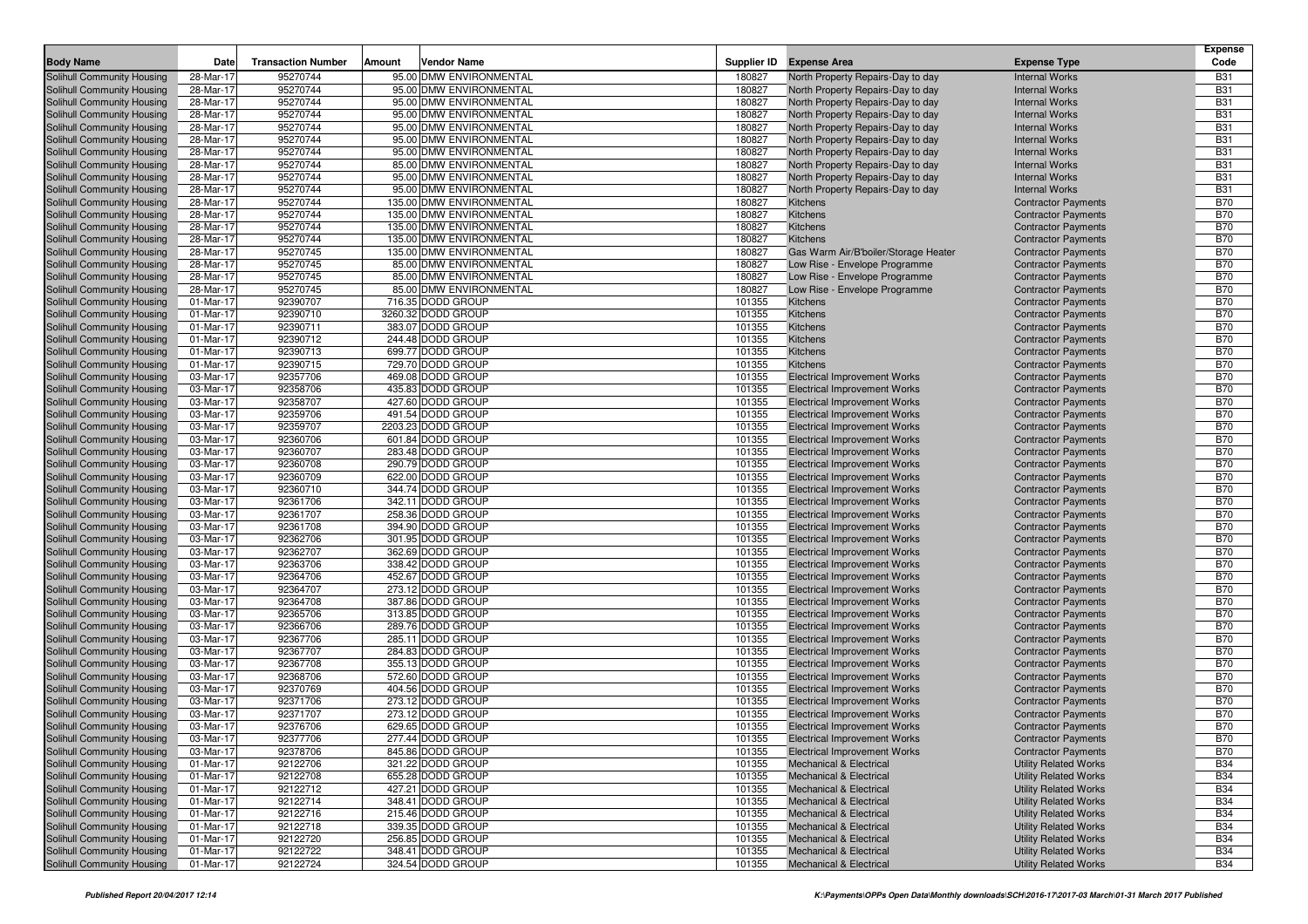|                                                          |                        |                           |        |                                        |                  |                                                                          |                                                              | <b>Expense</b>           |
|----------------------------------------------------------|------------------------|---------------------------|--------|----------------------------------------|------------------|--------------------------------------------------------------------------|--------------------------------------------------------------|--------------------------|
| <b>Body Name</b>                                         | Date                   | <b>Transaction Number</b> | Amount | Vendor Name                            | Supplier ID      | <b>Expense Area</b>                                                      | <b>Expense Type</b>                                          | Code                     |
| <b>Solihull Community Housing</b>                        | 01-Mar-17              | 92122725                  |        | 365.35 DODD GROUP                      | 101355           | <b>Mechanical &amp; Electrical</b>                                       | <b>Utility Related Works</b>                                 | <b>B34</b>               |
| Solihull Community Housing                               | 01-Mar-17              | 94816720                  |        | 1237.89 DODD GROUP                     | 101355           | <b>Mechanical &amp; Electrical</b>                                       | <b>Utility Related Works</b>                                 | <b>B34</b>               |
| Solihull Community Housing                               | 01-Mar-17              | 92122728                  |        | 211.61 DODD GROUP                      | 101355           | <b>Mechanical &amp; Electrical</b>                                       | <b>Utility Related Works</b>                                 | <b>B34</b>               |
| Solihull Community Housing                               | 01-Mar-17              | 92122731                  |        | 328.30 DODD GROUP                      | 101355           | <b>Mechanical &amp; Electrical</b>                                       | <b>Utility Related Works</b>                                 | <b>B34</b>               |
| Solihull Community Housing                               | 01-Mar-17              | 92122732                  |        | 324.89 DODD GROUP                      | 101355           | <b>Mechanical &amp; Electrical</b>                                       | <b>Utility Related Works</b>                                 | <b>B34</b>               |
| Solihull Community Housing                               | 01-Mar-17              | 93824756                  |        | 221.09 DODD GROUP                      | 101355           | <b>Private Sector - Minor Works</b>                                      | <b>Contractor Payments</b>                                   | <b>B70</b>               |
| Solihull Community Housing                               | 01-Mar-17              | 92122733                  |        | 353.00 DODD GROUP                      | 101355           | <b>Mechanical &amp; Electrical</b>                                       | <b>Utility Related Works</b>                                 | <b>B34</b><br><b>B34</b> |
| Solihull Community Housing                               | 01-Mar-17              | 92122734                  |        | 348.41 DODD GROUP                      | 101355<br>101355 | <b>Mechanical &amp; Electrical</b><br><b>Mechanical &amp; Electrical</b> | <b>Utility Related Works</b>                                 | <b>B34</b>               |
| Solihull Community Housing                               | 01-Mar-17<br>01-Mar-17 | 92122736<br>92122738      |        | 447.96 DODD GROUP<br>409.75 DODD GROUP | 101355           | <b>Mechanical &amp; Electrical</b>                                       | <b>Utility Related Works</b>                                 | <b>B34</b>               |
| Solihull Community Housing<br>Solihull Community Housing | 01-Mar-17              | 93824757                  |        | 209.68 DODD GROUP                      | 101355           | Public Sector - Minor Works                                              | <b>Utility Related Works</b><br><b>Contractor Payments</b>   | <b>B70</b>               |
| Solihull Community Housing                               | 03-Mar-17              | 92398706                  |        | 285.82 DODD GROUP                      | 101355           | <b>Electrical Improvement Works</b>                                      | <b>Contractor Payments</b>                                   | <b>B70</b>               |
| Solihull Community Housing                               | 03-Mar-17              | 92396706                  |        | 379.57 DODD GROUP                      | 101355           | <b>Electrical Improvement Works</b>                                      | <b>Contractor Payments</b>                                   | <b>B70</b>               |
| Solihull Community Housing                               | 03-Mar-17              | 92395706                  |        | 1994.16 DODD GROUP                     | 101355           | <b>Electrical Improvement Works</b>                                      | <b>Contractor Payments</b>                                   | <b>B70</b>               |
| Solihull Community Housing                               | 03-Mar-17              | 92394706                  |        | 652.72 DODD GROUP                      | 101355           | <b>Electrical Improvement Works</b>                                      | <b>Contractor Payments</b>                                   | <b>B70</b>               |
| Solihull Community Housing                               | 03-Mar-17              | 92393706                  |        | 256.68 DODD GROUP                      | 101355           | <b>Electrical Improvement Works</b>                                      | <b>Contractor Payments</b>                                   | <b>B70</b>               |
| Solihull Community Housing                               | 03-Mar-17              | 92392706                  |        | 430.29 DODD GROUP                      | 101355           | <b>Electrical Improvement Works</b>                                      | <b>Contractor Payments</b>                                   | <b>B70</b>               |
| Solihull Community Housing                               | 03-Mar-17              | 92389706                  |        | 272.21 DODD GROUP                      | 101355           | <b>Electrical Improvement Works</b>                                      | <b>Contractor Payments</b>                                   | <b>B70</b>               |
| Solihull Community Housing                               | 03-Mar-17              | 92387706                  |        | 290.79 DODD GROUP                      | 101355           | <b>Electrical Improvement Works</b>                                      | <b>Contractor Payments</b>                                   | <b>B70</b>               |
| Solihull Community Housing                               | 03-Mar-17              | 92386706                  |        | 314.64 DODD GROUP                      | 101355           | <b>Electrical Improvement Works</b>                                      | <b>Contractor Payments</b>                                   | <b>B70</b>               |
| Solihull Community Housing                               | 03-Mar-17              | 92384706                  |        | 992.27 DODD GROUP                      | 101355           | <b>Electrical Improvement Works</b>                                      | <b>Contractor Payments</b>                                   | <b>B70</b>               |
| Solihull Community Housing                               | 03-Mar-17              | 92383706                  |        | 321.73 DODD GROUP                      | 101355           | <b>Electrical Improvement Works</b>                                      | <b>Contractor Payments</b>                                   | <b>B70</b>               |
| Solihull Community Housing                               | 03-Mar-17              | 92382706                  |        | 326.20 DODD GROUP                      | 101355           | <b>Electrical Improvement Works</b>                                      | <b>Contractor Payments</b>                                   | <b>B70</b>               |
| Solihull Community Housing                               | 03-Mar-17              | 92381706                  |        | 297.76 DODD GROUP                      | 101355           | <b>Electrical Improvement Works</b>                                      | <b>Contractor Payments</b>                                   | <b>B70</b>               |
| Solihull Community Housing                               | 03-Mar-17              | 92379706                  |        | 933.88 DODD GROUP                      | 101355           | <b>Electrical Improvement Works</b>                                      | <b>Contractor Payments</b>                                   | <b>B70</b>               |
| Solihull Community Housing                               | 01-Mar-17              | 92734707                  |        | 2526.43 DODD GROUP                     | 101355           | North Property Repairs-Voids                                             | Voids                                                        | <b>B38</b>               |
| Solihull Community Housing                               | 01-Mar-17              | 92390717                  |        | 215.52 DODD GROUP                      | 101355           | <b>Kitchens</b>                                                          | <b>Contractor Payments</b>                                   | <b>B70</b>               |
| Solihull Community Housing                               | 01-Mar-17              | 92241706                  |        | 306.38 DODD GROUP                      | 101355           | <b>Kitchens</b>                                                          | <b>Contractor Payments</b>                                   | <b>B70</b>               |
| Solihull Community Housing                               | 01-Mar-17              | 92390719                  |        | 652.45 DODD GROUP                      | 101355           | <b>Kitchens</b>                                                          | <b>Contractor Payments</b>                                   | <b>B70</b>               |
| Solihull Community Housing                               | 01-Mar-17              | 92390720                  |        | 266.95 DODD GROUP                      | 101355           | <b>Kitchens</b>                                                          | <b>Contractor Payments</b>                                   | <b>B70</b>               |
| Solihull Community Housing                               | 01-Mar-17              | 92390721                  |        | 369.12 DODD GROUP                      | 101355           | <b>Kitchens</b>                                                          | <b>Contractor Payments</b>                                   | <b>B70</b>               |
| Solihull Community Housing                               | 01-Mar-17              | 92390722                  |        | 494.17 DODD GROUP                      | 101355           | <b>Kitchens</b>                                                          | <b>Contractor Payments</b>                                   | <b>B70</b>               |
| Solihull Community Housing                               | 01-Mar-17              | 92241707                  |        | 6718.53 DODD GROUP                     | 101355           | <b>Mechanical &amp; Electrical</b>                                       | <b>Other Building costs</b>                                  | <b>B39</b>               |
| Solihull Community Housing                               | 01-Mar-17              | 92734708                  |        | 316.12 DODD GROUP                      | 101355           | North Property Repairs-Voids                                             | Voids                                                        | <b>B38</b>               |
| Solihull Community Housing                               | 01-Mar-17              | 92734709                  |        | 1043.70 DODD GROUP                     | 101355           | <b>Mechanical &amp; Electrical</b>                                       | <b>Utility Related Works</b>                                 | <b>B34</b>               |
| Solihull Community Housing                               | 01-Mar-17              | 92390777                  |        | 422.37 DODD GROUP                      | 101355           | <b>Mechanical &amp; Electrical</b>                                       | <b>Utility Related Works</b>                                 | <b>B34</b>               |
| Solihull Community Housing                               | 01-Mar-17              | 92734710                  |        | 265.90 DODD GROUP                      | 101355           | North Property Repairs-Voids                                             | Voids                                                        | <b>B38</b>               |
| Solihull Community Housing                               | 01-Mar-17              | 92734713                  |        | 234.78 DODD GROUP                      | 101355           | <b>Mechanical &amp; Electrical</b>                                       | <b>Utility Related Works</b>                                 | <b>B34</b>               |
| Solihull Community Housing                               | 01-Mar-17              | 92734716                  |        | 323.08 DODD GROUP                      | 101355           | <b>Mechanical &amp; Electrical</b>                                       | <b>Utility Related Works</b>                                 | <b>B34</b>               |
| Solihull Community Housing                               | 01-Mar-17              | 92734718                  |        | 285.67 DODD GROUP                      | 101355           | <b>Mechanical &amp; Electrical</b>                                       | <b>Utility Related Works</b>                                 | <b>B34</b>               |
| Solihull Community Housing                               | 01-Mar-17              | 92734719<br>92734724      |        | 234.01 DODD GROUP<br>479.00 DODD GROUP | 101355           | <b>Mechanical &amp; Electrical</b>                                       | <b>Utility Related Works</b>                                 | <b>B34</b><br><b>B34</b> |
| Solihull Community Housing<br>Solihull Community Housing | 01-Mar-17<br>01-Mar-17 | 92734725                  |        | 219.38 DODD GROUP                      | 101355<br>101355 | <b>Mechanical &amp; Electrical</b><br><b>Mechanical &amp; Electrical</b> | <b>Utility Related Works</b><br><b>Utility Related Works</b> | <b>B34</b>               |
| Solihull Community Housing                               | 01-Mar-17              | 92734727                  |        | 240.47 DODD GROUP                      | 101355           | <b>Mechanical &amp; Electrical</b>                                       | <b>Utility Related Works</b>                                 | <b>B34</b>               |
| Solihull Community Housing                               | 01-Mar-17              | 92734728                  |        | 303.31 DODD GROUP                      | 101355           | <b>Mechanical &amp; Electrical</b>                                       | <b>Utility Related Works</b>                                 | <b>B34</b>               |
| Solihull Community Housing                               | 01-Mar-17              | 92734731                  |        | 1284.06 DODD GROUP                     | 101355           | <b>Mechanical &amp; Electrical</b>                                       | <b>Utility Related Works</b>                                 | <b>B34</b>               |
| Solihull Community Housing                               | 01-Mar-17              | 92734737                  |        | 248.09 DODD GROUP                      | 101355           | <b>Mechanical &amp; Electrical</b>                                       | <b>Utility Related Works</b>                                 | <b>B34</b>               |
| Solihull Community Housing                               | 01-Mar-17              | 92734738                  |        | 676.22 DODD GROUP                      | 101355           | <b>Mechanical &amp; Electrical</b>                                       | <b>Utility Related Works</b>                                 | <b>B34</b>               |
| Solihull Community Housing                               | 01-Mar-17              | 92734739                  |        | 676.22 DODD GROUP                      | 101355           | <b>Mechanical &amp; Electrical</b>                                       | <b>Utility Related Works</b>                                 | <b>B34</b>               |
| Solihull Community Housing                               | 01-Mar-17              | 92734740                  |        | 374.45 DODD GROUP                      | 101355           | <b>Mechanical &amp; Electrical</b>                                       | <b>Utility Related Works</b>                                 | <b>B34</b>               |
| Solihull Community Housing                               | 01-Mar-17              | 92734741                  |        | 676.22 DODD GROUP                      | 101355           | <b>Mechanical &amp; Electrical</b>                                       | <b>Utility Related Works</b>                                 | <b>B34</b>               |
| Solihull Community Housing                               | 01-Mar-17              | 92734746                  |        | 343.63 DODD GROUP                      | 101355           | <b>Mechanical &amp; Electrical</b>                                       | <b>Utility Related Works</b>                                 | <b>B34</b>               |
| Solihull Community Housing                               | 01-Mar-17              | 92734747                  |        | 310.13 DODD GROUP                      | 101355           | <b>Mechanical &amp; Electrical</b>                                       | <b>Utility Related Works</b>                                 | <b>B34</b>               |
| Solihull Community Housing                               | 01-Mar-17              | 92734748                  |        | 238.07 DODD GROUP                      | 101355           | Mechanical & Electrical                                                  | <b>Utility Related Works</b>                                 | <b>B34</b>               |
| Solihull Community Housing                               | 01-Mar-17              | 92734750                  |        | 259.26 DODD GROUP                      | 101355           | Mechanical & Electrical                                                  | <b>Utility Related Works</b>                                 | <b>B34</b>               |
| Solihull Community Housing                               | 01-Mar-17              | 92734751                  |        | 498.15 DODD GROUP                      | 101355           | Mechanical & Electrical                                                  | <b>Utility Related Works</b>                                 | <b>B34</b>               |
| Solihull Community Housing                               | 01-Mar-17              | 92734753                  |        | 211.55 DODD GROUP                      | 101355           | Mechanical & Electrical                                                  | <b>Utility Related Works</b>                                 | <b>B34</b>               |
| Solihull Community Housing                               | 01-Mar-17              | 92734754                  |        | 288.45 DODD GROUP                      | 101355           | <b>Mechanical &amp; Electrical</b>                                       | <b>Utility Related Works</b>                                 | <b>B34</b>               |
| Solihull Community Housing                               | 01-Mar-17              | 92734757                  |        | 676.22 DODD GROUP                      | 101355           | <b>Mechanical &amp; Electrical</b>                                       | <b>Utility Related Works</b>                                 | <b>B34</b>               |
| Solihull Community Housing                               | 01-Mar-17              | 92734760                  |        | 210.06 DODD GROUP                      | 101355           | <b>Mechanical &amp; Electrical</b>                                       | <b>Utility Related Works</b>                                 | <b>B34</b>               |
| Solihull Community Housing                               | 01-Mar-17              | 92734764                  |        | 366.81 DODD GROUP                      | 101355           | North Property Repairs-Voids                                             | Voids                                                        | <b>B38</b>               |
| Solihull Community Housing                               | 01-Mar-17              | 92391146                  |        | 320.56 DODD GROUP                      | 101355           | North Property Repairs-Voids                                             | Voids                                                        | <b>B38</b>               |
| Solihull Community Housing                               | 01-Mar-17              | 92391147                  |        | 634.62 DODD GROUP                      | 101355           | North Property Repairs-Voids                                             | Voids                                                        | <b>B38</b>               |
| Solihull Community Housing                               | 01-Mar-17              | 92391150                  |        | 235.50 DODD GROUP                      | 101355           | North Property Repairs-Voids                                             | Voids                                                        | <b>B38</b>               |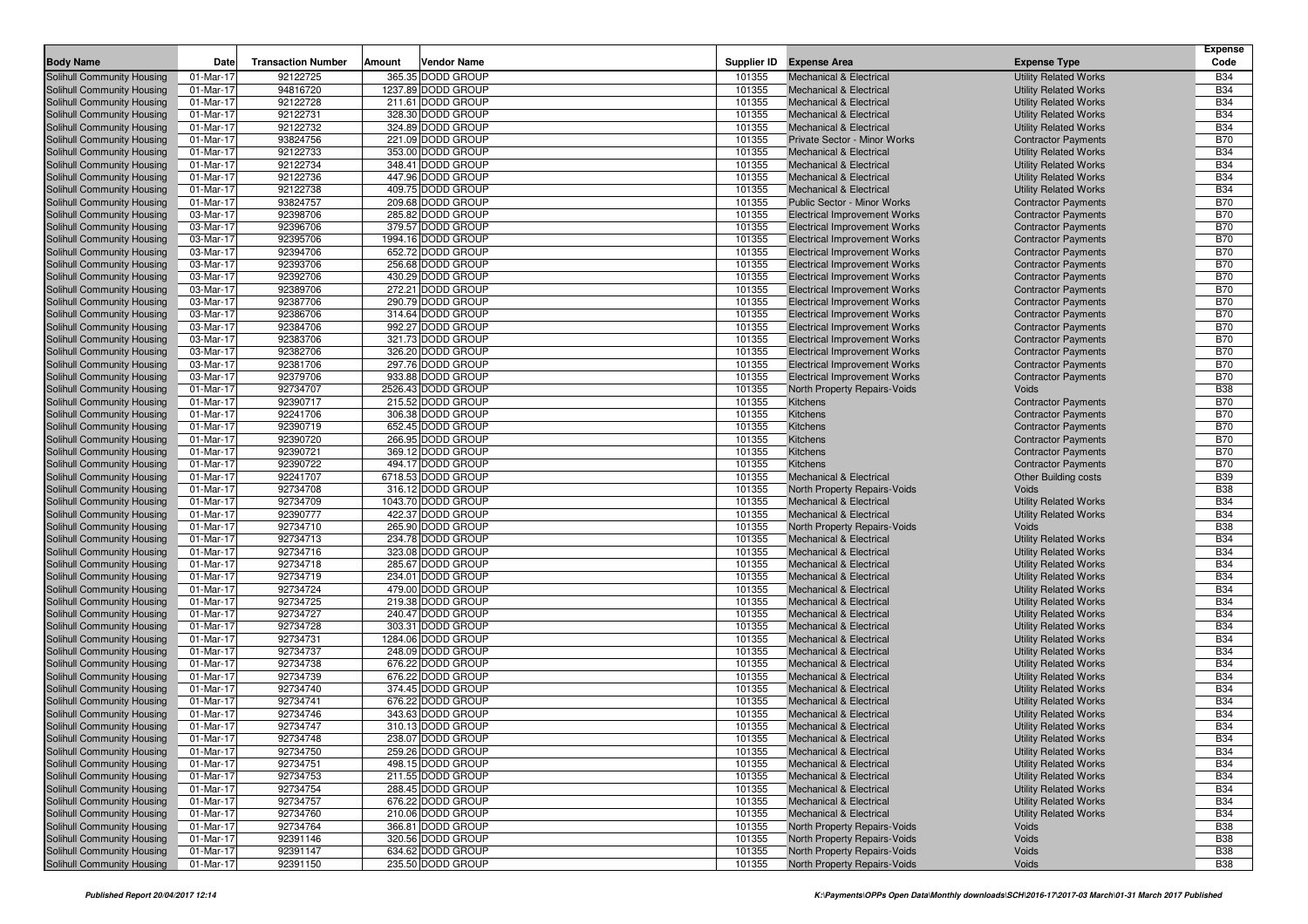|                                                          |                        |                           |        |                                         |                  |                                                                            |                                                          | <b>Expense</b>           |
|----------------------------------------------------------|------------------------|---------------------------|--------|-----------------------------------------|------------------|----------------------------------------------------------------------------|----------------------------------------------------------|--------------------------|
| <b>Body Name</b>                                         | Date                   | <b>Transaction Number</b> | Amount | <b>Vendor Name</b>                      |                  | Supplier ID Expense Area                                                   | <b>Expense Type</b>                                      | Code                     |
| Solihull Community Housing                               | 01-Mar-17              | 92734765                  |        | 394.82 DODD GROUP                       | 101355           | North Property Repairs-Voids                                               | Voids                                                    | <b>B38</b>               |
| Solihull Community Housing                               | 01-Mar-17              | 92391160                  |        | 625.37 DODD GROUP                       | 101355           | North Property Repairs-Voids                                               | Voids                                                    | <b>B38</b>               |
| Solihull Community Housing                               | 01-Mar-17              | 92734769                  |        | 602.34 DODD GROUP                       | 101355           | <b>Mechanical &amp; Electrical</b>                                         | <b>Utility Related Works</b>                             | <b>B34</b>               |
| Solihull Community Housing                               | 01-Mar-17              | 93393706                  |        | 591.33 DODD GROUP                       | 101355           | Direct-Adaptations-Showers                                                 | <b>Internal Works</b>                                    | <b>B31</b>               |
| Solihull Community Housing                               | 01-Mar-17              | 93393707                  |        | 719.13 DODD GROUP                       | 101355           | Direct-Adaptations-Showers                                                 | <b>Internal Works</b>                                    | <b>B31</b>               |
| Solihull Community Housing                               | 01-Mar-17              | 92734772                  |        | 210.06 DODD GROUP                       | 101355           | <b>Mechanical &amp; Electrical</b>                                         | <b>Utility Related Works</b>                             | <b>B34</b>               |
| Solihull Community Housing                               | 01-Mar-17              | 92734773                  |        | 299.55 DODD GROUP                       | 101355           | Direct-Standby                                                             | <b>Other Building costs</b>                              | <b>B39</b>               |
| Solihull Community Housing                               | 22-Mar-17              | 94528788                  |        | 7209.22 DODD GROUP                      | 101355           | <b>Mechanical &amp; Electrical</b>                                         | <b>Other Building costs</b>                              | <b>B39</b>               |
| Solihull Community Housing                               | 08-Mar-17              | 93824763                  |        | 213.60 DODD GROUP                       | 101355           | <b>Mechanical &amp; Electrical</b>                                         | <b>Utility Related Works</b>                             | <b>B34</b>               |
| Solihull Community Housing                               | 08-Mar-17              | 93824764                  |        | 567.87 DODD GROUP                       | 101355           | North Property Repairs-Voids                                               | Voids                                                    | <b>B38</b>               |
| Solihull Community Housing                               | 08-Mar-17              | 93824765                  |        | 572.94 DODD GROUP                       | 101355           | North Property Repairs-Voids                                               | Voids                                                    | <b>B38</b>               |
| Solihull Community Housing                               | 08-Mar-17              | 93824766                  |        | 508.75 DODD GROUP                       | 101355           | <b>Mechanical &amp; Electrical</b>                                         | <b>Utility Related Works</b>                             | <b>B34</b>               |
| Solihull Community Housing                               | 08-Mar-17              | 93393800                  |        | 243.28 DODD GROUP                       | 101355           | North Property Repairs-Voids                                               | Voids                                                    | <b>B38</b>               |
| Solihull Community Housing                               | 08-Mar-17              | 93393804                  |        | 213.51 DODD GROUP                       | 101355           | North Property Repairs-Voids                                               | Voids                                                    | <b>B38</b>               |
| Solihull Community Housing                               | 08-Mar-17              | 93824769                  |        | 482.64 DODD GROUP                       | 101355           | North Property Repairs-Voids                                               | Voids                                                    | <b>B38</b>               |
| Solihull Community Housing                               | 08-Mar-17              | 93824770                  |        | 560.25 DODD GROUP                       | 101355           | <b>North Property Repairs-Voids</b>                                        | Voids                                                    | <b>B38</b>               |
| Solihull Community Housing                               | 08-Mar-17              | 93824772                  |        | 881.13 DODD GROUP                       | 101355           | <b>Mechanical &amp; Electrical</b>                                         | <b>Utility Related Works</b>                             | <b>B34</b>               |
| Solihull Community Housing                               | 08-Mar-17              | 93824773                  |        | 881.13 DODD GROUP                       | 101355           | <b>Mechanical &amp; Electrical</b>                                         | <b>Utility Related Works</b>                             | <b>B34</b>               |
| Solihull Community Housing                               | 08-Mar-17              | 93393871                  |        | 308.18 DODD GROUP                       | 101355           | Kitchens                                                                   | <b>Contractor Payments</b>                               | <b>B70</b>               |
| Solihull Community Housing                               | 08-Mar-17              | 93824774                  |        | 543.95 DODD GROUP                       | 101355           | <b>Direct-Adaptations-Showers</b>                                          | <b>Internal Works</b>                                    | <b>B31</b>               |
| Solihull Community Housing                               | 08-Mar-17              | 93824780                  |        | 351.44 DODD GROUP                       | 101355           | <b>Mechanical &amp; Electrical</b>                                         | <b>Utility Related Works</b>                             | <b>B34</b>               |
| Solihull Community Housing                               | 08-Mar-17              | 93824781                  |        | 451.35 DODD GROUP                       | 101355           | North Property Repairs-Voids                                               | Voids                                                    | <b>B38</b>               |
| Solihull Community Housing                               | 08-Mar-17              | 93824782                  |        | 338.51 DODD GROUP                       | 101355           | <b>Mechanical &amp; Electrical</b>                                         | <b>Utility Related Works</b>                             | <b>B34</b>               |
| Solihull Community Housing                               | 08-Mar-17              | 93824783                  |        | 358.53 DODD GROUP                       | 101355           | <b>Mechanical &amp; Electrical</b>                                         | <b>Utility Related Works</b>                             | <b>B34</b>               |
| Solihull Community Housing                               | 08-Mar-17              | 93824786                  |        | 331.07 DODD GROUP                       | 101355           | <b>Mechanical &amp; Electrical</b>                                         | <b>Utility Related Works</b>                             | <b>B34</b>               |
| Solihull Community Housing                               | 08-Mar-17              | 93824787                  |        | 1667.17 DODD GROUP                      | 101355           | <b>Mechanical &amp; Electrical</b>                                         | <b>Utility Related Works</b>                             | <b>B34</b>               |
| Solihull Community Housing                               | 08-Mar-17              | 93824789                  |        | 360.43 DODD GROUP                       | 101355           | <b>Mechanical &amp; Electrical</b>                                         | <b>Utility Related Works</b>                             | <b>B34</b>               |
| Solihull Community Housing                               | 08-Mar-17              | 93824791                  |        | 227.65 DODD GROUP                       | 101355           | <b>Mechanical &amp; Electrical</b>                                         | <b>Utility Related Works</b>                             | <b>B34</b>               |
| Solihull Community Housing                               | 08-Mar-17              | 93824792                  |        | 213.93 DODD GROUP                       | 101355           | <b>Mechanical &amp; Electrical</b>                                         | <b>Utility Related Works</b>                             | <b>B34</b>               |
| Solihull Community Housing                               | 08-Mar-17              | 93824793                  |        | 371.03 DODD GROUP                       | 101355           | <b>Mechanical &amp; Electrical</b>                                         | <b>Utility Related Works</b>                             | <b>B34</b>               |
| Solihull Community Housing                               | 08-Mar-17              | 93824797                  |        | 742.56 DODD GROUP                       | 101355           | <b>Mechanical &amp; Electrical</b>                                         | <b>Utility Related Works</b>                             | <b>B34</b>               |
| Solihull Community Housing                               | 08-Mar-17              | 93824799                  |        | 319.65 DODD GROUP                       | 101355           | <b>Mechanical &amp; Electrical</b>                                         | <b>Utility Related Works</b>                             | <b>B34</b>               |
| Solihull Community Housing                               | 08-Mar-17              | 93824802                  |        | 984.65 DODD GROUP                       | 101355           | <b>Mechanical &amp; Electrical</b>                                         | <b>Utility Related Works</b>                             | <b>B34</b>               |
| Solihull Community Housing                               | 08-Mar-17              | 93824804                  |        | 234.78 DODD GROUP                       | 101355           | <b>Mechanical &amp; Electrical</b>                                         | <b>Utility Related Works</b>                             | <b>B34</b>               |
| Solihull Community Housing                               | 08-Mar-17              | 93824806                  |        | 560.55 DODD GROUP                       | 101355           | <b>Mechanical &amp; Electrical</b>                                         | <b>Utility Related Works</b>                             | <b>B34</b>               |
| Solihull Community Housing                               | 08-Mar-17              | 93824810                  |        | 397.01 DODD GROUP                       | 101355           | <b>Mechanical &amp; Electrical</b>                                         | <b>Utility Related Works</b>                             | <b>B34</b>               |
| Solihull Community Housing                               | 08-Mar-17              | 93824811                  |        | 528.63 DODD GROUP                       | 101355           | <b>Mechanical &amp; Electrical</b>                                         | <b>Utility Related Works</b>                             | <b>B34</b>               |
| Solihull Community Housing                               | 08-Mar-17              | 93824814                  |        | 253.70 DODD GROUP                       | 101355           | <b>Mechanical &amp; Electrical</b>                                         | <b>Utility Related Works</b>                             | <b>B34</b>               |
| Solihull Community Housing                               | 08-Mar-17              | 93824815<br>93824816      |        | 345.16 DODD GROUP<br>224.98 DODD GROUP  | 101355<br>101355 | <b>Mechanical &amp; Electrical</b><br><b>Mechanical &amp; Electrical</b>   | <b>Utility Related Works</b>                             | <b>B34</b><br><b>B34</b> |
| Solihull Community Housing                               | 08-Mar-17              | 93824817                  |        | 359.74 DODD GROUP                       |                  |                                                                            | <b>Utility Related Works</b>                             | <b>B34</b>               |
| Solihull Community Housing                               | 08-Mar-17              |                           |        |                                         | 101355<br>101355 | <b>Mechanical &amp; Electrical</b><br><b>Mechanical &amp; Electrical</b>   | <b>Utility Related Works</b>                             | <b>B34</b>               |
| Solihull Community Housing                               | 09-Mar-17              | 94999723<br>94221706      |        | 271.50 DODD GROUP<br>2452.03 DODD GROUP | 101355           |                                                                            | <b>Utility Related Works</b>                             | <b>B70</b>               |
| Solihull Community Housing<br>Solihull Community Housing | 20-Mar-17<br>20-Mar-17 | 94222707                  |        | 337.88 DODD GROUP                       | 101355           | <b>Electrical Improvement Works</b><br><b>Electrical Improvement Works</b> | <b>Contractor Payments</b><br><b>Contractor Payments</b> | <b>B70</b>               |
| Solihull Community Housing                               | 20-Mar-17              | 94224707                  |        | 555.81 DODD GROUP                       | 101355           | <b>Electrical Improvement Works</b>                                        | <b>Contractor Payments</b>                               | <b>B70</b>               |
| Solihull Community Housing                               | 20-Mar-17              | 94226706                  |        | 2138.56 DODD GROUP                      | 101355           | <b>Electrical Improvement Works</b>                                        | <b>Contractor Payments</b>                               | <b>B70</b>               |
| Solihull Community Housing                               | 20-Mar-17              | 94227706                  |        | 628.08 DODD GROUP                       | 101355           | <b>Electrical Improvement Works</b>                                        | <b>Contractor Payments</b>                               | <b>B70</b>               |
| Solihull Community Housing                               | 20-Mar-17              | 94231706                  |        | 390.04 DODD GROUP                       | 101355           | <b>Electrical Improvement Works</b>                                        | <b>Contractor Payments</b>                               | <b>B70</b>               |
| Solihull Community Housing                               | 20-Mar-17              | 94232706                  |        | 426.76 DODD GROUP                       | 101355           | <b>Electrical Improvement Works</b>                                        | <b>Contractor Payments</b>                               | <b>B70</b>               |
| Solihull Community Housing                               | 20-Mar-17              | 94234707                  |        | 459.68 DODD GROUP                       | 101355           | <b>Electrical Improvement Works</b>                                        | <b>Contractor Payments</b>                               | <b>B70</b>               |
| Solihull Community Housing                               | 20-Mar-17              | 94236706                  |        | 737.89 DODD GROUP                       | 101355           | <b>Electrical Improvement Works</b>                                        | <b>Contractor Payments</b>                               | <b>B70</b>               |
| Solihull Community Housing                               | 20-Mar-17              | 94237706                  |        | 262.13 DODD GROUP                       | 101355           | <b>Electrical Improvement Works</b>                                        | <b>Contractor Payments</b>                               | <b>B70</b>               |
| Solihull Community Housing                               | 20-Mar-17              | 94238707                  |        | 381.10 DODD GROUP                       | 101355           | <b>Electrical Improvement Works</b>                                        | <b>Contractor Payments</b>                               | <b>B70</b>               |
| Solihull Community Housing                               | 20-Mar-17              | 94239706                  |        | 369.28 DODD GROUP                       | 101355           | <b>Electrical Improvement Works</b>                                        | <b>Contractor Payments</b>                               | <b>B70</b>               |
| Solihull Community Housing                               | 20-Mar-17              | 94245707                  |        | 230.13 DODD GROUP                       | 101355           | <b>Electrical Improvement Works</b>                                        | <b>Contractor Payments</b>                               | <b>B70</b>               |
| Solihull Community Housing                               | 20-Mar-17              | 94246706                  |        | 304.35 DODD GROUP                       | 101355           | <b>Electrical Improvement Works</b>                                        | <b>Contractor Payments</b>                               | <b>B70</b>               |
| Solihull Community Housing                               | 20-Mar-17              | 94246708                  |        | 550.29 DODD GROUP                       | 101355           | <b>Electrical Improvement Works</b>                                        | <b>Contractor Payments</b>                               | <b>B70</b>               |
| Solihull Community Housing                               | 20-Mar-17              | 94247706                  |        | 460.88 DODD GROUP                       | 101355           | <b>Electrical Improvement Works</b>                                        | <b>Contractor Payments</b>                               | <b>B70</b>               |
| Solihull Community Housing                               | 20-Mar-17              | 94248706                  |        | 1940.38 DODD GROUP                      | 101355           | <b>Electrical Improvement Works</b>                                        | <b>Contractor Payments</b>                               | <b>B70</b>               |
| Solihull Community Housing                               | 20-Mar-17              | 94249706                  |        | 301.95 DODD GROUP                       | 101355           | <b>Electrical Improvement Works</b>                                        | <b>Contractor Payments</b>                               | <b>B70</b>               |
| Solihull Community Housing                               | 20-Mar-17              | 94249708                  |        | 455.36 DODD GROUP                       | 101355           | <b>Electrical Improvement Works</b>                                        | <b>Contractor Payments</b>                               | <b>B70</b>               |
| Solihull Community Housing                               | 20-Mar-17              | 94251706                  |        | 293.49 DODD GROUP                       | 101355           | <b>Electrical Improvement Works</b>                                        | <b>Contractor Payments</b>                               | B70                      |
| Solihull Community Housing                               | 20-Mar-17              | 94252706                  |        | 511.51 DODD GROUP                       | 101355           | <b>Electrical Improvement Works</b>                                        | <b>Contractor Payments</b>                               | <b>B70</b>               |
| Solihull Community Housing                               | 20-Mar-17              | 94252708                  |        | 315.92 DODD GROUP                       | 101355           | <b>Electrical Improvement Works</b>                                        | <b>Contractor Payments</b>                               | <b>B70</b>               |
|                                                          |                        |                           |        |                                         |                  |                                                                            |                                                          |                          |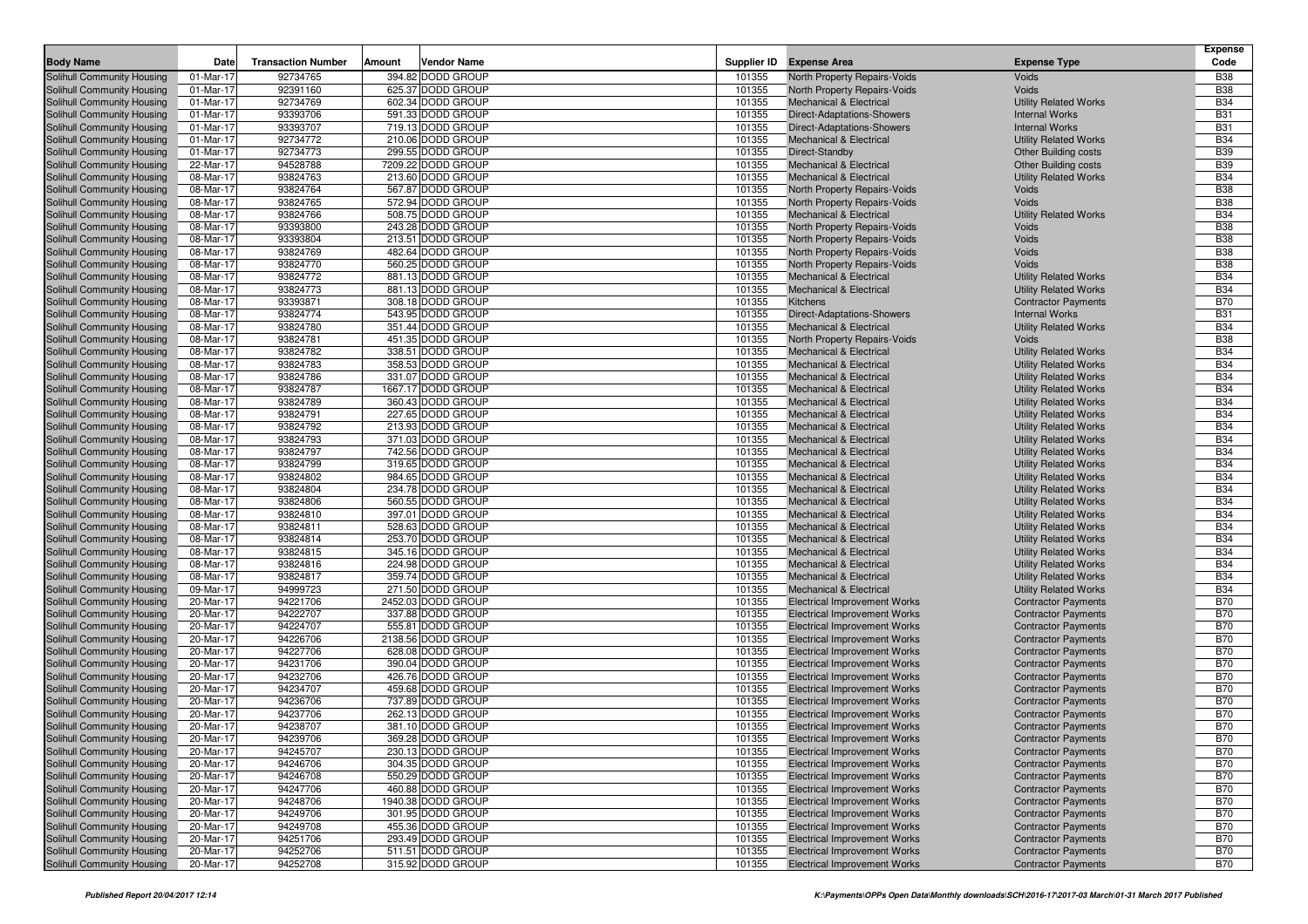| Solihull Community Housing<br>20-Mar-17<br>94252709<br>262.13 DODD GROUP<br>101355<br><b>Electrical Improvement Works</b><br><b>Contractor Payments</b><br><b>B70</b><br>94252710<br>101355<br><b>B70</b><br>Solihull Community Housing<br>20-Mar-17<br>550.89 DODD GROUP<br><b>Electrical Improvement Works</b><br><b>Contractor Payments</b><br>94253706<br>535.83 DODD GROUP<br>101355<br><b>B70</b><br>Solihull Community Housing<br>20-Mar-17<br><b>Electrical Improvement Works</b><br><b>Contractor Payments</b><br>94528794<br>7209.22 DODD GROUP<br>101355<br><b>B39</b><br>Solihull Community Housing<br>22-Mar-17<br><b>Mechanical &amp; Electrical</b><br><b>Other Building costs</b><br><b>B39</b><br>22-Mar-17<br>94528792<br>7209.22 DODD GROUP<br>101355<br>Solihull Community Housing<br><b>Mechanical &amp; Electrical</b><br><b>Other Building costs</b><br>384.52 DODD GROUP<br>101355<br><b>B34</b><br>Solihull Community Housing<br>21-Mar-17<br>94999730<br><b>Mechanical &amp; Electrical</b><br><b>Utility Related Works</b><br>21-Mar-17<br>94999731<br>253.42 DODD GROUP<br>101355<br><b>B34</b><br><b>Mechanical &amp; Electrical</b><br><b>Utility Related Works</b><br><b>B34</b><br>94999732<br>101355<br>21-Mar-17<br>513.65 DODD GROUP<br><b>Mechanical &amp; Electrical</b><br><b>Utility Related Works</b><br>101355<br><b>B34</b><br>21-Mar-17<br>94999734<br>210.06 DODD GROUP<br><b>Mechanical &amp; Electrical</b><br><b>Utility Related Works</b><br>21-Mar-17<br>94816854<br>783.75 DODD GROUP<br>101355<br><b>Internal Works</b><br><b>B31</b><br>Direct-Adaptations-General<br><b>B34</b><br>94999737<br>101355<br>21-Mar-17<br>241.94 DODD GROUP<br><b>Mechanical &amp; Electrical</b><br><b>Utility Related Works</b><br>94999738<br>210.06 DODD GROUP<br>101355<br><b>B34</b><br>21-Mar-17<br><b>Mechanical &amp; Electrical</b><br><b>Utility Related Works</b><br>94999740<br>322.40 DODD GROUP<br>101355<br><b>B34</b><br>Solihull Community Housing<br>21-Mar-17<br><b>Mechanical &amp; Electrical</b><br><b>Utility Related Works</b><br><b>B34</b><br>21-Mar-17<br>94999742<br>234.78 DODD GROUP<br>101355<br>Solihull Community Housing<br><b>Mechanical &amp; Electrical</b><br><b>Utility Related Works</b><br>94999744<br>101355<br><b>B34</b><br>Solihull Community Housing<br>21-Mar-17<br>765.14 DODD GROUP<br><b>Mechanical &amp; Electrical</b><br><b>Utility Related Works</b><br>94999745<br>236.12 DODD GROUP<br>101355<br><b>B34</b><br>Solihull Community Housing<br>21-Mar-17<br><b>Mechanical &amp; Electrical</b><br><b>Utility Related Works</b><br>94999752<br>232.73 DODD GROUP<br>101355<br><b>B34</b><br>Solihull Community Housing<br>21-Mar-17<br><b>Mechanical &amp; Electrical</b><br><b>Utility Related Works</b><br>94999756<br>101355<br><b>B34</b><br>Solihull Community Housing<br>21-Mar-17<br>390.57 DODD GROUP<br><b>Mechanical &amp; Electrical</b><br><b>Utility Related Works</b><br>240.16 DODD GROUP<br>101355<br><b>B39</b><br>Solihull Community Housing<br>21-Mar-17<br>94999757<br>Direct-Standby<br><b>Other Building costs</b><br>94999758<br>509.54 DODD GROUP<br>101355<br><b>B34</b><br>Solihull Community Housing<br>21-Mar-17<br><b>Mechanical &amp; Electrical</b><br><b>Utility Related Works</b><br><b>B39</b><br>747.68 DODD GROUP<br>101355<br>Solihull Community Housing<br>21-Mar-17<br>94817013<br><b>Mechanical &amp; Electrical</b><br><b>Other Building costs</b><br>94817043<br>101355<br><b>B70</b><br>Solihull Community Housing<br>21-Mar-17<br>222.22 DODD GROUP<br>Private Sector - Minor Works<br><b>Contractor Payments</b><br>21-Mar-17<br>94999762<br>271.80 DODD GROUP<br>101355<br><b>Utility Related Works</b><br><b>B34</b><br>Solihull Community Housing<br><b>Mechanical &amp; Electrical</b><br><b>B34</b><br>21-Mar-17<br>101355<br>Solihull Community Housing<br>94999764<br>210.06 DODD GROUP<br><b>Mechanical &amp; Electrical</b><br><b>Utility Related Works</b><br>94999765<br>292.91 DODD GROUP<br>101355<br><b>B34</b><br>Solihull Community Housing<br>21-Mar-17<br><b>Mechanical &amp; Electrical</b><br><b>Utility Related Works</b><br>21-Mar-17<br>94817124<br>969.82 DODD GROUP<br>101355<br><b>B31</b><br>Solihull Community Housing<br><b>Direct-Adaptations-Showers</b><br><b>Internal Works</b><br>101355<br><b>B31</b><br>21-Mar-17<br>94817126<br>1056.40 DODD GROUP<br><b>Direct-Adaptations-Showers</b><br><b>Internal Works</b><br>94817128<br>759.45 DODD GROUP<br>101355<br><b>B31</b><br>21-Mar-17<br><b>Direct-Adaptations-Showers</b><br><b>Internal Works</b><br>94817130<br>533.86 DODD GROUP<br>101355<br><b>B31</b><br>21-Mar-17<br><b>Direct-Adaptations-Showers</b><br><b>Internal Works</b><br><b>B70</b><br>21-Mar-17<br>94999770<br>563.90 DODD GROUP<br>101355<br><b>Kitchens</b><br><b>Contractor Payments</b><br>637.73 DODD GROUP<br>101355<br><b>B31</b><br>21-Mar-17<br>94817132<br><b>Direct-Adaptations-Showers</b><br><b>Internal Works</b><br><b>B34</b><br>21-Mar-17<br>94999772<br>449.84 DODD GROUP<br>101355<br><b>Utility Related Works</b><br><b>Mechanical &amp; Electrical</b><br><b>B34</b><br>101355<br>Solihull Community Housing<br>21-Mar-17<br>94999773<br>208.86 DODD GROUP<br><b>Mechanical &amp; Electrical</b><br><b>Utility Related Works</b><br>94999774<br>310.13 DODD GROUP<br>101355<br><b>B34</b><br>Solihull Community Housing<br>21-Mar-17<br><b>Mechanical &amp; Electrical</b><br><b>Utility Related Works</b><br>94999775<br>336.48 DODD GROUP<br>101355<br><b>B34</b><br>Solihull Community Housing<br>21-Mar-17<br><b>Mechanical &amp; Electrical</b><br><b>Utility Related Works</b><br><b>B34</b><br>101355<br>Solihull Community Housing<br>21-Mar-17<br>94999776<br>336.98 DODD GROUP<br><b>Mechanical &amp; Electrical</b><br><b>Utility Related Works</b><br>94999777<br>741.96 DODD GROUP<br>101355<br><b>B34</b><br>Solihull Community Housing<br>21-Mar-17<br><b>Mechanical &amp; Electrical</b><br><b>Utility Related Works</b><br>431.26 DODD GROUP<br>101355<br><b>B38</b><br>Solihull Community Housing<br>21-Mar-17<br>94999778<br>North Property Repairs-Voids<br>Voids<br>21-Mar-17<br>94817205<br>310.80 DODD GROUP<br>101355<br><b>B38</b><br>Solihull Community Housing<br>North Property Repairs-Voids<br>Voids<br>94999779<br>101355<br><b>B38</b><br>Solihull Community Housing<br>21-Mar-17<br>478.18 DODD GROUP<br>North Property Repairs-Voids<br>Voids<br><b>B38</b><br>94817222<br>314.71 DODD GROUP<br>101355<br>Solihull Community Housing<br>21-Mar-17<br>North Property Repairs-Voids<br>Voids<br>94999781<br>364.41 DODD GROUP<br>101355<br><b>B38</b><br>Solihull Community Housing<br>21-Mar-17<br>North Property Repairs-Voids<br>Voids<br><b>B38</b><br>94817235<br>216.29 DODD GROUP<br>101355<br>Solihull Community Housing<br>21-Mar-17<br>North Property Repairs-Voids<br>Voids<br>360.51 DODD GROUP<br>101355<br><b>B38</b><br>21-Mar-17<br>94817237<br>North Property Repairs-Voids<br>Voids<br>94999782<br>766.38 DODD GROUP<br>101355<br><b>B38</b><br>21-Mar-17<br>North Property Repairs-Voids<br>Voids<br>94817246<br>294.19 DODD GROUP<br>101355<br><b>B38</b><br>21-Mar-17<br>North Property Repairs-Voids<br>Voids<br>101355<br><b>B38</b><br>21-Mar-17<br>94999783<br>255.95 DODD GROUP<br>North Property Repairs-Voids<br>Voids<br>21-Mar-17<br>94999784<br>1198.71 DODD GROUP<br>101355<br><b>B38</b><br>North Property Repairs-Voids<br>Voids<br>94999785<br>709.18 DODD GROUP<br>101355<br><b>B38</b><br>Solihull Community Housing<br>21-Mar-17<br>North Property Repairs-Voids<br>Voids<br>94999787<br>400.18 DODD GROUP<br>101355<br><b>B34</b><br>Solihull Community Housing<br>21-Mar-17<br><b>Mechanical &amp; Electrical</b><br><b>Utility Related Works</b><br>94999788<br>210.06 DODD GROUP<br>101355<br><b>B34</b><br>Solihull Community Housing<br>21-Mar-17<br><b>Mechanical &amp; Electrical</b><br><b>Utility Related Works</b><br><b>B34</b><br>94999789<br>324.62 DODD GROUP<br>101355<br>Solihull Community Housing<br>21-Mar-17<br><b>Mechanical &amp; Electrical</b><br><b>Utility Related Works</b><br>215.63 DODD GROUP<br>101355<br><b>B34</b><br>Solihull Community Housing<br>21-Mar-17<br>94999791<br><b>Mechanical &amp; Electrical</b><br><b>Utility Related Works</b><br>Solihull Community Housing<br>21-Mar-17<br>94999792<br>258.47 DODD GROUP<br>101355<br>Mechanical & Electrical<br><b>Utility Related Works</b><br><b>B34</b><br><b>B34</b><br>Solihull Community Housing<br>21-Mar-17<br>94999793<br>446.11 DODD GROUP<br>101355<br><b>Mechanical &amp; Electrical</b><br><b>Utility Related Works</b><br>Solihull Community Housing<br>358.31 DODD GROUP<br><b>Utility Related Works</b><br><b>B34</b><br>21-Mar-17<br>94999796<br>101355<br><b>Mechanical &amp; Electrical</b><br>424.76 DODD GROUP<br>Solihull Community Housing<br>21-Mar-17<br>101355<br><b>Utility Related Works</b><br><b>B34</b><br>94999797<br><b>Mechanical &amp; Electrical</b><br>94999801<br>217.14 DODD GROUP<br>101355<br><b>B34</b><br>Solihull Community Housing<br>21-Mar-17<br><b>Mechanical &amp; Electrical</b><br><b>Utility Related Works</b><br>Solihull Community Housing<br>21-Mar-17<br>94999803<br>307.74 DODD GROUP<br><b>Utility Related Works</b><br><b>B34</b><br>101355<br><b>Mechanical &amp; Electrical</b><br>Solihull Community Housing<br>94999804<br>386.02 DODD GROUP<br>101355<br><b>Utility Related Works</b><br><b>B34</b><br>21-Mar-17<br><b>Mechanical &amp; Electrical</b><br>Solihull Community Housing<br>21-Mar-17<br>94999805<br>661.34 DODD GROUP<br>101355<br><b>Utility Related Works</b><br><b>B34</b><br><b>Mechanical &amp; Electrical</b><br>215.57 DODD GROUP<br><b>Utility Related Works</b><br><b>B34</b><br>21-Mar-17<br>94999806<br>101355<br><b>Mechanical &amp; Electrical</b><br>663.47 DODD GROUP<br>94999815<br><b>Utility Related Works</b><br><b>B34</b><br>21-Mar-17<br>101355<br><b>Mechanical &amp; Electrical</b><br>235.83 DODD GROUP<br><b>B34</b><br>94999816<br>101355<br><b>Utility Related Works</b><br>21-Mar-17<br><b>Mechanical &amp; Electrical</b> | <b>Body Name</b>           | Date | <b>Transaction Number</b> | Amount | <b>Vendor Name</b> | Supplier ID | <b>Expense Area</b> | <b>Expense Type</b> | <b>Expense</b><br>Code |
|--------------------------------------------------------------------------------------------------------------------------------------------------------------------------------------------------------------------------------------------------------------------------------------------------------------------------------------------------------------------------------------------------------------------------------------------------------------------------------------------------------------------------------------------------------------------------------------------------------------------------------------------------------------------------------------------------------------------------------------------------------------------------------------------------------------------------------------------------------------------------------------------------------------------------------------------------------------------------------------------------------------------------------------------------------------------------------------------------------------------------------------------------------------------------------------------------------------------------------------------------------------------------------------------------------------------------------------------------------------------------------------------------------------------------------------------------------------------------------------------------------------------------------------------------------------------------------------------------------------------------------------------------------------------------------------------------------------------------------------------------------------------------------------------------------------------------------------------------------------------------------------------------------------------------------------------------------------------------------------------------------------------------------------------------------------------------------------------------------------------------------------------------------------------------------------------------------------------------------------------------------------------------------------------------------------------------------------------------------------------------------------------------------------------------------------------------------------------------------------------------------------------------------------------------------------------------------------------------------------------------------------------------------------------------------------------------------------------------------------------------------------------------------------------------------------------------------------------------------------------------------------------------------------------------------------------------------------------------------------------------------------------------------------------------------------------------------------------------------------------------------------------------------------------------------------------------------------------------------------------------------------------------------------------------------------------------------------------------------------------------------------------------------------------------------------------------------------------------------------------------------------------------------------------------------------------------------------------------------------------------------------------------------------------------------------------------------------------------------------------------------------------------------------------------------------------------------------------------------------------------------------------------------------------------------------------------------------------------------------------------------------------------------------------------------------------------------------------------------------------------------------------------------------------------------------------------------------------------------------------------------------------------------------------------------------------------------------------------------------------------------------------------------------------------------------------------------------------------------------------------------------------------------------------------------------------------------------------------------------------------------------------------------------------------------------------------------------------------------------------------------------------------------------------------------------------------------------------------------------------------------------------------------------------------------------------------------------------------------------------------------------------------------------------------------------------------------------------------------------------------------------------------------------------------------------------------------------------------------------------------------------------------------------------------------------------------------------------------------------------------------------------------------------------------------------------------------------------------------------------------------------------------------------------------------------------------------------------------------------------------------------------------------------------------------------------------------------------------------------------------------------------------------------------------------------------------------------------------------------------------------------------------------------------------------------------------------------------------------------------------------------------------------------------------------------------------------------------------------------------------------------------------------------------------------------------------------------------------------------------------------------------------------------------------------------------------------------------------------------------------------------------------------------------------------------------------------------------------------------------------------------------------------------------------------------------------------------------------------------------------------------------------------------------------------------------------------------------------------------------------------------------------------------------------------------------------------------------------------------------------------------------------------------------------------------------------------------------------------------------------------------------------------------------------------------------------------------------------------------------------------------------------------------------------------------------------------------------------------------------------------------------------------------------------------------------------------------------------------------------------------------------------------------------------------------------------------------------------------------------------------------------------------------------------------------------------------------------------------------------------------------------------------------------------------------------------------------------------------------------------------------------------------------------------------------------------------------------------------------------------------------------------------------------------------------------------------------------------------------------------------------------------------------------------------------------------------------------------------------------------------------------------------------------------------------------------------------------------------------------------------------------------------------------------------------------------------------------------------------------------------------------------------------------------------------------------------------------------------------------------------------------------------------------------------------------------------------------------------------------------------------------------------------------------------------------------------------------------------------------------------------------------------------------------------------------------------------------------------------------------------------------------------------------------------------------------------------------------------------------------------------------------------------------------------------------------------------------------------------------------------------------------------------------------------------------------------------------------------------------------------------------------------------------------------------------------------------------------------------------------------------------------------------------------------------------------------------------------------------------------------------------------------------------------------------------------------------------------------------------------------------------------------------------------------------------------------------------------------------------------------------------------------------------------------------------------------------------------------------------------------------------------------------------------------------------------------------------------------------------------------------------------------------------------------------------------------------------------------------------------------------------------------------------------------------------------------------------|----------------------------|------|---------------------------|--------|--------------------|-------------|---------------------|---------------------|------------------------|
|                                                                                                                                                                                                                                                                                                                                                                                                                                                                                                                                                                                                                                                                                                                                                                                                                                                                                                                                                                                                                                                                                                                                                                                                                                                                                                                                                                                                                                                                                                                                                                                                                                                                                                                                                                                                                                                                                                                                                                                                                                                                                                                                                                                                                                                                                                                                                                                                                                                                                                                                                                                                                                                                                                                                                                                                                                                                                                                                                                                                                                                                                                                                                                                                                                                                                                                                                                                                                                                                                                                                                                                                                                                                                                                                                                                                                                                                                                                                                                                                                                                                                                                                                                                                                                                                                                                                                                                                                                                                                                                                                                                                                                                                                                                                                                                                                                                                                                                                                                                                                                                                                                                                                                                                                                                                                                                                                                                                                                                                                                                                                                                                                                                                                                                                                                                                                                                                                                                                                                                                                                                                                                                                                                                                                                                                                                                                                                                                                                                                                                                                                                                                                                                                                                                                                                                                                                                                                                                                                                                                                                                                                                                                                                                                                                                                                                                                                                                                                                                                                                                                                                                                                                                                                                                                                                                                                                                                                                                                                                                                                                                                                                                                                                                                                                                                                                                                                                                                                                                                                                                                                                                                                                                                                                                                                                                                                                                                                                                                                                                                                                                                                                                                                                                                                                                                                                                                                                                                                                                                                                                                                                                                                                                                                                                                                                                                                                                                                                                                                                                                                                                                                                                                                                                                                    |                            |      |                           |        |                    |             |                     |                     |                        |
|                                                                                                                                                                                                                                                                                                                                                                                                                                                                                                                                                                                                                                                                                                                                                                                                                                                                                                                                                                                                                                                                                                                                                                                                                                                                                                                                                                                                                                                                                                                                                                                                                                                                                                                                                                                                                                                                                                                                                                                                                                                                                                                                                                                                                                                                                                                                                                                                                                                                                                                                                                                                                                                                                                                                                                                                                                                                                                                                                                                                                                                                                                                                                                                                                                                                                                                                                                                                                                                                                                                                                                                                                                                                                                                                                                                                                                                                                                                                                                                                                                                                                                                                                                                                                                                                                                                                                                                                                                                                                                                                                                                                                                                                                                                                                                                                                                                                                                                                                                                                                                                                                                                                                                                                                                                                                                                                                                                                                                                                                                                                                                                                                                                                                                                                                                                                                                                                                                                                                                                                                                                                                                                                                                                                                                                                                                                                                                                                                                                                                                                                                                                                                                                                                                                                                                                                                                                                                                                                                                                                                                                                                                                                                                                                                                                                                                                                                                                                                                                                                                                                                                                                                                                                                                                                                                                                                                                                                                                                                                                                                                                                                                                                                                                                                                                                                                                                                                                                                                                                                                                                                                                                                                                                                                                                                                                                                                                                                                                                                                                                                                                                                                                                                                                                                                                                                                                                                                                                                                                                                                                                                                                                                                                                                                                                                                                                                                                                                                                                                                                                                                                                                                                                                                                                                    |                            |      |                           |        |                    |             |                     |                     |                        |
|                                                                                                                                                                                                                                                                                                                                                                                                                                                                                                                                                                                                                                                                                                                                                                                                                                                                                                                                                                                                                                                                                                                                                                                                                                                                                                                                                                                                                                                                                                                                                                                                                                                                                                                                                                                                                                                                                                                                                                                                                                                                                                                                                                                                                                                                                                                                                                                                                                                                                                                                                                                                                                                                                                                                                                                                                                                                                                                                                                                                                                                                                                                                                                                                                                                                                                                                                                                                                                                                                                                                                                                                                                                                                                                                                                                                                                                                                                                                                                                                                                                                                                                                                                                                                                                                                                                                                                                                                                                                                                                                                                                                                                                                                                                                                                                                                                                                                                                                                                                                                                                                                                                                                                                                                                                                                                                                                                                                                                                                                                                                                                                                                                                                                                                                                                                                                                                                                                                                                                                                                                                                                                                                                                                                                                                                                                                                                                                                                                                                                                                                                                                                                                                                                                                                                                                                                                                                                                                                                                                                                                                                                                                                                                                                                                                                                                                                                                                                                                                                                                                                                                                                                                                                                                                                                                                                                                                                                                                                                                                                                                                                                                                                                                                                                                                                                                                                                                                                                                                                                                                                                                                                                                                                                                                                                                                                                                                                                                                                                                                                                                                                                                                                                                                                                                                                                                                                                                                                                                                                                                                                                                                                                                                                                                                                                                                                                                                                                                                                                                                                                                                                                                                                                                                                                    |                            |      |                           |        |                    |             |                     |                     |                        |
|                                                                                                                                                                                                                                                                                                                                                                                                                                                                                                                                                                                                                                                                                                                                                                                                                                                                                                                                                                                                                                                                                                                                                                                                                                                                                                                                                                                                                                                                                                                                                                                                                                                                                                                                                                                                                                                                                                                                                                                                                                                                                                                                                                                                                                                                                                                                                                                                                                                                                                                                                                                                                                                                                                                                                                                                                                                                                                                                                                                                                                                                                                                                                                                                                                                                                                                                                                                                                                                                                                                                                                                                                                                                                                                                                                                                                                                                                                                                                                                                                                                                                                                                                                                                                                                                                                                                                                                                                                                                                                                                                                                                                                                                                                                                                                                                                                                                                                                                                                                                                                                                                                                                                                                                                                                                                                                                                                                                                                                                                                                                                                                                                                                                                                                                                                                                                                                                                                                                                                                                                                                                                                                                                                                                                                                                                                                                                                                                                                                                                                                                                                                                                                                                                                                                                                                                                                                                                                                                                                                                                                                                                                                                                                                                                                                                                                                                                                                                                                                                                                                                                                                                                                                                                                                                                                                                                                                                                                                                                                                                                                                                                                                                                                                                                                                                                                                                                                                                                                                                                                                                                                                                                                                                                                                                                                                                                                                                                                                                                                                                                                                                                                                                                                                                                                                                                                                                                                                                                                                                                                                                                                                                                                                                                                                                                                                                                                                                                                                                                                                                                                                                                                                                                                                                                    |                            |      |                           |        |                    |             |                     |                     |                        |
|                                                                                                                                                                                                                                                                                                                                                                                                                                                                                                                                                                                                                                                                                                                                                                                                                                                                                                                                                                                                                                                                                                                                                                                                                                                                                                                                                                                                                                                                                                                                                                                                                                                                                                                                                                                                                                                                                                                                                                                                                                                                                                                                                                                                                                                                                                                                                                                                                                                                                                                                                                                                                                                                                                                                                                                                                                                                                                                                                                                                                                                                                                                                                                                                                                                                                                                                                                                                                                                                                                                                                                                                                                                                                                                                                                                                                                                                                                                                                                                                                                                                                                                                                                                                                                                                                                                                                                                                                                                                                                                                                                                                                                                                                                                                                                                                                                                                                                                                                                                                                                                                                                                                                                                                                                                                                                                                                                                                                                                                                                                                                                                                                                                                                                                                                                                                                                                                                                                                                                                                                                                                                                                                                                                                                                                                                                                                                                                                                                                                                                                                                                                                                                                                                                                                                                                                                                                                                                                                                                                                                                                                                                                                                                                                                                                                                                                                                                                                                                                                                                                                                                                                                                                                                                                                                                                                                                                                                                                                                                                                                                                                                                                                                                                                                                                                                                                                                                                                                                                                                                                                                                                                                                                                                                                                                                                                                                                                                                                                                                                                                                                                                                                                                                                                                                                                                                                                                                                                                                                                                                                                                                                                                                                                                                                                                                                                                                                                                                                                                                                                                                                                                                                                                                                                                    |                            |      |                           |        |                    |             |                     |                     |                        |
|                                                                                                                                                                                                                                                                                                                                                                                                                                                                                                                                                                                                                                                                                                                                                                                                                                                                                                                                                                                                                                                                                                                                                                                                                                                                                                                                                                                                                                                                                                                                                                                                                                                                                                                                                                                                                                                                                                                                                                                                                                                                                                                                                                                                                                                                                                                                                                                                                                                                                                                                                                                                                                                                                                                                                                                                                                                                                                                                                                                                                                                                                                                                                                                                                                                                                                                                                                                                                                                                                                                                                                                                                                                                                                                                                                                                                                                                                                                                                                                                                                                                                                                                                                                                                                                                                                                                                                                                                                                                                                                                                                                                                                                                                                                                                                                                                                                                                                                                                                                                                                                                                                                                                                                                                                                                                                                                                                                                                                                                                                                                                                                                                                                                                                                                                                                                                                                                                                                                                                                                                                                                                                                                                                                                                                                                                                                                                                                                                                                                                                                                                                                                                                                                                                                                                                                                                                                                                                                                                                                                                                                                                                                                                                                                                                                                                                                                                                                                                                                                                                                                                                                                                                                                                                                                                                                                                                                                                                                                                                                                                                                                                                                                                                                                                                                                                                                                                                                                                                                                                                                                                                                                                                                                                                                                                                                                                                                                                                                                                                                                                                                                                                                                                                                                                                                                                                                                                                                                                                                                                                                                                                                                                                                                                                                                                                                                                                                                                                                                                                                                                                                                                                                                                                                                                    |                            |      |                           |        |                    |             |                     |                     |                        |
|                                                                                                                                                                                                                                                                                                                                                                                                                                                                                                                                                                                                                                                                                                                                                                                                                                                                                                                                                                                                                                                                                                                                                                                                                                                                                                                                                                                                                                                                                                                                                                                                                                                                                                                                                                                                                                                                                                                                                                                                                                                                                                                                                                                                                                                                                                                                                                                                                                                                                                                                                                                                                                                                                                                                                                                                                                                                                                                                                                                                                                                                                                                                                                                                                                                                                                                                                                                                                                                                                                                                                                                                                                                                                                                                                                                                                                                                                                                                                                                                                                                                                                                                                                                                                                                                                                                                                                                                                                                                                                                                                                                                                                                                                                                                                                                                                                                                                                                                                                                                                                                                                                                                                                                                                                                                                                                                                                                                                                                                                                                                                                                                                                                                                                                                                                                                                                                                                                                                                                                                                                                                                                                                                                                                                                                                                                                                                                                                                                                                                                                                                                                                                                                                                                                                                                                                                                                                                                                                                                                                                                                                                                                                                                                                                                                                                                                                                                                                                                                                                                                                                                                                                                                                                                                                                                                                                                                                                                                                                                                                                                                                                                                                                                                                                                                                                                                                                                                                                                                                                                                                                                                                                                                                                                                                                                                                                                                                                                                                                                                                                                                                                                                                                                                                                                                                                                                                                                                                                                                                                                                                                                                                                                                                                                                                                                                                                                                                                                                                                                                                                                                                                                                                                                                                                    | Solihull Community Housing |      |                           |        |                    |             |                     |                     |                        |
|                                                                                                                                                                                                                                                                                                                                                                                                                                                                                                                                                                                                                                                                                                                                                                                                                                                                                                                                                                                                                                                                                                                                                                                                                                                                                                                                                                                                                                                                                                                                                                                                                                                                                                                                                                                                                                                                                                                                                                                                                                                                                                                                                                                                                                                                                                                                                                                                                                                                                                                                                                                                                                                                                                                                                                                                                                                                                                                                                                                                                                                                                                                                                                                                                                                                                                                                                                                                                                                                                                                                                                                                                                                                                                                                                                                                                                                                                                                                                                                                                                                                                                                                                                                                                                                                                                                                                                                                                                                                                                                                                                                                                                                                                                                                                                                                                                                                                                                                                                                                                                                                                                                                                                                                                                                                                                                                                                                                                                                                                                                                                                                                                                                                                                                                                                                                                                                                                                                                                                                                                                                                                                                                                                                                                                                                                                                                                                                                                                                                                                                                                                                                                                                                                                                                                                                                                                                                                                                                                                                                                                                                                                                                                                                                                                                                                                                                                                                                                                                                                                                                                                                                                                                                                                                                                                                                                                                                                                                                                                                                                                                                                                                                                                                                                                                                                                                                                                                                                                                                                                                                                                                                                                                                                                                                                                                                                                                                                                                                                                                                                                                                                                                                                                                                                                                                                                                                                                                                                                                                                                                                                                                                                                                                                                                                                                                                                                                                                                                                                                                                                                                                                                                                                                                                                    | Solihull Community Housing |      |                           |        |                    |             |                     |                     |                        |
|                                                                                                                                                                                                                                                                                                                                                                                                                                                                                                                                                                                                                                                                                                                                                                                                                                                                                                                                                                                                                                                                                                                                                                                                                                                                                                                                                                                                                                                                                                                                                                                                                                                                                                                                                                                                                                                                                                                                                                                                                                                                                                                                                                                                                                                                                                                                                                                                                                                                                                                                                                                                                                                                                                                                                                                                                                                                                                                                                                                                                                                                                                                                                                                                                                                                                                                                                                                                                                                                                                                                                                                                                                                                                                                                                                                                                                                                                                                                                                                                                                                                                                                                                                                                                                                                                                                                                                                                                                                                                                                                                                                                                                                                                                                                                                                                                                                                                                                                                                                                                                                                                                                                                                                                                                                                                                                                                                                                                                                                                                                                                                                                                                                                                                                                                                                                                                                                                                                                                                                                                                                                                                                                                                                                                                                                                                                                                                                                                                                                                                                                                                                                                                                                                                                                                                                                                                                                                                                                                                                                                                                                                                                                                                                                                                                                                                                                                                                                                                                                                                                                                                                                                                                                                                                                                                                                                                                                                                                                                                                                                                                                                                                                                                                                                                                                                                                                                                                                                                                                                                                                                                                                                                                                                                                                                                                                                                                                                                                                                                                                                                                                                                                                                                                                                                                                                                                                                                                                                                                                                                                                                                                                                                                                                                                                                                                                                                                                                                                                                                                                                                                                                                                                                                                                                    | Solihull Community Housing |      |                           |        |                    |             |                     |                     |                        |
|                                                                                                                                                                                                                                                                                                                                                                                                                                                                                                                                                                                                                                                                                                                                                                                                                                                                                                                                                                                                                                                                                                                                                                                                                                                                                                                                                                                                                                                                                                                                                                                                                                                                                                                                                                                                                                                                                                                                                                                                                                                                                                                                                                                                                                                                                                                                                                                                                                                                                                                                                                                                                                                                                                                                                                                                                                                                                                                                                                                                                                                                                                                                                                                                                                                                                                                                                                                                                                                                                                                                                                                                                                                                                                                                                                                                                                                                                                                                                                                                                                                                                                                                                                                                                                                                                                                                                                                                                                                                                                                                                                                                                                                                                                                                                                                                                                                                                                                                                                                                                                                                                                                                                                                                                                                                                                                                                                                                                                                                                                                                                                                                                                                                                                                                                                                                                                                                                                                                                                                                                                                                                                                                                                                                                                                                                                                                                                                                                                                                                                                                                                                                                                                                                                                                                                                                                                                                                                                                                                                                                                                                                                                                                                                                                                                                                                                                                                                                                                                                                                                                                                                                                                                                                                                                                                                                                                                                                                                                                                                                                                                                                                                                                                                                                                                                                                                                                                                                                                                                                                                                                                                                                                                                                                                                                                                                                                                                                                                                                                                                                                                                                                                                                                                                                                                                                                                                                                                                                                                                                                                                                                                                                                                                                                                                                                                                                                                                                                                                                                                                                                                                                                                                                                                                                    | Solihull Community Housing |      |                           |        |                    |             |                     |                     |                        |
|                                                                                                                                                                                                                                                                                                                                                                                                                                                                                                                                                                                                                                                                                                                                                                                                                                                                                                                                                                                                                                                                                                                                                                                                                                                                                                                                                                                                                                                                                                                                                                                                                                                                                                                                                                                                                                                                                                                                                                                                                                                                                                                                                                                                                                                                                                                                                                                                                                                                                                                                                                                                                                                                                                                                                                                                                                                                                                                                                                                                                                                                                                                                                                                                                                                                                                                                                                                                                                                                                                                                                                                                                                                                                                                                                                                                                                                                                                                                                                                                                                                                                                                                                                                                                                                                                                                                                                                                                                                                                                                                                                                                                                                                                                                                                                                                                                                                                                                                                                                                                                                                                                                                                                                                                                                                                                                                                                                                                                                                                                                                                                                                                                                                                                                                                                                                                                                                                                                                                                                                                                                                                                                                                                                                                                                                                                                                                                                                                                                                                                                                                                                                                                                                                                                                                                                                                                                                                                                                                                                                                                                                                                                                                                                                                                                                                                                                                                                                                                                                                                                                                                                                                                                                                                                                                                                                                                                                                                                                                                                                                                                                                                                                                                                                                                                                                                                                                                                                                                                                                                                                                                                                                                                                                                                                                                                                                                                                                                                                                                                                                                                                                                                                                                                                                                                                                                                                                                                                                                                                                                                                                                                                                                                                                                                                                                                                                                                                                                                                                                                                                                                                                                                                                                                                                    | Solihull Community Housing |      |                           |        |                    |             |                     |                     |                        |
|                                                                                                                                                                                                                                                                                                                                                                                                                                                                                                                                                                                                                                                                                                                                                                                                                                                                                                                                                                                                                                                                                                                                                                                                                                                                                                                                                                                                                                                                                                                                                                                                                                                                                                                                                                                                                                                                                                                                                                                                                                                                                                                                                                                                                                                                                                                                                                                                                                                                                                                                                                                                                                                                                                                                                                                                                                                                                                                                                                                                                                                                                                                                                                                                                                                                                                                                                                                                                                                                                                                                                                                                                                                                                                                                                                                                                                                                                                                                                                                                                                                                                                                                                                                                                                                                                                                                                                                                                                                                                                                                                                                                                                                                                                                                                                                                                                                                                                                                                                                                                                                                                                                                                                                                                                                                                                                                                                                                                                                                                                                                                                                                                                                                                                                                                                                                                                                                                                                                                                                                                                                                                                                                                                                                                                                                                                                                                                                                                                                                                                                                                                                                                                                                                                                                                                                                                                                                                                                                                                                                                                                                                                                                                                                                                                                                                                                                                                                                                                                                                                                                                                                                                                                                                                                                                                                                                                                                                                                                                                                                                                                                                                                                                                                                                                                                                                                                                                                                                                                                                                                                                                                                                                                                                                                                                                                                                                                                                                                                                                                                                                                                                                                                                                                                                                                                                                                                                                                                                                                                                                                                                                                                                                                                                                                                                                                                                                                                                                                                                                                                                                                                                                                                                                                                                    | Solihull Community Housing |      |                           |        |                    |             |                     |                     |                        |
|                                                                                                                                                                                                                                                                                                                                                                                                                                                                                                                                                                                                                                                                                                                                                                                                                                                                                                                                                                                                                                                                                                                                                                                                                                                                                                                                                                                                                                                                                                                                                                                                                                                                                                                                                                                                                                                                                                                                                                                                                                                                                                                                                                                                                                                                                                                                                                                                                                                                                                                                                                                                                                                                                                                                                                                                                                                                                                                                                                                                                                                                                                                                                                                                                                                                                                                                                                                                                                                                                                                                                                                                                                                                                                                                                                                                                                                                                                                                                                                                                                                                                                                                                                                                                                                                                                                                                                                                                                                                                                                                                                                                                                                                                                                                                                                                                                                                                                                                                                                                                                                                                                                                                                                                                                                                                                                                                                                                                                                                                                                                                                                                                                                                                                                                                                                                                                                                                                                                                                                                                                                                                                                                                                                                                                                                                                                                                                                                                                                                                                                                                                                                                                                                                                                                                                                                                                                                                                                                                                                                                                                                                                                                                                                                                                                                                                                                                                                                                                                                                                                                                                                                                                                                                                                                                                                                                                                                                                                                                                                                                                                                                                                                                                                                                                                                                                                                                                                                                                                                                                                                                                                                                                                                                                                                                                                                                                                                                                                                                                                                                                                                                                                                                                                                                                                                                                                                                                                                                                                                                                                                                                                                                                                                                                                                                                                                                                                                                                                                                                                                                                                                                                                                                                                                                    |                            |      |                           |        |                    |             |                     |                     |                        |
|                                                                                                                                                                                                                                                                                                                                                                                                                                                                                                                                                                                                                                                                                                                                                                                                                                                                                                                                                                                                                                                                                                                                                                                                                                                                                                                                                                                                                                                                                                                                                                                                                                                                                                                                                                                                                                                                                                                                                                                                                                                                                                                                                                                                                                                                                                                                                                                                                                                                                                                                                                                                                                                                                                                                                                                                                                                                                                                                                                                                                                                                                                                                                                                                                                                                                                                                                                                                                                                                                                                                                                                                                                                                                                                                                                                                                                                                                                                                                                                                                                                                                                                                                                                                                                                                                                                                                                                                                                                                                                                                                                                                                                                                                                                                                                                                                                                                                                                                                                                                                                                                                                                                                                                                                                                                                                                                                                                                                                                                                                                                                                                                                                                                                                                                                                                                                                                                                                                                                                                                                                                                                                                                                                                                                                                                                                                                                                                                                                                                                                                                                                                                                                                                                                                                                                                                                                                                                                                                                                                                                                                                                                                                                                                                                                                                                                                                                                                                                                                                                                                                                                                                                                                                                                                                                                                                                                                                                                                                                                                                                                                                                                                                                                                                                                                                                                                                                                                                                                                                                                                                                                                                                                                                                                                                                                                                                                                                                                                                                                                                                                                                                                                                                                                                                                                                                                                                                                                                                                                                                                                                                                                                                                                                                                                                                                                                                                                                                                                                                                                                                                                                                                                                                                                                                    |                            |      |                           |        |                    |             |                     |                     |                        |
|                                                                                                                                                                                                                                                                                                                                                                                                                                                                                                                                                                                                                                                                                                                                                                                                                                                                                                                                                                                                                                                                                                                                                                                                                                                                                                                                                                                                                                                                                                                                                                                                                                                                                                                                                                                                                                                                                                                                                                                                                                                                                                                                                                                                                                                                                                                                                                                                                                                                                                                                                                                                                                                                                                                                                                                                                                                                                                                                                                                                                                                                                                                                                                                                                                                                                                                                                                                                                                                                                                                                                                                                                                                                                                                                                                                                                                                                                                                                                                                                                                                                                                                                                                                                                                                                                                                                                                                                                                                                                                                                                                                                                                                                                                                                                                                                                                                                                                                                                                                                                                                                                                                                                                                                                                                                                                                                                                                                                                                                                                                                                                                                                                                                                                                                                                                                                                                                                                                                                                                                                                                                                                                                                                                                                                                                                                                                                                                                                                                                                                                                                                                                                                                                                                                                                                                                                                                                                                                                                                                                                                                                                                                                                                                                                                                                                                                                                                                                                                                                                                                                                                                                                                                                                                                                                                                                                                                                                                                                                                                                                                                                                                                                                                                                                                                                                                                                                                                                                                                                                                                                                                                                                                                                                                                                                                                                                                                                                                                                                                                                                                                                                                                                                                                                                                                                                                                                                                                                                                                                                                                                                                                                                                                                                                                                                                                                                                                                                                                                                                                                                                                                                                                                                                                                                    |                            |      |                           |        |                    |             |                     |                     |                        |
|                                                                                                                                                                                                                                                                                                                                                                                                                                                                                                                                                                                                                                                                                                                                                                                                                                                                                                                                                                                                                                                                                                                                                                                                                                                                                                                                                                                                                                                                                                                                                                                                                                                                                                                                                                                                                                                                                                                                                                                                                                                                                                                                                                                                                                                                                                                                                                                                                                                                                                                                                                                                                                                                                                                                                                                                                                                                                                                                                                                                                                                                                                                                                                                                                                                                                                                                                                                                                                                                                                                                                                                                                                                                                                                                                                                                                                                                                                                                                                                                                                                                                                                                                                                                                                                                                                                                                                                                                                                                                                                                                                                                                                                                                                                                                                                                                                                                                                                                                                                                                                                                                                                                                                                                                                                                                                                                                                                                                                                                                                                                                                                                                                                                                                                                                                                                                                                                                                                                                                                                                                                                                                                                                                                                                                                                                                                                                                                                                                                                                                                                                                                                                                                                                                                                                                                                                                                                                                                                                                                                                                                                                                                                                                                                                                                                                                                                                                                                                                                                                                                                                                                                                                                                                                                                                                                                                                                                                                                                                                                                                                                                                                                                                                                                                                                                                                                                                                                                                                                                                                                                                                                                                                                                                                                                                                                                                                                                                                                                                                                                                                                                                                                                                                                                                                                                                                                                                                                                                                                                                                                                                                                                                                                                                                                                                                                                                                                                                                                                                                                                                                                                                                                                                                                                                    |                            |      |                           |        |                    |             |                     |                     |                        |
|                                                                                                                                                                                                                                                                                                                                                                                                                                                                                                                                                                                                                                                                                                                                                                                                                                                                                                                                                                                                                                                                                                                                                                                                                                                                                                                                                                                                                                                                                                                                                                                                                                                                                                                                                                                                                                                                                                                                                                                                                                                                                                                                                                                                                                                                                                                                                                                                                                                                                                                                                                                                                                                                                                                                                                                                                                                                                                                                                                                                                                                                                                                                                                                                                                                                                                                                                                                                                                                                                                                                                                                                                                                                                                                                                                                                                                                                                                                                                                                                                                                                                                                                                                                                                                                                                                                                                                                                                                                                                                                                                                                                                                                                                                                                                                                                                                                                                                                                                                                                                                                                                                                                                                                                                                                                                                                                                                                                                                                                                                                                                                                                                                                                                                                                                                                                                                                                                                                                                                                                                                                                                                                                                                                                                                                                                                                                                                                                                                                                                                                                                                                                                                                                                                                                                                                                                                                                                                                                                                                                                                                                                                                                                                                                                                                                                                                                                                                                                                                                                                                                                                                                                                                                                                                                                                                                                                                                                                                                                                                                                                                                                                                                                                                                                                                                                                                                                                                                                                                                                                                                                                                                                                                                                                                                                                                                                                                                                                                                                                                                                                                                                                                                                                                                                                                                                                                                                                                                                                                                                                                                                                                                                                                                                                                                                                                                                                                                                                                                                                                                                                                                                                                                                                                                                    |                            |      |                           |        |                    |             |                     |                     |                        |
|                                                                                                                                                                                                                                                                                                                                                                                                                                                                                                                                                                                                                                                                                                                                                                                                                                                                                                                                                                                                                                                                                                                                                                                                                                                                                                                                                                                                                                                                                                                                                                                                                                                                                                                                                                                                                                                                                                                                                                                                                                                                                                                                                                                                                                                                                                                                                                                                                                                                                                                                                                                                                                                                                                                                                                                                                                                                                                                                                                                                                                                                                                                                                                                                                                                                                                                                                                                                                                                                                                                                                                                                                                                                                                                                                                                                                                                                                                                                                                                                                                                                                                                                                                                                                                                                                                                                                                                                                                                                                                                                                                                                                                                                                                                                                                                                                                                                                                                                                                                                                                                                                                                                                                                                                                                                                                                                                                                                                                                                                                                                                                                                                                                                                                                                                                                                                                                                                                                                                                                                                                                                                                                                                                                                                                                                                                                                                                                                                                                                                                                                                                                                                                                                                                                                                                                                                                                                                                                                                                                                                                                                                                                                                                                                                                                                                                                                                                                                                                                                                                                                                                                                                                                                                                                                                                                                                                                                                                                                                                                                                                                                                                                                                                                                                                                                                                                                                                                                                                                                                                                                                                                                                                                                                                                                                                                                                                                                                                                                                                                                                                                                                                                                                                                                                                                                                                                                                                                                                                                                                                                                                                                                                                                                                                                                                                                                                                                                                                                                                                                                                                                                                                                                                                                                                    |                            |      |                           |        |                    |             |                     |                     |                        |
|                                                                                                                                                                                                                                                                                                                                                                                                                                                                                                                                                                                                                                                                                                                                                                                                                                                                                                                                                                                                                                                                                                                                                                                                                                                                                                                                                                                                                                                                                                                                                                                                                                                                                                                                                                                                                                                                                                                                                                                                                                                                                                                                                                                                                                                                                                                                                                                                                                                                                                                                                                                                                                                                                                                                                                                                                                                                                                                                                                                                                                                                                                                                                                                                                                                                                                                                                                                                                                                                                                                                                                                                                                                                                                                                                                                                                                                                                                                                                                                                                                                                                                                                                                                                                                                                                                                                                                                                                                                                                                                                                                                                                                                                                                                                                                                                                                                                                                                                                                                                                                                                                                                                                                                                                                                                                                                                                                                                                                                                                                                                                                                                                                                                                                                                                                                                                                                                                                                                                                                                                                                                                                                                                                                                                                                                                                                                                                                                                                                                                                                                                                                                                                                                                                                                                                                                                                                                                                                                                                                                                                                                                                                                                                                                                                                                                                                                                                                                                                                                                                                                                                                                                                                                                                                                                                                                                                                                                                                                                                                                                                                                                                                                                                                                                                                                                                                                                                                                                                                                                                                                                                                                                                                                                                                                                                                                                                                                                                                                                                                                                                                                                                                                                                                                                                                                                                                                                                                                                                                                                                                                                                                                                                                                                                                                                                                                                                                                                                                                                                                                                                                                                                                                                                                                                    |                            |      |                           |        |                    |             |                     |                     |                        |
|                                                                                                                                                                                                                                                                                                                                                                                                                                                                                                                                                                                                                                                                                                                                                                                                                                                                                                                                                                                                                                                                                                                                                                                                                                                                                                                                                                                                                                                                                                                                                                                                                                                                                                                                                                                                                                                                                                                                                                                                                                                                                                                                                                                                                                                                                                                                                                                                                                                                                                                                                                                                                                                                                                                                                                                                                                                                                                                                                                                                                                                                                                                                                                                                                                                                                                                                                                                                                                                                                                                                                                                                                                                                                                                                                                                                                                                                                                                                                                                                                                                                                                                                                                                                                                                                                                                                                                                                                                                                                                                                                                                                                                                                                                                                                                                                                                                                                                                                                                                                                                                                                                                                                                                                                                                                                                                                                                                                                                                                                                                                                                                                                                                                                                                                                                                                                                                                                                                                                                                                                                                                                                                                                                                                                                                                                                                                                                                                                                                                                                                                                                                                                                                                                                                                                                                                                                                                                                                                                                                                                                                                                                                                                                                                                                                                                                                                                                                                                                                                                                                                                                                                                                                                                                                                                                                                                                                                                                                                                                                                                                                                                                                                                                                                                                                                                                                                                                                                                                                                                                                                                                                                                                                                                                                                                                                                                                                                                                                                                                                                                                                                                                                                                                                                                                                                                                                                                                                                                                                                                                                                                                                                                                                                                                                                                                                                                                                                                                                                                                                                                                                                                                                                                                                                                    |                            |      |                           |        |                    |             |                     |                     |                        |
|                                                                                                                                                                                                                                                                                                                                                                                                                                                                                                                                                                                                                                                                                                                                                                                                                                                                                                                                                                                                                                                                                                                                                                                                                                                                                                                                                                                                                                                                                                                                                                                                                                                                                                                                                                                                                                                                                                                                                                                                                                                                                                                                                                                                                                                                                                                                                                                                                                                                                                                                                                                                                                                                                                                                                                                                                                                                                                                                                                                                                                                                                                                                                                                                                                                                                                                                                                                                                                                                                                                                                                                                                                                                                                                                                                                                                                                                                                                                                                                                                                                                                                                                                                                                                                                                                                                                                                                                                                                                                                                                                                                                                                                                                                                                                                                                                                                                                                                                                                                                                                                                                                                                                                                                                                                                                                                                                                                                                                                                                                                                                                                                                                                                                                                                                                                                                                                                                                                                                                                                                                                                                                                                                                                                                                                                                                                                                                                                                                                                                                                                                                                                                                                                                                                                                                                                                                                                                                                                                                                                                                                                                                                                                                                                                                                                                                                                                                                                                                                                                                                                                                                                                                                                                                                                                                                                                                                                                                                                                                                                                                                                                                                                                                                                                                                                                                                                                                                                                                                                                                                                                                                                                                                                                                                                                                                                                                                                                                                                                                                                                                                                                                                                                                                                                                                                                                                                                                                                                                                                                                                                                                                                                                                                                                                                                                                                                                                                                                                                                                                                                                                                                                                                                                                                                    |                            |      |                           |        |                    |             |                     |                     |                        |
|                                                                                                                                                                                                                                                                                                                                                                                                                                                                                                                                                                                                                                                                                                                                                                                                                                                                                                                                                                                                                                                                                                                                                                                                                                                                                                                                                                                                                                                                                                                                                                                                                                                                                                                                                                                                                                                                                                                                                                                                                                                                                                                                                                                                                                                                                                                                                                                                                                                                                                                                                                                                                                                                                                                                                                                                                                                                                                                                                                                                                                                                                                                                                                                                                                                                                                                                                                                                                                                                                                                                                                                                                                                                                                                                                                                                                                                                                                                                                                                                                                                                                                                                                                                                                                                                                                                                                                                                                                                                                                                                                                                                                                                                                                                                                                                                                                                                                                                                                                                                                                                                                                                                                                                                                                                                                                                                                                                                                                                                                                                                                                                                                                                                                                                                                                                                                                                                                                                                                                                                                                                                                                                                                                                                                                                                                                                                                                                                                                                                                                                                                                                                                                                                                                                                                                                                                                                                                                                                                                                                                                                                                                                                                                                                                                                                                                                                                                                                                                                                                                                                                                                                                                                                                                                                                                                                                                                                                                                                                                                                                                                                                                                                                                                                                                                                                                                                                                                                                                                                                                                                                                                                                                                                                                                                                                                                                                                                                                                                                                                                                                                                                                                                                                                                                                                                                                                                                                                                                                                                                                                                                                                                                                                                                                                                                                                                                                                                                                                                                                                                                                                                                                                                                                                                                    |                            |      |                           |        |                    |             |                     |                     |                        |
|                                                                                                                                                                                                                                                                                                                                                                                                                                                                                                                                                                                                                                                                                                                                                                                                                                                                                                                                                                                                                                                                                                                                                                                                                                                                                                                                                                                                                                                                                                                                                                                                                                                                                                                                                                                                                                                                                                                                                                                                                                                                                                                                                                                                                                                                                                                                                                                                                                                                                                                                                                                                                                                                                                                                                                                                                                                                                                                                                                                                                                                                                                                                                                                                                                                                                                                                                                                                                                                                                                                                                                                                                                                                                                                                                                                                                                                                                                                                                                                                                                                                                                                                                                                                                                                                                                                                                                                                                                                                                                                                                                                                                                                                                                                                                                                                                                                                                                                                                                                                                                                                                                                                                                                                                                                                                                                                                                                                                                                                                                                                                                                                                                                                                                                                                                                                                                                                                                                                                                                                                                                                                                                                                                                                                                                                                                                                                                                                                                                                                                                                                                                                                                                                                                                                                                                                                                                                                                                                                                                                                                                                                                                                                                                                                                                                                                                                                                                                                                                                                                                                                                                                                                                                                                                                                                                                                                                                                                                                                                                                                                                                                                                                                                                                                                                                                                                                                                                                                                                                                                                                                                                                                                                                                                                                                                                                                                                                                                                                                                                                                                                                                                                                                                                                                                                                                                                                                                                                                                                                                                                                                                                                                                                                                                                                                                                                                                                                                                                                                                                                                                                                                                                                                                                                                    |                            |      |                           |        |                    |             |                     |                     |                        |
|                                                                                                                                                                                                                                                                                                                                                                                                                                                                                                                                                                                                                                                                                                                                                                                                                                                                                                                                                                                                                                                                                                                                                                                                                                                                                                                                                                                                                                                                                                                                                                                                                                                                                                                                                                                                                                                                                                                                                                                                                                                                                                                                                                                                                                                                                                                                                                                                                                                                                                                                                                                                                                                                                                                                                                                                                                                                                                                                                                                                                                                                                                                                                                                                                                                                                                                                                                                                                                                                                                                                                                                                                                                                                                                                                                                                                                                                                                                                                                                                                                                                                                                                                                                                                                                                                                                                                                                                                                                                                                                                                                                                                                                                                                                                                                                                                                                                                                                                                                                                                                                                                                                                                                                                                                                                                                                                                                                                                                                                                                                                                                                                                                                                                                                                                                                                                                                                                                                                                                                                                                                                                                                                                                                                                                                                                                                                                                                                                                                                                                                                                                                                                                                                                                                                                                                                                                                                                                                                                                                                                                                                                                                                                                                                                                                                                                                                                                                                                                                                                                                                                                                                                                                                                                                                                                                                                                                                                                                                                                                                                                                                                                                                                                                                                                                                                                                                                                                                                                                                                                                                                                                                                                                                                                                                                                                                                                                                                                                                                                                                                                                                                                                                                                                                                                                                                                                                                                                                                                                                                                                                                                                                                                                                                                                                                                                                                                                                                                                                                                                                                                                                                                                                                                                                                    |                            |      |                           |        |                    |             |                     |                     |                        |
|                                                                                                                                                                                                                                                                                                                                                                                                                                                                                                                                                                                                                                                                                                                                                                                                                                                                                                                                                                                                                                                                                                                                                                                                                                                                                                                                                                                                                                                                                                                                                                                                                                                                                                                                                                                                                                                                                                                                                                                                                                                                                                                                                                                                                                                                                                                                                                                                                                                                                                                                                                                                                                                                                                                                                                                                                                                                                                                                                                                                                                                                                                                                                                                                                                                                                                                                                                                                                                                                                                                                                                                                                                                                                                                                                                                                                                                                                                                                                                                                                                                                                                                                                                                                                                                                                                                                                                                                                                                                                                                                                                                                                                                                                                                                                                                                                                                                                                                                                                                                                                                                                                                                                                                                                                                                                                                                                                                                                                                                                                                                                                                                                                                                                                                                                                                                                                                                                                                                                                                                                                                                                                                                                                                                                                                                                                                                                                                                                                                                                                                                                                                                                                                                                                                                                                                                                                                                                                                                                                                                                                                                                                                                                                                                                                                                                                                                                                                                                                                                                                                                                                                                                                                                                                                                                                                                                                                                                                                                                                                                                                                                                                                                                                                                                                                                                                                                                                                                                                                                                                                                                                                                                                                                                                                                                                                                                                                                                                                                                                                                                                                                                                                                                                                                                                                                                                                                                                                                                                                                                                                                                                                                                                                                                                                                                                                                                                                                                                                                                                                                                                                                                                                                                                                                                    |                            |      |                           |        |                    |             |                     |                     |                        |
|                                                                                                                                                                                                                                                                                                                                                                                                                                                                                                                                                                                                                                                                                                                                                                                                                                                                                                                                                                                                                                                                                                                                                                                                                                                                                                                                                                                                                                                                                                                                                                                                                                                                                                                                                                                                                                                                                                                                                                                                                                                                                                                                                                                                                                                                                                                                                                                                                                                                                                                                                                                                                                                                                                                                                                                                                                                                                                                                                                                                                                                                                                                                                                                                                                                                                                                                                                                                                                                                                                                                                                                                                                                                                                                                                                                                                                                                                                                                                                                                                                                                                                                                                                                                                                                                                                                                                                                                                                                                                                                                                                                                                                                                                                                                                                                                                                                                                                                                                                                                                                                                                                                                                                                                                                                                                                                                                                                                                                                                                                                                                                                                                                                                                                                                                                                                                                                                                                                                                                                                                                                                                                                                                                                                                                                                                                                                                                                                                                                                                                                                                                                                                                                                                                                                                                                                                                                                                                                                                                                                                                                                                                                                                                                                                                                                                                                                                                                                                                                                                                                                                                                                                                                                                                                                                                                                                                                                                                                                                                                                                                                                                                                                                                                                                                                                                                                                                                                                                                                                                                                                                                                                                                                                                                                                                                                                                                                                                                                                                                                                                                                                                                                                                                                                                                                                                                                                                                                                                                                                                                                                                                                                                                                                                                                                                                                                                                                                                                                                                                                                                                                                                                                                                                                                                    | Solihull Community Housing |      |                           |        |                    |             |                     |                     |                        |
|                                                                                                                                                                                                                                                                                                                                                                                                                                                                                                                                                                                                                                                                                                                                                                                                                                                                                                                                                                                                                                                                                                                                                                                                                                                                                                                                                                                                                                                                                                                                                                                                                                                                                                                                                                                                                                                                                                                                                                                                                                                                                                                                                                                                                                                                                                                                                                                                                                                                                                                                                                                                                                                                                                                                                                                                                                                                                                                                                                                                                                                                                                                                                                                                                                                                                                                                                                                                                                                                                                                                                                                                                                                                                                                                                                                                                                                                                                                                                                                                                                                                                                                                                                                                                                                                                                                                                                                                                                                                                                                                                                                                                                                                                                                                                                                                                                                                                                                                                                                                                                                                                                                                                                                                                                                                                                                                                                                                                                                                                                                                                                                                                                                                                                                                                                                                                                                                                                                                                                                                                                                                                                                                                                                                                                                                                                                                                                                                                                                                                                                                                                                                                                                                                                                                                                                                                                                                                                                                                                                                                                                                                                                                                                                                                                                                                                                                                                                                                                                                                                                                                                                                                                                                                                                                                                                                                                                                                                                                                                                                                                                                                                                                                                                                                                                                                                                                                                                                                                                                                                                                                                                                                                                                                                                                                                                                                                                                                                                                                                                                                                                                                                                                                                                                                                                                                                                                                                                                                                                                                                                                                                                                                                                                                                                                                                                                                                                                                                                                                                                                                                                                                                                                                                                                                    | Solihull Community Housing |      |                           |        |                    |             |                     |                     |                        |
|                                                                                                                                                                                                                                                                                                                                                                                                                                                                                                                                                                                                                                                                                                                                                                                                                                                                                                                                                                                                                                                                                                                                                                                                                                                                                                                                                                                                                                                                                                                                                                                                                                                                                                                                                                                                                                                                                                                                                                                                                                                                                                                                                                                                                                                                                                                                                                                                                                                                                                                                                                                                                                                                                                                                                                                                                                                                                                                                                                                                                                                                                                                                                                                                                                                                                                                                                                                                                                                                                                                                                                                                                                                                                                                                                                                                                                                                                                                                                                                                                                                                                                                                                                                                                                                                                                                                                                                                                                                                                                                                                                                                                                                                                                                                                                                                                                                                                                                                                                                                                                                                                                                                                                                                                                                                                                                                                                                                                                                                                                                                                                                                                                                                                                                                                                                                                                                                                                                                                                                                                                                                                                                                                                                                                                                                                                                                                                                                                                                                                                                                                                                                                                                                                                                                                                                                                                                                                                                                                                                                                                                                                                                                                                                                                                                                                                                                                                                                                                                                                                                                                                                                                                                                                                                                                                                                                                                                                                                                                                                                                                                                                                                                                                                                                                                                                                                                                                                                                                                                                                                                                                                                                                                                                                                                                                                                                                                                                                                                                                                                                                                                                                                                                                                                                                                                                                                                                                                                                                                                                                                                                                                                                                                                                                                                                                                                                                                                                                                                                                                                                                                                                                                                                                                                                    | Solihull Community Housing |      |                           |        |                    |             |                     |                     |                        |
|                                                                                                                                                                                                                                                                                                                                                                                                                                                                                                                                                                                                                                                                                                                                                                                                                                                                                                                                                                                                                                                                                                                                                                                                                                                                                                                                                                                                                                                                                                                                                                                                                                                                                                                                                                                                                                                                                                                                                                                                                                                                                                                                                                                                                                                                                                                                                                                                                                                                                                                                                                                                                                                                                                                                                                                                                                                                                                                                                                                                                                                                                                                                                                                                                                                                                                                                                                                                                                                                                                                                                                                                                                                                                                                                                                                                                                                                                                                                                                                                                                                                                                                                                                                                                                                                                                                                                                                                                                                                                                                                                                                                                                                                                                                                                                                                                                                                                                                                                                                                                                                                                                                                                                                                                                                                                                                                                                                                                                                                                                                                                                                                                                                                                                                                                                                                                                                                                                                                                                                                                                                                                                                                                                                                                                                                                                                                                                                                                                                                                                                                                                                                                                                                                                                                                                                                                                                                                                                                                                                                                                                                                                                                                                                                                                                                                                                                                                                                                                                                                                                                                                                                                                                                                                                                                                                                                                                                                                                                                                                                                                                                                                                                                                                                                                                                                                                                                                                                                                                                                                                                                                                                                                                                                                                                                                                                                                                                                                                                                                                                                                                                                                                                                                                                                                                                                                                                                                                                                                                                                                                                                                                                                                                                                                                                                                                                                                                                                                                                                                                                                                                                                                                                                                                                                    | Solihull Community Housing |      |                           |        |                    |             |                     |                     |                        |
|                                                                                                                                                                                                                                                                                                                                                                                                                                                                                                                                                                                                                                                                                                                                                                                                                                                                                                                                                                                                                                                                                                                                                                                                                                                                                                                                                                                                                                                                                                                                                                                                                                                                                                                                                                                                                                                                                                                                                                                                                                                                                                                                                                                                                                                                                                                                                                                                                                                                                                                                                                                                                                                                                                                                                                                                                                                                                                                                                                                                                                                                                                                                                                                                                                                                                                                                                                                                                                                                                                                                                                                                                                                                                                                                                                                                                                                                                                                                                                                                                                                                                                                                                                                                                                                                                                                                                                                                                                                                                                                                                                                                                                                                                                                                                                                                                                                                                                                                                                                                                                                                                                                                                                                                                                                                                                                                                                                                                                                                                                                                                                                                                                                                                                                                                                                                                                                                                                                                                                                                                                                                                                                                                                                                                                                                                                                                                                                                                                                                                                                                                                                                                                                                                                                                                                                                                                                                                                                                                                                                                                                                                                                                                                                                                                                                                                                                                                                                                                                                                                                                                                                                                                                                                                                                                                                                                                                                                                                                                                                                                                                                                                                                                                                                                                                                                                                                                                                                                                                                                                                                                                                                                                                                                                                                                                                                                                                                                                                                                                                                                                                                                                                                                                                                                                                                                                                                                                                                                                                                                                                                                                                                                                                                                                                                                                                                                                                                                                                                                                                                                                                                                                                                                                                                                    | Solihull Community Housing |      |                           |        |                    |             |                     |                     |                        |
|                                                                                                                                                                                                                                                                                                                                                                                                                                                                                                                                                                                                                                                                                                                                                                                                                                                                                                                                                                                                                                                                                                                                                                                                                                                                                                                                                                                                                                                                                                                                                                                                                                                                                                                                                                                                                                                                                                                                                                                                                                                                                                                                                                                                                                                                                                                                                                                                                                                                                                                                                                                                                                                                                                                                                                                                                                                                                                                                                                                                                                                                                                                                                                                                                                                                                                                                                                                                                                                                                                                                                                                                                                                                                                                                                                                                                                                                                                                                                                                                                                                                                                                                                                                                                                                                                                                                                                                                                                                                                                                                                                                                                                                                                                                                                                                                                                                                                                                                                                                                                                                                                                                                                                                                                                                                                                                                                                                                                                                                                                                                                                                                                                                                                                                                                                                                                                                                                                                                                                                                                                                                                                                                                                                                                                                                                                                                                                                                                                                                                                                                                                                                                                                                                                                                                                                                                                                                                                                                                                                                                                                                                                                                                                                                                                                                                                                                                                                                                                                                                                                                                                                                                                                                                                                                                                                                                                                                                                                                                                                                                                                                                                                                                                                                                                                                                                                                                                                                                                                                                                                                                                                                                                                                                                                                                                                                                                                                                                                                                                                                                                                                                                                                                                                                                                                                                                                                                                                                                                                                                                                                                                                                                                                                                                                                                                                                                                                                                                                                                                                                                                                                                                                                                                                                                    | Solihull Community Housing |      |                           |        |                    |             |                     |                     |                        |
|                                                                                                                                                                                                                                                                                                                                                                                                                                                                                                                                                                                                                                                                                                                                                                                                                                                                                                                                                                                                                                                                                                                                                                                                                                                                                                                                                                                                                                                                                                                                                                                                                                                                                                                                                                                                                                                                                                                                                                                                                                                                                                                                                                                                                                                                                                                                                                                                                                                                                                                                                                                                                                                                                                                                                                                                                                                                                                                                                                                                                                                                                                                                                                                                                                                                                                                                                                                                                                                                                                                                                                                                                                                                                                                                                                                                                                                                                                                                                                                                                                                                                                                                                                                                                                                                                                                                                                                                                                                                                                                                                                                                                                                                                                                                                                                                                                                                                                                                                                                                                                                                                                                                                                                                                                                                                                                                                                                                                                                                                                                                                                                                                                                                                                                                                                                                                                                                                                                                                                                                                                                                                                                                                                                                                                                                                                                                                                                                                                                                                                                                                                                                                                                                                                                                                                                                                                                                                                                                                                                                                                                                                                                                                                                                                                                                                                                                                                                                                                                                                                                                                                                                                                                                                                                                                                                                                                                                                                                                                                                                                                                                                                                                                                                                                                                                                                                                                                                                                                                                                                                                                                                                                                                                                                                                                                                                                                                                                                                                                                                                                                                                                                                                                                                                                                                                                                                                                                                                                                                                                                                                                                                                                                                                                                                                                                                                                                                                                                                                                                                                                                                                                                                                                                                                                    |                            |      |                           |        |                    |             |                     |                     |                        |
|                                                                                                                                                                                                                                                                                                                                                                                                                                                                                                                                                                                                                                                                                                                                                                                                                                                                                                                                                                                                                                                                                                                                                                                                                                                                                                                                                                                                                                                                                                                                                                                                                                                                                                                                                                                                                                                                                                                                                                                                                                                                                                                                                                                                                                                                                                                                                                                                                                                                                                                                                                                                                                                                                                                                                                                                                                                                                                                                                                                                                                                                                                                                                                                                                                                                                                                                                                                                                                                                                                                                                                                                                                                                                                                                                                                                                                                                                                                                                                                                                                                                                                                                                                                                                                                                                                                                                                                                                                                                                                                                                                                                                                                                                                                                                                                                                                                                                                                                                                                                                                                                                                                                                                                                                                                                                                                                                                                                                                                                                                                                                                                                                                                                                                                                                                                                                                                                                                                                                                                                                                                                                                                                                                                                                                                                                                                                                                                                                                                                                                                                                                                                                                                                                                                                                                                                                                                                                                                                                                                                                                                                                                                                                                                                                                                                                                                                                                                                                                                                                                                                                                                                                                                                                                                                                                                                                                                                                                                                                                                                                                                                                                                                                                                                                                                                                                                                                                                                                                                                                                                                                                                                                                                                                                                                                                                                                                                                                                                                                                                                                                                                                                                                                                                                                                                                                                                                                                                                                                                                                                                                                                                                                                                                                                                                                                                                                                                                                                                                                                                                                                                                                                                                                                                                                    |                            |      |                           |        |                    |             |                     |                     |                        |
|                                                                                                                                                                                                                                                                                                                                                                                                                                                                                                                                                                                                                                                                                                                                                                                                                                                                                                                                                                                                                                                                                                                                                                                                                                                                                                                                                                                                                                                                                                                                                                                                                                                                                                                                                                                                                                                                                                                                                                                                                                                                                                                                                                                                                                                                                                                                                                                                                                                                                                                                                                                                                                                                                                                                                                                                                                                                                                                                                                                                                                                                                                                                                                                                                                                                                                                                                                                                                                                                                                                                                                                                                                                                                                                                                                                                                                                                                                                                                                                                                                                                                                                                                                                                                                                                                                                                                                                                                                                                                                                                                                                                                                                                                                                                                                                                                                                                                                                                                                                                                                                                                                                                                                                                                                                                                                                                                                                                                                                                                                                                                                                                                                                                                                                                                                                                                                                                                                                                                                                                                                                                                                                                                                                                                                                                                                                                                                                                                                                                                                                                                                                                                                                                                                                                                                                                                                                                                                                                                                                                                                                                                                                                                                                                                                                                                                                                                                                                                                                                                                                                                                                                                                                                                                                                                                                                                                                                                                                                                                                                                                                                                                                                                                                                                                                                                                                                                                                                                                                                                                                                                                                                                                                                                                                                                                                                                                                                                                                                                                                                                                                                                                                                                                                                                                                                                                                                                                                                                                                                                                                                                                                                                                                                                                                                                                                                                                                                                                                                                                                                                                                                                                                                                                                                                    |                            |      |                           |        |                    |             |                     |                     |                        |
|                                                                                                                                                                                                                                                                                                                                                                                                                                                                                                                                                                                                                                                                                                                                                                                                                                                                                                                                                                                                                                                                                                                                                                                                                                                                                                                                                                                                                                                                                                                                                                                                                                                                                                                                                                                                                                                                                                                                                                                                                                                                                                                                                                                                                                                                                                                                                                                                                                                                                                                                                                                                                                                                                                                                                                                                                                                                                                                                                                                                                                                                                                                                                                                                                                                                                                                                                                                                                                                                                                                                                                                                                                                                                                                                                                                                                                                                                                                                                                                                                                                                                                                                                                                                                                                                                                                                                                                                                                                                                                                                                                                                                                                                                                                                                                                                                                                                                                                                                                                                                                                                                                                                                                                                                                                                                                                                                                                                                                                                                                                                                                                                                                                                                                                                                                                                                                                                                                                                                                                                                                                                                                                                                                                                                                                                                                                                                                                                                                                                                                                                                                                                                                                                                                                                                                                                                                                                                                                                                                                                                                                                                                                                                                                                                                                                                                                                                                                                                                                                                                                                                                                                                                                                                                                                                                                                                                                                                                                                                                                                                                                                                                                                                                                                                                                                                                                                                                                                                                                                                                                                                                                                                                                                                                                                                                                                                                                                                                                                                                                                                                                                                                                                                                                                                                                                                                                                                                                                                                                                                                                                                                                                                                                                                                                                                                                                                                                                                                                                                                                                                                                                                                                                                                                                                    |                            |      |                           |        |                    |             |                     |                     |                        |
|                                                                                                                                                                                                                                                                                                                                                                                                                                                                                                                                                                                                                                                                                                                                                                                                                                                                                                                                                                                                                                                                                                                                                                                                                                                                                                                                                                                                                                                                                                                                                                                                                                                                                                                                                                                                                                                                                                                                                                                                                                                                                                                                                                                                                                                                                                                                                                                                                                                                                                                                                                                                                                                                                                                                                                                                                                                                                                                                                                                                                                                                                                                                                                                                                                                                                                                                                                                                                                                                                                                                                                                                                                                                                                                                                                                                                                                                                                                                                                                                                                                                                                                                                                                                                                                                                                                                                                                                                                                                                                                                                                                                                                                                                                                                                                                                                                                                                                                                                                                                                                                                                                                                                                                                                                                                                                                                                                                                                                                                                                                                                                                                                                                                                                                                                                                                                                                                                                                                                                                                                                                                                                                                                                                                                                                                                                                                                                                                                                                                                                                                                                                                                                                                                                                                                                                                                                                                                                                                                                                                                                                                                                                                                                                                                                                                                                                                                                                                                                                                                                                                                                                                                                                                                                                                                                                                                                                                                                                                                                                                                                                                                                                                                                                                                                                                                                                                                                                                                                                                                                                                                                                                                                                                                                                                                                                                                                                                                                                                                                                                                                                                                                                                                                                                                                                                                                                                                                                                                                                                                                                                                                                                                                                                                                                                                                                                                                                                                                                                                                                                                                                                                                                                                                                                                    |                            |      |                           |        |                    |             |                     |                     |                        |
|                                                                                                                                                                                                                                                                                                                                                                                                                                                                                                                                                                                                                                                                                                                                                                                                                                                                                                                                                                                                                                                                                                                                                                                                                                                                                                                                                                                                                                                                                                                                                                                                                                                                                                                                                                                                                                                                                                                                                                                                                                                                                                                                                                                                                                                                                                                                                                                                                                                                                                                                                                                                                                                                                                                                                                                                                                                                                                                                                                                                                                                                                                                                                                                                                                                                                                                                                                                                                                                                                                                                                                                                                                                                                                                                                                                                                                                                                                                                                                                                                                                                                                                                                                                                                                                                                                                                                                                                                                                                                                                                                                                                                                                                                                                                                                                                                                                                                                                                                                                                                                                                                                                                                                                                                                                                                                                                                                                                                                                                                                                                                                                                                                                                                                                                                                                                                                                                                                                                                                                                                                                                                                                                                                                                                                                                                                                                                                                                                                                                                                                                                                                                                                                                                                                                                                                                                                                                                                                                                                                                                                                                                                                                                                                                                                                                                                                                                                                                                                                                                                                                                                                                                                                                                                                                                                                                                                                                                                                                                                                                                                                                                                                                                                                                                                                                                                                                                                                                                                                                                                                                                                                                                                                                                                                                                                                                                                                                                                                                                                                                                                                                                                                                                                                                                                                                                                                                                                                                                                                                                                                                                                                                                                                                                                                                                                                                                                                                                                                                                                                                                                                                                                                                                                                                                    |                            |      |                           |        |                    |             |                     |                     |                        |
|                                                                                                                                                                                                                                                                                                                                                                                                                                                                                                                                                                                                                                                                                                                                                                                                                                                                                                                                                                                                                                                                                                                                                                                                                                                                                                                                                                                                                                                                                                                                                                                                                                                                                                                                                                                                                                                                                                                                                                                                                                                                                                                                                                                                                                                                                                                                                                                                                                                                                                                                                                                                                                                                                                                                                                                                                                                                                                                                                                                                                                                                                                                                                                                                                                                                                                                                                                                                                                                                                                                                                                                                                                                                                                                                                                                                                                                                                                                                                                                                                                                                                                                                                                                                                                                                                                                                                                                                                                                                                                                                                                                                                                                                                                                                                                                                                                                                                                                                                                                                                                                                                                                                                                                                                                                                                                                                                                                                                                                                                                                                                                                                                                                                                                                                                                                                                                                                                                                                                                                                                                                                                                                                                                                                                                                                                                                                                                                                                                                                                                                                                                                                                                                                                                                                                                                                                                                                                                                                                                                                                                                                                                                                                                                                                                                                                                                                                                                                                                                                                                                                                                                                                                                                                                                                                                                                                                                                                                                                                                                                                                                                                                                                                                                                                                                                                                                                                                                                                                                                                                                                                                                                                                                                                                                                                                                                                                                                                                                                                                                                                                                                                                                                                                                                                                                                                                                                                                                                                                                                                                                                                                                                                                                                                                                                                                                                                                                                                                                                                                                                                                                                                                                                                                                                                    |                            |      |                           |        |                    |             |                     |                     |                        |
|                                                                                                                                                                                                                                                                                                                                                                                                                                                                                                                                                                                                                                                                                                                                                                                                                                                                                                                                                                                                                                                                                                                                                                                                                                                                                                                                                                                                                                                                                                                                                                                                                                                                                                                                                                                                                                                                                                                                                                                                                                                                                                                                                                                                                                                                                                                                                                                                                                                                                                                                                                                                                                                                                                                                                                                                                                                                                                                                                                                                                                                                                                                                                                                                                                                                                                                                                                                                                                                                                                                                                                                                                                                                                                                                                                                                                                                                                                                                                                                                                                                                                                                                                                                                                                                                                                                                                                                                                                                                                                                                                                                                                                                                                                                                                                                                                                                                                                                                                                                                                                                                                                                                                                                                                                                                                                                                                                                                                                                                                                                                                                                                                                                                                                                                                                                                                                                                                                                                                                                                                                                                                                                                                                                                                                                                                                                                                                                                                                                                                                                                                                                                                                                                                                                                                                                                                                                                                                                                                                                                                                                                                                                                                                                                                                                                                                                                                                                                                                                                                                                                                                                                                                                                                                                                                                                                                                                                                                                                                                                                                                                                                                                                                                                                                                                                                                                                                                                                                                                                                                                                                                                                                                                                                                                                                                                                                                                                                                                                                                                                                                                                                                                                                                                                                                                                                                                                                                                                                                                                                                                                                                                                                                                                                                                                                                                                                                                                                                                                                                                                                                                                                                                                                                                                                    |                            |      |                           |        |                    |             |                     |                     |                        |
|                                                                                                                                                                                                                                                                                                                                                                                                                                                                                                                                                                                                                                                                                                                                                                                                                                                                                                                                                                                                                                                                                                                                                                                                                                                                                                                                                                                                                                                                                                                                                                                                                                                                                                                                                                                                                                                                                                                                                                                                                                                                                                                                                                                                                                                                                                                                                                                                                                                                                                                                                                                                                                                                                                                                                                                                                                                                                                                                                                                                                                                                                                                                                                                                                                                                                                                                                                                                                                                                                                                                                                                                                                                                                                                                                                                                                                                                                                                                                                                                                                                                                                                                                                                                                                                                                                                                                                                                                                                                                                                                                                                                                                                                                                                                                                                                                                                                                                                                                                                                                                                                                                                                                                                                                                                                                                                                                                                                                                                                                                                                                                                                                                                                                                                                                                                                                                                                                                                                                                                                                                                                                                                                                                                                                                                                                                                                                                                                                                                                                                                                                                                                                                                                                                                                                                                                                                                                                                                                                                                                                                                                                                                                                                                                                                                                                                                                                                                                                                                                                                                                                                                                                                                                                                                                                                                                                                                                                                                                                                                                                                                                                                                                                                                                                                                                                                                                                                                                                                                                                                                                                                                                                                                                                                                                                                                                                                                                                                                                                                                                                                                                                                                                                                                                                                                                                                                                                                                                                                                                                                                                                                                                                                                                                                                                                                                                                                                                                                                                                                                                                                                                                                                                                                                                                    |                            |      |                           |        |                    |             |                     |                     |                        |
|                                                                                                                                                                                                                                                                                                                                                                                                                                                                                                                                                                                                                                                                                                                                                                                                                                                                                                                                                                                                                                                                                                                                                                                                                                                                                                                                                                                                                                                                                                                                                                                                                                                                                                                                                                                                                                                                                                                                                                                                                                                                                                                                                                                                                                                                                                                                                                                                                                                                                                                                                                                                                                                                                                                                                                                                                                                                                                                                                                                                                                                                                                                                                                                                                                                                                                                                                                                                                                                                                                                                                                                                                                                                                                                                                                                                                                                                                                                                                                                                                                                                                                                                                                                                                                                                                                                                                                                                                                                                                                                                                                                                                                                                                                                                                                                                                                                                                                                                                                                                                                                                                                                                                                                                                                                                                                                                                                                                                                                                                                                                                                                                                                                                                                                                                                                                                                                                                                                                                                                                                                                                                                                                                                                                                                                                                                                                                                                                                                                                                                                                                                                                                                                                                                                                                                                                                                                                                                                                                                                                                                                                                                                                                                                                                                                                                                                                                                                                                                                                                                                                                                                                                                                                                                                                                                                                                                                                                                                                                                                                                                                                                                                                                                                                                                                                                                                                                                                                                                                                                                                                                                                                                                                                                                                                                                                                                                                                                                                                                                                                                                                                                                                                                                                                                                                                                                                                                                                                                                                                                                                                                                                                                                                                                                                                                                                                                                                                                                                                                                                                                                                                                                                                                                                                                    |                            |      |                           |        |                    |             |                     |                     |                        |
|                                                                                                                                                                                                                                                                                                                                                                                                                                                                                                                                                                                                                                                                                                                                                                                                                                                                                                                                                                                                                                                                                                                                                                                                                                                                                                                                                                                                                                                                                                                                                                                                                                                                                                                                                                                                                                                                                                                                                                                                                                                                                                                                                                                                                                                                                                                                                                                                                                                                                                                                                                                                                                                                                                                                                                                                                                                                                                                                                                                                                                                                                                                                                                                                                                                                                                                                                                                                                                                                                                                                                                                                                                                                                                                                                                                                                                                                                                                                                                                                                                                                                                                                                                                                                                                                                                                                                                                                                                                                                                                                                                                                                                                                                                                                                                                                                                                                                                                                                                                                                                                                                                                                                                                                                                                                                                                                                                                                                                                                                                                                                                                                                                                                                                                                                                                                                                                                                                                                                                                                                                                                                                                                                                                                                                                                                                                                                                                                                                                                                                                                                                                                                                                                                                                                                                                                                                                                                                                                                                                                                                                                                                                                                                                                                                                                                                                                                                                                                                                                                                                                                                                                                                                                                                                                                                                                                                                                                                                                                                                                                                                                                                                                                                                                                                                                                                                                                                                                                                                                                                                                                                                                                                                                                                                                                                                                                                                                                                                                                                                                                                                                                                                                                                                                                                                                                                                                                                                                                                                                                                                                                                                                                                                                                                                                                                                                                                                                                                                                                                                                                                                                                                                                                                                                                    | Solihull Community Housing |      |                           |        |                    |             |                     |                     |                        |
|                                                                                                                                                                                                                                                                                                                                                                                                                                                                                                                                                                                                                                                                                                                                                                                                                                                                                                                                                                                                                                                                                                                                                                                                                                                                                                                                                                                                                                                                                                                                                                                                                                                                                                                                                                                                                                                                                                                                                                                                                                                                                                                                                                                                                                                                                                                                                                                                                                                                                                                                                                                                                                                                                                                                                                                                                                                                                                                                                                                                                                                                                                                                                                                                                                                                                                                                                                                                                                                                                                                                                                                                                                                                                                                                                                                                                                                                                                                                                                                                                                                                                                                                                                                                                                                                                                                                                                                                                                                                                                                                                                                                                                                                                                                                                                                                                                                                                                                                                                                                                                                                                                                                                                                                                                                                                                                                                                                                                                                                                                                                                                                                                                                                                                                                                                                                                                                                                                                                                                                                                                                                                                                                                                                                                                                                                                                                                                                                                                                                                                                                                                                                                                                                                                                                                                                                                                                                                                                                                                                                                                                                                                                                                                                                                                                                                                                                                                                                                                                                                                                                                                                                                                                                                                                                                                                                                                                                                                                                                                                                                                                                                                                                                                                                                                                                                                                                                                                                                                                                                                                                                                                                                                                                                                                                                                                                                                                                                                                                                                                                                                                                                                                                                                                                                                                                                                                                                                                                                                                                                                                                                                                                                                                                                                                                                                                                                                                                                                                                                                                                                                                                                                                                                                                                                    | Solihull Community Housing |      |                           |        |                    |             |                     |                     |                        |
|                                                                                                                                                                                                                                                                                                                                                                                                                                                                                                                                                                                                                                                                                                                                                                                                                                                                                                                                                                                                                                                                                                                                                                                                                                                                                                                                                                                                                                                                                                                                                                                                                                                                                                                                                                                                                                                                                                                                                                                                                                                                                                                                                                                                                                                                                                                                                                                                                                                                                                                                                                                                                                                                                                                                                                                                                                                                                                                                                                                                                                                                                                                                                                                                                                                                                                                                                                                                                                                                                                                                                                                                                                                                                                                                                                                                                                                                                                                                                                                                                                                                                                                                                                                                                                                                                                                                                                                                                                                                                                                                                                                                                                                                                                                                                                                                                                                                                                                                                                                                                                                                                                                                                                                                                                                                                                                                                                                                                                                                                                                                                                                                                                                                                                                                                                                                                                                                                                                                                                                                                                                                                                                                                                                                                                                                                                                                                                                                                                                                                                                                                                                                                                                                                                                                                                                                                                                                                                                                                                                                                                                                                                                                                                                                                                                                                                                                                                                                                                                                                                                                                                                                                                                                                                                                                                                                                                                                                                                                                                                                                                                                                                                                                                                                                                                                                                                                                                                                                                                                                                                                                                                                                                                                                                                                                                                                                                                                                                                                                                                                                                                                                                                                                                                                                                                                                                                                                                                                                                                                                                                                                                                                                                                                                                                                                                                                                                                                                                                                                                                                                                                                                                                                                                                                                    | Solihull Community Housing |      |                           |        |                    |             |                     |                     |                        |
|                                                                                                                                                                                                                                                                                                                                                                                                                                                                                                                                                                                                                                                                                                                                                                                                                                                                                                                                                                                                                                                                                                                                                                                                                                                                                                                                                                                                                                                                                                                                                                                                                                                                                                                                                                                                                                                                                                                                                                                                                                                                                                                                                                                                                                                                                                                                                                                                                                                                                                                                                                                                                                                                                                                                                                                                                                                                                                                                                                                                                                                                                                                                                                                                                                                                                                                                                                                                                                                                                                                                                                                                                                                                                                                                                                                                                                                                                                                                                                                                                                                                                                                                                                                                                                                                                                                                                                                                                                                                                                                                                                                                                                                                                                                                                                                                                                                                                                                                                                                                                                                                                                                                                                                                                                                                                                                                                                                                                                                                                                                                                                                                                                                                                                                                                                                                                                                                                                                                                                                                                                                                                                                                                                                                                                                                                                                                                                                                                                                                                                                                                                                                                                                                                                                                                                                                                                                                                                                                                                                                                                                                                                                                                                                                                                                                                                                                                                                                                                                                                                                                                                                                                                                                                                                                                                                                                                                                                                                                                                                                                                                                                                                                                                                                                                                                                                                                                                                                                                                                                                                                                                                                                                                                                                                                                                                                                                                                                                                                                                                                                                                                                                                                                                                                                                                                                                                                                                                                                                                                                                                                                                                                                                                                                                                                                                                                                                                                                                                                                                                                                                                                                                                                                                                                                    | Solihull Community Housing |      |                           |        |                    |             |                     |                     |                        |
|                                                                                                                                                                                                                                                                                                                                                                                                                                                                                                                                                                                                                                                                                                                                                                                                                                                                                                                                                                                                                                                                                                                                                                                                                                                                                                                                                                                                                                                                                                                                                                                                                                                                                                                                                                                                                                                                                                                                                                                                                                                                                                                                                                                                                                                                                                                                                                                                                                                                                                                                                                                                                                                                                                                                                                                                                                                                                                                                                                                                                                                                                                                                                                                                                                                                                                                                                                                                                                                                                                                                                                                                                                                                                                                                                                                                                                                                                                                                                                                                                                                                                                                                                                                                                                                                                                                                                                                                                                                                                                                                                                                                                                                                                                                                                                                                                                                                                                                                                                                                                                                                                                                                                                                                                                                                                                                                                                                                                                                                                                                                                                                                                                                                                                                                                                                                                                                                                                                                                                                                                                                                                                                                                                                                                                                                                                                                                                                                                                                                                                                                                                                                                                                                                                                                                                                                                                                                                                                                                                                                                                                                                                                                                                                                                                                                                                                                                                                                                                                                                                                                                                                                                                                                                                                                                                                                                                                                                                                                                                                                                                                                                                                                                                                                                                                                                                                                                                                                                                                                                                                                                                                                                                                                                                                                                                                                                                                                                                                                                                                                                                                                                                                                                                                                                                                                                                                                                                                                                                                                                                                                                                                                                                                                                                                                                                                                                                                                                                                                                                                                                                                                                                                                                                                                                    | Solihull Community Housing |      |                           |        |                    |             |                     |                     |                        |
|                                                                                                                                                                                                                                                                                                                                                                                                                                                                                                                                                                                                                                                                                                                                                                                                                                                                                                                                                                                                                                                                                                                                                                                                                                                                                                                                                                                                                                                                                                                                                                                                                                                                                                                                                                                                                                                                                                                                                                                                                                                                                                                                                                                                                                                                                                                                                                                                                                                                                                                                                                                                                                                                                                                                                                                                                                                                                                                                                                                                                                                                                                                                                                                                                                                                                                                                                                                                                                                                                                                                                                                                                                                                                                                                                                                                                                                                                                                                                                                                                                                                                                                                                                                                                                                                                                                                                                                                                                                                                                                                                                                                                                                                                                                                                                                                                                                                                                                                                                                                                                                                                                                                                                                                                                                                                                                                                                                                                                                                                                                                                                                                                                                                                                                                                                                                                                                                                                                                                                                                                                                                                                                                                                                                                                                                                                                                                                                                                                                                                                                                                                                                                                                                                                                                                                                                                                                                                                                                                                                                                                                                                                                                                                                                                                                                                                                                                                                                                                                                                                                                                                                                                                                                                                                                                                                                                                                                                                                                                                                                                                                                                                                                                                                                                                                                                                                                                                                                                                                                                                                                                                                                                                                                                                                                                                                                                                                                                                                                                                                                                                                                                                                                                                                                                                                                                                                                                                                                                                                                                                                                                                                                                                                                                                                                                                                                                                                                                                                                                                                                                                                                                                                                                                                                                    |                            |      |                           |        |                    |             |                     |                     |                        |
|                                                                                                                                                                                                                                                                                                                                                                                                                                                                                                                                                                                                                                                                                                                                                                                                                                                                                                                                                                                                                                                                                                                                                                                                                                                                                                                                                                                                                                                                                                                                                                                                                                                                                                                                                                                                                                                                                                                                                                                                                                                                                                                                                                                                                                                                                                                                                                                                                                                                                                                                                                                                                                                                                                                                                                                                                                                                                                                                                                                                                                                                                                                                                                                                                                                                                                                                                                                                                                                                                                                                                                                                                                                                                                                                                                                                                                                                                                                                                                                                                                                                                                                                                                                                                                                                                                                                                                                                                                                                                                                                                                                                                                                                                                                                                                                                                                                                                                                                                                                                                                                                                                                                                                                                                                                                                                                                                                                                                                                                                                                                                                                                                                                                                                                                                                                                                                                                                                                                                                                                                                                                                                                                                                                                                                                                                                                                                                                                                                                                                                                                                                                                                                                                                                                                                                                                                                                                                                                                                                                                                                                                                                                                                                                                                                                                                                                                                                                                                                                                                                                                                                                                                                                                                                                                                                                                                                                                                                                                                                                                                                                                                                                                                                                                                                                                                                                                                                                                                                                                                                                                                                                                                                                                                                                                                                                                                                                                                                                                                                                                                                                                                                                                                                                                                                                                                                                                                                                                                                                                                                                                                                                                                                                                                                                                                                                                                                                                                                                                                                                                                                                                                                                                                                                                                    |                            |      |                           |        |                    |             |                     |                     |                        |
|                                                                                                                                                                                                                                                                                                                                                                                                                                                                                                                                                                                                                                                                                                                                                                                                                                                                                                                                                                                                                                                                                                                                                                                                                                                                                                                                                                                                                                                                                                                                                                                                                                                                                                                                                                                                                                                                                                                                                                                                                                                                                                                                                                                                                                                                                                                                                                                                                                                                                                                                                                                                                                                                                                                                                                                                                                                                                                                                                                                                                                                                                                                                                                                                                                                                                                                                                                                                                                                                                                                                                                                                                                                                                                                                                                                                                                                                                                                                                                                                                                                                                                                                                                                                                                                                                                                                                                                                                                                                                                                                                                                                                                                                                                                                                                                                                                                                                                                                                                                                                                                                                                                                                                                                                                                                                                                                                                                                                                                                                                                                                                                                                                                                                                                                                                                                                                                                                                                                                                                                                                                                                                                                                                                                                                                                                                                                                                                                                                                                                                                                                                                                                                                                                                                                                                                                                                                                                                                                                                                                                                                                                                                                                                                                                                                                                                                                                                                                                                                                                                                                                                                                                                                                                                                                                                                                                                                                                                                                                                                                                                                                                                                                                                                                                                                                                                                                                                                                                                                                                                                                                                                                                                                                                                                                                                                                                                                                                                                                                                                                                                                                                                                                                                                                                                                                                                                                                                                                                                                                                                                                                                                                                                                                                                                                                                                                                                                                                                                                                                                                                                                                                                                                                                                                                    |                            |      |                           |        |                    |             |                     |                     |                        |
|                                                                                                                                                                                                                                                                                                                                                                                                                                                                                                                                                                                                                                                                                                                                                                                                                                                                                                                                                                                                                                                                                                                                                                                                                                                                                                                                                                                                                                                                                                                                                                                                                                                                                                                                                                                                                                                                                                                                                                                                                                                                                                                                                                                                                                                                                                                                                                                                                                                                                                                                                                                                                                                                                                                                                                                                                                                                                                                                                                                                                                                                                                                                                                                                                                                                                                                                                                                                                                                                                                                                                                                                                                                                                                                                                                                                                                                                                                                                                                                                                                                                                                                                                                                                                                                                                                                                                                                                                                                                                                                                                                                                                                                                                                                                                                                                                                                                                                                                                                                                                                                                                                                                                                                                                                                                                                                                                                                                                                                                                                                                                                                                                                                                                                                                                                                                                                                                                                                                                                                                                                                                                                                                                                                                                                                                                                                                                                                                                                                                                                                                                                                                                                                                                                                                                                                                                                                                                                                                                                                                                                                                                                                                                                                                                                                                                                                                                                                                                                                                                                                                                                                                                                                                                                                                                                                                                                                                                                                                                                                                                                                                                                                                                                                                                                                                                                                                                                                                                                                                                                                                                                                                                                                                                                                                                                                                                                                                                                                                                                                                                                                                                                                                                                                                                                                                                                                                                                                                                                                                                                                                                                                                                                                                                                                                                                                                                                                                                                                                                                                                                                                                                                                                                                                                                    |                            |      |                           |        |                    |             |                     |                     |                        |
|                                                                                                                                                                                                                                                                                                                                                                                                                                                                                                                                                                                                                                                                                                                                                                                                                                                                                                                                                                                                                                                                                                                                                                                                                                                                                                                                                                                                                                                                                                                                                                                                                                                                                                                                                                                                                                                                                                                                                                                                                                                                                                                                                                                                                                                                                                                                                                                                                                                                                                                                                                                                                                                                                                                                                                                                                                                                                                                                                                                                                                                                                                                                                                                                                                                                                                                                                                                                                                                                                                                                                                                                                                                                                                                                                                                                                                                                                                                                                                                                                                                                                                                                                                                                                                                                                                                                                                                                                                                                                                                                                                                                                                                                                                                                                                                                                                                                                                                                                                                                                                                                                                                                                                                                                                                                                                                                                                                                                                                                                                                                                                                                                                                                                                                                                                                                                                                                                                                                                                                                                                                                                                                                                                                                                                                                                                                                                                                                                                                                                                                                                                                                                                                                                                                                                                                                                                                                                                                                                                                                                                                                                                                                                                                                                                                                                                                                                                                                                                                                                                                                                                                                                                                                                                                                                                                                                                                                                                                                                                                                                                                                                                                                                                                                                                                                                                                                                                                                                                                                                                                                                                                                                                                                                                                                                                                                                                                                                                                                                                                                                                                                                                                                                                                                                                                                                                                                                                                                                                                                                                                                                                                                                                                                                                                                                                                                                                                                                                                                                                                                                                                                                                                                                                                                                    |                            |      |                           |        |                    |             |                     |                     |                        |
|                                                                                                                                                                                                                                                                                                                                                                                                                                                                                                                                                                                                                                                                                                                                                                                                                                                                                                                                                                                                                                                                                                                                                                                                                                                                                                                                                                                                                                                                                                                                                                                                                                                                                                                                                                                                                                                                                                                                                                                                                                                                                                                                                                                                                                                                                                                                                                                                                                                                                                                                                                                                                                                                                                                                                                                                                                                                                                                                                                                                                                                                                                                                                                                                                                                                                                                                                                                                                                                                                                                                                                                                                                                                                                                                                                                                                                                                                                                                                                                                                                                                                                                                                                                                                                                                                                                                                                                                                                                                                                                                                                                                                                                                                                                                                                                                                                                                                                                                                                                                                                                                                                                                                                                                                                                                                                                                                                                                                                                                                                                                                                                                                                                                                                                                                                                                                                                                                                                                                                                                                                                                                                                                                                                                                                                                                                                                                                                                                                                                                                                                                                                                                                                                                                                                                                                                                                                                                                                                                                                                                                                                                                                                                                                                                                                                                                                                                                                                                                                                                                                                                                                                                                                                                                                                                                                                                                                                                                                                                                                                                                                                                                                                                                                                                                                                                                                                                                                                                                                                                                                                                                                                                                                                                                                                                                                                                                                                                                                                                                                                                                                                                                                                                                                                                                                                                                                                                                                                                                                                                                                                                                                                                                                                                                                                                                                                                                                                                                                                                                                                                                                                                                                                                                                                                    |                            |      |                           |        |                    |             |                     |                     |                        |
|                                                                                                                                                                                                                                                                                                                                                                                                                                                                                                                                                                                                                                                                                                                                                                                                                                                                                                                                                                                                                                                                                                                                                                                                                                                                                                                                                                                                                                                                                                                                                                                                                                                                                                                                                                                                                                                                                                                                                                                                                                                                                                                                                                                                                                                                                                                                                                                                                                                                                                                                                                                                                                                                                                                                                                                                                                                                                                                                                                                                                                                                                                                                                                                                                                                                                                                                                                                                                                                                                                                                                                                                                                                                                                                                                                                                                                                                                                                                                                                                                                                                                                                                                                                                                                                                                                                                                                                                                                                                                                                                                                                                                                                                                                                                                                                                                                                                                                                                                                                                                                                                                                                                                                                                                                                                                                                                                                                                                                                                                                                                                                                                                                                                                                                                                                                                                                                                                                                                                                                                                                                                                                                                                                                                                                                                                                                                                                                                                                                                                                                                                                                                                                                                                                                                                                                                                                                                                                                                                                                                                                                                                                                                                                                                                                                                                                                                                                                                                                                                                                                                                                                                                                                                                                                                                                                                                                                                                                                                                                                                                                                                                                                                                                                                                                                                                                                                                                                                                                                                                                                                                                                                                                                                                                                                                                                                                                                                                                                                                                                                                                                                                                                                                                                                                                                                                                                                                                                                                                                                                                                                                                                                                                                                                                                                                                                                                                                                                                                                                                                                                                                                                                                                                                                                                    |                            |      |                           |        |                    |             |                     |                     |                        |
|                                                                                                                                                                                                                                                                                                                                                                                                                                                                                                                                                                                                                                                                                                                                                                                                                                                                                                                                                                                                                                                                                                                                                                                                                                                                                                                                                                                                                                                                                                                                                                                                                                                                                                                                                                                                                                                                                                                                                                                                                                                                                                                                                                                                                                                                                                                                                                                                                                                                                                                                                                                                                                                                                                                                                                                                                                                                                                                                                                                                                                                                                                                                                                                                                                                                                                                                                                                                                                                                                                                                                                                                                                                                                                                                                                                                                                                                                                                                                                                                                                                                                                                                                                                                                                                                                                                                                                                                                                                                                                                                                                                                                                                                                                                                                                                                                                                                                                                                                                                                                                                                                                                                                                                                                                                                                                                                                                                                                                                                                                                                                                                                                                                                                                                                                                                                                                                                                                                                                                                                                                                                                                                                                                                                                                                                                                                                                                                                                                                                                                                                                                                                                                                                                                                                                                                                                                                                                                                                                                                                                                                                                                                                                                                                                                                                                                                                                                                                                                                                                                                                                                                                                                                                                                                                                                                                                                                                                                                                                                                                                                                                                                                                                                                                                                                                                                                                                                                                                                                                                                                                                                                                                                                                                                                                                                                                                                                                                                                                                                                                                                                                                                                                                                                                                                                                                                                                                                                                                                                                                                                                                                                                                                                                                                                                                                                                                                                                                                                                                                                                                                                                                                                                                                                                                    |                            |      |                           |        |                    |             |                     |                     |                        |
|                                                                                                                                                                                                                                                                                                                                                                                                                                                                                                                                                                                                                                                                                                                                                                                                                                                                                                                                                                                                                                                                                                                                                                                                                                                                                                                                                                                                                                                                                                                                                                                                                                                                                                                                                                                                                                                                                                                                                                                                                                                                                                                                                                                                                                                                                                                                                                                                                                                                                                                                                                                                                                                                                                                                                                                                                                                                                                                                                                                                                                                                                                                                                                                                                                                                                                                                                                                                                                                                                                                                                                                                                                                                                                                                                                                                                                                                                                                                                                                                                                                                                                                                                                                                                                                                                                                                                                                                                                                                                                                                                                                                                                                                                                                                                                                                                                                                                                                                                                                                                                                                                                                                                                                                                                                                                                                                                                                                                                                                                                                                                                                                                                                                                                                                                                                                                                                                                                                                                                                                                                                                                                                                                                                                                                                                                                                                                                                                                                                                                                                                                                                                                                                                                                                                                                                                                                                                                                                                                                                                                                                                                                                                                                                                                                                                                                                                                                                                                                                                                                                                                                                                                                                                                                                                                                                                                                                                                                                                                                                                                                                                                                                                                                                                                                                                                                                                                                                                                                                                                                                                                                                                                                                                                                                                                                                                                                                                                                                                                                                                                                                                                                                                                                                                                                                                                                                                                                                                                                                                                                                                                                                                                                                                                                                                                                                                                                                                                                                                                                                                                                                                                                                                                                                                                    |                            |      |                           |        |                    |             |                     |                     |                        |
|                                                                                                                                                                                                                                                                                                                                                                                                                                                                                                                                                                                                                                                                                                                                                                                                                                                                                                                                                                                                                                                                                                                                                                                                                                                                                                                                                                                                                                                                                                                                                                                                                                                                                                                                                                                                                                                                                                                                                                                                                                                                                                                                                                                                                                                                                                                                                                                                                                                                                                                                                                                                                                                                                                                                                                                                                                                                                                                                                                                                                                                                                                                                                                                                                                                                                                                                                                                                                                                                                                                                                                                                                                                                                                                                                                                                                                                                                                                                                                                                                                                                                                                                                                                                                                                                                                                                                                                                                                                                                                                                                                                                                                                                                                                                                                                                                                                                                                                                                                                                                                                                                                                                                                                                                                                                                                                                                                                                                                                                                                                                                                                                                                                                                                                                                                                                                                                                                                                                                                                                                                                                                                                                                                                                                                                                                                                                                                                                                                                                                                                                                                                                                                                                                                                                                                                                                                                                                                                                                                                                                                                                                                                                                                                                                                                                                                                                                                                                                                                                                                                                                                                                                                                                                                                                                                                                                                                                                                                                                                                                                                                                                                                                                                                                                                                                                                                                                                                                                                                                                                                                                                                                                                                                                                                                                                                                                                                                                                                                                                                                                                                                                                                                                                                                                                                                                                                                                                                                                                                                                                                                                                                                                                                                                                                                                                                                                                                                                                                                                                                                                                                                                                                                                                                                                    |                            |      |                           |        |                    |             |                     |                     |                        |
|                                                                                                                                                                                                                                                                                                                                                                                                                                                                                                                                                                                                                                                                                                                                                                                                                                                                                                                                                                                                                                                                                                                                                                                                                                                                                                                                                                                                                                                                                                                                                                                                                                                                                                                                                                                                                                                                                                                                                                                                                                                                                                                                                                                                                                                                                                                                                                                                                                                                                                                                                                                                                                                                                                                                                                                                                                                                                                                                                                                                                                                                                                                                                                                                                                                                                                                                                                                                                                                                                                                                                                                                                                                                                                                                                                                                                                                                                                                                                                                                                                                                                                                                                                                                                                                                                                                                                                                                                                                                                                                                                                                                                                                                                                                                                                                                                                                                                                                                                                                                                                                                                                                                                                                                                                                                                                                                                                                                                                                                                                                                                                                                                                                                                                                                                                                                                                                                                                                                                                                                                                                                                                                                                                                                                                                                                                                                                                                                                                                                                                                                                                                                                                                                                                                                                                                                                                                                                                                                                                                                                                                                                                                                                                                                                                                                                                                                                                                                                                                                                                                                                                                                                                                                                                                                                                                                                                                                                                                                                                                                                                                                                                                                                                                                                                                                                                                                                                                                                                                                                                                                                                                                                                                                                                                                                                                                                                                                                                                                                                                                                                                                                                                                                                                                                                                                                                                                                                                                                                                                                                                                                                                                                                                                                                                                                                                                                                                                                                                                                                                                                                                                                                                                                                                                                    |                            |      |                           |        |                    |             |                     |                     |                        |
|                                                                                                                                                                                                                                                                                                                                                                                                                                                                                                                                                                                                                                                                                                                                                                                                                                                                                                                                                                                                                                                                                                                                                                                                                                                                                                                                                                                                                                                                                                                                                                                                                                                                                                                                                                                                                                                                                                                                                                                                                                                                                                                                                                                                                                                                                                                                                                                                                                                                                                                                                                                                                                                                                                                                                                                                                                                                                                                                                                                                                                                                                                                                                                                                                                                                                                                                                                                                                                                                                                                                                                                                                                                                                                                                                                                                                                                                                                                                                                                                                                                                                                                                                                                                                                                                                                                                                                                                                                                                                                                                                                                                                                                                                                                                                                                                                                                                                                                                                                                                                                                                                                                                                                                                                                                                                                                                                                                                                                                                                                                                                                                                                                                                                                                                                                                                                                                                                                                                                                                                                                                                                                                                                                                                                                                                                                                                                                                                                                                                                                                                                                                                                                                                                                                                                                                                                                                                                                                                                                                                                                                                                                                                                                                                                                                                                                                                                                                                                                                                                                                                                                                                                                                                                                                                                                                                                                                                                                                                                                                                                                                                                                                                                                                                                                                                                                                                                                                                                                                                                                                                                                                                                                                                                                                                                                                                                                                                                                                                                                                                                                                                                                                                                                                                                                                                                                                                                                                                                                                                                                                                                                                                                                                                                                                                                                                                                                                                                                                                                                                                                                                                                                                                                                                                                    |                            |      |                           |        |                    |             |                     |                     |                        |
|                                                                                                                                                                                                                                                                                                                                                                                                                                                                                                                                                                                                                                                                                                                                                                                                                                                                                                                                                                                                                                                                                                                                                                                                                                                                                                                                                                                                                                                                                                                                                                                                                                                                                                                                                                                                                                                                                                                                                                                                                                                                                                                                                                                                                                                                                                                                                                                                                                                                                                                                                                                                                                                                                                                                                                                                                                                                                                                                                                                                                                                                                                                                                                                                                                                                                                                                                                                                                                                                                                                                                                                                                                                                                                                                                                                                                                                                                                                                                                                                                                                                                                                                                                                                                                                                                                                                                                                                                                                                                                                                                                                                                                                                                                                                                                                                                                                                                                                                                                                                                                                                                                                                                                                                                                                                                                                                                                                                                                                                                                                                                                                                                                                                                                                                                                                                                                                                                                                                                                                                                                                                                                                                                                                                                                                                                                                                                                                                                                                                                                                                                                                                                                                                                                                                                                                                                                                                                                                                                                                                                                                                                                                                                                                                                                                                                                                                                                                                                                                                                                                                                                                                                                                                                                                                                                                                                                                                                                                                                                                                                                                                                                                                                                                                                                                                                                                                                                                                                                                                                                                                                                                                                                                                                                                                                                                                                                                                                                                                                                                                                                                                                                                                                                                                                                                                                                                                                                                                                                                                                                                                                                                                                                                                                                                                                                                                                                                                                                                                                                                                                                                                                                                                                                                                                    | Solihull Community Housing |      |                           |        |                    |             |                     |                     |                        |
|                                                                                                                                                                                                                                                                                                                                                                                                                                                                                                                                                                                                                                                                                                                                                                                                                                                                                                                                                                                                                                                                                                                                                                                                                                                                                                                                                                                                                                                                                                                                                                                                                                                                                                                                                                                                                                                                                                                                                                                                                                                                                                                                                                                                                                                                                                                                                                                                                                                                                                                                                                                                                                                                                                                                                                                                                                                                                                                                                                                                                                                                                                                                                                                                                                                                                                                                                                                                                                                                                                                                                                                                                                                                                                                                                                                                                                                                                                                                                                                                                                                                                                                                                                                                                                                                                                                                                                                                                                                                                                                                                                                                                                                                                                                                                                                                                                                                                                                                                                                                                                                                                                                                                                                                                                                                                                                                                                                                                                                                                                                                                                                                                                                                                                                                                                                                                                                                                                                                                                                                                                                                                                                                                                                                                                                                                                                                                                                                                                                                                                                                                                                                                                                                                                                                                                                                                                                                                                                                                                                                                                                                                                                                                                                                                                                                                                                                                                                                                                                                                                                                                                                                                                                                                                                                                                                                                                                                                                                                                                                                                                                                                                                                                                                                                                                                                                                                                                                                                                                                                                                                                                                                                                                                                                                                                                                                                                                                                                                                                                                                                                                                                                                                                                                                                                                                                                                                                                                                                                                                                                                                                                                                                                                                                                                                                                                                                                                                                                                                                                                                                                                                                                                                                                                                                    | Solihull Community Housing |      |                           |        |                    |             |                     |                     |                        |
|                                                                                                                                                                                                                                                                                                                                                                                                                                                                                                                                                                                                                                                                                                                                                                                                                                                                                                                                                                                                                                                                                                                                                                                                                                                                                                                                                                                                                                                                                                                                                                                                                                                                                                                                                                                                                                                                                                                                                                                                                                                                                                                                                                                                                                                                                                                                                                                                                                                                                                                                                                                                                                                                                                                                                                                                                                                                                                                                                                                                                                                                                                                                                                                                                                                                                                                                                                                                                                                                                                                                                                                                                                                                                                                                                                                                                                                                                                                                                                                                                                                                                                                                                                                                                                                                                                                                                                                                                                                                                                                                                                                                                                                                                                                                                                                                                                                                                                                                                                                                                                                                                                                                                                                                                                                                                                                                                                                                                                                                                                                                                                                                                                                                                                                                                                                                                                                                                                                                                                                                                                                                                                                                                                                                                                                                                                                                                                                                                                                                                                                                                                                                                                                                                                                                                                                                                                                                                                                                                                                                                                                                                                                                                                                                                                                                                                                                                                                                                                                                                                                                                                                                                                                                                                                                                                                                                                                                                                                                                                                                                                                                                                                                                                                                                                                                                                                                                                                                                                                                                                                                                                                                                                                                                                                                                                                                                                                                                                                                                                                                                                                                                                                                                                                                                                                                                                                                                                                                                                                                                                                                                                                                                                                                                                                                                                                                                                                                                                                                                                                                                                                                                                                                                                                                                    | Solihull Community Housing |      |                           |        |                    |             |                     |                     |                        |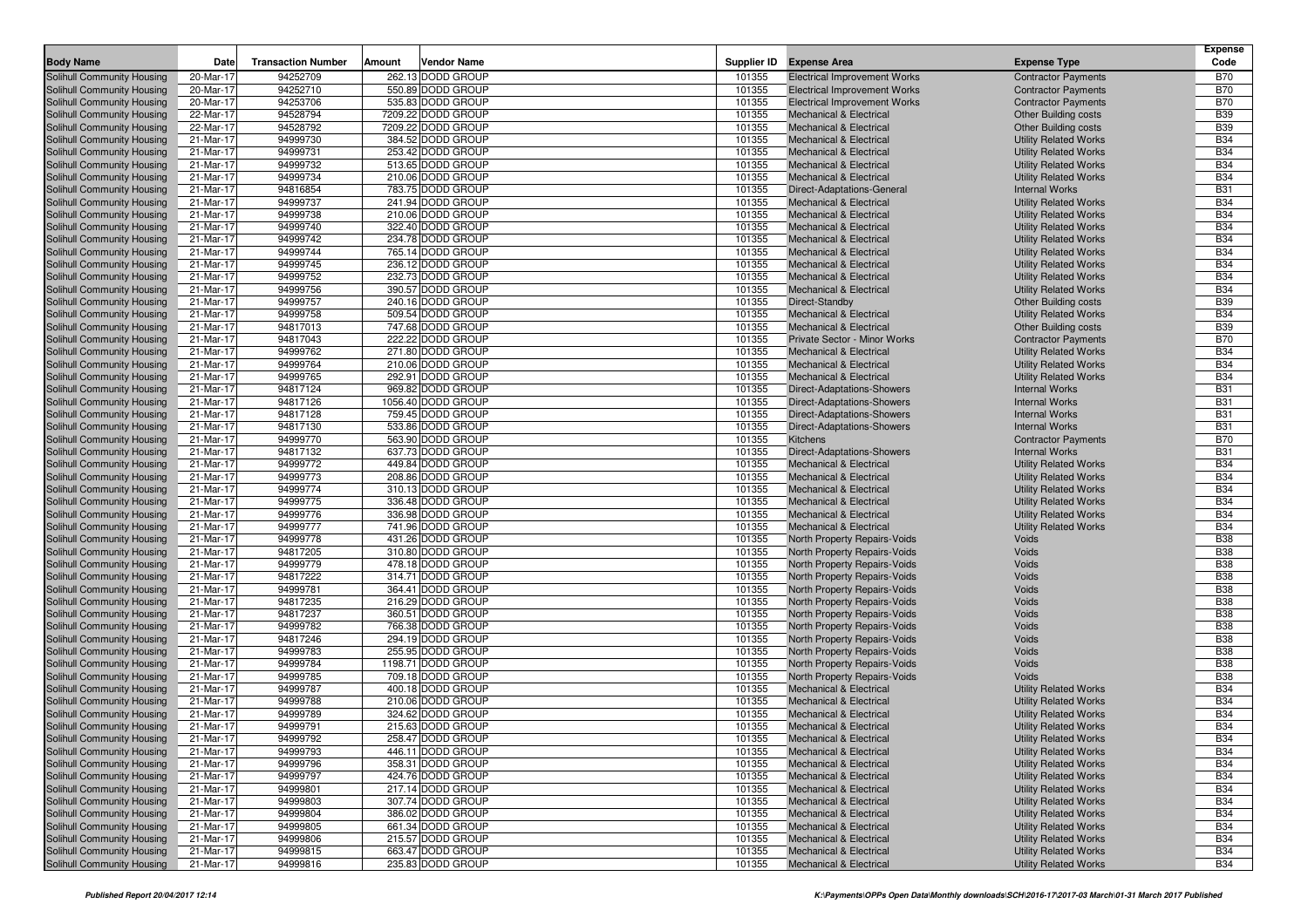| <b>Body Name</b>           | Date      | <b>Transaction Number</b> | Amount | Vendor Name        |        | Supplier ID Expense Area             | <b>Expense Type</b>          | <b>Expense</b><br>Code |
|----------------------------|-----------|---------------------------|--------|--------------------|--------|--------------------------------------|------------------------------|------------------------|
| Solihull Community Housing | 21-Mar-17 | 94999817                  |        | 210.06 DODD GROUP  | 101355 | <b>Mechanical &amp; Electrical</b>   | <b>Utility Related Works</b> | <b>B34</b>             |
| Solihull Community Housing | 21-Mar-17 | 94999820                  |        | 214.98 DODD GROUP  | 101355 | <b>Mechanical &amp; Electrical</b>   | <b>Utility Related Works</b> | <b>B34</b>             |
| Solihull Community Housing | 21-Mar-17 | 94999826                  |        | 453.93 DODD GROUP  | 101355 | <b>Mechanical &amp; Electrical</b>   | <b>Utility Related Works</b> | <b>B34</b>             |
| Solihull Community Housing | 21-Mar-17 | 94999827                  |        | 294.17 DODD GROUP  | 101355 | <b>Mechanical &amp; Electrical</b>   | <b>Utility Related Works</b> | <b>B34</b>             |
| Solihull Community Housing | 21-Mar-17 | 94999828                  |        | 1389.84 DODD GROUP | 101355 | North Property Repairs-Voids         | Voids                        | <b>B38</b>             |
| Solihull Community Housing | 24-Mar-17 | 95176706                  |        | 1696.28 DODD GROUP | 101355 | Gas Warm Air/B'boiler/Storage Heater | <b>Contractor Payments</b>   | <b>B70</b>             |
| Solihull Community Housing | 24-Mar-17 | 95176707                  |        | 1696.28 DODD GROUP | 101355 | Gas Warm Air/B'boiler/Storage Heater | <b>Contractor Payments</b>   | <b>B70</b>             |
| Solihull Community Housing | 24-Mar-17 | 95176708                  |        | 1696.28 DODD GROUP | 101355 | Gas Warm Air/B'boiler/Storage Heater | <b>Contractor Payments</b>   | <b>B70</b>             |
| Solihull Community Housing | 24-Mar-17 | 95176709                  |        | 1696.28 DODD GROUP | 101355 | Gas Warm Air/B'boiler/Storage Heater | <b>Contractor Payments</b>   | <b>B70</b>             |
| Solihull Community Housing | 24-Mar-17 | 95176710                  |        | 1696.28 DODD GROUP | 101355 | Gas Warm Air/B'boiler/Storage Heater | <b>Contractor Payments</b>   | <b>B70</b>             |
| Solihull Community Housing | 24-Mar-17 | 95176711                  |        | 1696.28 DODD GROUP | 101355 | Gas Warm Air/B'boiler/Storage Heater | <b>Contractor Payments</b>   | <b>B70</b>             |
| Solihull Community Housing | 24-Mar-17 | 95176712                  |        | 1718.11 DODD GROUP | 101355 | Gas Warm Air/B'boiler/Storage Heater | <b>Contractor Payments</b>   | <b>B70</b>             |
| Solihull Community Housing | 24-Mar-17 | 95176713                  |        | 2206.31 DODD GROUP | 101355 | Gas Warm Air/B'boiler/Storage Heater | <b>Contractor Payments</b>   | <b>B70</b>             |
| Solihull Community Housing | 24-Mar-17 | 95176714                  |        | 2206.31 DODD GROUP | 101355 | Gas Warm Air/B'boiler/Storage Heater | <b>Contractor Payments</b>   | <b>B70</b>             |
| Solihull Community Housing | 24-Mar-17 | 95176715                  |        | 1697.01 DODD GROUP | 101355 | Gas Warm Air/B'boiler/Storage Heater | <b>Contractor Payments</b>   | <b>B70</b>             |
| Solihull Community Housing | 24-Mar-17 | 95176716                  |        | 1697.01 DODD GROUP | 101355 | Gas Warm Air/B'boiler/Storage Heater | <b>Contractor Payments</b>   | <b>B70</b>             |
| Solihull Community Housing | 24-Mar-17 | 95176717                  |        | 1697.01 DODD GROUP | 101355 | Gas Warm Air/B'boiler/Storage Heater | <b>Contractor Payments</b>   | <b>B70</b>             |
| Solihull Community Housing | 24-Mar-17 | 95176718                  |        | 1697.01 DODD GROUP | 101355 | Gas Warm Air/B'boiler/Storage Heater | <b>Contractor Payments</b>   | <b>B70</b>             |
|                            | 24-Mar-17 | 95176719                  |        | 2876.30 DODD GROUP |        |                                      |                              | <b>B70</b>             |
| Solihull Community Housing |           |                           |        |                    | 101355 | Gas Warm Air/B'boiler/Storage Heater | <b>Contractor Payments</b>   | <b>B70</b>             |
| Solihull Community Housing | 24-Mar-17 | 95176720                  |        | 2876.30 DODD GROUP | 101355 | Gas Warm Air/B'boiler/Storage Heater | <b>Contractor Payments</b>   |                        |
| Solihull Community Housing | 24-Mar-17 | 95176721                  |        | 2876.30 DODD GROUP | 101355 | Gas Warm Air/B'boiler/Storage Heater | <b>Contractor Payments</b>   | <b>B70</b>             |
| Solihull Community Housing | 24-Mar-17 | 95176722                  |        | 2876.30 DODD GROUP | 101355 | Gas Warm Air/B'boiler/Storage Heater | <b>Contractor Payments</b>   | <b>B70</b>             |
| Solihull Community Housing | 24-Mar-17 | 95176723                  |        | 2786.30 DODD GROUP | 101355 | Gas Warm Air/B'boiler/Storage Heater | <b>Contractor Payments</b>   | <b>B70</b>             |
| Solihull Community Housing | 24-Mar-17 | 95176724                  |        | 3032.96 DODD GROUP | 101355 | Gas Warm Air/B'boiler/Storage Heater | <b>Contractor Payments</b>   | <b>B70</b>             |
| Solihull Community Housing | 24-Mar-17 | 95176725                  |        | 2876.30 DODD GROUP | 101355 | Gas Warm Air/B'boiler/Storage Heater | <b>Contractor Payments</b>   | <b>B70</b>             |
| Solihull Community Housing | 24-Mar-17 | 95176726                  |        | 2876.30 DODD GROUP | 101355 | Gas Warm Air/B'boiler/Storage Heater | <b>Contractor Payments</b>   | <b>B70</b>             |
| Solihull Community Housing | 24-Mar-17 | 95176727                  |        | 2876.30 DODD GROUP | 101355 | Gas Warm Air/B'boiler/Storage Heater | <b>Contractor Payments</b>   | <b>B70</b>             |
| Solihull Community Housing | 24-Mar-17 | 95176728                  |        | 2876.30 DODD GROUP | 101355 | Gas Warm Air/B'boiler/Storage Heater | <b>Contractor Payments</b>   | <b>B70</b>             |
| Solihull Community Housing | 24-Mar-17 | 95176729                  |        | 2876.30 DODD GROUP | 101355 | Gas Warm Air/B'boiler/Storage Heater | <b>Contractor Payments</b>   | <b>B70</b>             |
| Solihull Community Housing | 24-Mar-17 | 95176730                  |        | 2897.92 DODD GROUP | 101355 | Gas Warm Air/B'boiler/Storage Heater | <b>Contractor Payments</b>   | <b>B70</b>             |
| Solihull Community Housing | 24-Mar-17 | 95176731                  |        | 2876.30 DODD GROUP | 101355 | Gas Warm Air/B'boiler/Storage Heater | <b>Contractor Payments</b>   | <b>B70</b>             |
| Solihull Community Housing | 24-Mar-17 | 95176732                  |        | 2876.30 DODD GROUP | 101355 | Gas Warm Air/B'boiler/Storage Heater | <b>Contractor Payments</b>   | <b>B70</b>             |
| Solihull Community Housing | 24-Mar-17 | 95176733                  |        | 2876.30 DODD GROUP | 101355 | Gas Warm Air/B'boiler/Storage Heater | <b>Contractor Payments</b>   | <b>B70</b>             |
| Solihull Community Housing | 24-Mar-17 | 95176734                  |        | 2876.30 DODD GROUP | 101355 | Gas Warm Air/B'boiler/Storage Heater | <b>Contractor Payments</b>   | <b>B70</b>             |
| Solihull Community Housing | 24-Mar-17 | 95176735                  |        | 2876.30 DODD GROUP | 101355 | Gas Warm Air/B'boiler/Storage Heater | <b>Contractor Payments</b>   | <b>B70</b>             |
| Solihull Community Housing | 24-Mar-17 | 95176736                  |        | 2876.30 DODD GROUP | 101355 | Gas Warm Air/B'boiler/Storage Heater | <b>Contractor Payments</b>   | <b>B70</b>             |
| Solihull Community Housing | 24-Mar-17 | 95176737                  |        | 2876.30 DODD GROUP | 101355 | Gas Warm Air/B'boiler/Storage Heater | <b>Contractor Payments</b>   | <b>B70</b>             |
| Solihull Community Housing | 30-Mar-17 | 95388768                  |        | 264.51 DODD GROUP  | 101355 | North Property Repairs-Voids         | Voids                        | <b>B38</b>             |
| Solihull Community Housing | 30-Mar-17 | 95388798                  |        | 281.07 DODD GROUP  | 101355 | North Property Repairs-Voids         | Voids                        | <b>B38</b>             |
| Solihull Community Housing | 30-Mar-17 | 95388805                  |        | 332.13 DODD GROUP  | 101355 | <b>Mechanical &amp; Electrical</b>   | <b>Utility Related Works</b> | <b>B34</b>             |
| Solihull Community Housing | 30-Mar-17 | 95388806                  |        | 657.05 DODD GROUP  | 101355 | North Property Repairs-Voids         | Voids                        | <b>B38</b>             |
| Solihull Community Housing | 30-Mar-17 | 95388821                  |        | 485.01 DODD GROUP  | 101355 | <b>Kitchens</b>                      | <b>Contractor Payments</b>   | <b>B70</b>             |
| Solihull Community Housing | 30-Mar-17 | 95388823                  |        | 365.58 DODD GROUP  | 101355 | <b>Mechanical &amp; Electrical</b>   | <b>Utility Related Works</b> | <b>B34</b>             |
| Solihull Community Housing | 30-Mar-17 | 95388826                  |        | 513.91 DODD GROUP  | 101355 | <b>Direct-Adaptations-Showers</b>    | <b>Internal Works</b>        | <b>B31</b>             |
| Solihull Community Housing | 30-Mar-17 | 95388829                  |        | 759.13 DODD GROUP  | 101355 | Public Sector - Major Adaptations    | <b>Contractor Payments</b>   | <b>B70</b>             |
| Solihull Community Housing | 30-Mar-17 | 95388830                  |        | 551.84 DODD GROUP  | 101355 | <b>Direct-Adaptations-Showers</b>    | <b>Internal Works</b>        | <b>B31</b>             |
| Solihull Community Housing | 30-Mar-17 | 95388834                  |        | 412.11 DODD GROUP  | 101355 | Kitchens                             | <b>Contractor Payments</b>   | <b>B70</b>             |
| Solihull Community Housing | 30-Mar-17 | 95388850                  |        | 343.83 DODD GROUP  | 101355 | <b>Mechanical &amp; Electrical</b>   | <b>Utility Related Works</b> | <b>B34</b>             |
| Solihull Community Housing | 30-Mar-17 | 95388851                  |        | 562.22 DODD GROUP  | 101355 | North Property Repairs-Voids         | Voids                        | <b>B38</b>             |
| Solihull Community Housing | 30-Mar-17 | 95388866                  |        | 297.08 DODD GROUP  | 101355 | <b>Mechanical &amp; Electrical</b>   | <b>Utility Related Works</b> | <b>B34</b>             |
| Solihull Community Housing | 30-Mar-17 | 95388871                  |        | 313.18 DODD GROUP  | 101355 | <b>Mechanical &amp; Electrical</b>   | <b>Utility Related Works</b> | <b>B34</b>             |
| Solihull Community Housing | 30-Mar-17 | 95388886                  |        | 512.08 DODD GROUP  | 101355 | <b>Mechanical &amp; Electrical</b>   | <b>Utility Related Works</b> | <b>B34</b>             |
| Solihull Community Housing | 30-Mar-17 | 95388890                  |        | 348.30 DODD GROUP  | 101355 | <b>Mechanical &amp; Electrical</b>   | <b>Utility Related Works</b> | <b>B34</b>             |
| Solihull Community Housing | 30-Mar-17 | 95388898                  |        | 304.74 DODD GROUP  | 101355 | <b>Mechanical &amp; Electrical</b>   | <b>Utility Related Works</b> | <b>B34</b>             |
| Solihull Community Housing | 30-Mar-17 | 95388903                  |        | 313.01 DODD GROUP  | 101355 | <b>Mechanical &amp; Electrical</b>   | <b>Utility Related Works</b> | <b>B34</b>             |
| Solihull Community Housing | 30-Mar-17 | 95388915                  |        | 1402.03 DODD GROUP | 101355 | Direct-Adaptations-Showers           | <b>Internal Works</b>        | <b>B31</b>             |
| Solihull Community Housing | 30-Mar-17 | 95388920                  |        | 234.78 DODD GROUP  | 101355 | <b>Mechanical &amp; Electrical</b>   | <b>Utility Related Works</b> | <b>B34</b>             |
| Solihull Community Housing | 30-Mar-17 | 95388929                  |        | 338.85 DODD GROUP  | 101355 | <b>Mechanical &amp; Electrical</b>   | <b>Utility Related Works</b> | <b>B34</b>             |
| Solihull Community Housing | 30-Mar-17 | 95388974                  |        | 209.16 DODD GROUP  | 101355 | <b>Mechanical &amp; Electrical</b>   | <b>Utility Related Works</b> | <b>B34</b>             |
| Solihull Community Housing | 30-Mar-17 | 95388981                  |        | 566.93 DODD GROUP  | 101355 | <b>Mechanical &amp; Electrical</b>   | <b>Utility Related Works</b> | <b>B34</b>             |
| Solihull Community Housing | 30-Mar-17 | 95388988                  |        | 258.03 DODD GROUP  | 101355 | <b>Mechanical &amp; Electrical</b>   | <b>Utility Related Works</b> | <b>B34</b>             |
| Solihull Community Housing | 30-Mar-17 | 95389003                  |        | 360.35 DODD GROUP  | 101355 | <b>Mechanical &amp; Electrical</b>   | <b>Utility Related Works</b> | <b>B34</b>             |
| Solihull Community Housing | 30-Mar-17 | 95389004                  |        | 427.28 DODD GROUP  | 101355 | <b>Mechanical &amp; Electrical</b>   | <b>Utility Related Works</b> | <b>B34</b>             |
| Solihull Community Housing | 30-Mar-17 | 95389070                  |        | 359.79 DODD GROUP  | 101355 | <b>Mechanical &amp; Electrical</b>   | <b>Utility Related Works</b> | <b>B34</b>             |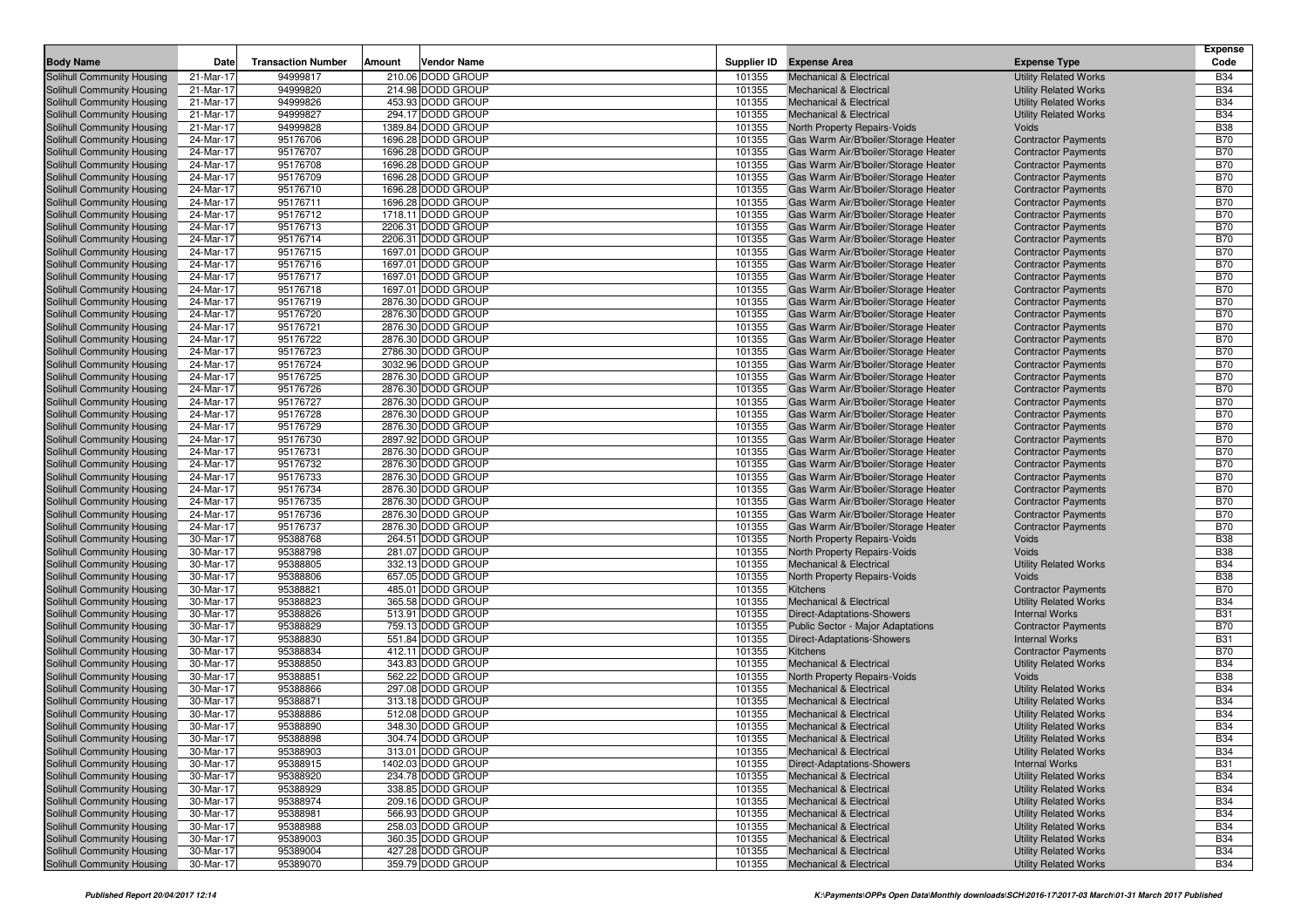|                                                          |                        |                           |        |                                                                                      |                  |                                                                          |                                                              | <b>Expense</b>           |
|----------------------------------------------------------|------------------------|---------------------------|--------|--------------------------------------------------------------------------------------|------------------|--------------------------------------------------------------------------|--------------------------------------------------------------|--------------------------|
| <b>Body Name</b>                                         | Date                   | <b>Transaction Number</b> | Amount | <b>Vendor Name</b>                                                                   |                  | Supplier ID Expense Area                                                 | <b>Expense Type</b>                                          | Code                     |
| <b>Solihull Community Housing</b>                        | 30-Mar-17              | 95389077                  |        | 348.87 DODD GROUP                                                                    | 101355           | Direct-Adaptations-General                                               | <b>Internal Works</b>                                        | <b>B31</b>               |
| Solihull Community Housing                               | 30-Mar-17              | 95389100                  |        | 288.86 DODD GROUP                                                                    | 101355           | <b>Mechanical &amp; Electrical</b>                                       | <b>Utility Related Works</b>                                 | <b>B34</b>               |
| Solihull Community Housing                               | 30-Mar-17              | 95389130                  |        | 294.72 DODD GROUP                                                                    | 101355           | <b>Mechanical &amp; Electrical</b>                                       | <b>Utility Related Works</b>                                 | <b>B34</b>               |
| Solihull Community Housing                               | 30-Mar-17              | 95389145                  |        | 312.62 DODD GROUP                                                                    | 101355           | <b>Mechanical &amp; Electrical</b>                                       | <b>Utility Related Works</b>                                 | <b>B34</b>               |
| Solihull Community Housing                               | 30-Mar-17              | 95389164                  |        | 1081.19 DODD GROUP                                                                   | 101355           | <b>Mechanical &amp; Electrical</b>                                       | <b>Utility Related Works</b>                                 | <b>B34</b>               |
| Solihull Community Housing                               | 30-Mar-17              | 95389166                  |        | 220.26 DODD GROUP<br>409.54 DODD GROUP                                               | 101355           | <b>Mechanical &amp; Electrical</b>                                       | <b>Utility Related Works</b>                                 | <b>B34</b>               |
| Solihull Community Housing                               | 30-Mar-17              | 95389168                  |        |                                                                                      | 101355           | <b>Mechanical &amp; Electrical</b>                                       | <b>Utility Related Works</b>                                 | <b>B34</b><br><b>B34</b> |
| Solihull Community Housing<br>Solihull Community Housing | 30-Mar-17<br>30-Mar-17 | 95389170<br>95389175      |        | 611.45 DODD GROUP<br>398.53 DODD GROUP                                               | 101355<br>101355 | <b>Mechanical &amp; Electrical</b><br><b>Mechanical &amp; Electrical</b> | <b>Utility Related Works</b><br><b>Utility Related Works</b> | <b>B34</b>               |
| Solihull Community Housing                               | 30-Mar-17              | 95389177                  |        | 918.52 DODD GROUP                                                                    | 101355           | <b>Mechanical &amp; Electrical</b>                                       | <b>Utility Related Works</b>                                 | <b>B34</b>               |
| Solihull Community Housing                               | 30-Mar-17              | 95389181                  |        | 314.74 DODD GROUP                                                                    | 101355           | <b>Mechanical &amp; Electrical</b>                                       | <b>Utility Related Works</b>                                 | <b>B34</b>               |
| Solihull Community Housing                               | 30-Mar-17              | 95389186                  |        | 294.47 DODD GROUP                                                                    | 101355           | <b>Mechanical &amp; Electrical</b>                                       | <b>Utility Related Works</b>                                 | <b>B34</b>               |
| Solihull Community Housing                               | 30-Mar-17              | 95389189                  |        | 282.42 DODD GROUP                                                                    | 101355           | <b>Mechanical &amp; Electrical</b>                                       | <b>Utility Related Works</b>                                 | <b>B34</b>               |
| Solihull Community Housing                               | 30-Mar-17              | 95389193                  |        | 942.15 DODD GROUP                                                                    | 101355           | <b>Mechanical &amp; Electrical</b>                                       | <b>Utility Related Works</b>                                 | <b>B34</b>               |
| Solihull Community Housing                               | 30-Mar-17              | 95389209                  |        | 210.06 DODD GROUP                                                                    | 101355           | <b>Mechanical &amp; Electrical</b>                                       | <b>Utility Related Works</b>                                 | <b>B34</b>               |
| Solihull Community Housing                               | 30-Mar-17              | 95389224                  |        | 422.73 DODD GROUP                                                                    | 101355           | <b>Mechanical &amp; Electrical</b>                                       | <b>Utility Related Works</b>                                 | <b>B34</b>               |
| Solihull Community Housing                               | 30-Mar-17              | 95389225                  |        | 328.23 DODD GROUP                                                                    | 101355           | <b>Mechanical &amp; Electrical</b>                                       | <b>Utility Related Works</b>                                 | <b>B34</b>               |
| Solihull Community Housing                               | 30-Mar-17              | 95389237                  |        | 287.26 DODD GROUP                                                                    | 101355           | <b>Mechanical &amp; Electrical</b>                                       | <b>Utility Related Works</b>                                 | <b>B34</b>               |
| Solihull Community Housing                               | 30-Mar-17              | 95389240                  |        | 531.37 DODD GROUP                                                                    | 101355           | <b>Mechanical &amp; Electrical</b>                                       | <b>Utility Related Works</b>                                 | <b>B34</b>               |
| Solihull Community Housing                               | 30-Mar-17              | 95389241                  |        | 683.09 DODD GROUP                                                                    | 101355           | <b>Mechanical &amp; Electrical</b>                                       | <b>Utility Related Works</b>                                 | <b>B34</b>               |
| Solihull Community Housing                               | 30-Mar-17              | 95389243                  |        | 292.59 DODD GROUP                                                                    | 101355           | <b>Mechanical &amp; Electrical</b>                                       | <b>Utility Related Works</b>                                 | <b>B34</b>               |
| Solihull Community Housing                               | 01-Mar-17              | 92114710                  |        | 289.00 DOORFIT PRODUCTS LTD                                                          | 1129             | Stores-Stores and delivery                                               | <b>Stocks</b>                                                | R <sub>10</sub>          |
| Solihull Community Housing                               | 01-Mar-17              | 92114712                  |        | 38.87 DOORFIT PRODUCTS LTD                                                           | 1129             | Stores-Stores and delivery                                               | <b>Stocks</b>                                                | R <sub>10</sub>          |
| Solihull Community Housing                               | 01-Mar-17              | 92114712                  |        | 172.50 DOORFIT PRODUCTS LTD                                                          | 1129             | Stores-Stores and delivery                                               | <b>Stocks</b>                                                | R <sub>10</sub>          |
| Solihull Community Housing                               | 01-Mar-17              | 92114717                  |        | 100.20 DOORFIT PRODUCTS LTD                                                          | 1129             | Stores-Stores and delivery                                               | <b>Stocks</b>                                                | R <sub>10</sub>          |
| Solihull Community Housing                               | 01-Mar-17              | 92114717                  |        | 146.70 DOORFIT PRODUCTS LTD                                                          | 1129             | Stores-Stores and delivery                                               | <b>Stocks</b>                                                | R <sub>10</sub>          |
| Solihull Community Housing                               | 01-Mar-17              | 92943712                  |        | 479.80 DOORFIT PRODUCTS LTD                                                          | 1129             | Stores-Stores and delivery                                               | <b>Stocks</b>                                                | R <sub>10</sub>          |
| Solihull Community Housing                               | 03-Mar-17              | 93792708                  |        | 694.00 DOORFIT PRODUCTS LTD                                                          | 1129             | Stores-Stores and delivery                                               | <b>Stocks</b>                                                | R <sub>10</sub>          |
| Solihull Community Housing                               | 06-Mar-17              | 94369708                  |        | 610.00 DOORFIT PRODUCTS LTD                                                          | 1129             | Stores-Stores and delivery                                               | <b>Stocks</b>                                                | R <sub>10</sub>          |
| Solihull Community Housing                               | 06-Mar-17              | 94369709                  |        | 57.50 DOORFIT PRODUCTS LTD                                                           | 1129             | Stores-Stores and delivery                                               | <b>Stocks</b>                                                | R <sub>10</sub>          |
| Solihull Community Housing                               | 06-Mar-17              | 94369709                  |        | 172.50 DOORFIT PRODUCTS LTD                                                          | 1129             | Stores-Stores and delivery                                               | <b>Stocks</b>                                                | R <sub>10</sub>          |
| Solihull Community Housing                               | 17-Mar-17              | 95181717                  |        | 694.00 DOORFIT PRODUCTS LTD                                                          | 1129             | Stores-Stores and delivery                                               | <b>Stocks</b>                                                | R <sub>10</sub>          |
| Solihull Community Housing                               | 29-Mar-17              | 95199712                  |        | 709.52 DR GAIL YOUNG                                                                 | 152708           | Housing Aid & Homelessness                                               | <b>Tenant Medicals</b>                                       | D63                      |
| Solihull Community Housing                               | 01-Mar-17              | 92745716                  |        | 262.56 DRAINTECH SERVICES (MIDLANDS) LTD                                             | 185128           | North Property Repairs-Day to day                                        | <b>Other Works</b>                                           | <b>B32</b>               |
| Solihull Community Housing                               | 01-Mar-17              | 92745727                  |        | 306.33 DRAINTECH SERVICES (MIDLANDS) LTD                                             | 185128           | North Property Repairs-Day to day                                        | <b>Other Works</b>                                           | <b>B32</b>               |
| Solihull Community Housing                               | 01-Mar-17              | 92745728                  |        | 251.60 DRAINTECH SERVICES (MIDLANDS) LTD                                             | 185128           | North Property Repairs-Day to day                                        | <b>Other Works</b>                                           | <b>B32</b>               |
| Solihull Community Housing                               | 01-Mar-17              | 93739708                  |        | 264.09 DRAINTECH SERVICES (MIDLANDS) LTD                                             | 185128           | Direct-Standby                                                           | <b>Other Building costs</b>                                  | <b>B39</b>               |
| Solihull Community Housing                               | 01-Mar-17              | 93739715                  |        | 619.19 DRAINTECH SERVICES (MIDLANDS) LTD                                             | 185128           | <b>MST</b> -Structural Works                                             | <b>Contractor Payments</b>                                   | <b>B70</b>               |
| Solihull Community Housing                               | 01-Mar-17              | 95270747                  |        | 261.56 DRAINTECH SERVICES (MIDLANDS) LTD                                             | 185128           | North Property Repairs-Day to day                                        | <b>Other Works</b>                                           | <b>B32</b>               |
| Solihull Community Housing                               | 01-Mar-17              | 95270762                  |        | 330.48 DRAINTECH SERVICES (MIDLANDS) LTD                                             | 185128           | North Property Repairs-Day to day                                        | <b>Other Works</b>                                           | <b>B32</b>               |
| Solihull Community Housing                               | 01-Mar-17              | 95270763                  |        | 371.50 DRAINTECH SERVICES (MIDLANDS) LTD                                             | 185128           | North Property Repairs-Day to day                                        | <b>Other Works</b>                                           | <b>B32</b><br><b>B32</b> |
| Solihull Community Housing                               | 01-Mar-17<br>05-Mar-17 | 95270764<br>95270771      |        | 359.50 DRAINTECH SERVICES (MIDLANDS) LTD<br>631.76 DRAINTECH SERVICES (MIDLANDS) LTD | 185128<br>185128 | North Property Repairs-Day to day<br><b>MST</b> -Structural Works        | <b>Other Works</b>                                           | <b>B70</b>               |
| Solihull Community Housing<br>Solihull Community Housing | 15-Mar-17              | 95270779                  |        | 216.30 DRAINTECH SERVICES (MIDLANDS) LTD                                             | 185128           | Direct-Standby                                                           | <b>Contractor Payments</b><br><b>Other Building costs</b>    | <b>B39</b>               |
| Solihull Community Housing                               | 15-Mar-17              | 95270780                  |        | 238.95 DRAINTECH SERVICES (MIDLANDS) LTD                                             | 185128           | North Property Repairs-Day to day                                        | <b>Other Works</b>                                           | <b>B32</b>               |
| Solihull Community Housing                               | 15-Mar-17              | 95270782                  |        | 238.95 DRAINTECH SERVICES (MIDLANDS) LTD                                             | 185128           | North Property Repairs-Day to day                                        | <b>Other Works</b>                                           | <b>B32</b>               |
| Solihull Community Housing                               | 15-Mar-17              | 95270787                  |        | 289.25 DRAINTECH SERVICES (MIDLANDS) LTD                                             | 185128           | North Property Repairs-Day to day                                        | <b>Other Works</b>                                           | <b>B32</b>               |
| Solihull Community Housing                               | 15-Mar-17              | 95270789                  |        | 231.48 DRAINTECH SERVICES (MIDLANDS) LTD                                             | 185128           | North Property Repairs-Day to day                                        | <b>Other Works</b>                                           | <b>B32</b>               |
| Solihull Community Housing                               | 15-Mar-17              | 95270791                  |        | 631.76 DRAINTECH SERVICES (MIDLANDS) LTD                                             | 185128           | <b>MST</b> -Structural Works                                             | <b>Contractor Payments</b>                                   | <b>B70</b>               |
| Solihull Community Housing                               | 24-Mar-17              | 94850706                  |        | 370.57 DULUX DECORATOR CENTRES                                                       | 36418            | North Property Repairs-Voids                                             | <b>Internal Works</b>                                        | <b>B31</b>               |
| Solihull Community Housing                               | 24-Mar-17              | 94850706                  |        | 20.83 DULUX DECORATOR CENTRES                                                        | 36418            | Low Rise window Replacement                                              | <b>Contractor Payments</b>                                   | <b>B70</b>               |
| Solihull Community Housing                               | 24-Mar-17              | 94850706                  |        | 163.75 DULUX DECORATOR CENTRES                                                       | 36418            | Gas Warm Air/B'boiler/Storage Heater                                     | <b>Contractor Payments</b>                                   | <b>B70</b>               |
| Solihull Community Housing                               | 01-Mar-17              | 92114718                  |        | 566.39 E H SMITH (BUILDERS MERCHANTS) LTD                                            | 1189             | Stores-Stores and delivery                                               | <b>Stocks</b>                                                | R <sub>10</sub>          |
| Solihull Community Housing                               | 01-Mar-17              | 93792716                  |        | 173.55 E J GILBERT & SONS                                                            | 1190             | Stores-Stores and delivery                                               | <b>Stocks</b>                                                | R <sub>10</sub>          |
| Solihull Community Housing                               | 01-Mar-17              | 93792716                  |        | 36.30 E J GILBERT & SONS                                                             | 1190             | Stores-Stores and delivery                                               | <b>Stocks</b>                                                | R <sub>10</sub>          |
| Solihull Community Housing                               | 08-Mar-17              | 94369716                  |        | 218.08 E J GILBERT & SONS                                                            | 1190             | Stores-Stores and delivery                                               | <b>Stocks</b>                                                | R <sub>10</sub>          |
| Solihull Community Housing                               | 22-Mar-17              | 94524729                  |        | 260.62 E.ON ENERGY                                                                   | 71220            | <b>Private Sector Leasing</b>                                            | Gas                                                          | <b>B10</b>               |
| Solihull Community Housing                               | 22-Mar-17              | 94524729                  |        | 128.61 E.ON ENERGY                                                                   | 71220            | <b>Private Sector Leasing</b>                                            | Electricity                                                  | <b>B11</b>               |
| Solihull Community Housing                               | 24-Mar-17              | 94824707                  |        | 11306.40 EDEN ADAPTIONS LTD                                                          | 171877           | Private Sector - Disabled Facilities Grants                              | <b>Contractor Payments</b>                                   | <b>B70</b>               |
| Solihull Community Housing                               | 24-Mar-17              | 94824707                  |        | -678.38 EDEN ADAPTIONS LTD                                                           | 171877           | Sub Contractors Tax                                                      | <b>Creditor: Inland Revenue</b>                              | <b>S02</b>               |
| Solihull Community Housing                               | 03-Mar-17              | 92353706                  |        | 3.60 EDENRED                                                                         | 177241           | <b>Central Administration</b>                                            | Other Fees and Charges                                       | D <sub>59</sub>          |
| Solihull Community Housing                               | 03-Mar-17              | 92353706                  |        | 899.00 EDENRED                                                                       | 177241           | <b>Payroll Deductions</b>                                                | <b>General Creditors</b>                                     | S01                      |
| Solihull Community Housing                               | 03-Mar-17              | 92356707                  |        | 2191.00 EDSTROM OF SWEDEN LTD                                                        | 19963            | Anti Graffiti Team                                                       | <b>Publicity &amp; Promotions</b>                            | D93                      |
| Solihull Community Housing                               | 09-Mar-17              | 93132709                  |        | 575.40 ELDERCARE                                                                     | 45329            | Safe and Sound Operational                                               | Other Supplies And Services Costs                            | D90                      |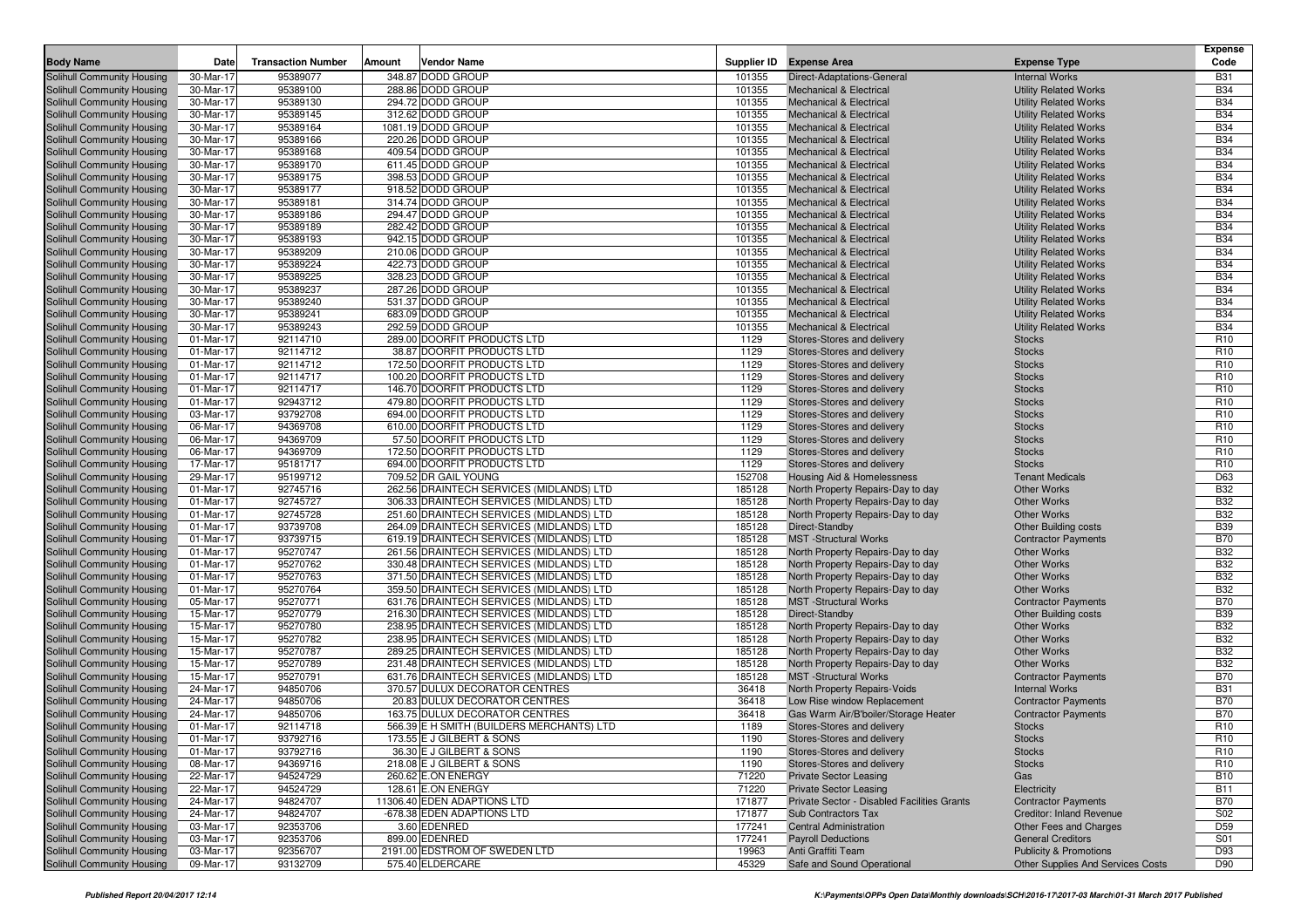|                                                          |                        |                           |        |                                                |                |                                                                        |                                                     | <b>Expense</b>           |
|----------------------------------------------------------|------------------------|---------------------------|--------|------------------------------------------------|----------------|------------------------------------------------------------------------|-----------------------------------------------------|--------------------------|
| <b>Body Name</b>                                         | Date                   | <b>Transaction Number</b> | Amount | <b>Vendor Name</b>                             | Supplier ID    | <b>Expense Area</b>                                                    | <b>Expense Type</b>                                 | Code                     |
| Solihull Community Housing                               | 09-Mar-17              | 93132711                  |        | 342.59 ELDERCARE                               | 45329          | Safe and Sound Operational                                             | Equipment Rental/Lease                              | D <sub>18</sub>          |
| Solihull Community Housing                               | 13-Mar-17              | 93552828                  |        | 536.08 ELDERCARE                               | 45329          | Safe and Sound Operational                                             | <b>Other Supplies And Services Costs</b>            | D90                      |
| Solihull Community Housing                               | 13-Mar-17              | 93552829                  |        | 309.44 ELDERCARE                               | 45329          | Safe and Sound Operational                                             | Equipment Rental/Lease                              | D <sub>18</sub>          |
| Solihull Community Housing                               | 09-Mar-17              | 93132708                  |        | 2928.84 ELDERCARE                              | 45329          | Safe and Sound Operational                                             | <b>Other Supplies And Services Costs</b>            | D90                      |
| Solihull Community Housing                               | 13-Mar-17              | 93552827                  |        | 2611.21 ELDERCARE                              | 45329          | Safe and Sound Operational                                             | <b>Other Supplies And Services Costs</b>            | D90                      |
| Solihull Community Housing                               | 01-Mar-17              | 95270831                  |        | 33.50 ENVIROCALL LTD                           | 68867          | Direct-Adaptations-Showers                                             | <b>Internal Works</b>                               | <b>B31</b>               |
| Solihull Community Housing                               | 01-Mar-17              | 95270831                  |        | 408.00 ENVIROCALL LTD                          | 68867          | North Property Repairs-Day to day                                      | <b>Internal Works</b>                               | <b>B31</b>               |
| Solihull Community Housing                               | 01-Mar-17              | 95270831                  |        | 319.00 ENVIROCALL LTD                          | 68867          | North Property Repairs-Day to day                                      | <b>Internal Works</b>                               | <b>B31</b>               |
| Solihull Community Housing                               | 01-Mar-17              | 95270831                  |        | 26.00 ENVIROCALL LTD                           | 68867<br>68867 | North Property Repairs-Day to day                                      | <b>Internal Works</b>                               | <b>B31</b><br><b>B31</b> |
| Solihull Community Housing                               | 01-Mar-17              | 95270831                  |        | 116.40 ENVIROCALL LTD                          |                | North Property Repairs-Day to day                                      | <b>Internal Works</b>                               |                          |
| Solihull Community Housing                               | 01-Mar-17              | 95270832                  |        | 121.50 ENVIROCALL LTD                          | 68867          | North Property Repairs-Day to day                                      | <b>Internal Works</b>                               | <b>B31</b>               |
| Solihull Community Housing                               | 01-Mar-17              | 95270832                  |        | 63.60 ENVIROCALL LTD                           | 68867          | North Property Repairs-Day to day                                      | <b>Internal Works</b>                               | <b>B31</b>               |
| Solihull Community Housing                               | 01-Mar-17              | 95270832                  |        | 543.20 ENVIROCALL LTD                          | 68867          | North Property Repairs-Day to day                                      | <b>Internal Works</b>                               | <b>B31</b>               |
| Solihull Community Housing                               | 01-Mar-17              | 95270832<br>95270833      |        | 610.60 ENVIROCALL LTD                          | 68867          | <b>Pitched Re-roofing</b>                                              | <b>Contractor Payments</b>                          | <b>B70</b>               |
| Solihull Community Housing                               | 17-Mar-17              |                           |        | 170.00 ENVIROCALL LTD                          | 68867          | North Property Repairs-Day to day<br>North Property Repairs-Day to day | <b>Internal Works</b>                               | <b>B31</b>               |
| Solihull Community Housing                               | 17-Mar-17              | 95270833                  |        | 772.00 ENVIROCALL LTD                          | 68867<br>68867 |                                                                        | <b>Internal Works</b>                               | <b>B31</b><br><b>B31</b> |
| Solihull Community Housing                               | 17-Mar-17<br>17-Mar-17 | 95270833<br>95270833      |        | 26.00 ENVIROCALL LTD                           | 68867          | North Property Repairs-Day to day                                      | <b>Internal Works</b><br><b>Internal Works</b>      | <b>B31</b>               |
| Solihull Community Housing                               | 17-Mar-17              | 95270833                  |        | 188.90 ENVIROCALL LTD<br>357.25 ENVIROCALL LTD | 68867          | North Property Repairs-Day to day                                      |                                                     | <b>B70</b>               |
| Solihull Community Housing<br>Solihull Community Housing | 28-Mar-17              | 95270834                  |        | 243.00 ENVIROCALL LTD                          | 68867          | Public Sector - Major Adaptations<br>North Property Repairs-Day to day | <b>Contractor Payments</b><br><b>Internal Works</b> | <b>B31</b>               |
|                                                          | 28-Mar-17              | 95270834                  |        |                                                |                |                                                                        | <b>Internal Works</b>                               | <b>B31</b>               |
| Solihull Community Housing<br>Solihull Community Housing | 28-Mar-17              | 95270834                  |        | 38.50 ENVIROCALL LTD<br>136.00 ENVIROCALL LTD  | 68867<br>68867 | North Property Repairs-Day to day                                      | <b>Internal Works</b>                               | <b>B31</b>               |
|                                                          | 28-Mar-17              | 95270834                  |        | 388.00 ENVIROCALL LTD                          | 68867          | North Property Repairs-Day to day<br>North Property Repairs-Day to day | <b>Internal Works</b>                               | <b>B31</b>               |
| Solihull Community Housing<br>Solihull Community Housing | 28-Mar-17              | 95270835                  |        | 26.00 ENVIROCALL LTD                           | 68867          | Direct-Adaptations-Showers                                             | <b>Internal Works</b>                               | <b>B31</b>               |
| Solihull Community Housing                               | 28-Mar-17              | 95270835                  |        | 26.00 ENVIROCALL LTD                           | 68867          | North Property Repairs-Day to day                                      | <b>Internal Works</b>                               | <b>B31</b>               |
| Solihull Community Housing                               | 28-Mar-17              | 95270835                  |        | 113.80 ENVIROCALL LTD                          | 68867          | North Property Repairs-Day to day                                      | <b>Internal Works</b>                               | <b>B31</b>               |
| Solihull Community Housing                               | 28-Mar-17              | 95270835                  |        | 77.60 ENVIROCALL LTD                           | 68867          | North Property Repairs-Day to day                                      | <b>Internal Works</b>                               | <b>B31</b>               |
| Solihull Community Housing                               | 28-Mar-17              | 95270835                  |        | 99.00 ENVIROCALL LTD                           | 68867          | North Property Repairs-Day to day                                      | <b>Internal Works</b>                               | <b>B31</b>               |
| Solihull Community Housing                               | 28-Mar-17              | 95270835                  |        | 79.20 ENVIROCALL LTD                           | 68867          | North Property Repairs-Day to day                                      | <b>Internal Works</b>                               | <b>B31</b>               |
| Solihull Community Housing                               | 28-Mar-17              | 95270835                  |        | 59.40 ENVIROCALL LTD                           | 68867          | North Property Repairs-Day to day                                      | <b>Internal Works</b>                               | <b>B31</b>               |
| Solihull Community Housing                               | 28-Mar-17              | 95270835                  |        | 164.60 ENVIROCALL LTD                          | 68867          | North Property Repairs-Day to day                                      | <b>Internal Works</b>                               | <b>B31</b>               |
| Solihull Community Housing                               | 28-Mar-17              | 95270835                  |        | 765.25 ENVIROCALL LTD                          | 68867          | North Property Repairs-Day to day                                      | <b>Internal Works</b>                               | <b>B31</b>               |
| Solihull Community Housing                               | 28-Mar-17              | 95270835                  |        | 77.00 ENVIROCALL LTD                           | 68867          | Public Sector - Major Adaptations                                      | <b>Contractor Payments</b>                          | <b>B70</b>               |
| Solihull Community Housing                               | 28-Mar-17              | 95270835                  |        | 46.30 ENVIROCALL LTD                           | 68867          | Public Sector - Major Adaptations                                      | <b>Contractor Payments</b>                          | <b>B70</b>               |
| Solihull Community Housing                               | 28-Mar-17              | 95270835                  |        | 38.50 ENVIROCALL LTD                           | 68867          | Public Sector - Major Adaptations                                      | <b>Contractor Payments</b>                          | <b>B70</b>               |
| Solihull Community Housing                               | 28-Mar-17              | 95270835                  |        | 78.00 ENVIROCALL LTD                           | 68867          | Pitched Re-roofing                                                     | <b>Contractor Payments</b>                          | <b>B70</b>               |
| Solihull Community Housing                               | 28-Mar-17              | 95270835                  |        | 38.60 ENVIROCALL LTD                           | 68867          | <b>Pitched Re-roofing</b>                                              | <b>Contractor Payments</b>                          | <b>B70</b>               |
| Solihull Community Housing                               | 28-Mar-17              | 95270835                  |        | 38.60 ENVIROCALL LTD                           | 68867          | Pitched Re-roofing                                                     | <b>Contractor Payments</b>                          | <b>B70</b>               |
| Solihull Community Housing                               | 28-Mar-17              | 95270835                  |        | 38.60 ENVIROCALL LTD                           | 68867          | Pitched Re-roofing                                                     | <b>Contractor Payments</b>                          | <b>B70</b>               |
| Solihull Community Housing                               | 28-Mar-17              | 95270835                  |        | 115.50 ENVIROCALL LTD                          | 68867          | Gas Warm Air/B'boiler/Storage Heater                                   | <b>Contractor Payments</b>                          | <b>B70</b>               |
| Solihull Community Housing                               | 15-Mar-17              | 93811758                  |        | 443.83 ENVIRONMENTAL CONTRACTS LTD             | 255147         | Direct - Asbestos                                                      | <b>Waste Disposal</b>                               | E20                      |
| Solihull Community Housing                               | 15-Mar-17              | 93811758                  |        | 11855.74 ENVIRONMENTAL CONTRACTS LTD           | 255147         | Stores-Stores and delivery                                             | <b>Waste Disposal</b>                               | E20                      |
| Solihull Community Housing                               | 30-Mar-17              | 95345706                  |        | 481.01 ENVIRONMENTAL CONTRACTS LTD             | 255147         | Client ¿ H & S Water Risk                                              | <b>Water Risks</b>                                  | <b>B13</b>               |
| Solihull Community Housing                               | 01-Mar-17              | 92127707                  |        | 2800.00 ETIVE TECHNOLOGIES                     | 236915         | <b>IT Strategy</b>                                                     | ICT - General                                       | D30                      |
| Solihull Community Housing                               | 08-Mar-17              | 92883706                  |        | 399.00 EUROPEAN METAL RECYCLING LTD            | 60145          | Stores-Stores and delivery                                             | <b>Waste Disposal</b>                               | E20                      |
| Solihull Community Housing                               | 08-Mar-17              | 92883707                  |        | 361.00 EUROPEAN METAL RECYCLING LTD            | 60145          | Stores-Stores and delivery                                             | <b>Waste Disposal</b>                               | E20                      |
| Solihull Community Housing                               | 03-Mar-17              | 92518707                  |        | 231.58 EXPERIAN LTD                            | 22675          | <b>Estate Mgmt Team</b>                                                | Legal Fees                                          | D <sub>52</sub>          |
| Solihull Community Housing                               | 01-Mar-17              | 92124706                  |        | 250.00 FAMILY CARE TRUST (SOLIHULL)            | 1349           | Area Caretakers                                                        | <b>Materials</b>                                    | D <sub>13</sub>          |
| Solihull Community Housing                               | 29-Mar-17              | 95201709                  |        | 470.53 FAST TRACK MANAGEMENT SERVICES LTD      | 239173         | North Property Repairs-Day to day                                      | <b>Agency Staff</b>                                 | A60                      |
| Solihull Community Housing                               | 01-Mar-17              | 92127709                  |        | 606.10 FAST TRACK MANAGEMENT SERVICES LTD      | 239173         | North Property Repairs-Day to day                                      | <b>Agency Staff</b>                                 | A60                      |
| Solihull Community Housing                               | 01-Mar-17              | 92127710                  |        | 470.53 FAST TRACK MANAGEMENT SERVICES LTD      | 239173         | North Property Repairs-Day to day                                      | <b>Agency Staff</b>                                 | A60                      |
| Solihull Community Housing                               | 03-Mar-17              | 92517707                  |        | 482.49 FAST TRACK MANAGEMENT SERVICES LTD      | 239173         | North Property Repairs-Day to day                                      | <b>Agency Staff</b>                                 | A60                      |
| Solihull Community Housing                               | 03-Mar-17              | 92517708                  |        | 582.18 FAST TRACK MANAGEMENT SERVICES LTD      | 239173         | North Property Repairs-Day to day                                      | <b>Agency Staff</b>                                 | A60                      |
| Solihull Community Housing                               | 08-Mar-17              | 92867707                  |        | 470.53 FAST TRACK MANAGEMENT SERVICES LTD      | 239173         | North Property Repairs-Day to day                                      | <b>Agency Staff</b>                                 | A60                      |
| Solihull Community Housing                               | 17-Mar-17              | 94089706                  |        | 450.59 FAST TRACK MANAGEMENT SERVICES LTD      | 239173         | North Property Repairs-Day to day                                      | <b>Agency Staff</b>                                 | A60                      |
| Solihull Community Housing                               | 17-Mar-17              | 94089707                  |        | 590.15 FAST TRACK MANAGEMENT SERVICES LTD      | 239173         | North Property Repairs-Day to day                                      | <b>Agency Staff</b>                                 | A60                      |
| Solihull Community Housing                               | 17-Mar-17              | 94090706                  |        | 470.53 FAST TRACK MANAGEMENT SERVICES LTD      | 239173         | North Property Repairs-Day to day                                      | <b>Agency Staff</b>                                 | A60                      |
| Solihull Community Housing                               | 22-Mar-17              | 94562711                  |        | 590.15 FAST TRACK MANAGEMENT SERVICES LTD      | 239173         | North Property Repairs-Day to day                                      | <b>Agency Staff</b>                                 | A60                      |
| Solihull Community Housing                               | $22$ -Mar-17           | 94562710                  |        | 590.15 FAST TRACK MANAGEMENT SERVICES LTD      | 239173         | North Property Repairs-Day to day                                      | <b>Agency Staff</b>                                 | A60                      |
| Solihull Community Housing                               | 24-Mar-17              | 94862706                  |        | 590.15 FAST TRACK MANAGEMENT SERVICES LTD      | 239173         | North Property Repairs-Day to day                                      | <b>Agency Staff</b>                                 | A60                      |
| Solihull Community Housing                               | 24-Mar-17              | 94862707                  |        | 478.50 FAST TRACK MANAGEMENT SERVICES LTD      | 239173         | North Property Repairs-Day to day                                      | <b>Agency Staff</b>                                 | A60                      |
| Solihull Community Housing                               | 03-Mar-17              | 92518708                  |        | 1736.00 FLOOR RESTORATIONS LTD                 | 1393           | <b>Planned Maintenance</b>                                             | Planned Works - Programmed Works                    | <b>B36</b>               |
| Solihull Community Housing                               | 03-Mar-17              | 92745710                  |        | 245.05 FLOOR RESTORATIONS LTD                  | 1393           | Direct-Adaptations-Showers                                             | <b>Internal Works</b>                               | <b>B31</b>               |
| Solihull Community Housing                               | 03-Mar-17              | 92745711                  |        | 210.24 FLOOR RESTORATIONS LTD                  | 1393           | Direct-Adaptations-Showers                                             | <b>Internal Works</b>                               | <b>B31</b>               |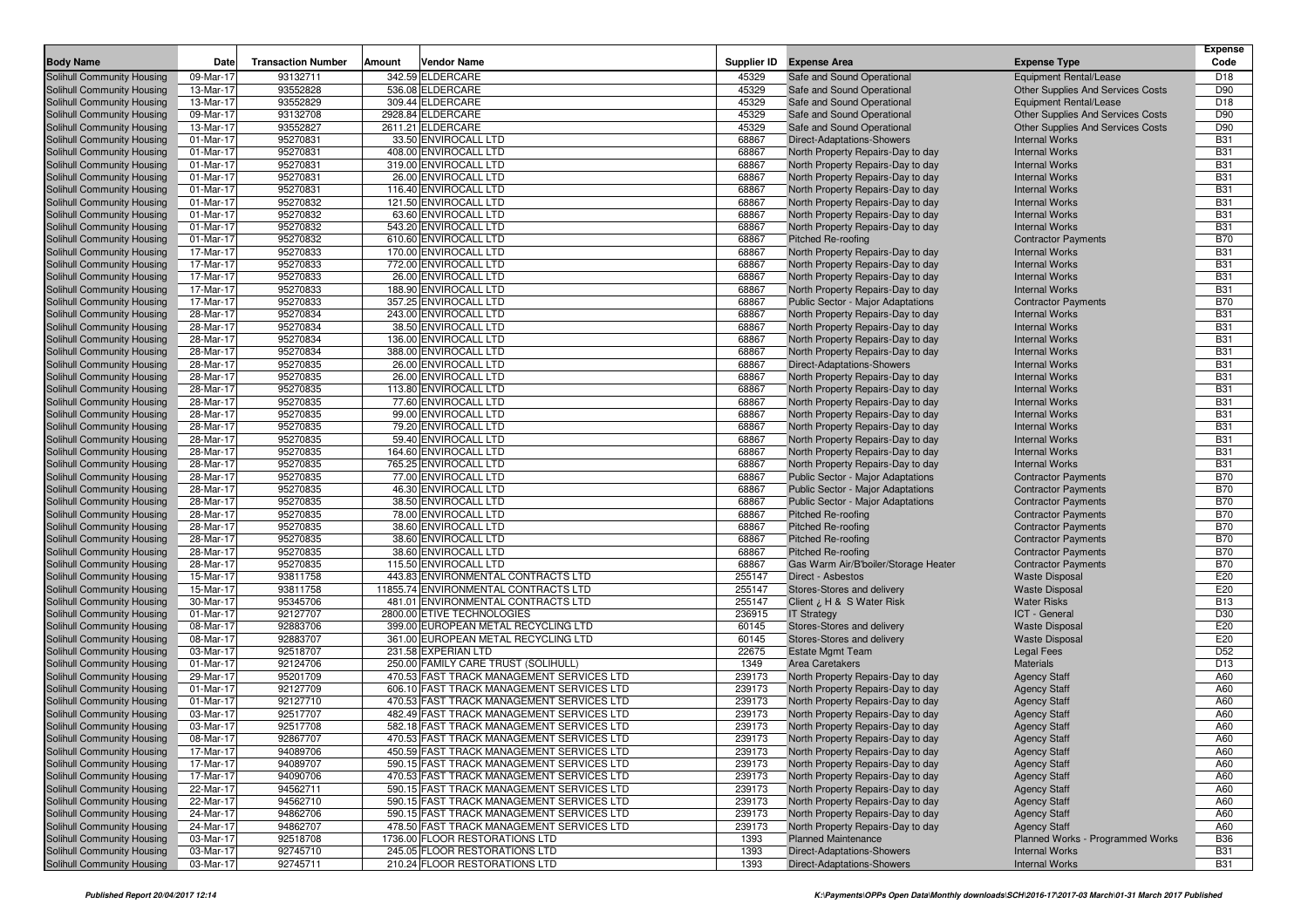| <b>Body Name</b>                                         | Date                   | <b>Transaction Number</b> | Amount | <b>Vendor Name</b>                                                                 |                  | Supplier ID Expense Area                              | <b>Expense Type</b>                      | <b>Expense</b><br>Code   |
|----------------------------------------------------------|------------------------|---------------------------|--------|------------------------------------------------------------------------------------|------------------|-------------------------------------------------------|------------------------------------------|--------------------------|
| <b>Solihull Community Housing</b>                        | 09-Mar-17              | 93926707                  |        | 210.24 FLOOR RESTORATIONS LTD                                                      | 1393             | Direct-Adaptations-Showers                            | <b>Internal Works</b>                    | <b>B31</b>               |
| Solihull Community Housing                               | 16-Mar-17              | 95052709                  |        | 210.24 FLOOR RESTORATIONS LTD                                                      | 1393             | <b>Direct-Adaptations-Showers</b>                     | <b>Internal Works</b>                    | <b>B31</b>               |
| Solihull Community Housing                               | 24-Mar-17              | 94858707                  |        | 535.00 FLOOR RESTORATIONS LTD                                                      | 1393             | <b>Welfare Reform Work</b>                            | <b>Professional Fees</b>                 | D <sub>50</sub>          |
| Solihull Community Housing                               | 23-Mar-17              | 95270737                  |        | 210.24 FLOOR RESTORATIONS LTD                                                      | 1393             | <b>Direct-Adaptations-Showers</b>                     | <b>Internal Works</b>                    | <b>B31</b>               |
| Solihull Community Housing                               | 29-Mar-17              | 95216714                  |        | 2026.00 FLOOR RESTORATIONS LTD                                                     | 1393             | <b>Planned Maintenance</b>                            | Planned Works - Programmed Works         | <b>B36</b>               |
| Solihull Community Housing                               | 29-Mar-17              | 95216713                  |        | 2070.00 FLOOR RESTORATIONS LTD                                                     | 1393             | <b>Planned Maintenance</b>                            | Planned Works - Programmed Works         | <b>B36</b>               |
| Solihull Community Housing                               | 29-Mar-17              | 95216711                  |        | 2741.00 FLOOR RESTORATIONS LTD                                                     | 1393             | <b>Planned Maintenance</b>                            | Planned Works - Programmed Works         | <b>B36</b>               |
| Solihull Community Housing                               | 30-Mar-17              | 95352707                  |        | 10000.00 FLOOR RESTORATIONS LTD                                                    | 1393             | Low Rise (inc. Safe & Sound)                          | Cleaning                                 | <b>B50</b>               |
| Solihull Community Housing                               | 24-Mar-17              | 94833706                  |        | 6786.79 FRY HOUSING TRUST                                                          | 54504            | Private Sector Leasing - 87 Warwick Rd                | <b>Professional Fees</b>                 | D <sub>50</sub>          |
| Solihull Community Housing                               | 01-Mar-17              | 92943748                  |        | 300.00 GENESIS DISPLAY LTD                                                         | 248666           | Stores-Stores and delivery                            | <b>Stocks</b>                            | R <sub>10</sub>          |
| Solihull Community Housing                               | 01-Mar-17              | 92745712                  |        | 3927.50 HANDICARE ACCESSIBILITY LTD                                                | 177922           | Public Sector - Major Adaptations                     | <b>Contractor Payments</b>               | <b>B70</b>               |
| Solihull Community Housing                               | 01-Mar-17              | 92745713                  |        | 1475.00 HANDICARE ACCESSIBILITY LTD                                                | 177922           | Private Sector - Disabled Facilities Grants           | <b>Contractor Payments</b>               | <b>B70</b>               |
| Solihull Community Housing                               | 01-Mar-17              | 92745714                  |        | 2133.00 HANDICARE ACCESSIBILITY LTD                                                | 177922           | Private Sector - Disabled Facilities Grants           | <b>Contractor Payments</b>               | <b>B70</b>               |
| Solihull Community Housing                               | 01-Mar-17              | 92745715                  |        | 2135.00 HANDICARE ACCESSIBILITY LTD                                                | 177922           | Private Sector - Disabled Facilities Grants           | <b>Contractor Payments</b>               | <b>B70</b>               |
| Solihull Community Housing                               | 01-Mar-17              | 94533748                  |        | 2013.00 HANDICARE ACCESSIBILITY LTD                                                | 177922           | Private Sector - Disabled Facilities Grants           | <b>Contractor Payments</b>               | <b>B70</b>               |
| Solihull Community Housing                               | 22-Mar-17              | 94538707                  |        | 2071.80 HANDICARE ACCESSIBILITY LTD                                                | 177922           | Private Sector - Disabled Facilities Grants           | <b>Contractor Payments</b>               | <b>B70</b>               |
| Solihull Community Housing                               | 22-Mar-17              | 94539706                  |        | 2541.40 HANDICARE ACCESSIBILITY LTD                                                | 177922           | Private Sector - Disabled Facilities Grants           | <b>Contractor Payments</b>               | <b>B70</b>               |
| Solihull Community Housing                               | 15-Mar-17              | 93799706                  |        | 641.74 HANDICARE ACCESSIBILITY LTD                                                 | 177922           | Home Improvement Agency                               | Adaptations                              | <b>B83</b>               |
| Solihull Community Housing                               | 15-Mar-17              | 93797706                  |        | 875.00 HANDICARE ACCESSIBILITY LTD                                                 | 177922           | Home Improvement Agency                               | Adaptations                              | <b>B83</b>               |
| Solihull Community Housing                               | 01-Mar-17              | 92127711                  |        | 1475.00 HARDALL INTERNATIONAL LIMITED                                              | 39785            | <b>Direct-Fire Precaution Works</b>                   | <b>Mechanical &amp; Electrical Costs</b> | <b>B92</b>               |
| Solihull Community Housing                               | 02-Mar-17              | 92218706                  |        | 16059.06 HARDYMAN & CO LTD                                                         | 215532           | Private Sector - Disabled Facilities Grants           | <b>Contractor Payments</b>               | <b>B70</b>               |
| Solihull Community Housing                               | 31-Mar-17              | 95520710                  |        | 940.94 HARDYMAN & CO LTD                                                           | 215532           | Private Sector - Disabled Facilities Grants           | <b>Contractor Payments</b>               | <b>B70</b>               |
| Solihull Community Housing                               | 31-Mar-17              | 95520710                  |        | 2634.65 HARDYMAN & CO LTD                                                          | 215532           | Private Sector - Disabled Facilities Grants           | <b>Contractor Payments</b>               | <b>B70</b>               |
| Solihull Community Housing                               | 08-Mar-17              | 92867706                  |        | 650.00 HERON PRESS                                                                 | 19655            | <b>Endeavour House</b>                                | Printing                                 | D80                      |
| Solihull Community Housing                               | 07-Mar-17              | 92720722                  |        | 2009.56 HI-SPEC FACILITIES SERVICES PLC                                            | 259866           | <b>Endeavour House</b>                                | Cleaning                                 | <b>B50</b>               |
| Solihull Community Housing                               | 07-Mar-17              | 92720722                  |        | 1051.67 HI-SPEC FACILITIES SERVICES PLC                                            | 259866           | <b>Endeavour House</b>                                | <b>Other Premises Costs</b>              | <b>B90</b>               |
| Solihull Community Housing                               | 07-Mar-17              | 92720722                  |        | 163.51 HI-SPEC FACILITIES SERVICES PLC                                             | 259866           | <b>Auckland Hall</b>                                  | Cleaning                                 | <b>B50</b>               |
| Solihull Community Housing                               | 07-Mar-17              | 92720722                  |        | 216.07 HI-SPEC FACILITIES SERVICES PLC                                             | 259866           | <b>Crabtree Hall</b>                                  | Cleaning                                 | <b>B50</b>               |
| Solihull Community Housing                               | 07-Mar-17              | 92720722                  |        | 163.51 HI-SPEC FACILITIES SERVICES PLC                                             | 259866           | Whar Hall Farm Community Hall                         | Cleaning                                 | <b>B50</b>               |
| Solihull Community Housing                               | 07-Mar-17              | 92720722                  |        | 648.21 HI-SPEC FACILITIES SERVICES PLC                                             | 259866           | <b>Frontline Offices</b>                              | Cleaning                                 | <b>B50</b>               |
| Solihull Community Housing                               | 07-Mar-17              | 92720722                  |        | 887.64 HI-SPEC FACILITIES SERVICES PLC                                             | 259866           | Business Support - MST Back Office Support            | Cleaning                                 | <b>B50</b>               |
| Solihull Community Housing                               | 07-Mar-17              | 92720722                  |        | 345.71 HI-SPEC FACILITIES SERVICES PLC                                             | 259866           | <b>CCTV</b>                                           | Cleaning                                 | <b>B50</b>               |
| Solihull Community Housing                               | 16-Mar-17              | 94006710                  |        | 2009.56 HI-SPEC FACILITIES SERVICES PLC                                            | 259866           | <b>Endeavour House</b>                                | Cleaning                                 | <b>B50</b>               |
| Solihull Community Housing                               | 16-Mar-17              | 94006710                  |        | 1051.67 HI-SPEC FACILITIES SERVICES PLC                                            | 259866           | <b>Endeavour House</b>                                | <b>Other Premises Costs</b>              | <b>B90</b>               |
| Solihull Community Housing                               | 16-Mar-17              | 94006710                  |        | 345.71 HI-SPEC FACILITIES SERVICES PLC                                             | 259866           | <b>CCTV</b>                                           | Cleaning                                 | <b>B50</b>               |
| Solihull Community Housing                               | 16-Mar-17              | 94006710                  |        | 163.51 HI-SPEC FACILITIES SERVICES PLC                                             | 259866           | <b>Auckland Hall</b>                                  | Cleaning                                 | <b>B50</b>               |
| Solihull Community Housing                               | 16-Mar-17              | 94006710                  |        | 216.07 HI-SPEC FACILITIES SERVICES PLC                                             | 259866           | <b>Crabtree Hall</b>                                  | Cleaning                                 | <b>B50</b>               |
| Solihull Community Housing                               | 16-Mar-17              | 94006710                  |        | 163.51 HI-SPEC FACILITIES SERVICES PLC                                             | 259866           | Whar Hall Farm Community Hall                         | Cleaning                                 | <b>B50</b>               |
| Solihull Community Housing                               | 16-Mar-17              | 94006710                  |        | 648.21 HI-SPEC FACILITIES SERVICES PLC                                             | 259866           | <b>Frontline Offices</b>                              | Cleaning                                 | <b>B50</b>               |
| Solihull Community Housing                               | 16-Mar-17              | 94006710                  |        | 887.64 HI-SPEC FACILITIES SERVICES PLC                                             | 259866           | Business Support - MST Back Office Support            | Cleaning                                 | <b>B50</b>               |
| Solihull Community Housing                               | 07-Mar-17              | 92723707                  |        | 2009.56 HI-SPEC FACILITIES SERVICES PLC                                            | 259866           | <b>Endeavour House</b>                                | Cleaning                                 | <b>B50</b>               |
| Solihull Community Housing                               | 07-Mar-17              | 92723707                  |        | 1051.67 HI-SPEC FACILITIES SERVICES PLC                                            | 259866           | <b>Endeavour House</b>                                | <b>Other Premises Costs</b>              | <b>B90</b>               |
| Solihull Community Housing                               | 07-Mar-17              | 92723707                  |        | 163.51 HI-SPEC FACILITIES SERVICES PLC                                             | 259866           | <b>Auckland Hall</b>                                  | Cleaning                                 | <b>B50</b>               |
| Solihull Community Housing                               | 07-Mar-17              | 92723707                  |        | 216.07 HI-SPEC FACILITIES SERVICES PLC                                             | 259866           | <b>Crabtree Hall</b>                                  | Cleaning                                 | <b>B50</b>               |
| Solihull Community Housing                               | 07-Mar-17              | 92723707                  |        | 163.51 HI-SPEC FACILITIES SERVICES PLC                                             | 259866           | Whar Hall Farm Community Hall                         | Cleaning                                 | <b>B50</b>               |
| Solihull Community Housing                               | 07-Mar-17              | 92723707                  |        | 648.21 HI-SPEC FACILITIES SERVICES PLC                                             | 259866           | <b>Frontline Offices</b>                              | Cleaning                                 | <b>B50</b>               |
| Solihull Community Housing                               | 07-Mar-17              | 92723707                  |        | 345.71 HI-SPEC FACILITIES SERVICES PLC                                             | 259866           | <b>Frontline Offices</b>                              | Cleaning                                 | <b>B50</b>               |
| Solihull Community Housing                               | 07-Mar-17              | 92723707                  |        | 887.64 HI-SPEC FACILITIES SERVICES PLC                                             | 259866           | Business Support - MST Back Office Support            | Cleaning                                 | <b>B50</b>               |
| Solihull Community Housing                               | 16-Mar-17              | 94023708                  |        | 2009.56 HI-SPEC FACILITIES SERVICES PLC<br>1051.67 HI-SPEC FACILITIES SERVICES PLC | 259866           | <b>Endeavour House</b>                                | Cleaning                                 | <b>B50</b>               |
| Solihull Community Housing                               | 16-Mar-17              | 94023708                  |        |                                                                                    | 259866<br>259866 | <b>Endeavour House</b><br><b>CCTV</b>                 | <b>Other Premises Costs</b>              | <b>B90</b><br><b>B50</b> |
| Solihull Community Housing                               | 16-Mar-17              | 94023708                  |        | 345.71 HI-SPEC FACILITIES SERVICES PLC                                             | 259866           | <b>Auckland Hall</b>                                  | Cleaning                                 | <b>B50</b>               |
| Solihull Community Housing                               | 16-Mar-17<br>16-Mar-17 | 94023708                  |        | 163.51 HI-SPEC FACILITIES SERVICES PLC<br>216.07 HI-SPEC FACILITIES SERVICES PLC   | 259866           |                                                       | Cleaning                                 | <b>B50</b>               |
| Solihull Community Housing<br>Solihull Community Housing |                        | 94023708                  |        |                                                                                    | 259866           | <b>Crabtree Hall</b><br>Whar Hall Farm Community Hall | Cleaning                                 |                          |
| Solihull Community Housing                               | 16-Mar-17<br>16-Mar-17 | 94023708<br>94023708      |        | 163.51 HI-SPEC FACILITIES SERVICES PLC<br>648.21 HI-SPEC FACILITIES SERVICES PLC   | 259866           | <b>Frontline Offices</b>                              | Cleaning<br>Cleaning                     | <b>B50</b><br><b>B50</b> |
| Solihull Community Housing                               | 16-Mar-17              | 94023708                  |        | 887.64 HI-SPEC FACILITIES SERVICES PLC                                             | 259866           | Business Support - MST Back Office Support            | Cleaning                                 | <b>B50</b>               |
| Solihull Community Housing                               | 01-Mar-17              | 92142706                  |        | 114006.00 HM REVENUE & CUSTOMS                                                     | 81837            | <b>VAT</b>                                            | <b>Creditor: Government</b>              | S04                      |
| Solihull Community Housing                               | 06-Mar-17              | 92529706                  |        | 355.00 HMCTS                                                                       | 190541           | Income Collection Team                                | <b>Court Fees</b>                        | D54                      |
| Solihull Community Housing                               | 06-Mar-17              | 92529707                  |        | 355.00 HMCTS                                                                       | 190541           | Income Collection Team                                | <b>Court Fees</b>                        | D <sub>54</sub>          |
| Solihull Community Housing                               | 06-Mar-17              | 92530706                  |        | 355.00 HMCTS                                                                       | 190541           | Income Collection Team                                | <b>Court Fees</b>                        | D <sub>54</sub>          |
| Solihull Community Housing                               | 06-Mar-17              | 92531706                  |        | 355.00 HMCTS                                                                       | 190541           | <b>Income Collection Team</b>                         | <b>Court Fees</b>                        | D <sub>54</sub>          |
| Solihull Community Housing                               | 06-Mar-17              | 92531707                  |        | 355.00 HMCTS                                                                       | 190541           | Income Collection Team                                | <b>Court Fees</b>                        | D <sub>54</sub>          |
| Solihull Community Housing                               | 06-Mar-17              | 92531708                  |        | 355.00 HMCTS                                                                       | 190541           | Income Collection Team                                | <b>Court Fees</b>                        | D <sub>54</sub>          |
| Solihull Community Housing                               | 24-Mar-17              | 94860706                  |        | -153.90 HUGHES TRADE                                                               | 263964           | Homelessness                                          | Furniture                                | D11                      |
|                                                          |                        |                           |        |                                                                                    |                  |                                                       |                                          |                          |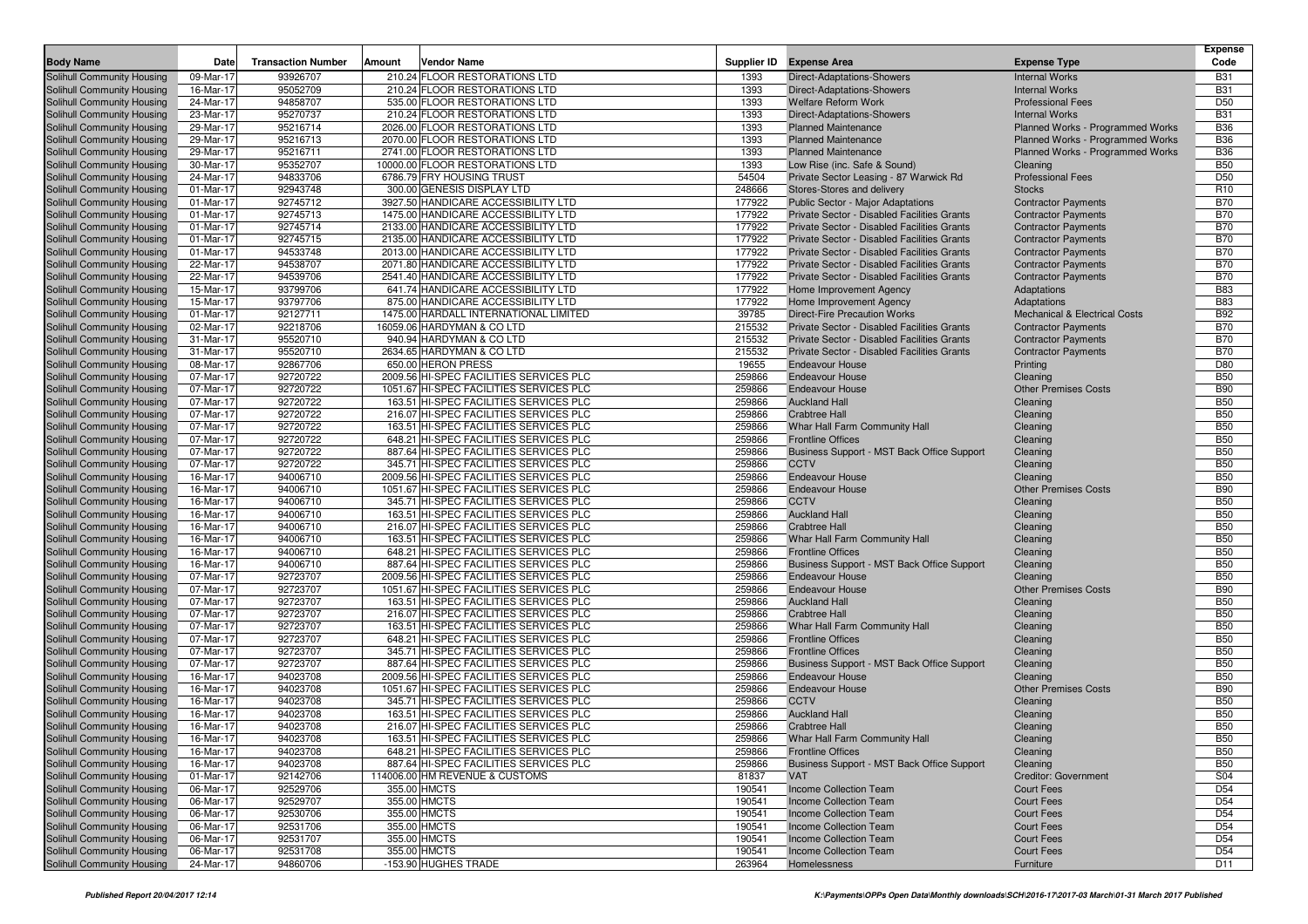| <b>Body Name</b>                                         | Date                   | <b>Transaction Number</b> | Amount | <b>Vendor Name</b>                                                                               |                  | Supplier ID Expense Area                                 | <b>Expense Type</b>                  | <b>Expense</b><br>Code             |
|----------------------------------------------------------|------------------------|---------------------------|--------|--------------------------------------------------------------------------------------------------|------------------|----------------------------------------------------------|--------------------------------------|------------------------------------|
|                                                          | 24-Mar-17              | 94860706                  |        | -65.24 HUGHES TRADE                                                                              | 263964           | <b>Private Sector Leasing</b>                            | Fixtures & Fittings                  | <b>B91</b>                         |
| Solihull Community Housing<br>Solihull Community Housing | 24-Mar-17              | 94860706                  |        | -117.00 HUGHES TRADE                                                                             | 263964           | <b>Private Sector Leasing</b>                            | Furniture                            | D11                                |
| Solihull Community Housing                               | 06-Mar-17              | 92581706                  |        | -493.25 HUGHES TRADE                                                                             | 263964           | Homelessness                                             | Furniture                            | D11                                |
| Solihull Community Housing                               | 06-Mar-17              | 92579723                  |        | 493.25 HUGHES TRADE                                                                              | 263964           | Homelessness                                             | Furniture                            | D11                                |
| Solihull Community Housing                               | 30-Mar-17              | 95261706                  |        | 510.60 INLAND REVENUE                                                                            | 1789             | Income Tax                                               | Creditor: Inland Revenue             | S02                                |
| Solihull Community Housing                               | 30-Mar-17              | 95262706                  |        | 356.25 INLAND REVENUE                                                                            | 1789             | Income Tax                                               | Creditor: Inland Revenue             | <b>S02</b>                         |
| Solihull Community Housing                               | 07-Mar-17              | 92657708                  |        | 322.44 INLAND REVENUE ONLY                                                                       | 1790             | Sub Contractors Tax                                      | <b>Creditor: Inland Revenue</b>      | S02                                |
| Solihull Community Housing                               | 24-Mar-17              | 94845708                  |        | 1290.00 INSIDE HOUSING                                                                           | 66921            | <b>Estate Mgmt Team</b>                                  | <b>Recruitment Advertising</b>       | A71                                |
| Solihull Community Housing                               | 01-Mar-17              | 92126706                  |        | 4422.38 J C S COCHRANE ELECTRICAL LTD                                                            | 223995           | <b>Electrical Sub Mains</b>                              | <b>Contractor Payments</b>           | <b>B70</b>                         |
| Solihull Community Housing                               | 01-Mar-17              | 92127708                  |        | 3434.56 J C S COCHRANE ELECTRICAL LTD                                                            | 223995           | <b>Electrical Sub Mains</b>                              | <b>Contractor Payments</b>           | <b>B70</b>                         |
| Solihull Community Housing                               | 01-Mar-17              | 92128706                  |        | 1085.17 J C S COCHRANE ELECTRICAL LTD                                                            | 223995           | <b>Electrical Sub Mains</b>                              | <b>Contractor Payments</b>           | <b>B70</b>                         |
| Solihull Community Housing                               | 02-Mar-17              | 92317709                  |        | 5711.52 J C S COCHRANE ELECTRICAL LTD                                                            | 223995           | <b>Electrical Sub Mains</b>                              | <b>Contractor Payments</b>           | <b>B70</b>                         |
| Solihull Community Housing                               | 20-Mar-17              | 94257706                  |        | 2914.23 J C S COCHRANE ELECTRICAL LTD                                                            | 223995           | <b>Electrical Sub Mains</b>                              | <b>Contractor Payments</b>           | <b>B70</b>                         |
| Solihull Community Housing                               | 01-Mar-17              | 92133706                  |        | 531.25 JAMES ANDREWS RECRUITMENT SOLUTIONS LTD                                                   | 187253           | Housing Aid & Homelessness                               | <b>Agency Staff</b>                  | A60                                |
| Solihull Community Housing                               | 01-Mar-17              | 92133707                  |        | 869.50 JAMES ANDREWS RECRUITMENT SOLUTIONS LTD                                                   | 187253           | Housing Aid & Homelessness                               | <b>Agency Staff</b>                  | A60                                |
| Solihull Community Housing                               | 01-Mar-17              | 92133709                  |        | 629.00 JAMES ANDREWS RECRUITMENT SOLUTIONS LTD                                                   | 187253           | Housing Aid & Homelessness                               | <b>Agency Staff</b>                  | A60                                |
| Solihull Community Housing                               | 01-Mar-17              | 92133708                  |        | 1168.43 JAMES ANDREWS RECRUITMENT SOLUTIONS LTD                                                  | 187253           | Housing Aid & Homelessness                               | <b>Agency Staff</b>                  | A60                                |
| Solihull Community Housing                               | 08-Mar-17              | 92949706                  |        | 531.25 JAMES ANDREWS RECRUITMENT SOLUTIONS LTD                                                   | 187253           | Housing Aid & Homelessness                               | <b>Agency Staff</b>                  | A60                                |
| Solihull Community Housing                               | 08-Mar-17              | 92949709                  |        | 722.63 JAMES ANDREWS RECRUITMENT SOLUTIONS LTD                                                   | 187253           | Housing Aid & Homelessness                               | <b>Agency Staff</b>                  | A60                                |
| Solihull Community Housing                               | 08-Mar-17              | 92949711                  |        | 629.00 JAMES ANDREWS RECRUITMENT SOLUTIONS LTD                                                   | 187253           | <b>Housing Aid &amp; Homelessness</b>                    | <b>Agency Staff</b>                  | A60                                |
| Solihull Community Housing                               | 08-Mar-17              | 92949707                  |        | 774.00 JAMES ANDREWS RECRUITMENT SOLUTIONS LTD                                                   | 187253           | Housing Aid & Homelessness                               | <b>Agency Staff</b>                  | A60                                |
| Solihull Community Housing                               | 15-Mar-17              | 93848706                  |        | 518.50 JAMES ANDREWS RECRUITMENT SOLUTIONS LTD                                                   | 187253           | Housing Aid & Homelessness                               | <b>Agency Staff</b>                  | A60                                |
| Solihull Community Housing                               | 15-Mar-17              | 93849706                  |        | 781.38 JAMES ANDREWS RECRUITMENT SOLUTIONS LTD                                                   | 187253           | Housing Aid & Homelessness                               | <b>Agency Staff</b>                  | A60                                |
| Solihull Community Housing                               | 15-Mar-17              | 93850706                  |        | 629.00 JAMES ANDREWS RECRUITMENT SOLUTIONS LTD                                                   | 187253           | Housing Aid & Homelessness                               | <b>Agency Staff</b>                  | A60                                |
| Solihull Community Housing                               | 22-Mar-17              | 94533708                  |        | 629.00 JAMES ANDREWS RECRUITMENT SOLUTIONS LTD                                                   | 187253           | Housing Aid & Homelessness                               | <b>Agency Staff</b>                  | A60                                |
| Solihull Community Housing                               | 22-Mar-17              | 94533710                  |        | 869.50 JAMES ANDREWS RECRUITMENT SOLUTIONS LTD                                                   | 187253           | Housing Aid & Homelessness                               | <b>Agency Staff</b>                  | A60                                |
| Solihull Community Housing                               | 22-Mar-17              | 94533711                  |        | 629.00 JAMES ANDREWS RECRUITMENT SOLUTIONS LTD                                                   | 187253           | Housing Aid & Homelessness                               | <b>Agency Staff</b>                  | A60                                |
| Solihull Community Housing                               | 29-Mar-17              | 95201712                  |        | 522.75 JAMES ANDREWS RECRUITMENT SOLUTIONS LTD                                                   | 187253           | Housing Aid & Homelessness                               | <b>Agency Staff</b>                  | A60                                |
| Solihull Community Housing                               | 29-Mar-17              | 95201710                  |        | 752.00 JAMES ANDREWS RECRUITMENT SOLUTIONS LTD<br>629.00 JAMES ANDREWS RECRUITMENT SOLUTIONS LTD | 187253           | Housing Aid & Homelessness                               | <b>Agency Staff</b>                  | A60                                |
| Solihull Community Housing<br>Solihull Community Housing | 29-Mar-17<br>08-Mar-17 | 95201711<br>92854706      |        | 231505.00 JESSUP BROTHERS LTD                                                                    | 187253<br>217497 | Housing Aid & Homelessness                               | <b>Agency Staff</b>                  | A60<br><b>B70</b>                  |
| Solihull Community Housing                               | 01-Mar-17              | 95181732                  |        | 84.60 JEWSON LTD                                                                                 | 1924             | New Build - Ipswich Walk<br>Stores-Stores and delivery   | <b>Contractor Payments</b><br>Stocks | R <sub>10</sub>                    |
| Solihull Community Housing                               | 01-Mar-17              | 95181732                  |        | 4.20 JEWSON LTD                                                                                  | 1924             | Stores-Stores and delivery                               | <b>Stocks</b>                        | R <sub>10</sub>                    |
| Solihull Community Housing                               | 01-Mar-17              | 95181732                  |        | 5.00 JEWSON LTD                                                                                  | 1924             | Stores-Stores and delivery                               | <b>Stocks</b>                        | R <sub>10</sub>                    |
| Solihull Community Housing                               | 01-Mar-17              | 95181732                  |        | 268.20 JEWSON LTD                                                                                | 1924             | Stores-Stores and delivery                               | <b>Stocks</b>                        | R <sub>10</sub>                    |
| Solihull Community Housing                               | 01-Mar-17              | 95181732                  |        | 174.70 JEWSON LTD                                                                                | 1924             | Stores-Stores and delivery                               | <b>Stocks</b>                        | R <sub>10</sub>                    |
| Solihull Community Housing                               | 01-Mar-17              | 95181732                  |        | 279.12 JEWSON LTD                                                                                | 1924             | Stores-Stores and delivery                               | <b>Stocks</b>                        | R <sub>10</sub>                    |
| Solihull Community Housing                               | 01-Mar-17              | 95181732                  |        | 94.50 JEWSON LTD                                                                                 | 1924             | Stores-Stores and delivery                               | <b>Stocks</b>                        | R <sub>10</sub>                    |
| Solihull Community Housing                               | 01-Mar-17              | 95181734                  |        | 1368.40 JEWSON LTD                                                                               | 1924             | Stores-Stores and delivery                               | <b>Stocks</b>                        | R <sub>10</sub>                    |
| Solihull Community Housing                               | 01-Mar-17              | 95181734                  |        | 862.29 JEWSON LTD                                                                                | 1924             | Stores-Stores and delivery                               | <b>Stocks</b>                        | R <sub>10</sub>                    |
| Solihull Community Housing                               | 01-Mar-17              | 95181734                  |        | 46.66 JEWSON LTD                                                                                 | 1924             | Stores-Stores and delivery                               | <b>Stocks</b>                        | R <sub>10</sub>                    |
| Solihull Community Housing                               | 01-Mar-17              | 95181734                  |        | 55.00 JEWSON LTD                                                                                 | 1924             | Stores-Stores and delivery                               | <b>Stocks</b>                        | R <sub>10</sub>                    |
| Solihull Community Housing                               | 01-Mar-17              | 95181734                  |        | 530.25 JEWSON LTD                                                                                | 1924             | Stores-Stores and delivery                               | <b>Stocks</b>                        | R <sub>10</sub>                    |
| Solihull Community Housing                               | 01-Mar-17              | 95181735                  |        | 618.82 JEWSON LTD                                                                                | 1924             | Stores-Stores and delivery                               | <b>Stocks</b>                        | R <sub>10</sub>                    |
| Solihull Community Housing                               | 01-Mar-17              | 95181736                  |        | 597.39 JEWSON LTD                                                                                | 1924             | Stores-Stores and delivery                               | <b>Stocks</b>                        | R <sub>10</sub>                    |
| Solihull Community Housing                               | 01-Mar-17              | 95181737                  |        | -352.50 JEWSON LTD                                                                               | 1924             | Stores-Stores and delivery                               | <b>Stocks</b>                        | R <sub>10</sub>                    |
| Solihull Community Housing                               | 23-Mar-17              | 94745706                  |        | 516.70 JEWSON LTD                                                                                | 1924             | Stores-Stores and delivery                               | <b>Stocks</b>                        | R <sub>10</sub>                    |
| Solihull Community Housing                               | 01-Mar-17              | 92114731                  |        | 698.04 JEWSON LTD                                                                                | 1924             | Stores-Stores and delivery                               | <b>Stocks</b>                        | R <sub>10</sub>                    |
| Solihull Community Housing                               | 01-Mar-17              | 92117706                  |        | -705.00 JEWSON LTD                                                                               | 1924             | Stores-Stores and delivery                               | <b>Stocks</b>                        | R <sub>10</sub>                    |
| Solihull Community Housing                               | 01-Mar-17              | 92116706                  |        | 705.00 JEWSON LTD                                                                                | 1924             | Stores-Stores and delivery                               | <b>Stocks</b>                        | R <sub>10</sub>                    |
| Solihull Community Housing                               | 01-Mar-17              | 92114732                  |        | 107.52 JEWSON LTD                                                                                | 1924             | Stores-Stores and delivery                               | <b>Stocks</b>                        | R <sub>10</sub>                    |
| Solihull Community Housing                               | 01-Mar-17              | 92114732                  |        | 685.44 JEWSON LTD                                                                                | 1924             | Stores-Stores and delivery                               | <b>Stocks</b>                        | R <sub>10</sub>                    |
| Solihull Community Housing                               | 01-Mar-17              | 92114733                  |        | 516.70 JEWSON LTD                                                                                | 1924             | Stores-Stores and delivery                               | <b>Stocks</b>                        | R <sub>10</sub>                    |
| Solihull Community Housing                               | 01-Mar-17              | 92114734                  |        | 616.53 JEWSON LTD                                                                                | 1924             | Stores-Stores and delivery                               | <b>Stocks</b>                        | R <sub>10</sub>                    |
| Solihull Community Housing<br>Solihull Community Housing | 01-Mar-17              | 92114735                  |        | 13.00 JEWSON LTD<br>800.00 JEWSON LTD                                                            | 1924             | Stores-Stores and delivery                               | <b>Stocks</b>                        | R <sub>10</sub>                    |
| Solihull Community Housing                               | 01-Mar-17<br>01-Mar-17 | 92114735<br>92114735      |        | 111.20 JEWSON LTD                                                                                | 1924<br>1924     | Stores-Stores and delivery<br>Stores-Stores and delivery | <b>Stocks</b>                        | R <sub>10</sub>                    |
| Solihull Community Housing                               | 01-Mar-17              | 92114735                  |        | 197.80 JEWSON LTD                                                                                | 1924             | Stores-Stores and delivery                               | <b>Stocks</b><br><b>Stocks</b>       | R <sub>10</sub><br>R <sub>10</sub> |
| Solihull Community Housing                               | 01-Mar-17              | 92114735                  |        | 45.40 JEWSON LTD                                                                                 | 1924             | Stores-Stores and delivery                               | <b>Stocks</b>                        | R <sub>10</sub>                    |
| Solihull Community Housing                               | 01-Mar-17              | 92114735                  |        | 27.10 JEWSON LTD                                                                                 | 1924             | Stores-Stores and delivery                               | <b>Stocks</b>                        | R <sub>10</sub>                    |
| Solihull Community Housing                               | 01-Mar-17              | 92114735                  |        | 60.10 JEWSON LTD                                                                                 | 1924             | Stores-Stores and delivery                               | <b>Stocks</b>                        | R <sub>10</sub>                    |
| Solihull Community Housing                               | 01-Mar-17              | 92114735                  |        | 30.42 JEWSON LTD                                                                                 | 1924             | Stores-Stores and delivery                               | <b>Stocks</b>                        | R <sub>10</sub>                    |
| Solihull Community Housing                               | 01-Mar-17              | 92114735                  |        | 183.60 JEWSON LTD                                                                                | 1924             | Stores-Stores and delivery                               | <b>Stocks</b>                        | R <sub>10</sub>                    |
| Solihull Community Housing                               | 01-Mar-17              | 92114735                  |        | 0.25 JEWSON LTD                                                                                  | 1924             | Stores-Stores and delivery                               | <b>Stocks</b>                        | R <sub>10</sub>                    |
|                                                          |                        |                           |        |                                                                                                  |                  |                                                          |                                      |                                    |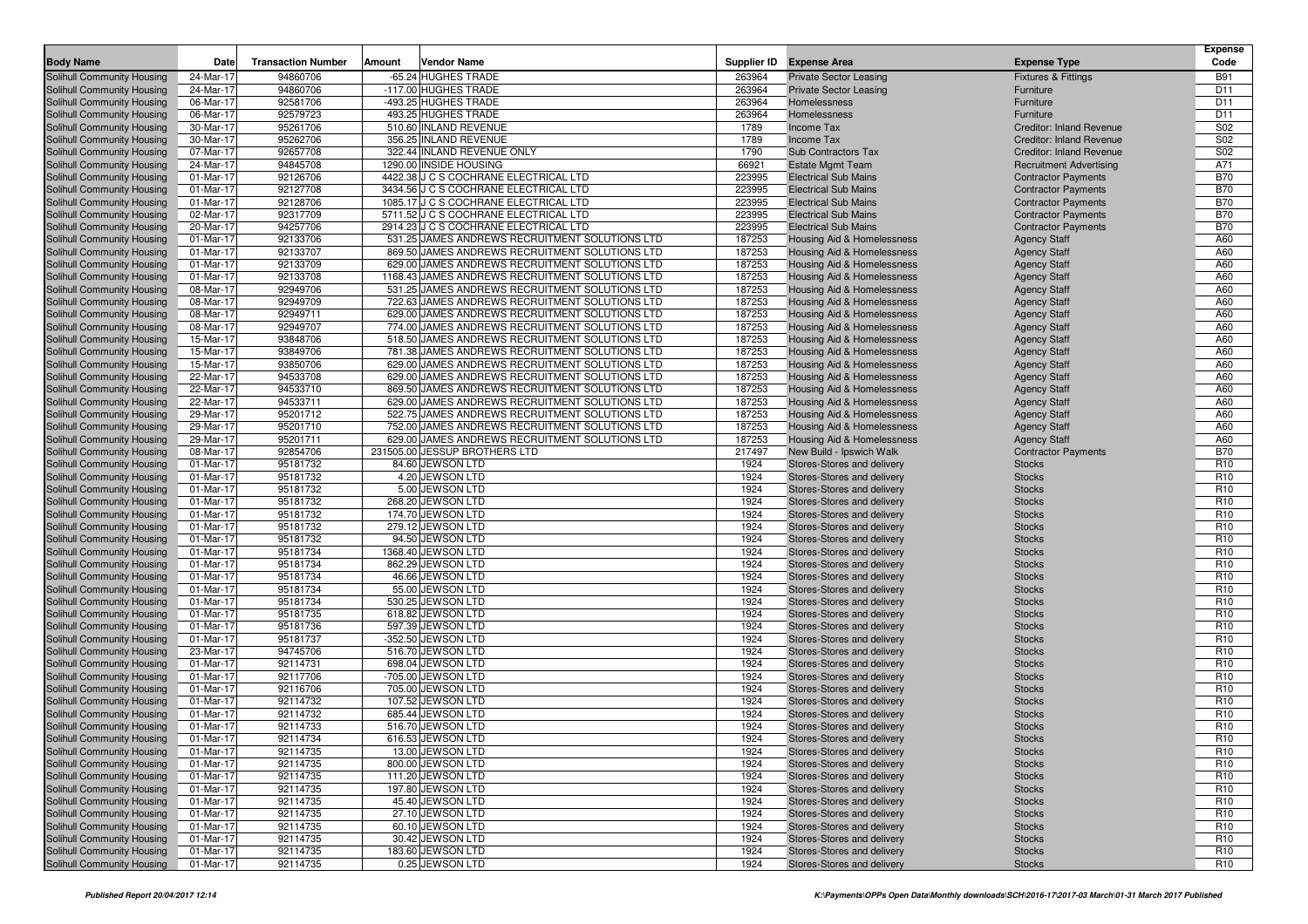| <b>Body Name</b>                                         | Date                   | <b>Transaction Number</b> | Amount | Vendor Name                           |              | Supplier ID Expense Area                                 | <b>Expense Type</b>            | <b>Expense</b><br>Code             |
|----------------------------------------------------------|------------------------|---------------------------|--------|---------------------------------------|--------------|----------------------------------------------------------|--------------------------------|------------------------------------|
|                                                          |                        |                           |        |                                       |              |                                                          |                                |                                    |
| <b>Solihull Community Housing</b>                        | 01-Mar-17              | 92114735<br>92114737      |        | 95.00 JEWSON LTD<br>565.26 JEWSON LTD | 1924<br>1924 | Stores-Stores and delivery                               | <b>Stocks</b>                  | R <sub>10</sub><br>R <sub>10</sub> |
| Solihull Community Housing<br>Solihull Community Housing | 01-Mar-17<br>01-Mar-17 | 92114738                  |        | 620.42 JEWSON LTD                     | 1924         | Stores-Stores and delivery<br>Stores-Stores and delivery | <b>Stocks</b><br><b>Stocks</b> | R <sub>10</sub>                    |
| Solihull Community Housing                               | 01-Mar-17              | 92114740                  |        | 93.60 JEWSON LTD                      | 1924         | Stores-Stores and delivery                               | <b>Stocks</b>                  | R <sub>10</sub>                    |
| Solihull Community Housing                               | 01-Mar-17              | 92114740                  |        | 108.54 JEWSON LTD                     | 1924         | Stores-Stores and delivery                               | <b>Stocks</b>                  | R <sub>10</sub>                    |
| Solihull Community Housing                               | 01-Mar-17              | 92114740                  |        | 52.88 JEWSON LTD                      | 1924         | Stores-Stores and delivery                               | <b>Stocks</b>                  | R <sub>10</sub>                    |
| <b>Solihull Community Housing</b>                        | 01-Mar-17              | 92114740                  |        | 22.20 JEWSON LTD                      | 1924         | Stores-Stores and delivery                               | <b>Stocks</b>                  | R <sub>10</sub>                    |
| Solihull Community Housing                               | 01-Mar-17              | 92114740                  |        | 390.36 JEWSON LTD                     | 1924         | Stores-Stores and delivery                               | <b>Stocks</b>                  | R <sub>10</sub>                    |
| Solihull Community Housing                               | 01-Mar-17              | 92114740                  |        | 104.90 JEWSON LTD                     | 1924         | Stores-Stores and delivery                               | <b>Stocks</b>                  | R <sub>10</sub>                    |
| <b>Solihull Community Housing</b>                        | 01-Mar-17              | 92114740                  |        | 19.00 JEWSON LTD                      | 1924         | Stores-Stores and delivery                               | <b>Stocks</b>                  | R <sub>10</sub>                    |
| Solihull Community Housing                               | 01-Mar-17              | 92114740                  |        | 61.72 JEWSON LTD                      | 1924         | Stores-Stores and delivery                               | <b>Stocks</b>                  | R <sub>10</sub>                    |
| Solihull Community Housing                               | 01-Mar-17              | 92114740                  |        | 56.50 JEWSON LTD                      | 1924         | Stores-Stores and delivery                               | <b>Stocks</b>                  | R <sub>10</sub>                    |
| Solihull Community Housing                               | 01-Mar-17              | 92114740                  |        | 93.00 JEWSON LTD                      | 1924         | Stores-Stores and delivery                               | <b>Stocks</b>                  | R <sub>10</sub>                    |
| Solihull Community Housing                               | 01-Mar-17              | 92114740                  |        | 125.20 JEWSON LTD                     | 1924         | Stores-Stores and delivery                               | <b>Stocks</b>                  | R <sub>10</sub>                    |
| Solihull Community Housing                               | 01-Mar-17              | 92114742                  |        | 516.70 JEWSON LTD                     | 1924         | Stores-Stores and delivery                               | <b>Stocks</b>                  | R <sub>10</sub>                    |
| Solihull Community Housing                               | 01-Mar-17              | 92114742                  |        | 29.20 JEWSON LTD                      | 1924         | Stores-Stores and delivery                               | <b>Stocks</b>                  | R <sub>10</sub>                    |
| Solihull Community Housing                               | 01-Mar-17              | 92114742                  |        | 3.60 JEWSON LTD                       | 1924         | Stores-Stores and delivery                               | <b>Stocks</b>                  | R <sub>10</sub>                    |
| Solihull Community Housing                               | 01-Mar-17              | 92114742                  |        | 29.00 JEWSON LTD                      | 1924         | Stores-Stores and delivery                               | <b>Stocks</b>                  | R <sub>10</sub>                    |
| Solihull Community Housing                               | 01-Mar-17              | 92114742                  |        | 560.00 JEWSON LTD                     | 1924         | Stores-Stores and delivery                               | <b>Stocks</b>                  | R <sub>10</sub>                    |
| Solihull Community Housing                               | 01-Mar-17              | 92114742                  |        | 10.80 JEWSON LTD                      | 1924         | Stores-Stores and delivery                               | <b>Stocks</b>                  | R <sub>10</sub>                    |
| Solihull Community Housing                               | 01-Mar-17              | 92114742                  |        | 52.60 JEWSON LTD                      | 1924         | Stores-Stores and delivery                               | <b>Stocks</b>                  | R <sub>10</sub>                    |
| Solihull Community Housing                               | 01-Mar-17              | 92114742                  |        | 86.40 JEWSON LTD                      | 1924         | Stores-Stores and delivery                               | <b>Stocks</b>                  | R <sub>10</sub>                    |
| Solihull Community Housing                               | 01-Mar-17              | 92114742                  |        | 78.00 JEWSON LTD                      | 1924         | Stores-Stores and delivery                               | <b>Stocks</b>                  | R <sub>10</sub>                    |
| Solihull Community Housing                               | 01-Mar-17              | 92114742                  |        | 31.60 JEWSON LTD                      | 1924         | Stores-Stores and delivery                               | <b>Stocks</b>                  | R <sub>10</sub>                    |
| Solihull Community Housing                               | 01-Mar-17              | 92114742                  |        | 68.20 JEWSON LTD                      | 1924         | Stores-Stores and delivery                               | <b>Stocks</b>                  | R <sub>10</sub>                    |
| Solihull Community Housing                               | 01-Mar-17              | 92114742                  |        | 71.50 JEWSON LTD                      | 1924         | Stores-Stores and delivery                               | <b>Stocks</b>                  | R <sub>10</sub>                    |
| Solihull Community Housing                               | 01-Mar-17              | 92114742                  |        | 75.75 JEWSON LTD                      | 1924         | Stores-Stores and delivery                               | <b>Stocks</b>                  | R <sub>10</sub>                    |
| Solihull Community Housing                               | 01-Mar-17              | 92114742                  |        | 13.90 JEWSON LTD                      | 1924         | Stores-Stores and delivery                               | <b>Stocks</b>                  | R <sub>10</sub>                    |
| Solihull Community Housing                               | 01-Mar-17              | 92114742                  |        | 28.26 JEWSON LTD                      | 1924         | Stores-Stores and delivery                               | <b>Stocks</b>                  | R <sub>10</sub>                    |
| Solihull Community Housing                               | 01-Mar-17              | 92114742                  |        | 150.10 JEWSON LTD                     | 1924         | Stores-Stores and delivery                               | <b>Stocks</b>                  | R <sub>10</sub>                    |
| Solihull Community Housing                               | 01-Mar-17              | 92114742                  |        | 243.05 JEWSON LTD                     | 1924         | Stores-Stores and delivery                               | <b>Stocks</b>                  | R <sub>10</sub>                    |
| Solihull Community Housing                               | 01-Mar-17              | 92114742                  |        | 67.20 JEWSON LTD                      | 1924         | Stores-Stores and delivery                               | <b>Stocks</b>                  | R <sub>10</sub>                    |
| Solihull Community Housing                               | 01-Mar-17              | 92114742                  |        | 137.80 JEWSON LTD                     | 1924         | Stores-Stores and delivery                               | <b>Stocks</b>                  | R <sub>10</sub>                    |
| Solihull Community Housing                               | 01-Mar-17              | 92114743                  |        | 192.00 JEWSON LTD                     | 1924         | Stores-Stores and delivery                               | <b>Stocks</b>                  | R <sub>10</sub>                    |
| Solihull Community Housing                               | 01-Mar-17              | 92114743                  |        | 28.80 JEWSON LTD                      | 1924         | Stores-Stores and delivery                               | <b>Stocks</b>                  | R <sub>10</sub>                    |
| Solihull Community Housing                               | 01-Mar-17              | 92114744                  |        | 43.75 JEWSON LTD                      | 1924         | Stores-Stores and delivery                               | <b>Stocks</b>                  | R <sub>10</sub>                    |
| Solihull Community Housing                               | 01-Mar-17              | 92114744                  |        | 77.70 JEWSON LTD                      | 1924         | Stores-Stores and delivery                               | <b>Stocks</b>                  | R <sub>10</sub>                    |
| Solihull Community Housing                               | 01-Mar-17              | 92114744                  |        | 28.00 JEWSON LTD                      | 1924         | Stores-Stores and delivery                               | <b>Stocks</b>                  | R <sub>10</sub>                    |
| Solihull Community Housing                               | 01-Mar-17              | 92114744                  |        | 6.00 JEWSON LTD                       | 1924         | Stores-Stores and delivery                               | <b>Stocks</b>                  | R <sub>10</sub>                    |
| Solihull Community Housing                               | 01-Mar-17              | 92114744<br>92114744      |        | 30.40 JEWSON LTD<br>94.80 JEWSON LTD  | 1924<br>1924 | Stores-Stores and delivery                               | <b>Stocks</b>                  | R <sub>10</sub><br>R <sub>10</sub> |
| Solihull Community Housing<br>Solihull Community Housing | 01-Mar-17<br>01-Mar-17 | 92114744                  |        | 11.00 JEWSON LTD                      | 1924         | Stores-Stores and delivery<br>Stores-Stores and delivery | <b>Stocks</b><br><b>Stocks</b> | R <sub>10</sub>                    |
| Solihull Community Housing                               | 01-Mar-17              | 92114744                  |        | 5.70 JEWSON LTD                       | 1924         | Stores-Stores and delivery                               | <b>Stocks</b>                  | R <sub>10</sub>                    |
| Solihull Community Housing                               | 01-Mar-17              | 92114744                  |        | 8.15 JEWSON LTD                       | 1924         | Stores-Stores and delivery                               | <b>Stocks</b>                  | R <sub>10</sub>                    |
| Solihull Community Housing                               | 01-Mar-17              | 92114744                  |        | 258.30 JEWSON LTD                     | 1924         | Stores-Stores and delivery                               | <b>Stocks</b>                  | R <sub>10</sub>                    |
| Solihull Community Housing                               | 01-Mar-17              | 92114744                  |        | 16.80 JEWSON LTD                      | 1924         | Stores-Stores and delivery                               | <b>Stocks</b>                  | R <sub>10</sub>                    |
| Solihull Community Housing                               | 01-Mar-17              | 92114744                  |        | 418.00 JEWSON LTD                     | 1924         | Stores-Stores and delivery                               | <b>Stocks</b>                  | R <sub>10</sub>                    |
| Solihull Community Housing                               | 01-Mar-17              | 92114744                  |        | 53.50 JEWSON LTD                      | 1924         | Stores-Stores and delivery                               | <b>Stocks</b>                  | R <sub>10</sub>                    |
| Solihull Community Housing                               | 01-Mar-17              | 92114744                  |        | 230.50 JEWSON LTD                     | 1924         | Stores-Stores and delivery                               | <b>Stocks</b>                  | R <sub>10</sub>                    |
| Solihull Community Housing                               | 01-Mar-17              | 92114744                  |        | 171.90 JEWSON LTD                     | 1924         | Stores-Stores and delivery                               | <b>Stocks</b>                  | R <sub>10</sub>                    |
| Solihull Community Housing                               | 01-Mar-17              | 92114744                  |        | 8.00 JEWSON LTD                       | 1924         | Stores-Stores and delivery                               | <b>Stocks</b>                  | R <sub>10</sub>                    |
| Solihull Community Housing                               | 01-Mar-17              | 92114744                  |        | 96.50 JEWSON LTD                      | 1924         | Stores-Stores and delivery                               | <b>Stocks</b>                  | R <sub>10</sub>                    |
| Solihull Community Housing                               | 01-Mar-17              | 92114744                  |        | 37.75 JEWSON LTD                      | 1924         | Stores-Stores and delivery                               | <b>Stocks</b>                  | R <sub>10</sub>                    |
| Solihull Community Housing                               | 01-Mar-17              | 92114744                  |        | 68.00 JEWSON LTD                      | 1924         | Stores-Stores and delivery                               | <b>Stocks</b>                  | R <sub>10</sub>                    |
| Solihull Community Housing                               | 01-Mar-17              | 92114744                  |        | 39.40 JEWSON LTD                      | 1924         | Stores-Stores and delivery                               | <b>Stocks</b>                  | R <sub>10</sub>                    |
| Solihull Community Housing                               | 01-Mar-17              | 92114744                  |        | 37.50 JEWSON LTD                      | 1924         | Stores-Stores and delivery                               | <b>Stocks</b>                  | R <sub>10</sub>                    |
| Solihull Community Housing                               | 01-Mar-17              | 92114744                  |        | 186.10 JEWSON LTD                     | 1924         | Stores-Stores and delivery                               | <b>Stocks</b>                  | R <sub>10</sub>                    |
| Solihull Community Housing                               | 01-Mar-17              | 92114745                  |        | 35.50 JEWSON LTD                      | 1924         | Stores-Stores and delivery                               | <b>Stocks</b>                  | R <sub>10</sub>                    |
| Solihull Community Housing                               | 01-Mar-17              | 92114745                  |        | 137.16 JEWSON LTD                     | 1924         | Stores-Stores and delivery                               | <b>Stocks</b>                  | R <sub>10</sub>                    |
| Solihull Community Housing                               | 01-Mar-17              | 92114745                  |        | 5.00 JEWSON LTD                       | 1924         | Stores-Stores and delivery                               | <b>Stocks</b>                  | R <sub>10</sub>                    |
| Solihull Community Housing                               | 01-Mar-17              | 92114745                  |        | 50.50 JEWSON LTD                      | 1924         | Stores-Stores and delivery                               | <b>Stocks</b>                  | R <sub>10</sub>                    |
| Solihull Community Housing                               | 01-Mar-17              | 92114745                  |        | 46.62 JEWSON LTD                      | 1924         | Stores-Stores and delivery                               | <b>Stocks</b>                  | R <sub>10</sub>                    |
| Solihull Community Housing                               | 01-Mar-17              | 92114745                  |        | 47.50 JEWSON LTD                      | 1924         | Stores-Stores and delivery                               | <b>Stocks</b>                  | R <sub>10</sub>                    |
| Solihull Community Housing                               | 01-Mar-17              | 92114745                  |        | 230.50 JEWSON LTD                     | 1924         | Stores-Stores and delivery                               | <b>Stocks</b>                  | R <sub>10</sub>                    |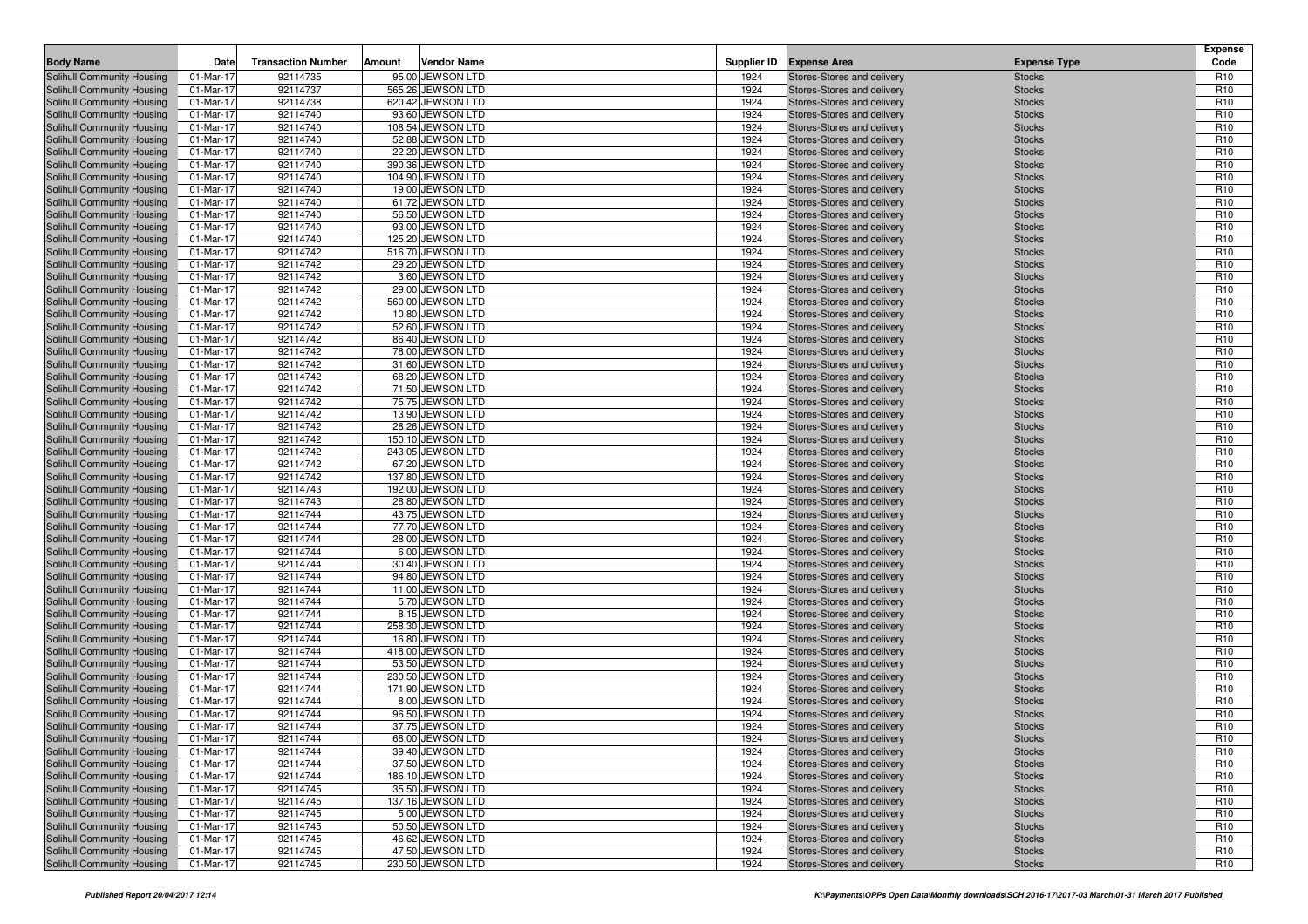| <b>Body Name</b>                                         | Date                   | <b>Transaction Number</b> | Amount | <b>Vendor Name</b>                     |              | Supplier ID Expense Area                                 | <b>Expense Type</b>            | <b>Expense</b><br>Code             |
|----------------------------------------------------------|------------------------|---------------------------|--------|----------------------------------------|--------------|----------------------------------------------------------|--------------------------------|------------------------------------|
| <b>Solihull Community Housing</b>                        | 01-Mar-17              | 92114745                  |        | 14.00 JEWSON LTD                       |              |                                                          |                                | R <sub>10</sub>                    |
| Solihull Community Housing                               | 01-Mar-17              | 92114745                  |        | 67.50 JEWSON LTD                       | 1924<br>1924 | Stores-Stores and delivery                               | <b>Stocks</b><br><b>Stocks</b> | R <sub>10</sub>                    |
| Solihull Community Housing                               | 01-Mar-17              | 92943719                  |        | 53.76 JEWSON LTD                       | 1924         | Stores-Stores and delivery<br>Stores-Stores and delivery | <b>Stocks</b>                  | R <sub>10</sub>                    |
| Solihull Community Housing                               | 01-Mar-17              | 92943719                  |        | 417.02 JEWSON LTD                      | 1924         | Stores-Stores and delivery                               | <b>Stocks</b>                  | R <sub>10</sub>                    |
| Solihull Community Housing                               | 01-Mar-17              | 92943721                  |        | 54.36 JEWSON LTD                       | 1924         | Stores-Stores and delivery                               | <b>Stocks</b>                  | R <sub>10</sub>                    |
| Solihull Community Housing                               | 01-Mar-17              | 92943721                  |        | 100.75 JEWSON LTD                      | 1924         | Stores-Stores and delivery                               | <b>Stocks</b>                  | R <sub>10</sub>                    |
| <b>Solihull Community Housing</b>                        | 01-Mar-17              | 92943721                  |        | 329.50 JEWSON LTD                      | 1924         | Stores-Stores and delivery                               | <b>Stocks</b>                  | R <sub>10</sub>                    |
| Solihull Community Housing                               | 01-Mar-17              | 92943721                  |        | 230.00 JEWSON LTD                      | 1924         | Stores-Stores and delivery                               | <b>Stocks</b>                  | R <sub>10</sub>                    |
| Solihull Community Housing                               | 01-Mar-17              | 92943721                  |        | 8.60 JEWSON LTD                        | 1924         | Stores-Stores and delivery                               | <b>Stocks</b>                  | R <sub>10</sub>                    |
| <b>Solihull Community Housing</b>                        | 01-Mar-17              | 92943721                  |        | 27.00 JEWSON LTD                       | 1924         | Stores-Stores and delivery                               | <b>Stocks</b>                  | R <sub>10</sub>                    |
| Solihull Community Housing                               | 01-Mar-17              | 92943721                  |        | 180.12 JEWSON LTD                      | 1924         | Stores-Stores and delivery                               | <b>Stocks</b>                  | R <sub>10</sub>                    |
| Solihull Community Housing                               | 01-Mar-17              | 92943721                  |        | 84.00 JEWSON LTD                       | 1924         | Stores-Stores and delivery                               | <b>Stocks</b>                  | R <sub>10</sub>                    |
| Solihull Community Housing                               | 01-Mar-17              | 92943721                  |        | 242.00 JEWSON LTD                      | 1924         | Stores-Stores and delivery                               | <b>Stocks</b>                  | R <sub>10</sub>                    |
| Solihull Community Housing                               | 01-Mar-17              | 92943721                  |        | 345.70 JEWSON LTD                      | 1924         | Stores-Stores and delivery                               | <b>Stocks</b>                  | R <sub>10</sub>                    |
| Solihull Community Housing                               | 01-Mar-17              | 92943721                  |        | 278.80 JEWSON LTD                      | 1924         | Stores-Stores and delivery                               | <b>Stocks</b>                  | R <sub>10</sub>                    |
| Solihull Community Housing                               | 01-Mar-17              | 92943721                  |        | 257.04 JEWSON LTD                      | 1924         | Stores-Stores and delivery                               | <b>Stocks</b>                  | R <sub>10</sub>                    |
| Solihull Community Housing                               | 23-Mar-17              | 94750706                  |        | -516.70 JEWSON LTD                     | 1924         | Stores-Stores and delivery                               | <b>Stocks</b>                  | R <sub>10</sub>                    |
| Solihull Community Housing                               | 01-Mar-17              | 92943722                  |        | 1.05 JEWSON LTD                        | 1924         | Stores-Stores and delivery                               | <b>Stocks</b>                  | R <sub>10</sub>                    |
| Solihull Community Housing                               | 01-Mar-17              | 92943722                  |        | 6.40 JEWSON LTD                        | 1924         | Stores-Stores and delivery                               | <b>Stocks</b>                  | R <sub>10</sub>                    |
| Solihull Community Housing                               | 01-Mar-17              | 92943722                  |        | 14.00 JEWSON LTD                       | 1924         | Stores-Stores and delivery                               | <b>Stocks</b>                  | R <sub>10</sub>                    |
| Solihull Community Housing                               | 01-Mar-17              | 92943722                  |        | 38.00 JEWSON LTD                       | 1924         | Stores-Stores and delivery                               | <b>Stocks</b>                  | R <sub>10</sub>                    |
| Solihull Community Housing                               | 01-Mar-17              | 92943722                  |        | 0.93 JEWSON LTD                        | 1924         | Stores-Stores and delivery                               | <b>Stocks</b>                  | R <sub>10</sub>                    |
| Solihull Community Housing                               | 01-Mar-17              | 92943722                  |        | 494.30 JEWSON LTD                      | 1924         | Stores-Stores and delivery                               | <b>Stocks</b>                  | R <sub>10</sub>                    |
| Solihull Community Housing                               | 01-Mar-17              | 92943722                  |        | 33.20 JEWSON LTD                       | 1924         | Stores-Stores and delivery                               | <b>Stocks</b>                  | R <sub>10</sub>                    |
| Solihull Community Housing                               | 01-Mar-17              | 92943722                  |        | 13.60 JEWSON LTD                       | 1924         | Stores-Stores and delivery                               | <b>Stocks</b>                  | R <sub>10</sub>                    |
| Solihull Community Housing                               | 01-Mar-17              | 92943722                  |        | 36.30 JEWSON LTD                       | 1924         | Stores-Stores and delivery                               | <b>Stocks</b>                  | R <sub>10</sub>                    |
| Solihull Community Housing                               | 01-Mar-17              | 92943722                  |        | 975.00 JEWSON LTD                      | 1924         | Stores-Stores and delivery                               | <b>Stocks</b>                  | R <sub>10</sub>                    |
| Solihull Community Housing                               | 01-Mar-17              | 92943722                  |        | 26.00 JEWSON LTD                       | 1924         | Stores-Stores and delivery                               | <b>Stocks</b>                  | R <sub>10</sub>                    |
| Solihull Community Housing                               | 01-Mar-17              | 92943722                  |        | 49.74 JEWSON LTD                       | 1924         | Stores-Stores and delivery                               | <b>Stocks</b>                  | R <sub>10</sub>                    |
| Solihull Community Housing                               | 01-Mar-17              | 92943722                  |        | 256.20 JEWSON LTD                      | 1924         | Stores-Stores and delivery                               | <b>Stocks</b>                  | R <sub>10</sub>                    |
| Solihull Community Housing                               | 01-Mar-17              | 92943722                  |        | 71.70 JEWSON LTD                       | 1924         | Stores-Stores and delivery                               | <b>Stocks</b>                  | R <sub>10</sub>                    |
| Solihull Community Housing                               | 01-Mar-17              | 92943722                  |        | 61.72 JEWSON LTD                       | 1924         | Stores-Stores and delivery                               | <b>Stocks</b>                  | R <sub>10</sub>                    |
| Solihull Community Housing                               | 01-Mar-17              | 92943724                  |        | 305.00 JEWSON LTD                      | 1924         | Stores-Stores and delivery                               | <b>Stocks</b>                  | R <sub>10</sub>                    |
| Solihull Community Housing                               | 01-Mar-17              | 92943726                  |        | 717.32 JEWSON LTD                      | 1924         | Stores-Stores and delivery                               | <b>Stocks</b>                  | R <sub>10</sub>                    |
| Solihull Community Housing                               | 01-Mar-17              | 92943727                  |        | 413.36 JEWSON LTD                      | 1924         | Stores-Stores and delivery                               | <b>Stocks</b>                  | R <sub>10</sub>                    |
| Solihull Community Housing                               | 01-Mar-17              | 92943732                  |        | 32.26 JEWSON LTD                       | 1924         | Stores-Stores and delivery                               | <b>Stocks</b>                  | R <sub>10</sub>                    |
| Solihull Community Housing<br>Solihull Community Housing | 01-Mar-17<br>01-Mar-17 | 92943732<br>92943733      |        | 182.45 JEWSON LTD<br>137.00 JEWSON LTD | 1924<br>1924 | Stores-Stores and delivery<br>Stores-Stores and delivery | <b>Stocks</b><br><b>Stocks</b> | R <sub>10</sub><br>R <sub>10</sub> |
| Solihull Community Housing                               | 01-Mar-17              | 92943733                  |        | 21.80 JEWSON LTD                       | 1924         | Stores-Stores and delivery                               | <b>Stocks</b>                  | R <sub>10</sub>                    |
| Solihull Community Housing                               | 01-Mar-17              | 92943733                  |        | 81.75 JEWSON LTD                       | 1924         | Stores-Stores and delivery                               | <b>Stocks</b>                  | R <sub>10</sub>                    |
| Solihull Community Housing                               | 01-Mar-17              | 92943733                  |        | 393.30 JEWSON LTD                      | 1924         | Stores-Stores and delivery                               | <b>Stocks</b>                  | R <sub>10</sub>                    |
| Solihull Community Housing                               | 01-Mar-17              | 92943733                  |        | 279.45 JEWSON LTD                      | 1924         | Stores-Stores and delivery                               | <b>Stocks</b>                  | R <sub>10</sub>                    |
| Solihull Community Housing                               | 01-Mar-17              | 92943733                  |        | 336.35 JEWSON LTD                      | 1924         | Stores-Stores and delivery                               | <b>Stocks</b>                  | R <sub>10</sub>                    |
| Solihull Community Housing                               | 01-Mar-17              | 92943733                  |        | 421.20 JEWSON LTD                      | 1924         | Stores-Stores and delivery                               | <b>Stocks</b>                  | R <sub>10</sub>                    |
| Solihull Community Housing                               | 01-Mar-17              | 92943733                  |        | 225.00 JEWSON LTD                      | 1924         | Stores-Stores and delivery                               | <b>Stocks</b>                  | R <sub>10</sub>                    |
| Solihull Community Housing                               | 01-Mar-17              | 92943733                  |        | 10.00 JEWSON LTD                       | 1924         | Stores-Stores and delivery                               | <b>Stocks</b>                  | R <sub>10</sub>                    |
| Solihull Community Housing                               | 01-Mar-17              | 92943733                  |        | 21.60 JEWSON LTD                       | 1924         | Stores-Stores and delivery                               | <b>Stocks</b>                  | R <sub>10</sub>                    |
| Solihull Community Housing                               | 01-Mar-17              | 92943736                  |        | 705.00 JEWSON LTD                      | 1924         | Stores-Stores and delivery                               | <b>Stocks</b>                  | R <sub>10</sub>                    |
| Solihull Community Housing                               | 02-Mar-17              | 92943739                  |        | 16.80 JEWSON LTD                       | 1924         | Stores-Stores and delivery                               | <b>Stocks</b>                  | R <sub>10</sub>                    |
| Solihull Community Housing                               | 02-Mar-17              | 92943739                  |        | 103.34 JEWSON LTD                      | 1924         | Stores-Stores and delivery                               | <b>Stocks</b>                  | R <sub>10</sub>                    |
| Solihull Community Housing                               | 02-Mar-17              | 92943739                  |        | 101.28 JEWSON LTD                      | 1924         | Stores-Stores and delivery                               | <b>Stocks</b>                  | R <sub>10</sub>                    |
| Solihull Community Housing                               | 02-Mar-17              | 92943739                  |        | 18.50 JEWSON LTD                       | 1924         | Stores-Stores and delivery                               | <b>Stocks</b>                  | R <sub>10</sub>                    |
| Solihull Community Housing                               | 02-Mar-17              | 92943739                  |        | 177.60 JEWSON LTD                      | 1924         | Stores-Stores and delivery                               | <b>Stocks</b>                  | R <sub>10</sub>                    |
| Solihull Community Housing                               | 02-Mar-17              | 92943739                  |        | 64.50 JEWSON LTD                       | 1924         | Stores-Stores and delivery                               | <b>Stocks</b>                  | R <sub>10</sub>                    |
| Solihull Community Housing                               | 02-Mar-17              | 92943739                  |        | 130.00 JEWSON LTD                      | 1924         | Stores-Stores and delivery                               | <b>Stocks</b>                  | R <sub>10</sub>                    |
| Solihull Community Housing                               | 02-Mar-17              | 92943739                  |        | 238.33 JEWSON LTD                      | 1924         | Stores-Stores and delivery                               | <b>Stocks</b>                  | R <sub>10</sub>                    |
| Solihull Community Housing                               | 02-Mar-17              | 92943739                  |        | 86.40 JEWSON LTD                       | 1924         | Stores-Stores and delivery                               | <b>Stocks</b>                  | R <sub>10</sub>                    |
| Solihull Community Housing                               | 02-Mar-17              | 92943739                  |        | 175.50 JEWSON LTD                      | 1924         | Stores-Stores and delivery                               | <b>Stocks</b>                  | R <sub>10</sub>                    |
| Solihull Community Housing                               | 02-Mar-17              | 92943739                  |        | 2.20 JEWSON LTD                        | 1924         | Stores-Stores and delivery                               | <b>Stocks</b>                  | R <sub>10</sub>                    |
| Solihull Community Housing                               | 02-Mar-17              | 92943739                  |        | 205.80 JEWSON LTD                      | 1924         | Stores-Stores and delivery                               | <b>Stocks</b>                  | R <sub>10</sub>                    |
| Solihull Community Housing<br>Solihull Community Housing | 02-Mar-17              | 92943739                  |        | 242.50 JEWSON LTD<br>185.60 JEWSON LTD | 1924<br>1924 | Stores-Stores and delivery                               | <b>Stocks</b>                  | R <sub>10</sub>                    |
| Solihull Community Housing                               | 02-Mar-17<br>02-Mar-17 | 92943739<br>92943739      |        | 62.10 JEWSON LTD                       | 1924         | Stores-Stores and delivery<br>Stores-Stores and delivery | <b>Stocks</b><br><b>Stocks</b> | R <sub>10</sub><br>R <sub>10</sub> |
| Solihull Community Housing                               | 02-Mar-17              | 92943739                  |        | 56.59 JEWSON LTD                       | 1924         | Stores-Stores and delivery                               | <b>Stocks</b>                  | R <sub>10</sub>                    |
|                                                          |                        |                           |        |                                        |              |                                                          |                                |                                    |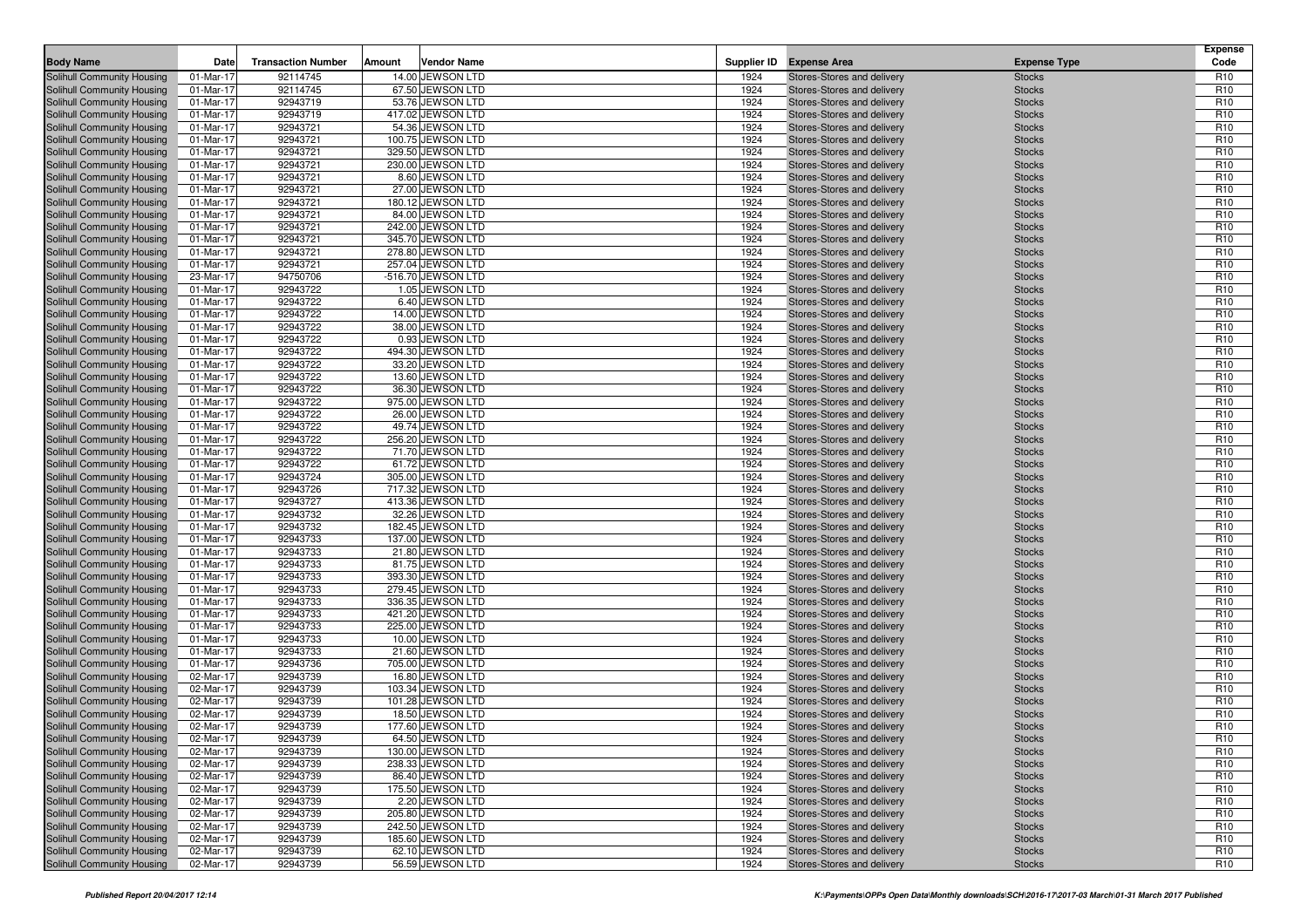| <b>Body Name</b>                                         | Date                   | <b>Transaction Number</b> | Amount | <b>Vendor Name</b>                   |              | Supplier ID Expense Area                                 | <b>Expense Type</b>            | <b>Expense</b><br>Code             |
|----------------------------------------------------------|------------------------|---------------------------|--------|--------------------------------------|--------------|----------------------------------------------------------|--------------------------------|------------------------------------|
| <b>Solihull Community Housing</b>                        | 02-Mar-17              |                           |        | 62.55 JEWSON LTD                     |              |                                                          |                                | R <sub>10</sub>                    |
| Solihull Community Housing                               | 02-Mar-17              | 92943739<br>92943739      |        | 123.30 JEWSON LTD                    | 1924<br>1924 | Stores-Stores and delivery<br>Stores-Stores and delivery | <b>Stocks</b><br><b>Stocks</b> | R <sub>10</sub>                    |
| Solihull Community Housing                               | 02-Mar-17              | 92943739                  |        | 33.60 JEWSON LTD                     | 1924         | Stores-Stores and delivery                               | <b>Stocks</b>                  | R <sub>10</sub>                    |
| Solihull Community Housing                               | 03-Mar-17              | 92943740                  |        | 50.20 JEWSON LTD                     | 1924         | Stores-Stores and delivery                               | <b>Stocks</b>                  | R <sub>10</sub>                    |
| Solihull Community Housing                               | 03-Mar-17              | 92943740                  |        | 21.19 JEWSON LTD                     | 1924         | Stores-Stores and delivery                               | <b>Stocks</b>                  | R <sub>10</sub>                    |
| Solihull Community Housing                               | 03-Mar-17              | 92943740                  |        | 125.30 JEWSON LTD                    | 1924         | Stores-Stores and delivery                               | <b>Stocks</b>                  | R <sub>10</sub>                    |
| <b>Solihull Community Housing</b>                        | 03-Mar-17              | 92943740                  |        | 21.66 JEWSON LTD                     | 1924         | Stores-Stores and delivery                               | <b>Stocks</b>                  | R <sub>10</sub>                    |
| Solihull Community Housing                               | 03-Mar-17              | 92943740                  |        | 106.92 JEWSON LTD                    | 1924         | Stores-Stores and delivery                               | <b>Stocks</b>                  | R <sub>10</sub>                    |
| Solihull Community Housing                               | 03-Mar-17              | 92943740                  |        | 256.31 JEWSON LTD                    | 1924         | Stores-Stores and delivery                               | <b>Stocks</b>                  | R <sub>10</sub>                    |
| <b>Solihull Community Housing</b>                        | 03-Mar-17              | 92943740                  |        | 47.55 JEWSON LTD                     | 1924         | Stores-Stores and delivery                               | <b>Stocks</b>                  | R <sub>10</sub>                    |
| Solihull Community Housing                               | 03-Mar-17              | 92943740                  |        | 150.10 JEWSON LTD                    | 1924         | Stores-Stores and delivery                               | <b>Stocks</b>                  | R <sub>10</sub>                    |
| Solihull Community Housing                               | 03-Mar-17              | 92943740                  |        | 171.90 JEWSON LTD                    | 1924         | Stores-Stores and delivery                               | <b>Stocks</b>                  | R <sub>10</sub>                    |
| Solihull Community Housing                               | 03-Mar-17              | 92943740                  |        | 100.00 JEWSON LTD                    | 1924         | Stores-Stores and delivery                               | <b>Stocks</b>                  | R <sub>10</sub>                    |
| Solihull Community Housing                               | 03-Mar-17              | 92943740                  |        | 23.60 JEWSON LTD                     | 1924         | Stores-Stores and delivery                               | <b>Stocks</b>                  | R <sub>10</sub>                    |
| Solihull Community Housing                               | 03-Mar-17              | 92943740                  |        | 304.60 JEWSON LTD                    | 1924         | Stores-Stores and delivery                               | <b>Stocks</b>                  | R <sub>10</sub>                    |
| Solihull Community Housing                               | 03-Mar-17              | 92943740                  |        | 67.50 JEWSON LTD                     | 1924         | Stores-Stores and delivery                               | <b>Stocks</b>                  | R <sub>10</sub>                    |
| Solihull Community Housing                               | 03-Mar-17              | 92943740                  |        | 235.80 JEWSON LTD                    | 1924         | Stores-Stores and delivery                               | <b>Stocks</b>                  | R <sub>10</sub>                    |
| Solihull Community Housing                               | 06-Mar-17              | 93792719                  |        | 767.74 JEWSON LTD                    | 1924         | Stores-Stores and delivery                               | <b>Stocks</b>                  | R <sub>10</sub>                    |
| Solihull Community Housing                               | 06-Mar-17              | 93792718                  |        | 612.52 JEWSON LTD                    | 1924         | Stores-Stores and delivery                               | <b>Stocks</b>                  | R <sub>10</sub>                    |
| Solihull Community Housing                               | 06-Mar-17              | 93792721                  |        | 533.35 JEWSON LTD                    | 1924         | Stores-Stores and delivery                               | <b>Stocks</b>                  | R <sub>10</sub>                    |
| Solihull Community Housing                               | 06-Mar-17              | 93792722                  |        | 117.10 JEWSON LTD                    | 1924         | Stores-Stores and delivery                               | <b>Stocks</b>                  | R <sub>10</sub>                    |
| Solihull Community Housing                               | 06-Mar-17              | 93792722                  |        | 326.00 JEWSON LTD                    | 1924         | Stores-Stores and delivery                               | <b>Stocks</b>                  | R <sub>10</sub>                    |
| Solihull Community Housing                               | 06-Mar-17              | 93792722                  |        | 172.60 JEWSON LTD                    | 1924         | Stores-Stores and delivery                               | <b>Stocks</b>                  | R <sub>10</sub>                    |
| Solihull Community Housing                               | 06-Mar-17              | 93792722                  |        | 99.20 JEWSON LTD                     | 1924         | Stores-Stores and delivery                               | <b>Stocks</b>                  | R <sub>10</sub>                    |
| Solihull Community Housing                               | 06-Mar-17              | 93792722                  |        | 6.60 JEWSON LTD                      | 1924         | Stores-Stores and delivery                               | <b>Stocks</b>                  | R <sub>10</sub>                    |
| Solihull Community Housing                               | 06-Mar-17              | 93792722                  |        | 225.00 JEWSON LTD                    | 1924         | Stores-Stores and delivery                               | <b>Stocks</b>                  | R <sub>10</sub>                    |
| Solihull Community Housing                               | 06-Mar-17              | 93792722                  |        | 269.00 JEWSON LTD                    | 1924         | Stores-Stores and delivery                               | <b>Stocks</b>                  | R <sub>10</sub>                    |
| Solihull Community Housing                               | 06-Mar-17              | 93792722                  |        | 95.00 JEWSON LTD                     | 1924         | Stores-Stores and delivery                               | <b>Stocks</b>                  | R <sub>10</sub>                    |
| Solihull Community Housing                               | 06-Mar-17              | 93792722                  |        | 46.90 JEWSON LTD                     | 1924         | Stores-Stores and delivery                               | <b>Stocks</b>                  | R <sub>10</sub>                    |
| Solihull Community Housing                               | 06-Mar-17              | 93792722                  |        | 94.00 JEWSON LTD                     | 1924         | Stores-Stores and delivery                               | <b>Stocks</b>                  | R <sub>10</sub>                    |
| Solihull Community Housing                               | 07-Mar-17              | 93792726                  |        | 30.10 JEWSON LTD                     | 1924         | Stores-Stores and delivery                               | <b>Stocks</b>                  | R <sub>10</sub>                    |
| Solihull Community Housing                               | 07-Mar-17              | 93792726                  |        | 3.00 JEWSON LTD                      | 1924         | Stores-Stores and delivery                               | <b>Stocks</b>                  | R <sub>10</sub>                    |
| Solihull Community Housing                               | 07-Mar-17              | 93792726                  |        | 42.38 JEWSON LTD                     | 1924         | Stores-Stores and delivery                               | <b>Stocks</b>                  | R <sub>10</sub>                    |
| Solihull Community Housing                               | 07-Mar-17              | 93792726                  |        | 142.56 JEWSON LTD                    | 1924         | Stores-Stores and delivery                               | <b>Stocks</b>                  | R <sub>10</sub>                    |
| Solihull Community Housing                               | 07-Mar-17              | 93792726                  |        | 19.60 JEWSON LTD                     | 1924         | Stores-Stores and delivery                               | <b>Stocks</b>                  | R <sub>10</sub>                    |
| Solihull Community Housing                               | 07-Mar-17              | 93792726                  |        | 34.50 JEWSON LTD                     | 1924         | Stores-Stores and delivery                               | <b>Stocks</b>                  | R <sub>10</sub>                    |
| Solihull Community Housing<br>Solihull Community Housing | 07-Mar-17<br>07-Mar-17 | 93792726<br>93792726      |        | 80.80 JEWSON LTD<br>53.50 JEWSON LTD | 1924<br>1924 | Stores-Stores and delivery<br>Stores-Stores and delivery | <b>Stocks</b><br><b>Stocks</b> | R <sub>10</sub><br>R <sub>10</sub> |
| Solihull Community Housing                               | 07-Mar-17              | 93792726                  |        | 64.29 JEWSON LTD                     | 1924         | Stores-Stores and delivery                               | <b>Stocks</b>                  | R <sub>10</sub>                    |
| Solihull Community Housing                               | 07-Mar-17              | 93792726                  |        | 177.00 JEWSON LTD                    | 1924         | Stores-Stores and delivery                               | <b>Stocks</b>                  | R <sub>10</sub>                    |
| Solihull Community Housing                               | 07-Mar-17              | 93792726                  |        | 180.70 JEWSON LTD                    | 1924         | Stores-Stores and delivery                               | <b>Stocks</b>                  | R <sub>10</sub>                    |
| Solihull Community Housing                               | 07-Mar-17              | 93792727                  |        | 420.00 JEWSON LTD                    | 1924         | Stores-Stores and delivery                               | <b>Stocks</b>                  | R <sub>10</sub>                    |
| Solihull Community Housing                               | 07-Mar-17              | 93792727                  |        | 101.00 JEWSON LTD                    | 1924         | Stores-Stores and delivery                               | <b>Stocks</b>                  | R <sub>10</sub>                    |
| Solihull Community Housing                               | 07-Mar-17              | 93792727                  |        | 151.50 JEWSON LTD                    | 1924         | Stores-Stores and delivery                               | <b>Stocks</b>                  | R <sub>10</sub>                    |
| Solihull Community Housing                               | 08-Mar-17              | 93792729                  |        | 495.06 JEWSON LTD                    | 1924         | Stores-Stores and delivery                               | <b>Stocks</b>                  | R <sub>10</sub>                    |
| Solihull Community Housing                               | 08-Mar-17              | 93792730                  |        | 416.05 JEWSON LTD                    | 1924         | Stores-Stores and delivery                               | <b>Stocks</b>                  | R <sub>10</sub>                    |
| Solihull Community Housing                               | 08-Mar-17              | 93792734                  |        | 34.25 JEWSON LTD                     | 1924         | Stores-Stores and delivery                               | <b>Stocks</b>                  | R <sub>10</sub>                    |
| Solihull Community Housing                               | 08-Mar-17              | 93792734                  |        | 133.02 JEWSON LTD                    | 1924         | Stores-Stores and delivery                               | <b>Stocks</b>                  | R <sub>10</sub>                    |
| Solihull Community Housing                               | 08-Mar-17              | 93792734                  |        | 39.30 JEWSON LTD                     | 1924         | Stores-Stores and delivery                               | <b>Stocks</b>                  | R <sub>10</sub>                    |
| Solihull Community Housing                               | 08-Mar-17              | 93792734                  |        | 46.62 JEWSON LTD                     | 1924         | Stores-Stores and delivery                               | <b>Stocks</b>                  | R <sub>10</sub>                    |
| Solihull Community Housing                               | 08-Mar-17              | 93792734                  |        | 1319.00 JEWSON LTD                   | 1924         | Stores-Stores and delivery                               | <b>Stocks</b>                  | R <sub>10</sub>                    |
| Solihull Community Housing                               | 08-Mar-17              | 93792734                  |        | 16.25 JEWSON LTD                     | 1924         | Stores-Stores and delivery                               | <b>Stocks</b>                  | R <sub>10</sub>                    |
| Solihull Community Housing                               | 08-Mar-17              | 93792734                  |        | 46.00 JEWSON LTD                     | 1924         | Stores-Stores and delivery                               | <b>Stocks</b>                  | R <sub>10</sub>                    |
| Solihull Community Housing                               | 08-Mar-17              | 93792734                  |        | 246.50 JEWSON LTD                    | 1924         | Stores-Stores and delivery                               | <b>Stocks</b>                  | R <sub>10</sub>                    |
| Solihull Community Housing                               | 08-Mar-17              | 93792734                  |        | 366.00 JEWSON LTD                    | 1924         | Stores-Stores and delivery                               | <b>Stocks</b>                  | R <sub>10</sub>                    |
| Solihull Community Housing                               | 08-Mar-17              | 93792734                  |        | 36.30 JEWSON LTD                     | 1924         | Stores-Stores and delivery                               | <b>Stocks</b>                  | R <sub>10</sub>                    |
| Solihull Community Housing                               | 09-Mar-17              | 93792736                  |        | 25.20 JEWSON LTD                     | 1924         | Stores-Stores and delivery                               | <b>Stocks</b>                  | R <sub>10</sub>                    |
| Solihull Community Housing                               | 09-Mar-17              | 93792736                  |        | 14.60 JEWSON LTD                     | 1924         | Stores-Stores and delivery                               | <b>Stocks</b>                  | R <sub>10</sub>                    |
| Solihull Community Housing                               | 09-Mar-17              | 93792736                  |        | 10.00 JEWSON LTD                     | 1924         | Stores-Stores and delivery                               | <b>Stocks</b>                  | R <sub>10</sub>                    |
| Solihull Community Housing                               | 09-Mar-17              | 93792736                  |        | 59.36 JEWSON LTD                     | 1924         | Stores-Stores and delivery                               | <b>Stocks</b>                  | R <sub>10</sub>                    |
| Solihull Community Housing<br>Solihull Community Housing | 09-Mar-17              | 93792736                  |        | 7.00 JEWSON LTD<br>137.00 JEWSON LTD | 1924<br>1924 | Stores-Stores and delivery                               | <b>Stocks</b>                  | R <sub>10</sub>                    |
| Solihull Community Housing                               | 09-Mar-17<br>09-Mar-17 | 93792736<br>93792736      |        | 8.46 JEWSON LTD                      | 1924         | Stores-Stores and delivery<br>Stores-Stores and delivery | <b>Stocks</b><br><b>Stocks</b> | R <sub>10</sub><br>R <sub>10</sub> |
| Solihull Community Housing                               | 09-Mar-17              | 93792736                  |        | 75.90 JEWSON LTD                     | 1924         | Stores-Stores and delivery                               | <b>Stocks</b>                  | R <sub>10</sub>                    |
|                                                          |                        |                           |        |                                      |              |                                                          |                                |                                    |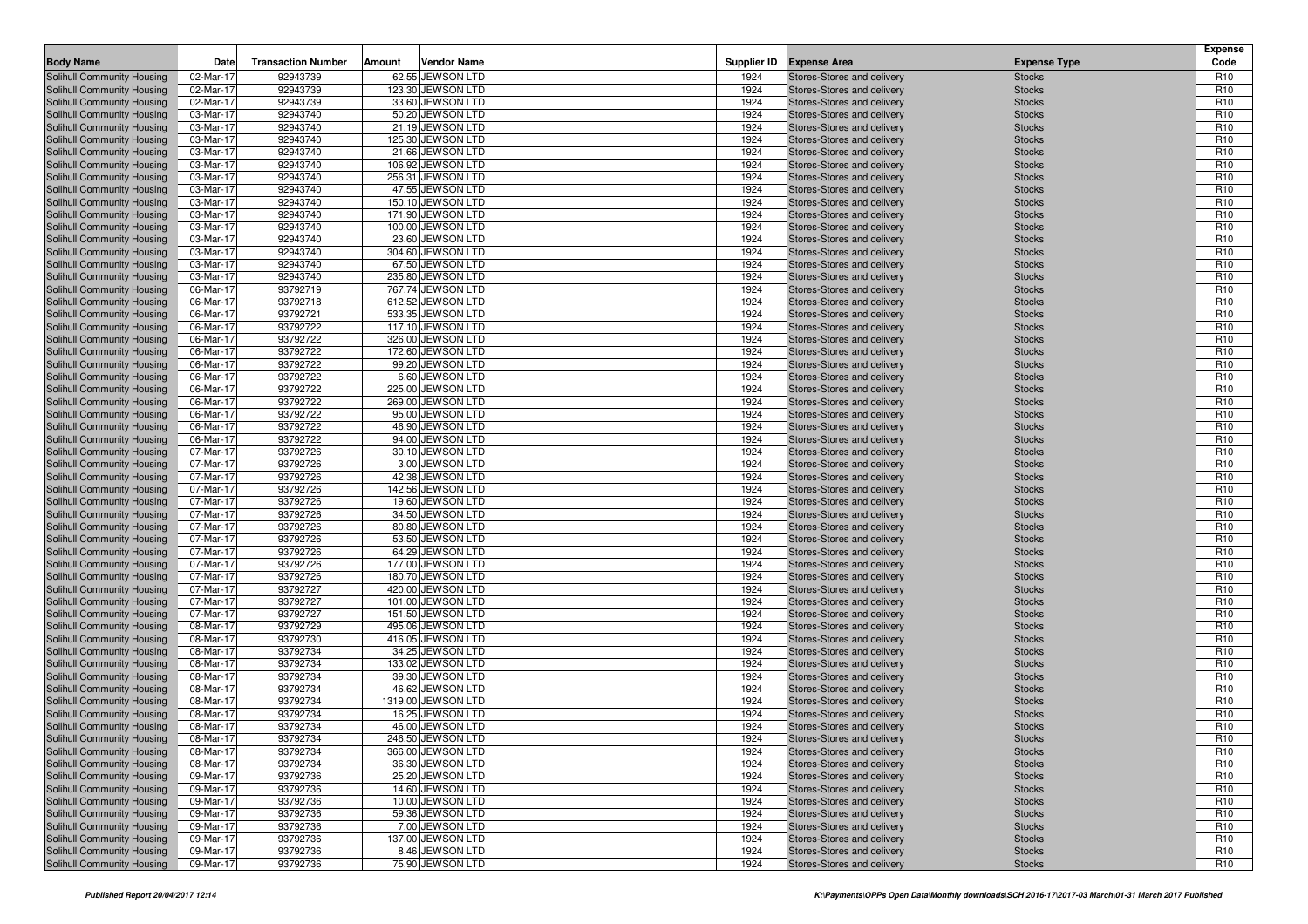| <b>Body Name</b>                                         | Date                   | <b>Transaction Number</b> | Amount | <b>Vendor Name</b>                    |              | Supplier ID Expense Area                                 | <b>Expense Type</b>            | <b>Expense</b><br>Code             |
|----------------------------------------------------------|------------------------|---------------------------|--------|---------------------------------------|--------------|----------------------------------------------------------|--------------------------------|------------------------------------|
| Solihull Community Housing                               | 09-Mar-17              |                           |        | 19.65 JEWSON LTD                      |              |                                                          |                                | R <sub>10</sub>                    |
| Solihull Community Housing                               | 09-Mar-17              | 93792736<br>93792736      |        | 5.50 JEWSON LTD                       | 1924<br>1924 | Stores-Stores and delivery                               | <b>Stocks</b><br><b>Stocks</b> | R <sub>10</sub>                    |
| Solihull Community Housing                               | 09-Mar-17              | 93792736                  |        | 4.20 JEWSON LTD                       | 1924         | Stores-Stores and delivery<br>Stores-Stores and delivery | <b>Stocks</b>                  | R <sub>10</sub>                    |
| Solihull Community Housing                               | 09-Mar-17              | 93792736                  |        | 270.42 JEWSON LTD                     | 1924         | Stores-Stores and delivery                               | <b>Stocks</b>                  | R <sub>10</sub>                    |
| Solihull Community Housing                               | 09-Mar-17              | 93792736                  |        | 20.00 JEWSON LTD                      | 1924         | Stores-Stores and delivery                               | <b>Stocks</b>                  | R <sub>10</sub>                    |
| Solihull Community Housing                               | 09-Mar-17              | 93792736                  |        | 343.60 JEWSON LTD                     | 1924         | Stores-Stores and delivery                               | <b>Stocks</b>                  | R <sub>10</sub>                    |
| <b>Solihull Community Housing</b>                        | 09-Mar-17              | 93792736                  |        | 9.88 JEWSON LTD                       | 1924         | Stores-Stores and delivery                               | <b>Stocks</b>                  | R <sub>10</sub>                    |
| Solihull Community Housing                               | 09-Mar-17              | 93792736                  |        | 418.00 JEWSON LTD                     | 1924         | Stores-Stores and delivery                               | <b>Stocks</b>                  | R <sub>10</sub>                    |
| Solihull Community Housing                               | 09-Mar-17              | 93792736                  |        | 29.28 JEWSON LTD                      | 1924         | Stores-Stores and delivery                               | <b>Stocks</b>                  | R <sub>10</sub>                    |
| <b>Solihull Community Housing</b>                        | 09-Mar-17              | 93792736                  |        | 10.00 JEWSON LTD                      | 1924         | Stores-Stores and delivery                               | <b>Stocks</b>                  | R <sub>10</sub>                    |
| Solihull Community Housing                               | 09-Mar-17              | 93792736                  |        | 61.72 JEWSON LTD                      | 1924         | Stores-Stores and delivery                               | <b>Stocks</b>                  | R <sub>10</sub>                    |
| Solihull Community Housing                               | 09-Mar-17              | 93792736                  |        | 69.50 JEWSON LTD                      | 1924         | Stores-Stores and delivery                               | <b>Stocks</b>                  | R <sub>10</sub>                    |
| Solihull Community Housing                               | 09-Mar-17              | 93792736                  |        | 96.00 JEWSON LTD                      | 1924         | Stores-Stores and delivery                               | <b>Stocks</b>                  | R <sub>10</sub>                    |
| Solihull Community Housing                               | 09-Mar-17              | 93792736                  |        | 52.70 JEWSON LTD                      | 1924         | Stores-Stores and delivery                               | <b>Stocks</b>                  | R <sub>10</sub>                    |
| Solihull Community Housing                               | 09-Mar-17              | 93792736                  |        | 72.60 JEWSON LTD                      | 1924         | Stores-Stores and delivery                               | <b>Stocks</b>                  | R <sub>10</sub>                    |
| Solihull Community Housing                               | 09-Mar-17              | 93792736                  |        | 119.60 JEWSON LTD                     | 1924         | Stores-Stores and delivery                               | <b>Stocks</b>                  | R <sub>10</sub>                    |
| Solihull Community Housing                               | 09-Mar-17              | 93792736                  |        | 179.00 JEWSON LTD                     | 1924         | Stores-Stores and delivery                               | <b>Stocks</b>                  | R <sub>10</sub>                    |
| Solihull Community Housing                               | 09-Mar-17              | 93792739                  |        | 225.30 JEWSON LTD                     | 1924         | Stores-Stores and delivery                               | <b>Stocks</b>                  | R <sub>10</sub>                    |
| Solihull Community Housing                               | 09-Mar-17              | 93792739                  |        | 82.80 JEWSON LTD                      | 1924         | Stores-Stores and delivery                               | <b>Stocks</b>                  | R <sub>10</sub>                    |
| Solihull Community Housing                               | 09-Mar-17              | 93792739                  |        | 510.00 JEWSON LTD                     | 1924         | Stores-Stores and delivery                               | <b>Stocks</b>                  | R <sub>10</sub>                    |
| Solihull Community Housing                               | 10-Mar-17              | 94369718                  |        | 400.00 JEWSON LTD                     | 1924         | Stores-Stores and delivery                               | <b>Stocks</b>                  | R <sub>10</sub>                    |
| Solihull Community Housing                               | 10-Mar-17              | 94369718                  |        | 53.15 JEWSON LTD                      | 1924         | Stores-Stores and delivery                               | <b>Stocks</b>                  | R <sub>10</sub>                    |
| Solihull Community Housing                               | 10-Mar-17              | 94369719                  |        | 413.36 JEWSON LTD                     | 1924         | Stores-Stores and delivery                               | <b>Stocks</b>                  | R <sub>10</sub>                    |
| Solihull Community Housing                               | 10-Mar-17              | 94369719                  |        | 5.45 JEWSON LTD                       | 1924         | Stores-Stores and delivery                               | <b>Stocks</b>                  | R <sub>10</sub>                    |
| Solihull Community Housing                               | 10-Mar-17              | 94369719                  |        | 5.40 JEWSON LTD                       | 1924         | Stores-Stores and delivery                               | <b>Stocks</b>                  | R <sub>10</sub>                    |
| Solihull Community Housing                               | 10-Mar-17              | 94369719                  |        | 48.00 JEWSON LTD                      | 1924         | Stores-Stores and delivery                               | <b>Stocks</b>                  | R <sub>10</sub>                    |
| Solihull Community Housing                               | 10-Mar-17              | 94369719                  |        | 81.75 JEWSON LTD                      | 1924         | Stores-Stores and delivery                               | <b>Stocks</b>                  | R <sub>10</sub>                    |
| Solihull Community Housing                               | 10-Mar-17              | 94369719                  |        | 262.20 JEWSON LTD                     | 1924         | Stores-Stores and delivery                               | <b>Stocks</b>                  | R <sub>10</sub>                    |
| Solihull Community Housing                               | 10-Mar-17              | 94369719                  |        | 5.70 JEWSON LTD                       | 1924         | Stores-Stores and delivery                               | <b>Stocks</b>                  | R <sub>10</sub>                    |
| Solihull Community Housing                               | 10-Mar-17              | 94369719                  |        | 26.00 JEWSON LTD                      | 1924         | Stores-Stores and delivery                               | <b>Stocks</b>                  | R <sub>10</sub>                    |
| Solihull Community Housing                               | 10-Mar-17              | 94369719                  |        | 268.20 JEWSON LTD                     | 1924         | Stores-Stores and delivery                               | <b>Stocks</b>                  | R <sub>10</sub>                    |
| Solihull Community Housing                               | 10-Mar-17              | 94369719                  |        | 12.53 JEWSON LTD                      | 1924         | Stores-Stores and delivery                               | <b>Stocks</b>                  | R <sub>10</sub>                    |
| Solihull Community Housing                               | 10-Mar-17              | 94369719                  |        | 5.50 JEWSON LTD                       | 1924         | Stores-Stores and delivery                               | <b>Stocks</b>                  | R <sub>10</sub>                    |
| Solihull Community Housing                               | 10-Mar-17              | 94369719                  |        | 160.80 JEWSON LTD                     | 1924         | Stores-Stores and delivery                               | <b>Stocks</b>                  | R <sub>10</sub>                    |
| Solihull Community Housing                               | 10-Mar-17              | 94369719                  |        | 254.00 JEWSON LTD                     | 1924         | Stores-Stores and delivery                               | <b>Stocks</b>                  | R <sub>10</sub>                    |
| Solihull Community Housing                               | 10-Mar-17              | 94369719                  |        | 166.80 JEWSON LTD                     | 1924         | Stores-Stores and delivery                               | <b>Stocks</b>                  | R <sub>10</sub>                    |
| Solihull Community Housing<br>Solihull Community Housing | 10-Mar-17<br>10-Mar-17 | 94369719<br>94369719      |        | 12.10 JEWSON LTD<br>10.70 JEWSON LTD  | 1924<br>1924 | Stores-Stores and delivery<br>Stores-Stores and delivery | <b>Stocks</b><br><b>Stocks</b> | R <sub>10</sub><br>R <sub>10</sub> |
| Solihull Community Housing                               | 10-Mar-17              | 94369719                  |        | 2.20 JEWSON LTD                       | 1924         | Stores-Stores and delivery                               | <b>Stocks</b>                  | R <sub>10</sub>                    |
| Solihull Community Housing                               | 10-Mar-17              | 94369719                  |        | 390.00 JEWSON LTD                     | 1924         | Stores-Stores and delivery                               | <b>Stocks</b>                  | R <sub>10</sub>                    |
| Solihull Community Housing                               | 10-Mar-17              | 94369719                  |        | 56.59 JEWSON LTD                      | 1924         | Stores-Stores and delivery                               | <b>Stocks</b>                  | R <sub>10</sub>                    |
| Solihull Community Housing                               | 10-Mar-17              | 94369719                  |        | 345.70 JEWSON LTD                     | 1924         | Stores-Stores and delivery                               | <b>Stocks</b>                  | R <sub>10</sub>                    |
| Solihull Community Housing                               | 10-Mar-17              | 94369719                  |        | 329.20 JEWSON LTD                     | 1924         | Stores-Stores and delivery                               | <b>Stocks</b>                  | R <sub>10</sub>                    |
| Solihull Community Housing                               | 10-Mar-17              | 94369720                  |        | 223.00 JEWSON LTD                     | 1924         | Stores-Stores and delivery                               | <b>Stocks</b>                  | R <sub>10</sub>                    |
| Solihull Community Housing                               | 13-Mar-17              | 94369723                  |        | 398.85 JEWSON LTD                     | 1924         | Stores-Stores and delivery                               | <b>Stocks</b>                  | R <sub>10</sub>                    |
| Solihull Community Housing                               | 13-Mar-17              | 94369724                  |        | 398.90 JEWSON LTD                     | 1924         | Stores-Stores and delivery                               | <b>Stocks</b>                  | R <sub>10</sub>                    |
| Solihull Community Housing                               | 13-Mar-17              | 94369725                  |        | 525.33 JEWSON LTD                     | 1924         | Stores-Stores and delivery                               | <b>Stocks</b>                  | R <sub>10</sub>                    |
| Solihull Community Housing                               | 13-Mar-17              | 94369739                  |        | 627.28 JEWSON LTD                     | 1924         | Stores-Stores and delivery                               | <b>Stocks</b>                  | R <sub>10</sub>                    |
| Solihull Community Housing                               | 13-Mar-17              | 94369726                  |        | 21.30 JEWSON LTD                      | 1924         | Stores-Stores and delivery                               | <b>Stocks</b>                  | R <sub>10</sub>                    |
| Solihull Community Housing                               | 13-Mar-17              | 94369726                  |        | 4.20 JEWSON LTD                       | 1924         | Stores-Stores and delivery                               | <b>Stocks</b>                  | R <sub>10</sub>                    |
| Solihull Community Housing                               | 13-Mar-17              | 94369726                  |        | 54.00 JEWSON LTD                      | 1924         | Stores-Stores and delivery                               | <b>Stocks</b>                  | R <sub>10</sub>                    |
| Solihull Community Housing                               | 13-Mar-17              | 94369726                  |        | 533.35 JEWSON LTD                     | 1924         | Stores-Stores and delivery                               | <b>Stocks</b>                  | R <sub>10</sub>                    |
| Solihull Community Housing                               | 13-Mar-17              | 94369726                  |        | 54.40 JEWSON LTD                      | 1924         | Stores-Stores and delivery                               | <b>Stocks</b>                  | R <sub>10</sub>                    |
| Solihull Community Housing                               | 13-Mar-17              | 94369726                  |        | 135.80 JEWSON LTD                     | 1924         | Stores-Stores and delivery                               | <b>Stocks</b>                  | R <sub>10</sub>                    |
| Solihull Community Housing                               | 13-Mar-17              | 94369726                  |        | 111.00 JEWSON LTD                     | 1924         | Stores-Stores and delivery                               | <b>Stocks</b>                  | R <sub>10</sub>                    |
| Solihull Community Housing                               | 13-Mar-17              | 94369726                  |        | 3.80 JEWSON LTD                       | 1924         | Stores-Stores and delivery                               | <b>Stocks</b>                  | R <sub>10</sub>                    |
| Solihull Community Housing                               | 13-Mar-17              | 94369726                  |        | 47.55 JEWSON LTD                      | 1924         | Stores-Stores and delivery                               | <b>Stocks</b>                  | R <sub>10</sub>                    |
| Solihull Community Housing                               | 13-Mar-17              | 94369726                  |        | 96.50 JEWSON LTD                      | 1924         | Stores-Stores and delivery                               | <b>Stocks</b>                  | R <sub>10</sub>                    |
| Solihull Community Housing                               | 13-Mar-17              | 94369726                  |        | 29.35 JEWSON LTD                      | 1924         | Stores-Stores and delivery                               | <b>Stocks</b>                  | R <sub>10</sub>                    |
| Solihull Community Housing                               | 13-Mar-17              | 94369726                  |        | 68.00 JEWSON LTD                      | 1924         | Stores-Stores and delivery                               | <b>Stocks</b>                  | R <sub>10</sub>                    |
| Solihull Community Housing                               | 15-Mar-17              | 94369737                  |        | 28.00 JEWSON LTD                      | 1924         | Stores-Stores and delivery                               | <b>Stocks</b>                  | R <sub>10</sub>                    |
| Solihull Community Housing<br>Solihull Community Housing | 15-Mar-17<br>15-Mar-17 | 94369737<br>94369737      |        | 14.20 JEWSON LTD<br>146.00 JEWSON LTD | 1924<br>1924 | Stores-Stores and delivery<br>Stores-Stores and delivery | <b>Stocks</b><br><b>Stocks</b> | R <sub>10</sub><br>R <sub>10</sub> |
| Solihull Community Housing                               | 15-Mar-17              | 94369737                  |        | 8.46 JEWSON LTD                       | 1924         | Stores-Stores and delivery                               | <b>Stocks</b>                  | R <sub>10</sub>                    |
|                                                          |                        |                           |        |                                       |              |                                                          |                                |                                    |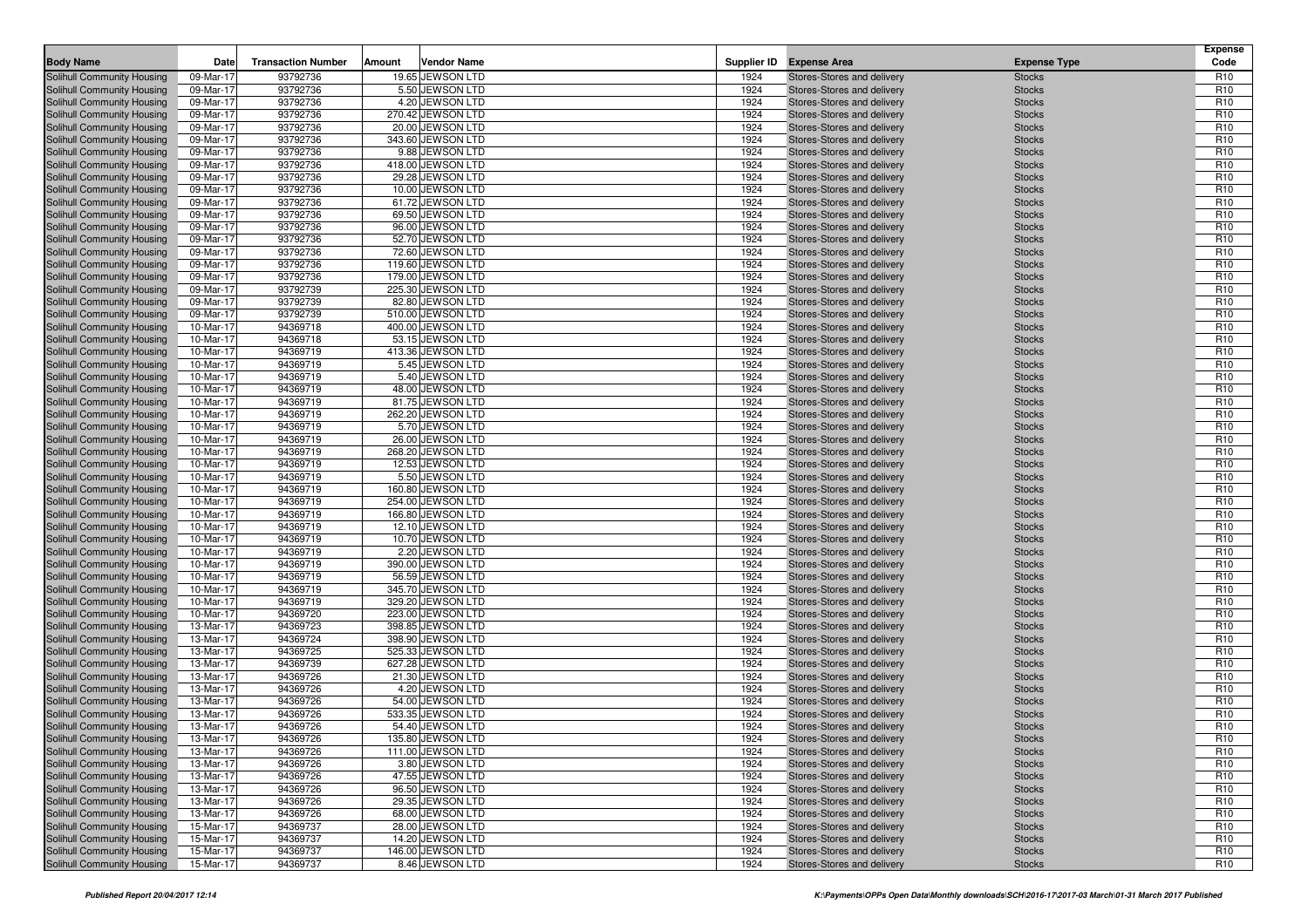| <b>Body Name</b>                                         | Date                   | <b>Transaction Number</b> | Amount | <b>Vendor Name</b>                     |              | Supplier ID Expense Area                                 | <b>Expense Type</b>            | <b>Expense</b><br>Code             |
|----------------------------------------------------------|------------------------|---------------------------|--------|----------------------------------------|--------------|----------------------------------------------------------|--------------------------------|------------------------------------|
| Solihull Community Housing                               | 15-Mar-17              | 94369737                  |        | 67.20 JEWSON LTD                       |              |                                                          |                                | R <sub>10</sub>                    |
| Solihull Community Housing                               | 15-Mar-17              | 94369737                  |        | 73.70 JEWSON LTD                       | 1924<br>1924 | Stores-Stores and delivery<br>Stores-Stores and delivery | <b>Stocks</b><br><b>Stocks</b> | R <sub>10</sub>                    |
| Solihull Community Housing                               | 15-Mar-17              | 94369737                  |        | 127.00 JEWSON LTD                      | 1924         | Stores-Stores and delivery                               | <b>Stocks</b>                  | R <sub>10</sub>                    |
| Solihull Community Housing                               | 15-Mar-17              | 94369737                  |        | 41.55 JEWSON LTD                       | 1924         | Stores-Stores and delivery                               | <b>Stocks</b>                  | R <sub>10</sub>                    |
| Solihull Community Housing                               | 15-Mar-17              | 94369737                  |        | 200.00 JEWSON LTD                      | 1924         | Stores-Stores and delivery                               | <b>Stocks</b>                  | R <sub>10</sub>                    |
| Solihull Community Housing                               | 15-Mar-17              | 94369737                  |        | 9.70 JEWSON LTD                        | 1924         | Stores-Stores and delivery                               | <b>Stocks</b>                  | R <sub>10</sub>                    |
| <b>Solihull Community Housing</b>                        | 15-Mar-17              | 94369737                  |        | 46.62 JEWSON LTD                       | 1924         | Stores-Stores and delivery                               | <b>Stocks</b>                  | R <sub>10</sub>                    |
| Solihull Community Housing                               | 15-Mar-17              | 94369737                  |        | 19.00 JEWSON LTD                       | 1924         | Stores-Stores and delivery                               | <b>Stocks</b>                  | R <sub>10</sub>                    |
| Solihull Community Housing                               | 15-Mar-17              | 94369737                  |        | 23.75 JEWSON LTD                       | 1924         | Stores-Stores and delivery                               | <b>Stocks</b>                  | R <sub>10</sub>                    |
| <b>Solihull Community Housing</b>                        | 15-Mar-17              | 94369737                  |        | 18.80 JEWSON LTD                       | 1924         | Stores-Stores and delivery                               | <b>Stocks</b>                  | R <sub>10</sub>                    |
| Solihull Community Housing                               | 15-Mar-17              | 94369737                  |        | 89.20 JEWSON LTD                       | 1924         | Stores-Stores and delivery                               | <b>Stocks</b>                  | R <sub>10</sub>                    |
| Solihull Community Housing                               | 15-Mar-17              | 94369737                  |        | 71.30 JEWSON LTD                       | 1924         | Stores-Stores and delivery                               | <b>Stocks</b>                  | R <sub>10</sub>                    |
| Solihull Community Housing                               | 15-Mar-17              | 94369737                  |        | 12.00 JEWSON LTD                       | 1924         | Stores-Stores and delivery                               | <b>Stocks</b>                  | R <sub>10</sub>                    |
| Solihull Community Housing                               | 15-Mar-17              | 94369737                  |        | 3.80 JEWSON LTD                        | 1924         | Stores-Stores and delivery                               | <b>Stocks</b>                  | R <sub>10</sub>                    |
| Solihull Community Housing                               | 15-Mar-17              | 94369737                  |        | 29.50 JEWSON LTD                       | 1924         | Stores-Stores and delivery                               | <b>Stocks</b>                  | R <sub>10</sub>                    |
| Solihull Community Housing                               | 15-Mar-17              | 94369737                  |        | 31.00 JEWSON LTD                       | 1924         | Stores-Stores and delivery                               | <b>Stocks</b>                  | R <sub>10</sub>                    |
| Solihull Community Housing                               | 15-Mar-17              | 94369728                  |        | 58.80 JEWSON LTD                       | 1924         | Stores-Stores and delivery                               | <b>Stocks</b>                  | R <sub>10</sub>                    |
| Solihull Community Housing                               | 15-Mar-17              | 94369728                  |        | 6.40 JEWSON LTD                        | 1924         | Stores-Stores and delivery                               | <b>Stocks</b>                  | R <sub>10</sub>                    |
| Solihull Community Housing                               | 15-Mar-17              | 94369728                  |        | 21.80 JEWSON LTD                       | 1924         | Stores-Stores and delivery                               | <b>Stocks</b>                  | R <sub>10</sub>                    |
| Solihull Community Housing                               | 15-Mar-17              | 94369728                  |        | 120.00 JEWSON LTD                      | 1924         | Stores-Stores and delivery                               | <b>Stocks</b>                  | R <sub>10</sub>                    |
| Solihull Community Housing                               | 15-Mar-17              | 94369728                  |        | 393.30 JEWSON LTD                      | 1924         | Stores-Stores and delivery                               | <b>Stocks</b>                  | R <sub>10</sub>                    |
| Solihull Community Housing                               | 15-Mar-17              | 94369728                  |        | 72.82 JEWSON LTD                       | 1924         | Stores-Stores and delivery                               | <b>Stocks</b>                  | R <sub>10</sub>                    |
| Solihull Community Housing                               | 15-Mar-17              | 94369728                  |        | 24.62 JEWSON LTD                       | 1924         | Stores-Stores and delivery                               | <b>Stocks</b>                  | R <sub>10</sub>                    |
| Solihull Community Housing                               | 15-Mar-17              | 94369728                  |        | 29.28 JEWSON LTD                       | 1924         | Stores-Stores and delivery                               | <b>Stocks</b>                  | R <sub>10</sub>                    |
| Solihull Community Housing                               | 15-Mar-17              | 94369728                  |        | 65.50 JEWSON LTD                       | 1924         | Stores-Stores and delivery                               | <b>Stocks</b>                  | R <sub>10</sub>                    |
| Solihull Community Housing                               | 15-Mar-17              | 94369728                  |        | 1503.00 JEWSON LTD                     | 1924         | Stores-Stores and delivery                               | <b>Stocks</b>                  | R <sub>10</sub>                    |
| Solihull Community Housing                               | 15-Mar-17              | 94369728                  |        | 150.10 JEWSON LTD                      | 1924         | Stores-Stores and delivery                               | <b>Stocks</b>                  | R <sub>10</sub>                    |
| Solihull Community Housing                               | 15-Mar-17              | 94369728                  |        | 13.85 JEWSON LTD                       | 1924         | Stores-Stores and delivery                               | <b>Stocks</b>                  | R <sub>10</sub>                    |
| Solihull Community Housing                               | 15-Mar-17              | 94369728                  |        | 13.34 JEWSON LTD                       | 1924         | Stores-Stores and delivery                               | <b>Stocks</b>                  | R <sub>10</sub>                    |
| Solihull Community Housing                               | 15-Mar-17              | 94369728                  |        | 84.60 JEWSON LTD                       | 1924         | Stores-Stores and delivery                               | <b>Stocks</b>                  | R <sub>10</sub>                    |
| Solihull Community Housing                               | 15-Mar-17              | 94369729                  |        | -751.50 JEWSON LTD                     | 1924         | Stores-Stores and delivery                               | <b>Stocks</b>                  | R <sub>10</sub>                    |
| Solihull Community Housing                               | 16-Mar-17              | 94369731                  |        | 123.48 JEWSON LTD                      | 1924         | Stores-Stores and delivery                               | <b>Stocks</b>                  | R <sub>10</sub>                    |
| Solihull Community Housing                               | 16-Mar-17              | 94369731                  |        | 459.90 JEWSON LTD                      | 1924         | Stores-Stores and delivery                               | <b>Stocks</b>                  | R <sub>10</sub>                    |
| Solihull Community Housing                               | 16-Mar-17              | 94369731                  |        | 3.12 JEWSON LTD                        | 1924         | Stores-Stores and delivery                               | <b>Stocks</b>                  | R <sub>10</sub>                    |
| Solihull Community Housing                               | 17-Mar-17              | 95181742                  |        | 609.93 JEWSON LTD                      | 1924         | Stores-Stores and delivery                               | <b>Stocks</b>                  | R <sub>10</sub>                    |
| Solihull Community Housing                               | 20-Mar-17              | 95181743                  |        | 411.74 JEWSON LTD                      | 1924         | Stores-Stores and delivery                               | <b>Stocks</b>                  | R <sub>10</sub>                    |
| Solihull Community Housing<br>Solihull Community Housing | 20-Mar-17<br>20-Mar-17 | 95181744<br>95181745      |        | 528.28 JEWSON LTD<br>514.02 JEWSON LTD | 1924<br>1924 | Stores-Stores and delivery<br>Stores-Stores and delivery | <b>Stocks</b><br><b>Stocks</b> | R <sub>10</sub><br>R <sub>10</sub> |
| Solihull Community Housing                               | 20-Mar-17              | 95181746                  |        | 280.00 JEWSON LTD                      | 1924         | Stores-Stores and delivery                               | <b>Stocks</b>                  | R <sub>10</sub>                    |
| Solihull Community Housing                               | 20-Mar-17              | 95181746                  |        | 50.50 JEWSON LTD                       | 1924         | Stores-Stores and delivery                               | <b>Stocks</b>                  | R <sub>10</sub>                    |
| Solihull Community Housing                               | 20-Mar-17              | 95181746                  |        | 143.00 JEWSON LTD                      | 1924         | Stores-Stores and delivery                               | <b>Stocks</b>                  | R <sub>10</sub>                    |
| Solihull Community Housing                               | 20-Mar-17              | 95181747                  |        | 31.60 JEWSON LTD                       | 1924         | Stores-Stores and delivery                               | <b>Stocks</b>                  | R <sub>10</sub>                    |
| Solihull Community Housing                               | 20-Mar-17              | 95181747                  |        | 121.80 JEWSON LTD                      | 1924         | Stores-Stores and delivery                               | <b>Stocks</b>                  | R <sub>10</sub>                    |
| Solihull Community Housing                               | 20-Mar-17              | 95181747                  |        | 19.00 JEWSON LTD                       | 1924         | Stores-Stores and delivery                               | <b>Stocks</b>                  | R <sub>10</sub>                    |
| Solihull Community Housing                               | 20-Mar-17              | 95181747                  |        | 53.50 JEWSON LTD                       | 1924         | Stores-Stores and delivery                               | <b>Stocks</b>                  | R <sub>10</sub>                    |
| Solihull Community Housing                               | 20-Mar-17              | 95181747                  |        | 14.70 JEWSON LTD                       | 1924         | Stores-Stores and delivery                               | <b>Stocks</b>                  | R <sub>10</sub>                    |
| Solihull Community Housing                               | 21-Mar-17              | 95181748                  |        | 14.20 JEWSON LTD                       | 1924         | Stores-Stores and delivery                               | <b>Stocks</b>                  | R <sub>10</sub>                    |
| Solihull Community Housing                               | 21-Mar-17              | 95181748                  |        | 61.20 JEWSON LTD                       | 1924         | Stores-Stores and delivery                               | <b>Stocks</b>                  | R <sub>10</sub>                    |
| Solihull Community Housing                               | 21-Mar-17              | 95181748                  |        | 64.00 JEWSON LTD                       | 1924         | Stores-Stores and delivery                               | <b>Stocks</b>                  | R <sub>10</sub>                    |
| Solihull Community Housing                               | 21-Mar-17              | 95181748                  |        | 13.53 JEWSON LTD                       | 1924         | Stores-Stores and delivery                               | <b>Stocks</b>                  | R <sub>10</sub>                    |
| Solihull Community Housing                               | 21-Mar-17              | 95181748                  |        | 172.60 JEWSON LTD                      | 1924         | Stores-Stores and delivery                               | <b>Stocks</b>                  | R <sub>10</sub>                    |
| Solihull Community Housing                               | 21-Mar-17              | 95181748                  |        | 10.80 JEWSON LTD                       | 1924         | Stores-Stores and delivery                               | <b>Stocks</b>                  | R <sub>10</sub>                    |
| Solihull Community Housing                               | 21-Mar-17              | 95181748                  |        | 52.88 JEWSON LTD                       | 1924         | Stores-Stores and delivery                               | <b>Stocks</b>                  | R <sub>10</sub>                    |
| Solihull Community Housing                               | 21-Mar-17              | 95181748                  |        | 52.88 JEWSON LTD                       | 1924         | Stores-Stores and delivery                               | <b>Stocks</b>                  | R <sub>10</sub>                    |
| Solihull Community Housing                               | 21-Mar-17              | 95181748                  |        | 357.48 JEWSON LTD                      | 1924         | Stores-Stores and delivery                               | <b>Stocks</b>                  | R <sub>10</sub>                    |
| Solihull Community Housing                               | 21-Mar-17              | 95181748                  |        | 256.32 JEWSON LTD                      | 1924         | Stores-Stores and delivery                               | <b>Stocks</b>                  | R <sub>10</sub>                    |
| Solihull Community Housing                               | 21-Mar-17              | 95181748                  |        | 256.20 JEWSON LTD                      | 1924         | Stores-Stores and delivery                               | <b>Stocks</b>                  | R <sub>10</sub>                    |
| Solihull Community Housing                               | 21-Mar-17              | 95181748                  |        | 66.50 JEWSON LTD                       | 1924         | Stores-Stores and delivery                               | <b>Stocks</b>                  | R <sub>10</sub>                    |
| Solihull Community Housing                               | 21-Mar-17              | 95181748                  |        | 22.40 JEWSON LTD                       | 1924         | Stores-Stores and delivery                               | <b>Stocks</b>                  | R <sub>10</sub>                    |
| Solihull Community Housing                               | 21-Mar-17              | 95181748                  |        | 96.00 JEWSON LTD                       | 1924         | Stores-Stores and delivery                               | <b>Stocks</b>                  | R <sub>10</sub>                    |
| Solihull Community Housing<br>Solihull Community Housing | 21-Mar-17              | 95181748                  |        | 22.50 JEWSON LTD<br>11.50 JEWSON LTD   | 1924<br>1924 | Stores-Stores and delivery                               | <b>Stocks</b>                  | R <sub>10</sub>                    |
| Solihull Community Housing                               | 21-Mar-17<br>21-Mar-17 | 95181748<br>95181748      |        | 37.50 JEWSON LTD                       | 1924         | Stores-Stores and delivery<br>Stores-Stores and delivery | <b>Stocks</b><br><b>Stocks</b> | R <sub>10</sub><br>R <sub>10</sub> |
| Solihull Community Housing                               | 21-Mar-17              | 95181750                  |        | 1872.00 JEWSON LTD                     | 1924         | Stores-Stores and delivery                               | <b>Stocks</b>                  | R <sub>10</sub>                    |
|                                                          |                        |                           |        |                                        |              |                                                          |                                |                                    |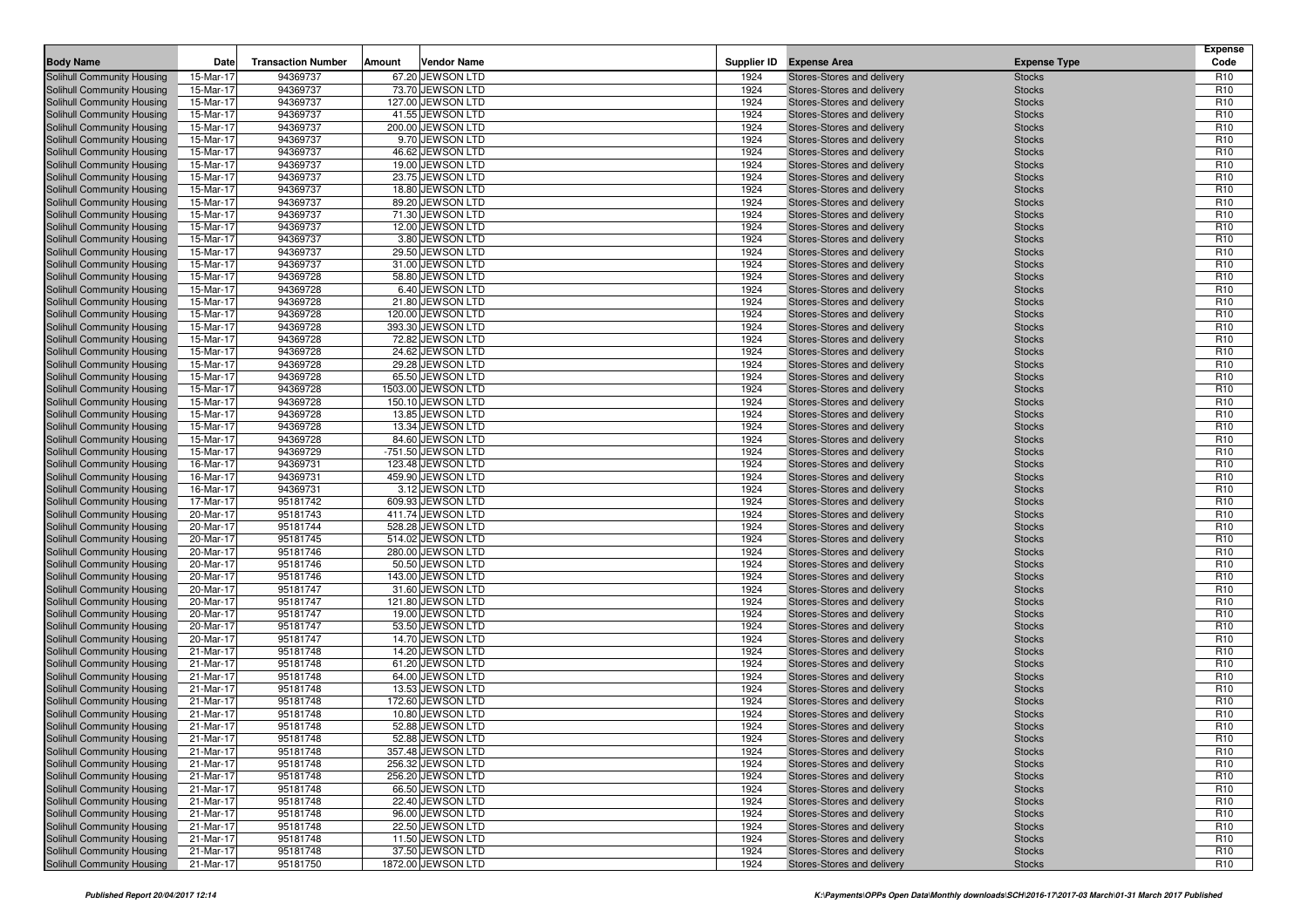|                                                          |                        |                           |        |                                                                |              |                                                          |                                | <b>Expense</b>                     |
|----------------------------------------------------------|------------------------|---------------------------|--------|----------------------------------------------------------------|--------------|----------------------------------------------------------|--------------------------------|------------------------------------|
| <b>Body Name</b>                                         | Date                   | <b>Transaction Number</b> | Amount | <b>Vendor Name</b>                                             |              | Supplier ID Expense Area                                 | <b>Expense Type</b>            | Code                               |
| Solihull Community Housing                               | 23-Mar-17              | 95181754                  |        | 17.00 JEWSON LTD                                               | 1924         | Stores-Stores and delivery                               | <b>Stocks</b>                  | R <sub>10</sub>                    |
| Solihull Community Housing                               | 23-Mar-17              | 95181754                  |        | 46.80 JEWSON LTD                                               | 1924         | Stores-Stores and delivery                               | <b>Stocks</b>                  | R <sub>10</sub>                    |
| Solihull Community Housing                               | 23-Mar-17              | 95181754                  |        | 45.40 JEWSON LTD                                               | 1924         | Stores-Stores and delivery                               | <b>Stocks</b>                  | R <sub>10</sub>                    |
| Solihull Community Housing                               | 23-Mar-17              | 95181754                  |        | 1175.00 JEWSON LTD                                             | 1924         | Stores-Stores and delivery                               | <b>Stocks</b>                  | R <sub>10</sub>                    |
| Solihull Community Housing<br>Solihull Community Housing | 23-Mar-17              | 95181754                  |        | 470.00 JEWSON LTD                                              | 1924<br>1924 | Stores-Stores and delivery                               | <b>Stocks</b>                  | R <sub>10</sub><br>R <sub>10</sub> |
|                                                          | 23-Mar-17<br>23-Mar-17 | 95181754                  |        | 634.80 JEWSON LTD<br>67.50 JEWSON LTD                          | 1924         | Stores-Stores and delivery                               | <b>Stocks</b>                  | R <sub>10</sub>                    |
| Solihull Community Housing                               |                        | 95181754<br>95181755      |        | 310.02 JEWSON LTD                                              | 1924         | Stores-Stores and delivery                               | <b>Stocks</b>                  | R <sub>10</sub>                    |
| Solihull Community Housing<br>Solihull Community Housing | 23-Mar-17<br>23-Mar-17 | 95181755                  |        | 197.80 JEWSON LTD                                              | 1924         | Stores-Stores and delivery<br>Stores-Stores and delivery | <b>Stocks</b><br><b>Stocks</b> | R <sub>10</sub>                    |
| Solihull Community Housing                               | 23-Mar-17              | 95181755                  |        | 77.22 JEWSON LTD                                               | 1924         | Stores-Stores and delivery                               | <b>Stocks</b>                  | R <sub>10</sub>                    |
| Solihull Community Housing                               | 23-Mar-17              | 95181755                  |        | 177.00 JEWSON LTD                                              | 1924         | Stores-Stores and delivery                               | <b>Stocks</b>                  | R <sub>10</sub>                    |
| Solihull Community Housing                               | 23-Mar-17              | 95181756                  |        | 82.08 JEWSON LTD                                               | 1924         | Stores-Stores and delivery                               | <b>Stocks</b>                  | R <sub>10</sub>                    |
| Solihull Community Housing                               | 23-Mar-17              | 95181756                  |        | 190.32 JEWSON LTD                                              | 1924         | Stores-Stores and delivery                               | <b>Stocks</b>                  | R <sub>10</sub>                    |
| Solihull Community Housing                               | 23-Mar-17              | 95181756                  |        | 194.28 JEWSON LTD                                              | 1924         | Stores-Stores and delivery                               | <b>Stocks</b>                  | R <sub>10</sub>                    |
| Solihull Community Housing                               | 24-Mar-17              | 95181757                  |        | 1.05 JEWSON LTD                                                | 1924         | Stores-Stores and delivery                               | <b>Stocks</b>                  | R <sub>10</sub>                    |
| Solihull Community Housing                               | 24-Mar-17              | 95181757                  |        | 54.00 JEWSON LTD                                               | 1924         | Stores-Stores and delivery                               | <b>Stocks</b>                  | R <sub>10</sub>                    |
| Solihull Community Housing                               | 24-Mar-17              | 95181757                  |        | 0.93 JEWSON LTD                                                | 1924         | Stores-Stores and delivery                               | <b>Stocks</b>                  | R <sub>10</sub>                    |
| Solihull Community Housing                               | 24-Mar-17              | 95181757                  |        | 71.50 JEWSON LTD                                               | 1924         | Stores-Stores and delivery                               | <b>Stocks</b>                  | R <sub>10</sub>                    |
| Solihull Community Housing                               | 24-Mar-17              | 95181757                  |        | 19.65 JEWSON LTD                                               | 1924         | Stores-Stores and delivery                               | <b>Stocks</b>                  | R <sub>10</sub>                    |
| Solihull Community Housing                               | 24-Mar-17              | 95181757                  |        | 10.00 JEWSON LTD                                               | 1924         | Stores-Stores and delivery                               | <b>Stocks</b>                  | R <sub>10</sub>                    |
| Solihull Community Housing                               | 24-Mar-17              | 95181757                  |        | 1950.00 JEWSON LTD                                             | 1924         | Stores-Stores and delivery                               | <b>Stocks</b>                  | R <sub>10</sub>                    |
| Solihull Community Housing                               | 24-Mar-17              | 95181757                  |        | 60.00 JEWSON LTD                                               | 1924         | Stores-Stores and delivery                               | <b>Stocks</b>                  | R <sub>10</sub>                    |
| Solihull Community Housing                               | 24-Mar-17              | 95181758                  |        | 27.40 JEWSON LTD                                               | 1924         | Stores-Stores and delivery                               | <b>Stocks</b>                  | R <sub>10</sub>                    |
| Solihull Community Housing                               | 24-Mar-17              | 95181758                  |        | 705.00 JEWSON LTD                                              | 1924         | Stores-Stores and delivery                               | <b>Stocks</b>                  | R <sub>10</sub>                    |
| Solihull Community Housing                               | 24-Mar-17              | 95181758                  |        | 72.60 JEWSON LTD                                               | 1924         | Stores-Stores and delivery                               | <b>Stocks</b>                  | R <sub>10</sub>                    |
| Solihull Community Housing                               | 24-Mar-17              | 95181759                  |        | 27.45 JEWSON LTD                                               | 1924         | Stores-Stores and delivery                               | <b>Stocks</b>                  | R <sub>10</sub>                    |
| Solihull Community Housing                               | 24-Mar-17              | 95181759                  |        | 319.92 JEWSON LTD                                              | 1924         | Stores-Stores and delivery                               | <b>Stocks</b>                  | R <sub>10</sub>                    |
| Solihull Community Housing                               | 24-Mar-17              | 95181759                  |        | 351.92 JEWSON LTD                                              | 1924         | Stores-Stores and delivery                               | <b>Stocks</b>                  | R <sub>10</sub>                    |
| Solihull Community Housing                               | 24-Mar-17              | 95181760                  |        | 185.00 JEWSON LTD                                              | 1924         | Stores-Stores and delivery                               | <b>Stocks</b>                  | R <sub>10</sub>                    |
| Solihull Community Housing                               | 24-Mar-17              | 95181760                  |        | 214.44 JEWSON LTD                                              | 1924         | Stores-Stores and delivery                               | <b>Stocks</b>                  | R <sub>10</sub>                    |
| Solihull Community Housing                               | 17-Mar-17              | 94369738                  |        | 66.54 JEWSON LTD                                               | 1924         | Stores-Stores and delivery                               | <b>Stocks</b>                  | R <sub>10</sub>                    |
| Solihull Community Housing                               | 17-Mar-17              | 94369738                  |        | 9.45 JEWSON LTD                                                | 1924         | Stores-Stores and delivery                               | <b>Stocks</b>                  | R <sub>10</sub>                    |
| Solihull Community Housing                               | 17-Mar-17              | 94369738                  |        | 51.70 JEWSON LTD                                               | 1924         | Stores-Stores and delivery                               | <b>Stocks</b>                  | R <sub>10</sub>                    |
| Solihull Community Housing                               | 17-Mar-17              | 94369738                  |        | 269.00 JEWSON LTD                                              | 1924         | Stores-Stores and delivery                               | <b>Stocks</b>                  | R <sub>10</sub>                    |
| Solihull Community Housing                               | 17-Mar-17              | 94369738                  |        | 95.00 JEWSON LTD                                               | 1924         | Stores-Stores and delivery                               | <b>Stocks</b>                  | R <sub>10</sub>                    |
| Solihull Community Housing                               | 17-Mar-17              | 94369738                  |        | 165.36 JEWSON LTD                                              | 1924         | Stores-Stores and delivery                               | <b>Stocks</b>                  | R <sub>10</sub>                    |
| Solihull Community Housing                               | 17-Mar-17              | 94369738                  |        | 16.00 JEWSON LTD                                               | 1924         | Stores-Stores and delivery                               | <b>Stocks</b>                  | R <sub>10</sub>                    |
| Solihull Community Housing                               | 17-Mar-17              | 94369738                  |        | 10.62 JEWSON LTD                                               | 1924         | Stores-Stores and delivery                               | <b>Stocks</b>                  | R <sub>10</sub>                    |
| Solihull Community Housing                               | 17-Mar-17              | 94369738                  |        | 235.80 JEWSON LTD                                              | 1924         | Stores-Stores and delivery                               | <b>Stocks</b>                  | R <sub>10</sub>                    |
| Solihull Community Housing                               | 01-Mar-17              | 95181762                  |        | 1137.49 JEWSON LTD                                             | 1924         | Stores-Stores and delivery                               | <b>Stocks</b>                  | R <sub>10</sub>                    |
| Solihull Community Housing                               | 15-Mar-17              | 93816706                  |        | 582.35 JEWSON LTD                                              | 1924         | North Property Repairs-Day to day                        | Tools                          | D <sub>16</sub>                    |
| Solihull Community Housing                               | 15-Mar-17              | 93841706                  |        | 9443.83 JMG ROOFING LTD                                        | 204078       | Flat Re-roofing                                          | <b>Contractor Payments</b>     | <b>B70</b>                         |
| Solihull Community Housing                               | 15-Mar-17              | 93842706                  |        | 731.45 JMG ROOFING LTD                                         | 204078       | Flat Re-roofing                                          | <b>Contractor Payments</b>     | <b>B70</b>                         |
| Solihull Community Housing                               | 02-Mar-17              | 92218710                  |        | 1174.25 JMG ROOFING LTD                                        | 204078       | Flat Re-roofing                                          | <b>Contractor Payments</b>     | <b>B70</b>                         |
| Solihull Community Housing                               | 24-Mar-17              | 94855706                  |        | 13122.08 JMG ROOFING LTD                                       | 204078       | Flat Re-roofing                                          | <b>Contractor Payments</b>     | <b>B70</b>                         |
| Solihull Community Housing                               | 06-Mar-17              | 92638716                  |        | 5004.09 KELBEC CIVILS                                          | 249377       | <b>Tarmac &amp; Resurfacing Works</b>                    | <b>Contractor Payments</b>     | <b>B70</b>                         |
| Solihull Community Housing                               | 06-Mar-17              | 92638714                  |        | 2846.95 KELBEC CIVILS                                          | 249377       | Tarmac & Resurfacing Works                               | <b>Contractor Payments</b>     | <b>B70</b>                         |
| Solihull Community Housing                               | 06-Mar-17              | 92638711                  |        | 3511.44 KELBEC CIVILS                                          | 249377       | <b>Tarmac &amp; Resurfacing Works</b>                    | <b>Contractor Payments</b>     | <b>B70</b>                         |
| Solihull Community Housing                               | 03-Mar-17              | 92353708                  |        | 1600.00 KILLGERM CHEMICALS LTD                                 | 2033         | <b>Pest Control</b>                                      | <b>Materials</b>               | D <sub>13</sub>                    |
| Solihull Community Housing                               | 30-Mar-17              | 95334710                  |        | 1425.00 KIRONA SOLUTIONS LIMITED                               | 163938       | <b>IT Strategy</b>                                       | ICT - General                  | D30                                |
| Solihull Community Housing                               | 17-Mar-17              | 94081713                  |        | 500.00 KIRSTY STEWARD                                          | 274450       | Net Pay Advance                                          | Debtors: General               | R <sub>20</sub>                    |
| Solihull Community Housing                               | 09-Mar-17              | 93132707                  |        | 650.47 LEGRAND                                                 | 267298       | Safe and Sound Operational                               | Equipment Rental/Lease         | D <sub>18</sub>                    |
| Solihull Community Housing                               | 27-Mar-17              | 94937706                  |        | 2001.44 LEX AUTOLEASE LIMITED                                  | 233251       | Client - Fleet Management                                | Vehicle service and repair     | C60                                |
| Solihull Community Housing                               | 10-Mar-17              | 93354706                  |        | 483.67 LEX AUTOLEASE LIMITED                                   | 233251       | Client - Fleet Management                                | Vehicle Hire                   | C30                                |
| Solihull Community Housing                               | 23-Mar-17              | 94669708                  |        | 640.64 LEX AUTOLEASE LIMITED                                   | 233251       | Client - Fleet Management                                | Vehicle Hire                   | C30                                |
| Solihull Community Housing                               | 09-Mar-17              | 93245706                  |        | 640.64 LEX AUTOLEASE LIMITED                                   | 233251       | Client - Fleet Management                                | Vehicle Hire                   | C30                                |
| Solihull Community Housing                               | 23-Mar-17              | 94669707                  |        | 640.64 LEX AUTOLEASE LIMITED                                   | 233251       | Client - Fleet Management                                | Vehicle Hire                   | C30                                |
| Solihull Community Housing                               | 09-Mar-17              | 93245707                  |        | 640.64 LEX AUTOLEASE LIMITED                                   | 233251       | Client - Fleet Management                                | Vehicle Hire                   | C30                                |
| Solihull Community Housing                               | 27-Mar-17              | 94939707                  |        | 640.64 LEX AUTOLEASE LIMITED                                   | 233251       | Client - Fleet Management                                | Vehicle Hire                   | C30                                |
| Solihull Community Housing                               | 27-Mar-17              | 94938706                  |        | 640.64 LEX AUTOLEASE LIMITED                                   | 233251       | Client - Fleet Management                                | Vehicle Hire                   | C30                                |
| Solihull Community Housing                               | 27-Mar-17              | 94939706                  |        | 640.64 LEX AUTOLEASE LIMITED                                   | 233251       | Client - Fleet Management                                | Vehicle Hire                   | C <sub>30</sub>                    |
| Solihull Community Housing                               | 30-Mar-17              | 95341713                  |        | 640.64 LEX AUTOLEASE LIMITED<br>22986.69 LEX AUTOLEASE LIMITED | 233251       | Client - Fleet Management<br>Client - Fleet Management   | Vehicle Hire<br>Vehicle Hire   | C <sub>30</sub><br>C <sub>30</sub> |
| Solihull Community Housing                               | 23-Mar-17              | 94670706                  |        |                                                                | 233251       |                                                          |                                |                                    |
| Solihull Community Housing                               | 23-Mar-17              | 94671706                  |        | 384.48 LEX AUTOLEASE LIMITED                                   | 233251       | Client - Fleet Management                                | Vehicle service and repair     | C60                                |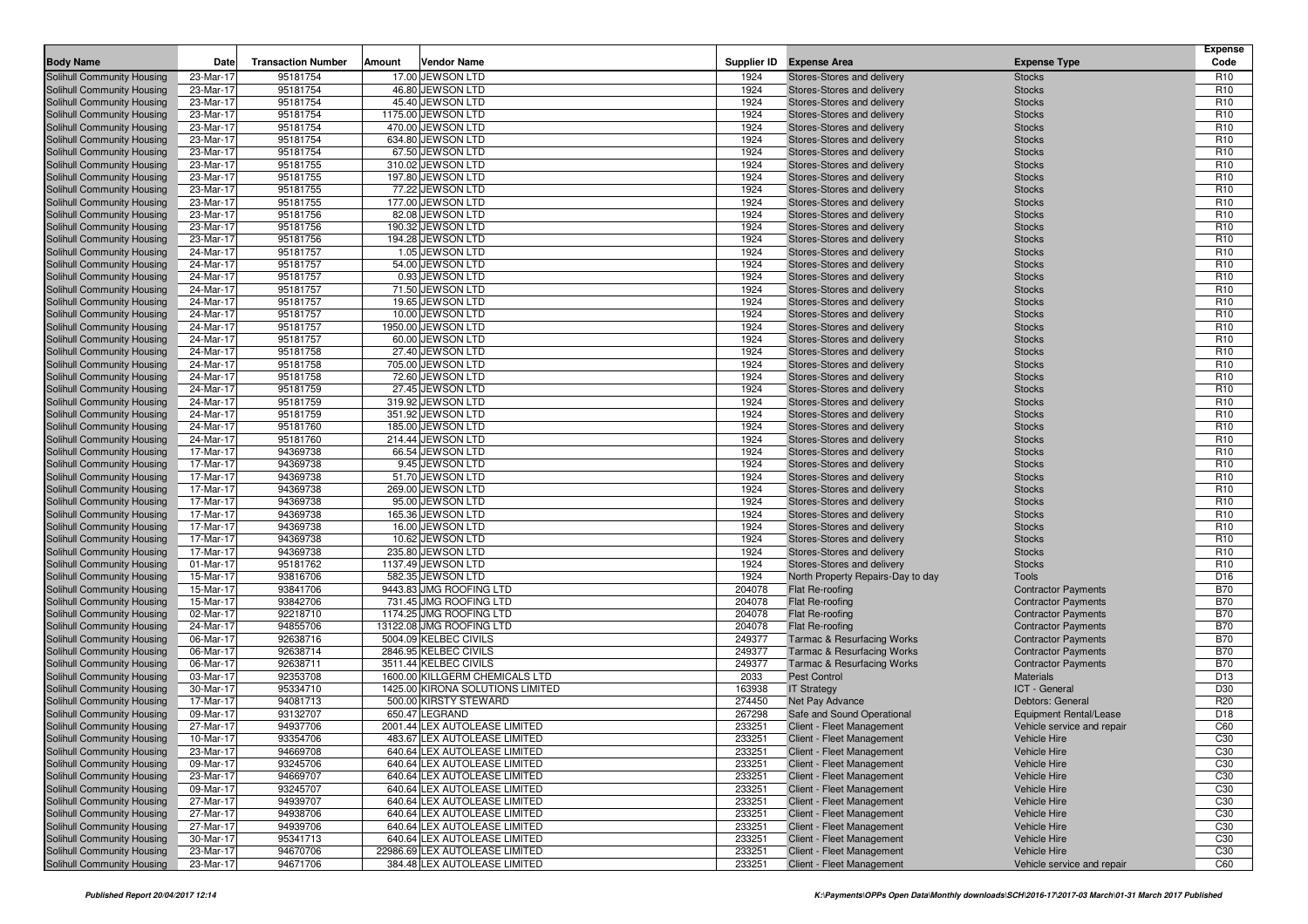| Supplier ID Expense Area<br>23-Mar-17<br>94670707<br>557.42 LEX AUTOLEASE LIMITED<br>233251<br>Client - Fleet Management<br>C60<br>Solihull Community Housing<br>Vehicle service and repair<br>93703711<br>169038<br>D <sub>54</sub><br>Solihull Community Housing<br>13-Mar-17<br>2925.00 LIBERATA UK LIMITED<br><b>Income Collection Team</b><br><b>Court Fees</b><br>D <sub>54</sub><br>95257709<br>11119.00 LIBERATA UK LIMITED<br>169038<br><b>Court Fees</b><br>Solihull Community Housing<br>30-Mar-17<br><b>Income Collection Team</b><br>92473715<br>473.31 LIFT & ENGINEERING SERVICES<br>198330<br><b>B34</b><br>Solihull Community Housing<br>01-Mar-17<br><b>Mechanical &amp; Electrical</b><br><b>Utility Related Works</b><br><b>B34</b><br>01-Mar-17<br>92473716<br>198330<br><b>Utility Related Works</b><br>Solihull Community Housing<br>3699.98 LIFT & ENGINEERING SERVICES<br><b>Mechanical &amp; Electrical</b><br><b>B34</b><br>Solihull Community Housing<br>01-Mar-17<br>92473717<br>3699.98 LIFT & ENGINEERING SERVICES<br>198330<br><b>Mechanical &amp; Electrical</b><br><b>Utility Related Works</b><br>01-Mar-17<br>92473718<br>3699.98 LIFT & ENGINEERING SERVICES<br>198330<br><b>B34</b><br>Solihull Community Housing<br><b>Mechanical &amp; Electrical</b><br><b>Utility Related Works</b><br><b>B34</b><br>$01-Mar-17$<br>92473719<br>3699.98 LIFT & ENGINEERING SERVICES<br>198330<br><b>Utility Related Works</b><br>Solihull Community Housing<br><b>Mechanical &amp; Electrical</b><br>94533756<br>198330<br><b>B34</b><br>Solihull Community Housing<br>07-Mar-17<br>631.08 LIFT & ENGINEERING SERVICES<br><b>Mechanical &amp; Electrical</b><br><b>Utility Related Works</b><br>10-Mar-17<br>93726715<br>1201.16 LIFT & ENGINEERING SERVICES<br>198330<br><b>B34</b><br>Solihull Community Housing<br><b>Mechanical &amp; Electrical</b><br><b>Utility Related Works</b><br><b>B34</b><br>198330<br>Solihull Community Housing<br>10-Mar-17<br>93726716<br>414.36 LIFT & ENGINEERING SERVICES<br><b>Mechanical &amp; Electrical</b><br><b>Utility Related Works</b><br>93726717<br>589.01 LIFT & ENGINEERING SERVICES<br>198330<br><b>B34</b><br>Solihull Community Housing<br>10-Mar-17<br><b>Mechanical &amp; Electrical</b><br><b>Utility Related Works</b><br>93726718<br>262.95 LIFT & ENGINEERING SERVICES<br>198330<br><b>B34</b><br>Solihull Community Housing<br>10-Mar-17<br><b>Utility Related Works</b><br><b>Mechanical &amp; Electrical</b><br>198330<br><b>B34</b><br>94680706<br>418.57 LIFT & ENGINEERING SERVICES<br>Solihull Community Housing<br>21-Mar-17<br><b>Mechanical &amp; Electrical</b><br><b>Utility Related Works</b><br>198330<br><b>B34</b><br>Solihull Community Housing<br>21-Mar-17<br>94680707<br>418.57 LIFT & ENGINEERING SERVICES<br><b>Mechanical &amp; Electrical</b><br><b>Utility Related Works</b><br>21-Mar-17<br>94680708<br>687.84 LIFT & ENGINEERING SERVICES<br>198330<br><b>B34</b><br>Solihull Community Housing<br><b>Mechanical &amp; Electrical</b><br><b>Utility Related Works</b><br><b>B34</b><br>94680709<br>198330<br>Solihull Community Housing<br>21-Mar-17<br>7862.72 LIFT & ENGINEERING SERVICES<br><b>Mechanical &amp; Electrical</b><br><b>Utility Related Works</b><br>198330<br><b>B34</b><br>Solihull Community Housing<br>21-Mar-17<br>94680710<br>2617.51 LIFT & ENGINEERING SERVICES<br><b>Mechanical &amp; Electrical</b><br><b>Utility Related Works</b><br>94680711<br>2323.82 LIFT & ENGINEERING SERVICES<br>198330<br><b>B34</b><br>Solihull Community Housing<br>21-Mar-17<br><b>Mechanical &amp; Electrical</b><br><b>Utility Related Works</b><br><b>B34</b><br>198330<br>Solihull Community Housing<br>21-Mar-17<br>94680716<br>631.08 LIFT & ENGINEERING SERVICES<br><b>Mechanical &amp; Electrical</b><br><b>Utility Related Works</b><br>21-Mar-17<br>94680717<br>631.08 LIFT & ENGINEERING SERVICES<br>198330<br><b>B34</b><br>Solihull Community Housing<br><b>Mechanical &amp; Electrical</b><br><b>Utility Related Works</b><br>95439708<br>198330<br><b>B34</b><br>Solihull Community Housing<br>24-Mar-17<br>401.75 LIFT & ENGINEERING SERVICES<br><b>Mechanical &amp; Electrical</b><br><b>Utility Related Works</b><br><b>B34</b><br>24-Mar-17<br>95439709<br>401.75 LIFT & ENGINEERING SERVICES<br>198330<br><b>Utility Related Works</b><br>Solihull Community Housing<br><b>Mechanical &amp; Electrical</b><br>24-Mar-17<br>95439710<br>198330<br><b>B34</b><br>Solihull Community Housing<br>401.75 LIFT & ENGINEERING SERVICES<br><b>Mechanical &amp; Electrical</b><br><b>Utility Related Works</b><br><b>B34</b><br>95439711<br>401.75 LIFT & ENGINEERING SERVICES<br>198330<br>Solihull Community Housing<br>24-Mar-17<br><b>Mechanical &amp; Electrical</b><br><b>Utility Related Works</b><br>95439712<br>401.75 LIFT & ENGINEERING SERVICES<br>198330<br><b>Utility Related Works</b><br><b>B34</b><br>Solihull Community Housing<br>24-Mar-17<br><b>Mechanical &amp; Electrical</b><br>95439713<br>198330<br><b>B34</b><br>Solihull Community Housing<br>24-Mar-17<br>401.75 LIFT & ENGINEERING SERVICES<br><b>Mechanical &amp; Electrical</b><br><b>Utility Related Works</b><br>198330<br><b>B34</b><br>Solihull Community Housing<br>24-Mar-17<br>95439714<br>401.75 LIFT & ENGINEERING SERVICES<br><b>Mechanical &amp; Electrical</b><br><b>Utility Related Works</b><br>95439716<br>287.85 LIFT & ENGINEERING SERVICES<br>198330<br><b>B34</b><br>Solihull Community Housing<br>30-Mar-17<br><b>Mechanical &amp; Electrical</b><br><b>Utility Related Works</b><br><b>B70</b><br>01-Mar-17<br>39692.74 LIFT & ENGINEERING SERVICES<br>198330<br>Solihull Community Housing<br>92270718<br><b>Lift Refurbishment</b><br><b>Contractor Payments</b><br>198330<br><b>B70</b><br>Solihull Community Housing<br>01-Mar-17<br>93926709<br>40764.00 LIFT & ENGINEERING SERVICES<br><b>Pitched Re-roofing</b><br><b>Contractor Payments</b><br>08-Mar-17<br>92854707<br>157458.24 LOVELL PARTNERSHIP LTD<br>184463<br>New Build - Richmond Road<br><b>B70</b><br>Solihull Community Housing<br><b>Contractor Payments</b><br>D <sub>25</sub><br>41343<br>Solihull Community Housing<br>08-Mar-17<br>92871711<br>378.81 LYRECO UK LTD<br><b>Endeavour House</b><br>Stationery<br>92871708<br>514.00 LYRECO UK LTD<br>41343<br>D <sub>25</sub><br>Solihull Community Housing<br>08-Mar-17<br><b>Endeavour House</b><br>Stationery<br>92517710<br>740.00 M&P PRESERVATION<br>272199<br><b>External Structures</b><br><b>B33</b><br>Solihull Community Housing<br>03-Mar-17<br>North Property Repairs-Day to day<br>18061.39 MAN COMMERCIAL PROTECTION LTD<br>191676<br><b>B43</b><br>01-Mar-17<br>92130708<br><b>CCTV</b><br>Security<br>Solihull Community Housing<br>27-Mar-17<br>95012735<br>16967.06 MITIE PROPERTY SERVICES MIDS LTD<br><b>B70</b><br>Solihull Community Housing<br>2476<br>High Rise - Communal Decorating<br><b>Contractor Payments</b><br>30-Mar-17<br>95347706<br>3819.50 MITIE PROPERTY SERVICES MIDS LTD<br>2476<br><b>B70</b><br>Solihull Community Housing<br>High Rise - Communal Decorating<br><b>Contractor Payments</b><br><b>B13</b><br>20976<br>Solihull Community Housing<br>02-Mar-17<br>92317710<br>10150.00 MOSSVALE MAINTENANCE & SEALING SERVICES LTD<br>Client ¿ H & S Water Risk<br><b>Water Risks</b><br>95159706<br>D <sub>56</sub><br>Solihull Community Housing<br>29-Mar-17<br>800.00 NATIONAL FEDERATION OF ALMOS<br>161480<br><b>Central Administration</b><br>Conferences<br>93792745<br>179.80 NATIONAL SAFETY SUPPLIES<br>247298<br>R <sub>10</sub><br>Solihull Community Housing<br>09-Mar-17<br>Stores-Stores and delivery<br><b>Stocks</b><br>R <sub>10</sub><br>247298<br>Solihull Community Housing<br>09-Mar-17<br>93792745<br>68.76 NATIONAL SAFETY SUPPLIES<br>Stores-Stores and delivery<br><b>Stocks</b><br>93792745<br>6.88 NATIONAL SAFETY SUPPLIES<br>247298<br>R <sub>10</sub><br>Solihull Community Housing<br>09-Mar-17<br>Stores-Stores and delivery<br><b>Stocks</b><br>31.50 NATIONAL SAFETY SUPPLIES<br>247298<br>R <sub>10</sub><br>Solihull Community Housing<br>15-Mar-17<br>94369741<br>Stores-Stores and delivery<br><b>Stocks</b><br>R <sub>10</sub><br>247298<br>Solihull Community Housing<br>15-Mar-17<br>94369741<br>50.00 NATIONAL SAFETY SUPPLIES<br>Stores-Stores and delivery<br><b>Stocks</b><br>15-Mar-17<br>94369741<br>223.50 NATIONAL SAFETY SUPPLIES<br>247298<br>R <sub>10</sub><br>Solihull Community Housing<br>Stores-Stores and delivery<br><b>Stocks</b><br>94369741<br>75.00 NATIONAL SAFETY SUPPLIES<br>247298<br>R <sub>10</sub><br>Solihull Community Housing<br>15-Mar-17<br>Stores-Stores and delivery<br><b>Stocks</b><br>93793706<br>855.53 NEOPOST FINANCE LTD<br>76994<br>D <sub>21</sub><br>Solihull Community Housing<br>15-Mar-17<br><b>Endeavour House</b><br>Postages<br>94732706<br>76994<br>D <sub>21</sub><br>Solihull Community Housing<br>23-Mar-17<br>307.71 NEOPOST FINANCE LTD<br><b>Endeavour House</b><br>Postages<br>13.75 NICHOLLS & CLARKE BUILDING PRODUCTS LTD<br>Solihull Community Housing<br>01-Mar-17<br>92114706<br>104146<br>Stores-Stores and delivery<br><b>Stocks</b><br>R <sub>10</sub><br>R <sub>10</sub><br>Solihull Community Housing<br>01-Mar-17<br>92114706<br>214.00 NICHOLLS & CLARKE BUILDING PRODUCTS LTD<br>104146<br>Stores-Stores and delivery<br><b>Stocks</b><br>R <sub>10</sub><br>01-Mar-17<br>92114707<br>428.40 NICHOLLS & CLARKE BUILDING PRODUCTS LTD<br>104146<br><b>Stocks</b><br>Solihull Community Housing<br>Stores-Stores and delivery<br>26.78 NICHOLLS & CLARKE BUILDING PRODUCTS LTD<br>R <sub>10</sub><br>Solihull Community Housing<br>01-Mar-17<br>92943706<br>104146<br>Stores-Stores and delivery<br><b>Stocks</b><br>Solihull Community Housing<br>01-Mar-17<br>92943706<br>214.20 NICHOLLS & CLARKE BUILDING PRODUCTS LTD<br>104146<br>Stores-Stores and delivery<br>R <sub>10</sub><br><b>Stocks</b><br>Solihull Community Housing<br>214.00 NICHOLLS & CLARKE BUILDING PRODUCTS LTD<br>R <sub>10</sub><br>03-Mar-17<br>93792706<br>104146<br>Stores-Stores and delivery<br><b>Stocks</b><br>Solihull Community Housing<br>26.78 NICHOLLS & CLARKE BUILDING PRODUCTS LTD<br>R <sub>10</sub><br>03-Mar-17<br>93792706<br>104146<br>Stores-Stores and delivery<br><b>Stocks</b><br>Solihull Community Housing<br>93552831<br>444.00 NIYAA PEOPLE<br>198298<br>Damp Removal & Painting<br>13-Mar-17<br><b>Agency Staff</b><br>A60<br>Solihull Community Housing<br>2739.30 NIYAA PEOPLE<br>198298<br>A10<br>24-Mar-17<br>94849706<br><b>Estate Mgmt Team</b><br>Pay: APT & C<br>Solihull Community Housing<br>92130714<br>487.50 NIYAA PEOPLE<br>198298<br>A60<br>01-Mar-17<br><b>Call Centre</b><br><b>Agency Staff</b><br>Solihull Community Housing<br>92130709<br>589.78 NIYAA PEOPLE<br>198298<br>North Property Repairs-Voids<br>01-Mar-17<br><b>Agency Staff</b><br>A60<br>198298<br>Solihull Community Housing<br>01-Mar-17<br>92130710<br>478.20 NIYAA PEOPLE<br>A60<br>North Property Repairs-Voids<br><b>Agency Staff</b><br>Solihull Community Housing<br>513.75 NIYAA PEOPLE<br>198298<br>Procurement<br><b>Agency Staff</b><br>A60<br>01-Mar-17<br>92130712<br>Solihull Community Housing<br>08-Mar-17<br>92854708<br>234.87 NIYAA PEOPLE<br>198298<br>Damp Removal & Painting<br><b>Agency Staff</b><br>A60<br>Solihull Community Housing<br>92854708<br>209.13 NIYAA PEOPLE<br>198298<br>Damp Removal & Painting<br><b>Agency Staff</b><br>A60<br>08-Mar-17 | <b>Body Name</b> | Date | <b>Transaction Number</b> | Amount | <b>Vendor Name</b> |  | <b>Expense Type</b> | <b>Expense</b><br>Code |
|-------------------------------------------------------------------------------------------------------------------------------------------------------------------------------------------------------------------------------------------------------------------------------------------------------------------------------------------------------------------------------------------------------------------------------------------------------------------------------------------------------------------------------------------------------------------------------------------------------------------------------------------------------------------------------------------------------------------------------------------------------------------------------------------------------------------------------------------------------------------------------------------------------------------------------------------------------------------------------------------------------------------------------------------------------------------------------------------------------------------------------------------------------------------------------------------------------------------------------------------------------------------------------------------------------------------------------------------------------------------------------------------------------------------------------------------------------------------------------------------------------------------------------------------------------------------------------------------------------------------------------------------------------------------------------------------------------------------------------------------------------------------------------------------------------------------------------------------------------------------------------------------------------------------------------------------------------------------------------------------------------------------------------------------------------------------------------------------------------------------------------------------------------------------------------------------------------------------------------------------------------------------------------------------------------------------------------------------------------------------------------------------------------------------------------------------------------------------------------------------------------------------------------------------------------------------------------------------------------------------------------------------------------------------------------------------------------------------------------------------------------------------------------------------------------------------------------------------------------------------------------------------------------------------------------------------------------------------------------------------------------------------------------------------------------------------------------------------------------------------------------------------------------------------------------------------------------------------------------------------------------------------------------------------------------------------------------------------------------------------------------------------------------------------------------------------------------------------------------------------------------------------------------------------------------------------------------------------------------------------------------------------------------------------------------------------------------------------------------------------------------------------------------------------------------------------------------------------------------------------------------------------------------------------------------------------------------------------------------------------------------------------------------------------------------------------------------------------------------------------------------------------------------------------------------------------------------------------------------------------------------------------------------------------------------------------------------------------------------------------------------------------------------------------------------------------------------------------------------------------------------------------------------------------------------------------------------------------------------------------------------------------------------------------------------------------------------------------------------------------------------------------------------------------------------------------------------------------------------------------------------------------------------------------------------------------------------------------------------------------------------------------------------------------------------------------------------------------------------------------------------------------------------------------------------------------------------------------------------------------------------------------------------------------------------------------------------------------------------------------------------------------------------------------------------------------------------------------------------------------------------------------------------------------------------------------------------------------------------------------------------------------------------------------------------------------------------------------------------------------------------------------------------------------------------------------------------------------------------------------------------------------------------------------------------------------------------------------------------------------------------------------------------------------------------------------------------------------------------------------------------------------------------------------------------------------------------------------------------------------------------------------------------------------------------------------------------------------------------------------------------------------------------------------------------------------------------------------------------------------------------------------------------------------------------------------------------------------------------------------------------------------------------------------------------------------------------------------------------------------------------------------------------------------------------------------------------------------------------------------------------------------------------------------------------------------------------------------------------------------------------------------------------------------------------------------------------------------------------------------------------------------------------------------------------------------------------------------------------------------------------------------------------------------------------------------------------------------------------------------------------------------------------------------------------------------------------------------------------------------------------------------------------------------------------------------------------------------------------------------------------------------------------------------------------------------------------------------------------------------------------------------------------------------------------------------------------------------------------------------------------------------------------------------------------------------------------------------------------------------------------------------------------------------------------------------------------------------------------------------------------------------------------------------------------------------------------------------------------------------------------------------------------------------------------------------------------------------------------------------------------------------------------------------------------------------------------------------------------------------------------------------------------------------------------------------------------------------------------------------------------------------------------------------------------------------------------------------------------------------------------------------------------------------------------------------------------------------------------------------------------------------------------------------------------------------------------------------------------------------------------------------------------------------------------------------------------------------------------------------------------------------------------------------------------------------------------------------------------------------------------------------------------------------------------------------------------------------------------------------------------------------------------------------------------------------------------------------------------------------------------------------------------------------------------------------------------------------------------------------------------------------------------------------------------------------------------------------------------------------------------------------------------------------------------------------------------------------------------------------------------------------------------------------------------------------------------------------------------------------------------------------------------------------------------------------------------------------------------------------------------------------------------------------------------------------------------------------------------------------------------------------------------------------------------------------------------------------------------------------------------------------------------------------------------------------------------------------------------------------------------------------------------------------------------------------------------------------------------------------------------------------------------------------------------------------------------------------------------------------------------------------------------------------------------------------------------------------------------------------------------------------------------------------------------------------------------------------------------------------------------------------------------------------------------------------------------------------------------------------------------------------------------------------------------------------------------------------------------------------------------------------------------------------------------------------------------------------------------------------------------------------------------------------------------------------------------------------------------------------------------------------------------------------------------------------------------------------------------|------------------|------|---------------------------|--------|--------------------|--|---------------------|------------------------|
|                                                                                                                                                                                                                                                                                                                                                                                                                                                                                                                                                                                                                                                                                                                                                                                                                                                                                                                                                                                                                                                                                                                                                                                                                                                                                                                                                                                                                                                                                                                                                                                                                                                                                                                                                                                                                                                                                                                                                                                                                                                                                                                                                                                                                                                                                                                                                                                                                                                                                                                                                                                                                                                                                                                                                                                                                                                                                                                                                                                                                                                                                                                                                                                                                                                                                                                                                                                                                                                                                                                                                                                                                                                                                                                                                                                                                                                                                                                                                                                                                                                                                                                                                                                                                                                                                                                                                                                                                                                                                                                                                                                                                                                                                                                                                                                                                                                                                                                                                                                                                                                                                                                                                                                                                                                                                                                                                                                                                                                                                                                                                                                                                                                                                                                                                                                                                                                                                                                                                                                                                                                                                                                                                                                                                                                                                                                                                                                                                                                                                                                                                                                                                                                                                                                                                                                                                                                                                                                                                                                                                                                                                                                                                                                                                                                                                                                                                                                                                                                                                                                                                                                                                                                                                                                                                                                                                                                                                                                                                                                                                                                                                                                                                                                                                                                                                                                                                                                                                                                                                                                                                                                                                                                                                                                                                                                                                                                                                                                                                                                                                                                                                                                                                                                                                                                                                                                                                                                                                                                                                                                                                                                                                                                                                                                                                                                                                                                                                                                                                                                                                                                                                                                                                                                                                                                                                                                                                                                                                                                                                                                                                                                                                                                                                                                                                                                                                                                                                                                                                                                                                                                                                                                                                                                                                                                                                                                                                                                                                                                                                                                                                                                                       |                  |      |                           |        |                    |  |                     |                        |
|                                                                                                                                                                                                                                                                                                                                                                                                                                                                                                                                                                                                                                                                                                                                                                                                                                                                                                                                                                                                                                                                                                                                                                                                                                                                                                                                                                                                                                                                                                                                                                                                                                                                                                                                                                                                                                                                                                                                                                                                                                                                                                                                                                                                                                                                                                                                                                                                                                                                                                                                                                                                                                                                                                                                                                                                                                                                                                                                                                                                                                                                                                                                                                                                                                                                                                                                                                                                                                                                                                                                                                                                                                                                                                                                                                                                                                                                                                                                                                                                                                                                                                                                                                                                                                                                                                                                                                                                                                                                                                                                                                                                                                                                                                                                                                                                                                                                                                                                                                                                                                                                                                                                                                                                                                                                                                                                                                                                                                                                                                                                                                                                                                                                                                                                                                                                                                                                                                                                                                                                                                                                                                                                                                                                                                                                                                                                                                                                                                                                                                                                                                                                                                                                                                                                                                                                                                                                                                                                                                                                                                                                                                                                                                                                                                                                                                                                                                                                                                                                                                                                                                                                                                                                                                                                                                                                                                                                                                                                                                                                                                                                                                                                                                                                                                                                                                                                                                                                                                                                                                                                                                                                                                                                                                                                                                                                                                                                                                                                                                                                                                                                                                                                                                                                                                                                                                                                                                                                                                                                                                                                                                                                                                                                                                                                                                                                                                                                                                                                                                                                                                                                                                                                                                                                                                                                                                                                                                                                                                                                                                                                                                                                                                                                                                                                                                                                                                                                                                                                                                                                                                                                                                                                                                                                                                                                                                                                                                                                                                                                                                                                                                                                       |                  |      |                           |        |                    |  |                     |                        |
|                                                                                                                                                                                                                                                                                                                                                                                                                                                                                                                                                                                                                                                                                                                                                                                                                                                                                                                                                                                                                                                                                                                                                                                                                                                                                                                                                                                                                                                                                                                                                                                                                                                                                                                                                                                                                                                                                                                                                                                                                                                                                                                                                                                                                                                                                                                                                                                                                                                                                                                                                                                                                                                                                                                                                                                                                                                                                                                                                                                                                                                                                                                                                                                                                                                                                                                                                                                                                                                                                                                                                                                                                                                                                                                                                                                                                                                                                                                                                                                                                                                                                                                                                                                                                                                                                                                                                                                                                                                                                                                                                                                                                                                                                                                                                                                                                                                                                                                                                                                                                                                                                                                                                                                                                                                                                                                                                                                                                                                                                                                                                                                                                                                                                                                                                                                                                                                                                                                                                                                                                                                                                                                                                                                                                                                                                                                                                                                                                                                                                                                                                                                                                                                                                                                                                                                                                                                                                                                                                                                                                                                                                                                                                                                                                                                                                                                                                                                                                                                                                                                                                                                                                                                                                                                                                                                                                                                                                                                                                                                                                                                                                                                                                                                                                                                                                                                                                                                                                                                                                                                                                                                                                                                                                                                                                                                                                                                                                                                                                                                                                                                                                                                                                                                                                                                                                                                                                                                                                                                                                                                                                                                                                                                                                                                                                                                                                                                                                                                                                                                                                                                                                                                                                                                                                                                                                                                                                                                                                                                                                                                                                                                                                                                                                                                                                                                                                                                                                                                                                                                                                                                                                                                                                                                                                                                                                                                                                                                                                                                                                                                                                                                                       |                  |      |                           |        |                    |  |                     |                        |
|                                                                                                                                                                                                                                                                                                                                                                                                                                                                                                                                                                                                                                                                                                                                                                                                                                                                                                                                                                                                                                                                                                                                                                                                                                                                                                                                                                                                                                                                                                                                                                                                                                                                                                                                                                                                                                                                                                                                                                                                                                                                                                                                                                                                                                                                                                                                                                                                                                                                                                                                                                                                                                                                                                                                                                                                                                                                                                                                                                                                                                                                                                                                                                                                                                                                                                                                                                                                                                                                                                                                                                                                                                                                                                                                                                                                                                                                                                                                                                                                                                                                                                                                                                                                                                                                                                                                                                                                                                                                                                                                                                                                                                                                                                                                                                                                                                                                                                                                                                                                                                                                                                                                                                                                                                                                                                                                                                                                                                                                                                                                                                                                                                                                                                                                                                                                                                                                                                                                                                                                                                                                                                                                                                                                                                                                                                                                                                                                                                                                                                                                                                                                                                                                                                                                                                                                                                                                                                                                                                                                                                                                                                                                                                                                                                                                                                                                                                                                                                                                                                                                                                                                                                                                                                                                                                                                                                                                                                                                                                                                                                                                                                                                                                                                                                                                                                                                                                                                                                                                                                                                                                                                                                                                                                                                                                                                                                                                                                                                                                                                                                                                                                                                                                                                                                                                                                                                                                                                                                                                                                                                                                                                                                                                                                                                                                                                                                                                                                                                                                                                                                                                                                                                                                                                                                                                                                                                                                                                                                                                                                                                                                                                                                                                                                                                                                                                                                                                                                                                                                                                                                                                                                                                                                                                                                                                                                                                                                                                                                                                                                                                                                                                       |                  |      |                           |        |                    |  |                     |                        |
|                                                                                                                                                                                                                                                                                                                                                                                                                                                                                                                                                                                                                                                                                                                                                                                                                                                                                                                                                                                                                                                                                                                                                                                                                                                                                                                                                                                                                                                                                                                                                                                                                                                                                                                                                                                                                                                                                                                                                                                                                                                                                                                                                                                                                                                                                                                                                                                                                                                                                                                                                                                                                                                                                                                                                                                                                                                                                                                                                                                                                                                                                                                                                                                                                                                                                                                                                                                                                                                                                                                                                                                                                                                                                                                                                                                                                                                                                                                                                                                                                                                                                                                                                                                                                                                                                                                                                                                                                                                                                                                                                                                                                                                                                                                                                                                                                                                                                                                                                                                                                                                                                                                                                                                                                                                                                                                                                                                                                                                                                                                                                                                                                                                                                                                                                                                                                                                                                                                                                                                                                                                                                                                                                                                                                                                                                                                                                                                                                                                                                                                                                                                                                                                                                                                                                                                                                                                                                                                                                                                                                                                                                                                                                                                                                                                                                                                                                                                                                                                                                                                                                                                                                                                                                                                                                                                                                                                                                                                                                                                                                                                                                                                                                                                                                                                                                                                                                                                                                                                                                                                                                                                                                                                                                                                                                                                                                                                                                                                                                                                                                                                                                                                                                                                                                                                                                                                                                                                                                                                                                                                                                                                                                                                                                                                                                                                                                                                                                                                                                                                                                                                                                                                                                                                                                                                                                                                                                                                                                                                                                                                                                                                                                                                                                                                                                                                                                                                                                                                                                                                                                                                                                                                                                                                                                                                                                                                                                                                                                                                                                                                                                                                                       |                  |      |                           |        |                    |  |                     |                        |
|                                                                                                                                                                                                                                                                                                                                                                                                                                                                                                                                                                                                                                                                                                                                                                                                                                                                                                                                                                                                                                                                                                                                                                                                                                                                                                                                                                                                                                                                                                                                                                                                                                                                                                                                                                                                                                                                                                                                                                                                                                                                                                                                                                                                                                                                                                                                                                                                                                                                                                                                                                                                                                                                                                                                                                                                                                                                                                                                                                                                                                                                                                                                                                                                                                                                                                                                                                                                                                                                                                                                                                                                                                                                                                                                                                                                                                                                                                                                                                                                                                                                                                                                                                                                                                                                                                                                                                                                                                                                                                                                                                                                                                                                                                                                                                                                                                                                                                                                                                                                                                                                                                                                                                                                                                                                                                                                                                                                                                                                                                                                                                                                                                                                                                                                                                                                                                                                                                                                                                                                                                                                                                                                                                                                                                                                                                                                                                                                                                                                                                                                                                                                                                                                                                                                                                                                                                                                                                                                                                                                                                                                                                                                                                                                                                                                                                                                                                                                                                                                                                                                                                                                                                                                                                                                                                                                                                                                                                                                                                                                                                                                                                                                                                                                                                                                                                                                                                                                                                                                                                                                                                                                                                                                                                                                                                                                                                                                                                                                                                                                                                                                                                                                                                                                                                                                                                                                                                                                                                                                                                                                                                                                                                                                                                                                                                                                                                                                                                                                                                                                                                                                                                                                                                                                                                                                                                                                                                                                                                                                                                                                                                                                                                                                                                                                                                                                                                                                                                                                                                                                                                                                                                                                                                                                                                                                                                                                                                                                                                                                                                                                                                                                       |                  |      |                           |        |                    |  |                     |                        |
|                                                                                                                                                                                                                                                                                                                                                                                                                                                                                                                                                                                                                                                                                                                                                                                                                                                                                                                                                                                                                                                                                                                                                                                                                                                                                                                                                                                                                                                                                                                                                                                                                                                                                                                                                                                                                                                                                                                                                                                                                                                                                                                                                                                                                                                                                                                                                                                                                                                                                                                                                                                                                                                                                                                                                                                                                                                                                                                                                                                                                                                                                                                                                                                                                                                                                                                                                                                                                                                                                                                                                                                                                                                                                                                                                                                                                                                                                                                                                                                                                                                                                                                                                                                                                                                                                                                                                                                                                                                                                                                                                                                                                                                                                                                                                                                                                                                                                                                                                                                                                                                                                                                                                                                                                                                                                                                                                                                                                                                                                                                                                                                                                                                                                                                                                                                                                                                                                                                                                                                                                                                                                                                                                                                                                                                                                                                                                                                                                                                                                                                                                                                                                                                                                                                                                                                                                                                                                                                                                                                                                                                                                                                                                                                                                                                                                                                                                                                                                                                                                                                                                                                                                                                                                                                                                                                                                                                                                                                                                                                                                                                                                                                                                                                                                                                                                                                                                                                                                                                                                                                                                                                                                                                                                                                                                                                                                                                                                                                                                                                                                                                                                                                                                                                                                                                                                                                                                                                                                                                                                                                                                                                                                                                                                                                                                                                                                                                                                                                                                                                                                                                                                                                                                                                                                                                                                                                                                                                                                                                                                                                                                                                                                                                                                                                                                                                                                                                                                                                                                                                                                                                                                                                                                                                                                                                                                                                                                                                                                                                                                                                                                                                                       |                  |      |                           |        |                    |  |                     |                        |
|                                                                                                                                                                                                                                                                                                                                                                                                                                                                                                                                                                                                                                                                                                                                                                                                                                                                                                                                                                                                                                                                                                                                                                                                                                                                                                                                                                                                                                                                                                                                                                                                                                                                                                                                                                                                                                                                                                                                                                                                                                                                                                                                                                                                                                                                                                                                                                                                                                                                                                                                                                                                                                                                                                                                                                                                                                                                                                                                                                                                                                                                                                                                                                                                                                                                                                                                                                                                                                                                                                                                                                                                                                                                                                                                                                                                                                                                                                                                                                                                                                                                                                                                                                                                                                                                                                                                                                                                                                                                                                                                                                                                                                                                                                                                                                                                                                                                                                                                                                                                                                                                                                                                                                                                                                                                                                                                                                                                                                                                                                                                                                                                                                                                                                                                                                                                                                                                                                                                                                                                                                                                                                                                                                                                                                                                                                                                                                                                                                                                                                                                                                                                                                                                                                                                                                                                                                                                                                                                                                                                                                                                                                                                                                                                                                                                                                                                                                                                                                                                                                                                                                                                                                                                                                                                                                                                                                                                                                                                                                                                                                                                                                                                                                                                                                                                                                                                                                                                                                                                                                                                                                                                                                                                                                                                                                                                                                                                                                                                                                                                                                                                                                                                                                                                                                                                                                                                                                                                                                                                                                                                                                                                                                                                                                                                                                                                                                                                                                                                                                                                                                                                                                                                                                                                                                                                                                                                                                                                                                                                                                                                                                                                                                                                                                                                                                                                                                                                                                                                                                                                                                                                                                                                                                                                                                                                                                                                                                                                                                                                                                                                                                                                       |                  |      |                           |        |                    |  |                     |                        |
|                                                                                                                                                                                                                                                                                                                                                                                                                                                                                                                                                                                                                                                                                                                                                                                                                                                                                                                                                                                                                                                                                                                                                                                                                                                                                                                                                                                                                                                                                                                                                                                                                                                                                                                                                                                                                                                                                                                                                                                                                                                                                                                                                                                                                                                                                                                                                                                                                                                                                                                                                                                                                                                                                                                                                                                                                                                                                                                                                                                                                                                                                                                                                                                                                                                                                                                                                                                                                                                                                                                                                                                                                                                                                                                                                                                                                                                                                                                                                                                                                                                                                                                                                                                                                                                                                                                                                                                                                                                                                                                                                                                                                                                                                                                                                                                                                                                                                                                                                                                                                                                                                                                                                                                                                                                                                                                                                                                                                                                                                                                                                                                                                                                                                                                                                                                                                                                                                                                                                                                                                                                                                                                                                                                                                                                                                                                                                                                                                                                                                                                                                                                                                                                                                                                                                                                                                                                                                                                                                                                                                                                                                                                                                                                                                                                                                                                                                                                                                                                                                                                                                                                                                                                                                                                                                                                                                                                                                                                                                                                                                                                                                                                                                                                                                                                                                                                                                                                                                                                                                                                                                                                                                                                                                                                                                                                                                                                                                                                                                                                                                                                                                                                                                                                                                                                                                                                                                                                                                                                                                                                                                                                                                                                                                                                                                                                                                                                                                                                                                                                                                                                                                                                                                                                                                                                                                                                                                                                                                                                                                                                                                                                                                                                                                                                                                                                                                                                                                                                                                                                                                                                                                                                                                                                                                                                                                                                                                                                                                                                                                                                                                                                                       |                  |      |                           |        |                    |  |                     |                        |
|                                                                                                                                                                                                                                                                                                                                                                                                                                                                                                                                                                                                                                                                                                                                                                                                                                                                                                                                                                                                                                                                                                                                                                                                                                                                                                                                                                                                                                                                                                                                                                                                                                                                                                                                                                                                                                                                                                                                                                                                                                                                                                                                                                                                                                                                                                                                                                                                                                                                                                                                                                                                                                                                                                                                                                                                                                                                                                                                                                                                                                                                                                                                                                                                                                                                                                                                                                                                                                                                                                                                                                                                                                                                                                                                                                                                                                                                                                                                                                                                                                                                                                                                                                                                                                                                                                                                                                                                                                                                                                                                                                                                                                                                                                                                                                                                                                                                                                                                                                                                                                                                                                                                                                                                                                                                                                                                                                                                                                                                                                                                                                                                                                                                                                                                                                                                                                                                                                                                                                                                                                                                                                                                                                                                                                                                                                                                                                                                                                                                                                                                                                                                                                                                                                                                                                                                                                                                                                                                                                                                                                                                                                                                                                                                                                                                                                                                                                                                                                                                                                                                                                                                                                                                                                                                                                                                                                                                                                                                                                                                                                                                                                                                                                                                                                                                                                                                                                                                                                                                                                                                                                                                                                                                                                                                                                                                                                                                                                                                                                                                                                                                                                                                                                                                                                                                                                                                                                                                                                                                                                                                                                                                                                                                                                                                                                                                                                                                                                                                                                                                                                                                                                                                                                                                                                                                                                                                                                                                                                                                                                                                                                                                                                                                                                                                                                                                                                                                                                                                                                                                                                                                                                                                                                                                                                                                                                                                                                                                                                                                                                                                                                                                       |                  |      |                           |        |                    |  |                     |                        |
|                                                                                                                                                                                                                                                                                                                                                                                                                                                                                                                                                                                                                                                                                                                                                                                                                                                                                                                                                                                                                                                                                                                                                                                                                                                                                                                                                                                                                                                                                                                                                                                                                                                                                                                                                                                                                                                                                                                                                                                                                                                                                                                                                                                                                                                                                                                                                                                                                                                                                                                                                                                                                                                                                                                                                                                                                                                                                                                                                                                                                                                                                                                                                                                                                                                                                                                                                                                                                                                                                                                                                                                                                                                                                                                                                                                                                                                                                                                                                                                                                                                                                                                                                                                                                                                                                                                                                                                                                                                                                                                                                                                                                                                                                                                                                                                                                                                                                                                                                                                                                                                                                                                                                                                                                                                                                                                                                                                                                                                                                                                                                                                                                                                                                                                                                                                                                                                                                                                                                                                                                                                                                                                                                                                                                                                                                                                                                                                                                                                                                                                                                                                                                                                                                                                                                                                                                                                                                                                                                                                                                                                                                                                                                                                                                                                                                                                                                                                                                                                                                                                                                                                                                                                                                                                                                                                                                                                                                                                                                                                                                                                                                                                                                                                                                                                                                                                                                                                                                                                                                                                                                                                                                                                                                                                                                                                                                                                                                                                                                                                                                                                                                                                                                                                                                                                                                                                                                                                                                                                                                                                                                                                                                                                                                                                                                                                                                                                                                                                                                                                                                                                                                                                                                                                                                                                                                                                                                                                                                                                                                                                                                                                                                                                                                                                                                                                                                                                                                                                                                                                                                                                                                                                                                                                                                                                                                                                                                                                                                                                                                                                                                                                                       |                  |      |                           |        |                    |  |                     |                        |
|                                                                                                                                                                                                                                                                                                                                                                                                                                                                                                                                                                                                                                                                                                                                                                                                                                                                                                                                                                                                                                                                                                                                                                                                                                                                                                                                                                                                                                                                                                                                                                                                                                                                                                                                                                                                                                                                                                                                                                                                                                                                                                                                                                                                                                                                                                                                                                                                                                                                                                                                                                                                                                                                                                                                                                                                                                                                                                                                                                                                                                                                                                                                                                                                                                                                                                                                                                                                                                                                                                                                                                                                                                                                                                                                                                                                                                                                                                                                                                                                                                                                                                                                                                                                                                                                                                                                                                                                                                                                                                                                                                                                                                                                                                                                                                                                                                                                                                                                                                                                                                                                                                                                                                                                                                                                                                                                                                                                                                                                                                                                                                                                                                                                                                                                                                                                                                                                                                                                                                                                                                                                                                                                                                                                                                                                                                                                                                                                                                                                                                                                                                                                                                                                                                                                                                                                                                                                                                                                                                                                                                                                                                                                                                                                                                                                                                                                                                                                                                                                                                                                                                                                                                                                                                                                                                                                                                                                                                                                                                                                                                                                                                                                                                                                                                                                                                                                                                                                                                                                                                                                                                                                                                                                                                                                                                                                                                                                                                                                                                                                                                                                                                                                                                                                                                                                                                                                                                                                                                                                                                                                                                                                                                                                                                                                                                                                                                                                                                                                                                                                                                                                                                                                                                                                                                                                                                                                                                                                                                                                                                                                                                                                                                                                                                                                                                                                                                                                                                                                                                                                                                                                                                                                                                                                                                                                                                                                                                                                                                                                                                                                                                                                       |                  |      |                           |        |                    |  |                     |                        |
|                                                                                                                                                                                                                                                                                                                                                                                                                                                                                                                                                                                                                                                                                                                                                                                                                                                                                                                                                                                                                                                                                                                                                                                                                                                                                                                                                                                                                                                                                                                                                                                                                                                                                                                                                                                                                                                                                                                                                                                                                                                                                                                                                                                                                                                                                                                                                                                                                                                                                                                                                                                                                                                                                                                                                                                                                                                                                                                                                                                                                                                                                                                                                                                                                                                                                                                                                                                                                                                                                                                                                                                                                                                                                                                                                                                                                                                                                                                                                                                                                                                                                                                                                                                                                                                                                                                                                                                                                                                                                                                                                                                                                                                                                                                                                                                                                                                                                                                                                                                                                                                                                                                                                                                                                                                                                                                                                                                                                                                                                                                                                                                                                                                                                                                                                                                                                                                                                                                                                                                                                                                                                                                                                                                                                                                                                                                                                                                                                                                                                                                                                                                                                                                                                                                                                                                                                                                                                                                                                                                                                                                                                                                                                                                                                                                                                                                                                                                                                                                                                                                                                                                                                                                                                                                                                                                                                                                                                                                                                                                                                                                                                                                                                                                                                                                                                                                                                                                                                                                                                                                                                                                                                                                                                                                                                                                                                                                                                                                                                                                                                                                                                                                                                                                                                                                                                                                                                                                                                                                                                                                                                                                                                                                                                                                                                                                                                                                                                                                                                                                                                                                                                                                                                                                                                                                                                                                                                                                                                                                                                                                                                                                                                                                                                                                                                                                                                                                                                                                                                                                                                                                                                                                                                                                                                                                                                                                                                                                                                                                                                                                                                                                                       |                  |      |                           |        |                    |  |                     |                        |
|                                                                                                                                                                                                                                                                                                                                                                                                                                                                                                                                                                                                                                                                                                                                                                                                                                                                                                                                                                                                                                                                                                                                                                                                                                                                                                                                                                                                                                                                                                                                                                                                                                                                                                                                                                                                                                                                                                                                                                                                                                                                                                                                                                                                                                                                                                                                                                                                                                                                                                                                                                                                                                                                                                                                                                                                                                                                                                                                                                                                                                                                                                                                                                                                                                                                                                                                                                                                                                                                                                                                                                                                                                                                                                                                                                                                                                                                                                                                                                                                                                                                                                                                                                                                                                                                                                                                                                                                                                                                                                                                                                                                                                                                                                                                                                                                                                                                                                                                                                                                                                                                                                                                                                                                                                                                                                                                                                                                                                                                                                                                                                                                                                                                                                                                                                                                                                                                                                                                                                                                                                                                                                                                                                                                                                                                                                                                                                                                                                                                                                                                                                                                                                                                                                                                                                                                                                                                                                                                                                                                                                                                                                                                                                                                                                                                                                                                                                                                                                                                                                                                                                                                                                                                                                                                                                                                                                                                                                                                                                                                                                                                                                                                                                                                                                                                                                                                                                                                                                                                                                                                                                                                                                                                                                                                                                                                                                                                                                                                                                                                                                                                                                                                                                                                                                                                                                                                                                                                                                                                                                                                                                                                                                                                                                                                                                                                                                                                                                                                                                                                                                                                                                                                                                                                                                                                                                                                                                                                                                                                                                                                                                                                                                                                                                                                                                                                                                                                                                                                                                                                                                                                                                                                                                                                                                                                                                                                                                                                                                                                                                                                                                                                       |                  |      |                           |        |                    |  |                     |                        |
|                                                                                                                                                                                                                                                                                                                                                                                                                                                                                                                                                                                                                                                                                                                                                                                                                                                                                                                                                                                                                                                                                                                                                                                                                                                                                                                                                                                                                                                                                                                                                                                                                                                                                                                                                                                                                                                                                                                                                                                                                                                                                                                                                                                                                                                                                                                                                                                                                                                                                                                                                                                                                                                                                                                                                                                                                                                                                                                                                                                                                                                                                                                                                                                                                                                                                                                                                                                                                                                                                                                                                                                                                                                                                                                                                                                                                                                                                                                                                                                                                                                                                                                                                                                                                                                                                                                                                                                                                                                                                                                                                                                                                                                                                                                                                                                                                                                                                                                                                                                                                                                                                                                                                                                                                                                                                                                                                                                                                                                                                                                                                                                                                                                                                                                                                                                                                                                                                                                                                                                                                                                                                                                                                                                                                                                                                                                                                                                                                                                                                                                                                                                                                                                                                                                                                                                                                                                                                                                                                                                                                                                                                                                                                                                                                                                                                                                                                                                                                                                                                                                                                                                                                                                                                                                                                                                                                                                                                                                                                                                                                                                                                                                                                                                                                                                                                                                                                                                                                                                                                                                                                                                                                                                                                                                                                                                                                                                                                                                                                                                                                                                                                                                                                                                                                                                                                                                                                                                                                                                                                                                                                                                                                                                                                                                                                                                                                                                                                                                                                                                                                                                                                                                                                                                                                                                                                                                                                                                                                                                                                                                                                                                                                                                                                                                                                                                                                                                                                                                                                                                                                                                                                                                                                                                                                                                                                                                                                                                                                                                                                                                                                                                                       |                  |      |                           |        |                    |  |                     |                        |
|                                                                                                                                                                                                                                                                                                                                                                                                                                                                                                                                                                                                                                                                                                                                                                                                                                                                                                                                                                                                                                                                                                                                                                                                                                                                                                                                                                                                                                                                                                                                                                                                                                                                                                                                                                                                                                                                                                                                                                                                                                                                                                                                                                                                                                                                                                                                                                                                                                                                                                                                                                                                                                                                                                                                                                                                                                                                                                                                                                                                                                                                                                                                                                                                                                                                                                                                                                                                                                                                                                                                                                                                                                                                                                                                                                                                                                                                                                                                                                                                                                                                                                                                                                                                                                                                                                                                                                                                                                                                                                                                                                                                                                                                                                                                                                                                                                                                                                                                                                                                                                                                                                                                                                                                                                                                                                                                                                                                                                                                                                                                                                                                                                                                                                                                                                                                                                                                                                                                                                                                                                                                                                                                                                                                                                                                                                                                                                                                                                                                                                                                                                                                                                                                                                                                                                                                                                                                                                                                                                                                                                                                                                                                                                                                                                                                                                                                                                                                                                                                                                                                                                                                                                                                                                                                                                                                                                                                                                                                                                                                                                                                                                                                                                                                                                                                                                                                                                                                                                                                                                                                                                                                                                                                                                                                                                                                                                                                                                                                                                                                                                                                                                                                                                                                                                                                                                                                                                                                                                                                                                                                                                                                                                                                                                                                                                                                                                                                                                                                                                                                                                                                                                                                                                                                                                                                                                                                                                                                                                                                                                                                                                                                                                                                                                                                                                                                                                                                                                                                                                                                                                                                                                                                                                                                                                                                                                                                                                                                                                                                                                                                                                                                       |                  |      |                           |        |                    |  |                     |                        |
|                                                                                                                                                                                                                                                                                                                                                                                                                                                                                                                                                                                                                                                                                                                                                                                                                                                                                                                                                                                                                                                                                                                                                                                                                                                                                                                                                                                                                                                                                                                                                                                                                                                                                                                                                                                                                                                                                                                                                                                                                                                                                                                                                                                                                                                                                                                                                                                                                                                                                                                                                                                                                                                                                                                                                                                                                                                                                                                                                                                                                                                                                                                                                                                                                                                                                                                                                                                                                                                                                                                                                                                                                                                                                                                                                                                                                                                                                                                                                                                                                                                                                                                                                                                                                                                                                                                                                                                                                                                                                                                                                                                                                                                                                                                                                                                                                                                                                                                                                                                                                                                                                                                                                                                                                                                                                                                                                                                                                                                                                                                                                                                                                                                                                                                                                                                                                                                                                                                                                                                                                                                                                                                                                                                                                                                                                                                                                                                                                                                                                                                                                                                                                                                                                                                                                                                                                                                                                                                                                                                                                                                                                                                                                                                                                                                                                                                                                                                                                                                                                                                                                                                                                                                                                                                                                                                                                                                                                                                                                                                                                                                                                                                                                                                                                                                                                                                                                                                                                                                                                                                                                                                                                                                                                                                                                                                                                                                                                                                                                                                                                                                                                                                                                                                                                                                                                                                                                                                                                                                                                                                                                                                                                                                                                                                                                                                                                                                                                                                                                                                                                                                                                                                                                                                                                                                                                                                                                                                                                                                                                                                                                                                                                                                                                                                                                                                                                                                                                                                                                                                                                                                                                                                                                                                                                                                                                                                                                                                                                                                                                                                                                                                                       |                  |      |                           |        |                    |  |                     |                        |
|                                                                                                                                                                                                                                                                                                                                                                                                                                                                                                                                                                                                                                                                                                                                                                                                                                                                                                                                                                                                                                                                                                                                                                                                                                                                                                                                                                                                                                                                                                                                                                                                                                                                                                                                                                                                                                                                                                                                                                                                                                                                                                                                                                                                                                                                                                                                                                                                                                                                                                                                                                                                                                                                                                                                                                                                                                                                                                                                                                                                                                                                                                                                                                                                                                                                                                                                                                                                                                                                                                                                                                                                                                                                                                                                                                                                                                                                                                                                                                                                                                                                                                                                                                                                                                                                                                                                                                                                                                                                                                                                                                                                                                                                                                                                                                                                                                                                                                                                                                                                                                                                                                                                                                                                                                                                                                                                                                                                                                                                                                                                                                                                                                                                                                                                                                                                                                                                                                                                                                                                                                                                                                                                                                                                                                                                                                                                                                                                                                                                                                                                                                                                                                                                                                                                                                                                                                                                                                                                                                                                                                                                                                                                                                                                                                                                                                                                                                                                                                                                                                                                                                                                                                                                                                                                                                                                                                                                                                                                                                                                                                                                                                                                                                                                                                                                                                                                                                                                                                                                                                                                                                                                                                                                                                                                                                                                                                                                                                                                                                                                                                                                                                                                                                                                                                                                                                                                                                                                                                                                                                                                                                                                                                                                                                                                                                                                                                                                                                                                                                                                                                                                                                                                                                                                                                                                                                                                                                                                                                                                                                                                                                                                                                                                                                                                                                                                                                                                                                                                                                                                                                                                                                                                                                                                                                                                                                                                                                                                                                                                                                                                                                                                       |                  |      |                           |        |                    |  |                     |                        |
|                                                                                                                                                                                                                                                                                                                                                                                                                                                                                                                                                                                                                                                                                                                                                                                                                                                                                                                                                                                                                                                                                                                                                                                                                                                                                                                                                                                                                                                                                                                                                                                                                                                                                                                                                                                                                                                                                                                                                                                                                                                                                                                                                                                                                                                                                                                                                                                                                                                                                                                                                                                                                                                                                                                                                                                                                                                                                                                                                                                                                                                                                                                                                                                                                                                                                                                                                                                                                                                                                                                                                                                                                                                                                                                                                                                                                                                                                                                                                                                                                                                                                                                                                                                                                                                                                                                                                                                                                                                                                                                                                                                                                                                                                                                                                                                                                                                                                                                                                                                                                                                                                                                                                                                                                                                                                                                                                                                                                                                                                                                                                                                                                                                                                                                                                                                                                                                                                                                                                                                                                                                                                                                                                                                                                                                                                                                                                                                                                                                                                                                                                                                                                                                                                                                                                                                                                                                                                                                                                                                                                                                                                                                                                                                                                                                                                                                                                                                                                                                                                                                                                                                                                                                                                                                                                                                                                                                                                                                                                                                                                                                                                                                                                                                                                                                                                                                                                                                                                                                                                                                                                                                                                                                                                                                                                                                                                                                                                                                                                                                                                                                                                                                                                                                                                                                                                                                                                                                                                                                                                                                                                                                                                                                                                                                                                                                                                                                                                                                                                                                                                                                                                                                                                                                                                                                                                                                                                                                                                                                                                                                                                                                                                                                                                                                                                                                                                                                                                                                                                                                                                                                                                                                                                                                                                                                                                                                                                                                                                                                                                                                                                                                                       |                  |      |                           |        |                    |  |                     |                        |
|                                                                                                                                                                                                                                                                                                                                                                                                                                                                                                                                                                                                                                                                                                                                                                                                                                                                                                                                                                                                                                                                                                                                                                                                                                                                                                                                                                                                                                                                                                                                                                                                                                                                                                                                                                                                                                                                                                                                                                                                                                                                                                                                                                                                                                                                                                                                                                                                                                                                                                                                                                                                                                                                                                                                                                                                                                                                                                                                                                                                                                                                                                                                                                                                                                                                                                                                                                                                                                                                                                                                                                                                                                                                                                                                                                                                                                                                                                                                                                                                                                                                                                                                                                                                                                                                                                                                                                                                                                                                                                                                                                                                                                                                                                                                                                                                                                                                                                                                                                                                                                                                                                                                                                                                                                                                                                                                                                                                                                                                                                                                                                                                                                                                                                                                                                                                                                                                                                                                                                                                                                                                                                                                                                                                                                                                                                                                                                                                                                                                                                                                                                                                                                                                                                                                                                                                                                                                                                                                                                                                                                                                                                                                                                                                                                                                                                                                                                                                                                                                                                                                                                                                                                                                                                                                                                                                                                                                                                                                                                                                                                                                                                                                                                                                                                                                                                                                                                                                                                                                                                                                                                                                                                                                                                                                                                                                                                                                                                                                                                                                                                                                                                                                                                                                                                                                                                                                                                                                                                                                                                                                                                                                                                                                                                                                                                                                                                                                                                                                                                                                                                                                                                                                                                                                                                                                                                                                                                                                                                                                                                                                                                                                                                                                                                                                                                                                                                                                                                                                                                                                                                                                                                                                                                                                                                                                                                                                                                                                                                                                                                                                                                                                       |                  |      |                           |        |                    |  |                     |                        |
|                                                                                                                                                                                                                                                                                                                                                                                                                                                                                                                                                                                                                                                                                                                                                                                                                                                                                                                                                                                                                                                                                                                                                                                                                                                                                                                                                                                                                                                                                                                                                                                                                                                                                                                                                                                                                                                                                                                                                                                                                                                                                                                                                                                                                                                                                                                                                                                                                                                                                                                                                                                                                                                                                                                                                                                                                                                                                                                                                                                                                                                                                                                                                                                                                                                                                                                                                                                                                                                                                                                                                                                                                                                                                                                                                                                                                                                                                                                                                                                                                                                                                                                                                                                                                                                                                                                                                                                                                                                                                                                                                                                                                                                                                                                                                                                                                                                                                                                                                                                                                                                                                                                                                                                                                                                                                                                                                                                                                                                                                                                                                                                                                                                                                                                                                                                                                                                                                                                                                                                                                                                                                                                                                                                                                                                                                                                                                                                                                                                                                                                                                                                                                                                                                                                                                                                                                                                                                                                                                                                                                                                                                                                                                                                                                                                                                                                                                                                                                                                                                                                                                                                                                                                                                                                                                                                                                                                                                                                                                                                                                                                                                                                                                                                                                                                                                                                                                                                                                                                                                                                                                                                                                                                                                                                                                                                                                                                                                                                                                                                                                                                                                                                                                                                                                                                                                                                                                                                                                                                                                                                                                                                                                                                                                                                                                                                                                                                                                                                                                                                                                                                                                                                                                                                                                                                                                                                                                                                                                                                                                                                                                                                                                                                                                                                                                                                                                                                                                                                                                                                                                                                                                                                                                                                                                                                                                                                                                                                                                                                                                                                                                                                                       |                  |      |                           |        |                    |  |                     |                        |
|                                                                                                                                                                                                                                                                                                                                                                                                                                                                                                                                                                                                                                                                                                                                                                                                                                                                                                                                                                                                                                                                                                                                                                                                                                                                                                                                                                                                                                                                                                                                                                                                                                                                                                                                                                                                                                                                                                                                                                                                                                                                                                                                                                                                                                                                                                                                                                                                                                                                                                                                                                                                                                                                                                                                                                                                                                                                                                                                                                                                                                                                                                                                                                                                                                                                                                                                                                                                                                                                                                                                                                                                                                                                                                                                                                                                                                                                                                                                                                                                                                                                                                                                                                                                                                                                                                                                                                                                                                                                                                                                                                                                                                                                                                                                                                                                                                                                                                                                                                                                                                                                                                                                                                                                                                                                                                                                                                                                                                                                                                                                                                                                                                                                                                                                                                                                                                                                                                                                                                                                                                                                                                                                                                                                                                                                                                                                                                                                                                                                                                                                                                                                                                                                                                                                                                                                                                                                                                                                                                                                                                                                                                                                                                                                                                                                                                                                                                                                                                                                                                                                                                                                                                                                                                                                                                                                                                                                                                                                                                                                                                                                                                                                                                                                                                                                                                                                                                                                                                                                                                                                                                                                                                                                                                                                                                                                                                                                                                                                                                                                                                                                                                                                                                                                                                                                                                                                                                                                                                                                                                                                                                                                                                                                                                                                                                                                                                                                                                                                                                                                                                                                                                                                                                                                                                                                                                                                                                                                                                                                                                                                                                                                                                                                                                                                                                                                                                                                                                                                                                                                                                                                                                                                                                                                                                                                                                                                                                                                                                                                                                                                                                                                       |                  |      |                           |        |                    |  |                     |                        |
|                                                                                                                                                                                                                                                                                                                                                                                                                                                                                                                                                                                                                                                                                                                                                                                                                                                                                                                                                                                                                                                                                                                                                                                                                                                                                                                                                                                                                                                                                                                                                                                                                                                                                                                                                                                                                                                                                                                                                                                                                                                                                                                                                                                                                                                                                                                                                                                                                                                                                                                                                                                                                                                                                                                                                                                                                                                                                                                                                                                                                                                                                                                                                                                                                                                                                                                                                                                                                                                                                                                                                                                                                                                                                                                                                                                                                                                                                                                                                                                                                                                                                                                                                                                                                                                                                                                                                                                                                                                                                                                                                                                                                                                                                                                                                                                                                                                                                                                                                                                                                                                                                                                                                                                                                                                                                                                                                                                                                                                                                                                                                                                                                                                                                                                                                                                                                                                                                                                                                                                                                                                                                                                                                                                                                                                                                                                                                                                                                                                                                                                                                                                                                                                                                                                                                                                                                                                                                                                                                                                                                                                                                                                                                                                                                                                                                                                                                                                                                                                                                                                                                                                                                                                                                                                                                                                                                                                                                                                                                                                                                                                                                                                                                                                                                                                                                                                                                                                                                                                                                                                                                                                                                                                                                                                                                                                                                                                                                                                                                                                                                                                                                                                                                                                                                                                                                                                                                                                                                                                                                                                                                                                                                                                                                                                                                                                                                                                                                                                                                                                                                                                                                                                                                                                                                                                                                                                                                                                                                                                                                                                                                                                                                                                                                                                                                                                                                                                                                                                                                                                                                                                                                                                                                                                                                                                                                                                                                                                                                                                                                                                                                                                                       |                  |      |                           |        |                    |  |                     |                        |
|                                                                                                                                                                                                                                                                                                                                                                                                                                                                                                                                                                                                                                                                                                                                                                                                                                                                                                                                                                                                                                                                                                                                                                                                                                                                                                                                                                                                                                                                                                                                                                                                                                                                                                                                                                                                                                                                                                                                                                                                                                                                                                                                                                                                                                                                                                                                                                                                                                                                                                                                                                                                                                                                                                                                                                                                                                                                                                                                                                                                                                                                                                                                                                                                                                                                                                                                                                                                                                                                                                                                                                                                                                                                                                                                                                                                                                                                                                                                                                                                                                                                                                                                                                                                                                                                                                                                                                                                                                                                                                                                                                                                                                                                                                                                                                                                                                                                                                                                                                                                                                                                                                                                                                                                                                                                                                                                                                                                                                                                                                                                                                                                                                                                                                                                                                                                                                                                                                                                                                                                                                                                                                                                                                                                                                                                                                                                                                                                                                                                                                                                                                                                                                                                                                                                                                                                                                                                                                                                                                                                                                                                                                                                                                                                                                                                                                                                                                                                                                                                                                                                                                                                                                                                                                                                                                                                                                                                                                                                                                                                                                                                                                                                                                                                                                                                                                                                                                                                                                                                                                                                                                                                                                                                                                                                                                                                                                                                                                                                                                                                                                                                                                                                                                                                                                                                                                                                                                                                                                                                                                                                                                                                                                                                                                                                                                                                                                                                                                                                                                                                                                                                                                                                                                                                                                                                                                                                                                                                                                                                                                                                                                                                                                                                                                                                                                                                                                                                                                                                                                                                                                                                                                                                                                                                                                                                                                                                                                                                                                                                                                                                                                                                       |                  |      |                           |        |                    |  |                     |                        |
|                                                                                                                                                                                                                                                                                                                                                                                                                                                                                                                                                                                                                                                                                                                                                                                                                                                                                                                                                                                                                                                                                                                                                                                                                                                                                                                                                                                                                                                                                                                                                                                                                                                                                                                                                                                                                                                                                                                                                                                                                                                                                                                                                                                                                                                                                                                                                                                                                                                                                                                                                                                                                                                                                                                                                                                                                                                                                                                                                                                                                                                                                                                                                                                                                                                                                                                                                                                                                                                                                                                                                                                                                                                                                                                                                                                                                                                                                                                                                                                                                                                                                                                                                                                                                                                                                                                                                                                                                                                                                                                                                                                                                                                                                                                                                                                                                                                                                                                                                                                                                                                                                                                                                                                                                                                                                                                                                                                                                                                                                                                                                                                                                                                                                                                                                                                                                                                                                                                                                                                                                                                                                                                                                                                                                                                                                                                                                                                                                                                                                                                                                                                                                                                                                                                                                                                                                                                                                                                                                                                                                                                                                                                                                                                                                                                                                                                                                                                                                                                                                                                                                                                                                                                                                                                                                                                                                                                                                                                                                                                                                                                                                                                                                                                                                                                                                                                                                                                                                                                                                                                                                                                                                                                                                                                                                                                                                                                                                                                                                                                                                                                                                                                                                                                                                                                                                                                                                                                                                                                                                                                                                                                                                                                                                                                                                                                                                                                                                                                                                                                                                                                                                                                                                                                                                                                                                                                                                                                                                                                                                                                                                                                                                                                                                                                                                                                                                                                                                                                                                                                                                                                                                                                                                                                                                                                                                                                                                                                                                                                                                                                                                                                                       |                  |      |                           |        |                    |  |                     |                        |
|                                                                                                                                                                                                                                                                                                                                                                                                                                                                                                                                                                                                                                                                                                                                                                                                                                                                                                                                                                                                                                                                                                                                                                                                                                                                                                                                                                                                                                                                                                                                                                                                                                                                                                                                                                                                                                                                                                                                                                                                                                                                                                                                                                                                                                                                                                                                                                                                                                                                                                                                                                                                                                                                                                                                                                                                                                                                                                                                                                                                                                                                                                                                                                                                                                                                                                                                                                                                                                                                                                                                                                                                                                                                                                                                                                                                                                                                                                                                                                                                                                                                                                                                                                                                                                                                                                                                                                                                                                                                                                                                                                                                                                                                                                                                                                                                                                                                                                                                                                                                                                                                                                                                                                                                                                                                                                                                                                                                                                                                                                                                                                                                                                                                                                                                                                                                                                                                                                                                                                                                                                                                                                                                                                                                                                                                                                                                                                                                                                                                                                                                                                                                                                                                                                                                                                                                                                                                                                                                                                                                                                                                                                                                                                                                                                                                                                                                                                                                                                                                                                                                                                                                                                                                                                                                                                                                                                                                                                                                                                                                                                                                                                                                                                                                                                                                                                                                                                                                                                                                                                                                                                                                                                                                                                                                                                                                                                                                                                                                                                                                                                                                                                                                                                                                                                                                                                                                                                                                                                                                                                                                                                                                                                                                                                                                                                                                                                                                                                                                                                                                                                                                                                                                                                                                                                                                                                                                                                                                                                                                                                                                                                                                                                                                                                                                                                                                                                                                                                                                                                                                                                                                                                                                                                                                                                                                                                                                                                                                                                                                                                                                                                                                       |                  |      |                           |        |                    |  |                     |                        |
|                                                                                                                                                                                                                                                                                                                                                                                                                                                                                                                                                                                                                                                                                                                                                                                                                                                                                                                                                                                                                                                                                                                                                                                                                                                                                                                                                                                                                                                                                                                                                                                                                                                                                                                                                                                                                                                                                                                                                                                                                                                                                                                                                                                                                                                                                                                                                                                                                                                                                                                                                                                                                                                                                                                                                                                                                                                                                                                                                                                                                                                                                                                                                                                                                                                                                                                                                                                                                                                                                                                                                                                                                                                                                                                                                                                                                                                                                                                                                                                                                                                                                                                                                                                                                                                                                                                                                                                                                                                                                                                                                                                                                                                                                                                                                                                                                                                                                                                                                                                                                                                                                                                                                                                                                                                                                                                                                                                                                                                                                                                                                                                                                                                                                                                                                                                                                                                                                                                                                                                                                                                                                                                                                                                                                                                                                                                                                                                                                                                                                                                                                                                                                                                                                                                                                                                                                                                                                                                                                                                                                                                                                                                                                                                                                                                                                                                                                                                                                                                                                                                                                                                                                                                                                                                                                                                                                                                                                                                                                                                                                                                                                                                                                                                                                                                                                                                                                                                                                                                                                                                                                                                                                                                                                                                                                                                                                                                                                                                                                                                                                                                                                                                                                                                                                                                                                                                                                                                                                                                                                                                                                                                                                                                                                                                                                                                                                                                                                                                                                                                                                                                                                                                                                                                                                                                                                                                                                                                                                                                                                                                                                                                                                                                                                                                                                                                                                                                                                                                                                                                                                                                                                                                                                                                                                                                                                                                                                                                                                                                                                                                                                                                                       |                  |      |                           |        |                    |  |                     |                        |
|                                                                                                                                                                                                                                                                                                                                                                                                                                                                                                                                                                                                                                                                                                                                                                                                                                                                                                                                                                                                                                                                                                                                                                                                                                                                                                                                                                                                                                                                                                                                                                                                                                                                                                                                                                                                                                                                                                                                                                                                                                                                                                                                                                                                                                                                                                                                                                                                                                                                                                                                                                                                                                                                                                                                                                                                                                                                                                                                                                                                                                                                                                                                                                                                                                                                                                                                                                                                                                                                                                                                                                                                                                                                                                                                                                                                                                                                                                                                                                                                                                                                                                                                                                                                                                                                                                                                                                                                                                                                                                                                                                                                                                                                                                                                                                                                                                                                                                                                                                                                                                                                                                                                                                                                                                                                                                                                                                                                                                                                                                                                                                                                                                                                                                                                                                                                                                                                                                                                                                                                                                                                                                                                                                                                                                                                                                                                                                                                                                                                                                                                                                                                                                                                                                                                                                                                                                                                                                                                                                                                                                                                                                                                                                                                                                                                                                                                                                                                                                                                                                                                                                                                                                                                                                                                                                                                                                                                                                                                                                                                                                                                                                                                                                                                                                                                                                                                                                                                                                                                                                                                                                                                                                                                                                                                                                                                                                                                                                                                                                                                                                                                                                                                                                                                                                                                                                                                                                                                                                                                                                                                                                                                                                                                                                                                                                                                                                                                                                                                                                                                                                                                                                                                                                                                                                                                                                                                                                                                                                                                                                                                                                                                                                                                                                                                                                                                                                                                                                                                                                                                                                                                                                                                                                                                                                                                                                                                                                                                                                                                                                                                                                                                       |                  |      |                           |        |                    |  |                     |                        |
|                                                                                                                                                                                                                                                                                                                                                                                                                                                                                                                                                                                                                                                                                                                                                                                                                                                                                                                                                                                                                                                                                                                                                                                                                                                                                                                                                                                                                                                                                                                                                                                                                                                                                                                                                                                                                                                                                                                                                                                                                                                                                                                                                                                                                                                                                                                                                                                                                                                                                                                                                                                                                                                                                                                                                                                                                                                                                                                                                                                                                                                                                                                                                                                                                                                                                                                                                                                                                                                                                                                                                                                                                                                                                                                                                                                                                                                                                                                                                                                                                                                                                                                                                                                                                                                                                                                                                                                                                                                                                                                                                                                                                                                                                                                                                                                                                                                                                                                                                                                                                                                                                                                                                                                                                                                                                                                                                                                                                                                                                                                                                                                                                                                                                                                                                                                                                                                                                                                                                                                                                                                                                                                                                                                                                                                                                                                                                                                                                                                                                                                                                                                                                                                                                                                                                                                                                                                                                                                                                                                                                                                                                                                                                                                                                                                                                                                                                                                                                                                                                                                                                                                                                                                                                                                                                                                                                                                                                                                                                                                                                                                                                                                                                                                                                                                                                                                                                                                                                                                                                                                                                                                                                                                                                                                                                                                                                                                                                                                                                                                                                                                                                                                                                                                                                                                                                                                                                                                                                                                                                                                                                                                                                                                                                                                                                                                                                                                                                                                                                                                                                                                                                                                                                                                                                                                                                                                                                                                                                                                                                                                                                                                                                                                                                                                                                                                                                                                                                                                                                                                                                                                                                                                                                                                                                                                                                                                                                                                                                                                                                                                                                                                                       |                  |      |                           |        |                    |  |                     |                        |
|                                                                                                                                                                                                                                                                                                                                                                                                                                                                                                                                                                                                                                                                                                                                                                                                                                                                                                                                                                                                                                                                                                                                                                                                                                                                                                                                                                                                                                                                                                                                                                                                                                                                                                                                                                                                                                                                                                                                                                                                                                                                                                                                                                                                                                                                                                                                                                                                                                                                                                                                                                                                                                                                                                                                                                                                                                                                                                                                                                                                                                                                                                                                                                                                                                                                                                                                                                                                                                                                                                                                                                                                                                                                                                                                                                                                                                                                                                                                                                                                                                                                                                                                                                                                                                                                                                                                                                                                                                                                                                                                                                                                                                                                                                                                                                                                                                                                                                                                                                                                                                                                                                                                                                                                                                                                                                                                                                                                                                                                                                                                                                                                                                                                                                                                                                                                                                                                                                                                                                                                                                                                                                                                                                                                                                                                                                                                                                                                                                                                                                                                                                                                                                                                                                                                                                                                                                                                                                                                                                                                                                                                                                                                                                                                                                                                                                                                                                                                                                                                                                                                                                                                                                                                                                                                                                                                                                                                                                                                                                                                                                                                                                                                                                                                                                                                                                                                                                                                                                                                                                                                                                                                                                                                                                                                                                                                                                                                                                                                                                                                                                                                                                                                                                                                                                                                                                                                                                                                                                                                                                                                                                                                                                                                                                                                                                                                                                                                                                                                                                                                                                                                                                                                                                                                                                                                                                                                                                                                                                                                                                                                                                                                                                                                                                                                                                                                                                                                                                                                                                                                                                                                                                                                                                                                                                                                                                                                                                                                                                                                                                                                                                                                       |                  |      |                           |        |                    |  |                     |                        |
|                                                                                                                                                                                                                                                                                                                                                                                                                                                                                                                                                                                                                                                                                                                                                                                                                                                                                                                                                                                                                                                                                                                                                                                                                                                                                                                                                                                                                                                                                                                                                                                                                                                                                                                                                                                                                                                                                                                                                                                                                                                                                                                                                                                                                                                                                                                                                                                                                                                                                                                                                                                                                                                                                                                                                                                                                                                                                                                                                                                                                                                                                                                                                                                                                                                                                                                                                                                                                                                                                                                                                                                                                                                                                                                                                                                                                                                                                                                                                                                                                                                                                                                                                                                                                                                                                                                                                                                                                                                                                                                                                                                                                                                                                                                                                                                                                                                                                                                                                                                                                                                                                                                                                                                                                                                                                                                                                                                                                                                                                                                                                                                                                                                                                                                                                                                                                                                                                                                                                                                                                                                                                                                                                                                                                                                                                                                                                                                                                                                                                                                                                                                                                                                                                                                                                                                                                                                                                                                                                                                                                                                                                                                                                                                                                                                                                                                                                                                                                                                                                                                                                                                                                                                                                                                                                                                                                                                                                                                                                                                                                                                                                                                                                                                                                                                                                                                                                                                                                                                                                                                                                                                                                                                                                                                                                                                                                                                                                                                                                                                                                                                                                                                                                                                                                                                                                                                                                                                                                                                                                                                                                                                                                                                                                                                                                                                                                                                                                                                                                                                                                                                                                                                                                                                                                                                                                                                                                                                                                                                                                                                                                                                                                                                                                                                                                                                                                                                                                                                                                                                                                                                                                                                                                                                                                                                                                                                                                                                                                                                                                                                                                                                                       |                  |      |                           |        |                    |  |                     |                        |
|                                                                                                                                                                                                                                                                                                                                                                                                                                                                                                                                                                                                                                                                                                                                                                                                                                                                                                                                                                                                                                                                                                                                                                                                                                                                                                                                                                                                                                                                                                                                                                                                                                                                                                                                                                                                                                                                                                                                                                                                                                                                                                                                                                                                                                                                                                                                                                                                                                                                                                                                                                                                                                                                                                                                                                                                                                                                                                                                                                                                                                                                                                                                                                                                                                                                                                                                                                                                                                                                                                                                                                                                                                                                                                                                                                                                                                                                                                                                                                                                                                                                                                                                                                                                                                                                                                                                                                                                                                                                                                                                                                                                                                                                                                                                                                                                                                                                                                                                                                                                                                                                                                                                                                                                                                                                                                                                                                                                                                                                                                                                                                                                                                                                                                                                                                                                                                                                                                                                                                                                                                                                                                                                                                                                                                                                                                                                                                                                                                                                                                                                                                                                                                                                                                                                                                                                                                                                                                                                                                                                                                                                                                                                                                                                                                                                                                                                                                                                                                                                                                                                                                                                                                                                                                                                                                                                                                                                                                                                                                                                                                                                                                                                                                                                                                                                                                                                                                                                                                                                                                                                                                                                                                                                                                                                                                                                                                                                                                                                                                                                                                                                                                                                                                                                                                                                                                                                                                                                                                                                                                                                                                                                                                                                                                                                                                                                                                                                                                                                                                                                                                                                                                                                                                                                                                                                                                                                                                                                                                                                                                                                                                                                                                                                                                                                                                                                                                                                                                                                                                                                                                                                                                                                                                                                                                                                                                                                                                                                                                                                                                                                                                                                       |                  |      |                           |        |                    |  |                     |                        |
|                                                                                                                                                                                                                                                                                                                                                                                                                                                                                                                                                                                                                                                                                                                                                                                                                                                                                                                                                                                                                                                                                                                                                                                                                                                                                                                                                                                                                                                                                                                                                                                                                                                                                                                                                                                                                                                                                                                                                                                                                                                                                                                                                                                                                                                                                                                                                                                                                                                                                                                                                                                                                                                                                                                                                                                                                                                                                                                                                                                                                                                                                                                                                                                                                                                                                                                                                                                                                                                                                                                                                                                                                                                                                                                                                                                                                                                                                                                                                                                                                                                                                                                                                                                                                                                                                                                                                                                                                                                                                                                                                                                                                                                                                                                                                                                                                                                                                                                                                                                                                                                                                                                                                                                                                                                                                                                                                                                                                                                                                                                                                                                                                                                                                                                                                                                                                                                                                                                                                                                                                                                                                                                                                                                                                                                                                                                                                                                                                                                                                                                                                                                                                                                                                                                                                                                                                                                                                                                                                                                                                                                                                                                                                                                                                                                                                                                                                                                                                                                                                                                                                                                                                                                                                                                                                                                                                                                                                                                                                                                                                                                                                                                                                                                                                                                                                                                                                                                                                                                                                                                                                                                                                                                                                                                                                                                                                                                                                                                                                                                                                                                                                                                                                                                                                                                                                                                                                                                                                                                                                                                                                                                                                                                                                                                                                                                                                                                                                                                                                                                                                                                                                                                                                                                                                                                                                                                                                                                                                                                                                                                                                                                                                                                                                                                                                                                                                                                                                                                                                                                                                                                                                                                                                                                                                                                                                                                                                                                                                                                                                                                                                                                                       |                  |      |                           |        |                    |  |                     |                        |
|                                                                                                                                                                                                                                                                                                                                                                                                                                                                                                                                                                                                                                                                                                                                                                                                                                                                                                                                                                                                                                                                                                                                                                                                                                                                                                                                                                                                                                                                                                                                                                                                                                                                                                                                                                                                                                                                                                                                                                                                                                                                                                                                                                                                                                                                                                                                                                                                                                                                                                                                                                                                                                                                                                                                                                                                                                                                                                                                                                                                                                                                                                                                                                                                                                                                                                                                                                                                                                                                                                                                                                                                                                                                                                                                                                                                                                                                                                                                                                                                                                                                                                                                                                                                                                                                                                                                                                                                                                                                                                                                                                                                                                                                                                                                                                                                                                                                                                                                                                                                                                                                                                                                                                                                                                                                                                                                                                                                                                                                                                                                                                                                                                                                                                                                                                                                                                                                                                                                                                                                                                                                                                                                                                                                                                                                                                                                                                                                                                                                                                                                                                                                                                                                                                                                                                                                                                                                                                                                                                                                                                                                                                                                                                                                                                                                                                                                                                                                                                                                                                                                                                                                                                                                                                                                                                                                                                                                                                                                                                                                                                                                                                                                                                                                                                                                                                                                                                                                                                                                                                                                                                                                                                                                                                                                                                                                                                                                                                                                                                                                                                                                                                                                                                                                                                                                                                                                                                                                                                                                                                                                                                                                                                                                                                                                                                                                                                                                                                                                                                                                                                                                                                                                                                                                                                                                                                                                                                                                                                                                                                                                                                                                                                                                                                                                                                                                                                                                                                                                                                                                                                                                                                                                                                                                                                                                                                                                                                                                                                                                                                                                                                                                       |                  |      |                           |        |                    |  |                     |                        |
|                                                                                                                                                                                                                                                                                                                                                                                                                                                                                                                                                                                                                                                                                                                                                                                                                                                                                                                                                                                                                                                                                                                                                                                                                                                                                                                                                                                                                                                                                                                                                                                                                                                                                                                                                                                                                                                                                                                                                                                                                                                                                                                                                                                                                                                                                                                                                                                                                                                                                                                                                                                                                                                                                                                                                                                                                                                                                                                                                                                                                                                                                                                                                                                                                                                                                                                                                                                                                                                                                                                                                                                                                                                                                                                                                                                                                                                                                                                                                                                                                                                                                                                                                                                                                                                                                                                                                                                                                                                                                                                                                                                                                                                                                                                                                                                                                                                                                                                                                                                                                                                                                                                                                                                                                                                                                                                                                                                                                                                                                                                                                                                                                                                                                                                                                                                                                                                                                                                                                                                                                                                                                                                                                                                                                                                                                                                                                                                                                                                                                                                                                                                                                                                                                                                                                                                                                                                                                                                                                                                                                                                                                                                                                                                                                                                                                                                                                                                                                                                                                                                                                                                                                                                                                                                                                                                                                                                                                                                                                                                                                                                                                                                                                                                                                                                                                                                                                                                                                                                                                                                                                                                                                                                                                                                                                                                                                                                                                                                                                                                                                                                                                                                                                                                                                                                                                                                                                                                                                                                                                                                                                                                                                                                                                                                                                                                                                                                                                                                                                                                                                                                                                                                                                                                                                                                                                                                                                                                                                                                                                                                                                                                                                                                                                                                                                                                                                                                                                                                                                                                                                                                                                                                                                                                                                                                                                                                                                                                                                                                                                                                                                                                                       |                  |      |                           |        |                    |  |                     |                        |
|                                                                                                                                                                                                                                                                                                                                                                                                                                                                                                                                                                                                                                                                                                                                                                                                                                                                                                                                                                                                                                                                                                                                                                                                                                                                                                                                                                                                                                                                                                                                                                                                                                                                                                                                                                                                                                                                                                                                                                                                                                                                                                                                                                                                                                                                                                                                                                                                                                                                                                                                                                                                                                                                                                                                                                                                                                                                                                                                                                                                                                                                                                                                                                                                                                                                                                                                                                                                                                                                                                                                                                                                                                                                                                                                                                                                                                                                                                                                                                                                                                                                                                                                                                                                                                                                                                                                                                                                                                                                                                                                                                                                                                                                                                                                                                                                                                                                                                                                                                                                                                                                                                                                                                                                                                                                                                                                                                                                                                                                                                                                                                                                                                                                                                                                                                                                                                                                                                                                                                                                                                                                                                                                                                                                                                                                                                                                                                                                                                                                                                                                                                                                                                                                                                                                                                                                                                                                                                                                                                                                                                                                                                                                                                                                                                                                                                                                                                                                                                                                                                                                                                                                                                                                                                                                                                                                                                                                                                                                                                                                                                                                                                                                                                                                                                                                                                                                                                                                                                                                                                                                                                                                                                                                                                                                                                                                                                                                                                                                                                                                                                                                                                                                                                                                                                                                                                                                                                                                                                                                                                                                                                                                                                                                                                                                                                                                                                                                                                                                                                                                                                                                                                                                                                                                                                                                                                                                                                                                                                                                                                                                                                                                                                                                                                                                                                                                                                                                                                                                                                                                                                                                                                                                                                                                                                                                                                                                                                                                                                                                                                                                                                                                       |                  |      |                           |        |                    |  |                     |                        |
|                                                                                                                                                                                                                                                                                                                                                                                                                                                                                                                                                                                                                                                                                                                                                                                                                                                                                                                                                                                                                                                                                                                                                                                                                                                                                                                                                                                                                                                                                                                                                                                                                                                                                                                                                                                                                                                                                                                                                                                                                                                                                                                                                                                                                                                                                                                                                                                                                                                                                                                                                                                                                                                                                                                                                                                                                                                                                                                                                                                                                                                                                                                                                                                                                                                                                                                                                                                                                                                                                                                                                                                                                                                                                                                                                                                                                                                                                                                                                                                                                                                                                                                                                                                                                                                                                                                                                                                                                                                                                                                                                                                                                                                                                                                                                                                                                                                                                                                                                                                                                                                                                                                                                                                                                                                                                                                                                                                                                                                                                                                                                                                                                                                                                                                                                                                                                                                                                                                                                                                                                                                                                                                                                                                                                                                                                                                                                                                                                                                                                                                                                                                                                                                                                                                                                                                                                                                                                                                                                                                                                                                                                                                                                                                                                                                                                                                                                                                                                                                                                                                                                                                                                                                                                                                                                                                                                                                                                                                                                                                                                                                                                                                                                                                                                                                                                                                                                                                                                                                                                                                                                                                                                                                                                                                                                                                                                                                                                                                                                                                                                                                                                                                                                                                                                                                                                                                                                                                                                                                                                                                                                                                                                                                                                                                                                                                                                                                                                                                                                                                                                                                                                                                                                                                                                                                                                                                                                                                                                                                                                                                                                                                                                                                                                                                                                                                                                                                                                                                                                                                                                                                                                                                                                                                                                                                                                                                                                                                                                                                                                                                                                                                                       |                  |      |                           |        |                    |  |                     |                        |
|                                                                                                                                                                                                                                                                                                                                                                                                                                                                                                                                                                                                                                                                                                                                                                                                                                                                                                                                                                                                                                                                                                                                                                                                                                                                                                                                                                                                                                                                                                                                                                                                                                                                                                                                                                                                                                                                                                                                                                                                                                                                                                                                                                                                                                                                                                                                                                                                                                                                                                                                                                                                                                                                                                                                                                                                                                                                                                                                                                                                                                                                                                                                                                                                                                                                                                                                                                                                                                                                                                                                                                                                                                                                                                                                                                                                                                                                                                                                                                                                                                                                                                                                                                                                                                                                                                                                                                                                                                                                                                                                                                                                                                                                                                                                                                                                                                                                                                                                                                                                                                                                                                                                                                                                                                                                                                                                                                                                                                                                                                                                                                                                                                                                                                                                                                                                                                                                                                                                                                                                                                                                                                                                                                                                                                                                                                                                                                                                                                                                                                                                                                                                                                                                                                                                                                                                                                                                                                                                                                                                                                                                                                                                                                                                                                                                                                                                                                                                                                                                                                                                                                                                                                                                                                                                                                                                                                                                                                                                                                                                                                                                                                                                                                                                                                                                                                                                                                                                                                                                                                                                                                                                                                                                                                                                                                                                                                                                                                                                                                                                                                                                                                                                                                                                                                                                                                                                                                                                                                                                                                                                                                                                                                                                                                                                                                                                                                                                                                                                                                                                                                                                                                                                                                                                                                                                                                                                                                                                                                                                                                                                                                                                                                                                                                                                                                                                                                                                                                                                                                                                                                                                                                                                                                                                                                                                                                                                                                                                                                                                                                                                                                                                       |                  |      |                           |        |                    |  |                     |                        |
|                                                                                                                                                                                                                                                                                                                                                                                                                                                                                                                                                                                                                                                                                                                                                                                                                                                                                                                                                                                                                                                                                                                                                                                                                                                                                                                                                                                                                                                                                                                                                                                                                                                                                                                                                                                                                                                                                                                                                                                                                                                                                                                                                                                                                                                                                                                                                                                                                                                                                                                                                                                                                                                                                                                                                                                                                                                                                                                                                                                                                                                                                                                                                                                                                                                                                                                                                                                                                                                                                                                                                                                                                                                                                                                                                                                                                                                                                                                                                                                                                                                                                                                                                                                                                                                                                                                                                                                                                                                                                                                                                                                                                                                                                                                                                                                                                                                                                                                                                                                                                                                                                                                                                                                                                                                                                                                                                                                                                                                                                                                                                                                                                                                                                                                                                                                                                                                                                                                                                                                                                                                                                                                                                                                                                                                                                                                                                                                                                                                                                                                                                                                                                                                                                                                                                                                                                                                                                                                                                                                                                                                                                                                                                                                                                                                                                                                                                                                                                                                                                                                                                                                                                                                                                                                                                                                                                                                                                                                                                                                                                                                                                                                                                                                                                                                                                                                                                                                                                                                                                                                                                                                                                                                                                                                                                                                                                                                                                                                                                                                                                                                                                                                                                                                                                                                                                                                                                                                                                                                                                                                                                                                                                                                                                                                                                                                                                                                                                                                                                                                                                                                                                                                                                                                                                                                                                                                                                                                                                                                                                                                                                                                                                                                                                                                                                                                                                                                                                                                                                                                                                                                                                                                                                                                                                                                                                                                                                                                                                                                                                                                                                                                                       |                  |      |                           |        |                    |  |                     |                        |
|                                                                                                                                                                                                                                                                                                                                                                                                                                                                                                                                                                                                                                                                                                                                                                                                                                                                                                                                                                                                                                                                                                                                                                                                                                                                                                                                                                                                                                                                                                                                                                                                                                                                                                                                                                                                                                                                                                                                                                                                                                                                                                                                                                                                                                                                                                                                                                                                                                                                                                                                                                                                                                                                                                                                                                                                                                                                                                                                                                                                                                                                                                                                                                                                                                                                                                                                                                                                                                                                                                                                                                                                                                                                                                                                                                                                                                                                                                                                                                                                                                                                                                                                                                                                                                                                                                                                                                                                                                                                                                                                                                                                                                                                                                                                                                                                                                                                                                                                                                                                                                                                                                                                                                                                                                                                                                                                                                                                                                                                                                                                                                                                                                                                                                                                                                                                                                                                                                                                                                                                                                                                                                                                                                                                                                                                                                                                                                                                                                                                                                                                                                                                                                                                                                                                                                                                                                                                                                                                                                                                                                                                                                                                                                                                                                                                                                                                                                                                                                                                                                                                                                                                                                                                                                                                                                                                                                                                                                                                                                                                                                                                                                                                                                                                                                                                                                                                                                                                                                                                                                                                                                                                                                                                                                                                                                                                                                                                                                                                                                                                                                                                                                                                                                                                                                                                                                                                                                                                                                                                                                                                                                                                                                                                                                                                                                                                                                                                                                                                                                                                                                                                                                                                                                                                                                                                                                                                                                                                                                                                                                                                                                                                                                                                                                                                                                                                                                                                                                                                                                                                                                                                                                                                                                                                                                                                                                                                                                                                                                                                                                                                                                                                       |                  |      |                           |        |                    |  |                     |                        |
|                                                                                                                                                                                                                                                                                                                                                                                                                                                                                                                                                                                                                                                                                                                                                                                                                                                                                                                                                                                                                                                                                                                                                                                                                                                                                                                                                                                                                                                                                                                                                                                                                                                                                                                                                                                                                                                                                                                                                                                                                                                                                                                                                                                                                                                                                                                                                                                                                                                                                                                                                                                                                                                                                                                                                                                                                                                                                                                                                                                                                                                                                                                                                                                                                                                                                                                                                                                                                                                                                                                                                                                                                                                                                                                                                                                                                                                                                                                                                                                                                                                                                                                                                                                                                                                                                                                                                                                                                                                                                                                                                                                                                                                                                                                                                                                                                                                                                                                                                                                                                                                                                                                                                                                                                                                                                                                                                                                                                                                                                                                                                                                                                                                                                                                                                                                                                                                                                                                                                                                                                                                                                                                                                                                                                                                                                                                                                                                                                                                                                                                                                                                                                                                                                                                                                                                                                                                                                                                                                                                                                                                                                                                                                                                                                                                                                                                                                                                                                                                                                                                                                                                                                                                                                                                                                                                                                                                                                                                                                                                                                                                                                                                                                                                                                                                                                                                                                                                                                                                                                                                                                                                                                                                                                                                                                                                                                                                                                                                                                                                                                                                                                                                                                                                                                                                                                                                                                                                                                                                                                                                                                                                                                                                                                                                                                                                                                                                                                                                                                                                                                                                                                                                                                                                                                                                                                                                                                                                                                                                                                                                                                                                                                                                                                                                                                                                                                                                                                                                                                                                                                                                                                                                                                                                                                                                                                                                                                                                                                                                                                                                                                                                                       |                  |      |                           |        |                    |  |                     |                        |
|                                                                                                                                                                                                                                                                                                                                                                                                                                                                                                                                                                                                                                                                                                                                                                                                                                                                                                                                                                                                                                                                                                                                                                                                                                                                                                                                                                                                                                                                                                                                                                                                                                                                                                                                                                                                                                                                                                                                                                                                                                                                                                                                                                                                                                                                                                                                                                                                                                                                                                                                                                                                                                                                                                                                                                                                                                                                                                                                                                                                                                                                                                                                                                                                                                                                                                                                                                                                                                                                                                                                                                                                                                                                                                                                                                                                                                                                                                                                                                                                                                                                                                                                                                                                                                                                                                                                                                                                                                                                                                                                                                                                                                                                                                                                                                                                                                                                                                                                                                                                                                                                                                                                                                                                                                                                                                                                                                                                                                                                                                                                                                                                                                                                                                                                                                                                                                                                                                                                                                                                                                                                                                                                                                                                                                                                                                                                                                                                                                                                                                                                                                                                                                                                                                                                                                                                                                                                                                                                                                                                                                                                                                                                                                                                                                                                                                                                                                                                                                                                                                                                                                                                                                                                                                                                                                                                                                                                                                                                                                                                                                                                                                                                                                                                                                                                                                                                                                                                                                                                                                                                                                                                                                                                                                                                                                                                                                                                                                                                                                                                                                                                                                                                                                                                                                                                                                                                                                                                                                                                                                                                                                                                                                                                                                                                                                                                                                                                                                                                                                                                                                                                                                                                                                                                                                                                                                                                                                                                                                                                                                                                                                                                                                                                                                                                                                                                                                                                                                                                                                                                                                                                                                                                                                                                                                                                                                                                                                                                                                                                                                                                                                                                       |                  |      |                           |        |                    |  |                     |                        |
|                                                                                                                                                                                                                                                                                                                                                                                                                                                                                                                                                                                                                                                                                                                                                                                                                                                                                                                                                                                                                                                                                                                                                                                                                                                                                                                                                                                                                                                                                                                                                                                                                                                                                                                                                                                                                                                                                                                                                                                                                                                                                                                                                                                                                                                                                                                                                                                                                                                                                                                                                                                                                                                                                                                                                                                                                                                                                                                                                                                                                                                                                                                                                                                                                                                                                                                                                                                                                                                                                                                                                                                                                                                                                                                                                                                                                                                                                                                                                                                                                                                                                                                                                                                                                                                                                                                                                                                                                                                                                                                                                                                                                                                                                                                                                                                                                                                                                                                                                                                                                                                                                                                                                                                                                                                                                                                                                                                                                                                                                                                                                                                                                                                                                                                                                                                                                                                                                                                                                                                                                                                                                                                                                                                                                                                                                                                                                                                                                                                                                                                                                                                                                                                                                                                                                                                                                                                                                                                                                                                                                                                                                                                                                                                                                                                                                                                                                                                                                                                                                                                                                                                                                                                                                                                                                                                                                                                                                                                                                                                                                                                                                                                                                                                                                                                                                                                                                                                                                                                                                                                                                                                                                                                                                                                                                                                                                                                                                                                                                                                                                                                                                                                                                                                                                                                                                                                                                                                                                                                                                                                                                                                                                                                                                                                                                                                                                                                                                                                                                                                                                                                                                                                                                                                                                                                                                                                                                                                                                                                                                                                                                                                                                                                                                                                                                                                                                                                                                                                                                                                                                                                                                                                                                                                                                                                                                                                                                                                                                                                                                                                                                                                                       |                  |      |                           |        |                    |  |                     |                        |
|                                                                                                                                                                                                                                                                                                                                                                                                                                                                                                                                                                                                                                                                                                                                                                                                                                                                                                                                                                                                                                                                                                                                                                                                                                                                                                                                                                                                                                                                                                                                                                                                                                                                                                                                                                                                                                                                                                                                                                                                                                                                                                                                                                                                                                                                                                                                                                                                                                                                                                                                                                                                                                                                                                                                                                                                                                                                                                                                                                                                                                                                                                                                                                                                                                                                                                                                                                                                                                                                                                                                                                                                                                                                                                                                                                                                                                                                                                                                                                                                                                                                                                                                                                                                                                                                                                                                                                                                                                                                                                                                                                                                                                                                                                                                                                                                                                                                                                                                                                                                                                                                                                                                                                                                                                                                                                                                                                                                                                                                                                                                                                                                                                                                                                                                                                                                                                                                                                                                                                                                                                                                                                                                                                                                                                                                                                                                                                                                                                                                                                                                                                                                                                                                                                                                                                                                                                                                                                                                                                                                                                                                                                                                                                                                                                                                                                                                                                                                                                                                                                                                                                                                                                                                                                                                                                                                                                                                                                                                                                                                                                                                                                                                                                                                                                                                                                                                                                                                                                                                                                                                                                                                                                                                                                                                                                                                                                                                                                                                                                                                                                                                                                                                                                                                                                                                                                                                                                                                                                                                                                                                                                                                                                                                                                                                                                                                                                                                                                                                                                                                                                                                                                                                                                                                                                                                                                                                                                                                                                                                                                                                                                                                                                                                                                                                                                                                                                                                                                                                                                                                                                                                                                                                                                                                                                                                                                                                                                                                                                                                                                                                                                                                       |                  |      |                           |        |                    |  |                     |                        |
|                                                                                                                                                                                                                                                                                                                                                                                                                                                                                                                                                                                                                                                                                                                                                                                                                                                                                                                                                                                                                                                                                                                                                                                                                                                                                                                                                                                                                                                                                                                                                                                                                                                                                                                                                                                                                                                                                                                                                                                                                                                                                                                                                                                                                                                                                                                                                                                                                                                                                                                                                                                                                                                                                                                                                                                                                                                                                                                                                                                                                                                                                                                                                                                                                                                                                                                                                                                                                                                                                                                                                                                                                                                                                                                                                                                                                                                                                                                                                                                                                                                                                                                                                                                                                                                                                                                                                                                                                                                                                                                                                                                                                                                                                                                                                                                                                                                                                                                                                                                                                                                                                                                                                                                                                                                                                                                                                                                                                                                                                                                                                                                                                                                                                                                                                                                                                                                                                                                                                                                                                                                                                                                                                                                                                                                                                                                                                                                                                                                                                                                                                                                                                                                                                                                                                                                                                                                                                                                                                                                                                                                                                                                                                                                                                                                                                                                                                                                                                                                                                                                                                                                                                                                                                                                                                                                                                                                                                                                                                                                                                                                                                                                                                                                                                                                                                                                                                                                                                                                                                                                                                                                                                                                                                                                                                                                                                                                                                                                                                                                                                                                                                                                                                                                                                                                                                                                                                                                                                                                                                                                                                                                                                                                                                                                                                                                                                                                                                                                                                                                                                                                                                                                                                                                                                                                                                                                                                                                                                                                                                                                                                                                                                                                                                                                                                                                                                                                                                                                                                                                                                                                                                                                                                                                                                                                                                                                                                                                                                                                                                                                                                                                                       |                  |      |                           |        |                    |  |                     |                        |
|                                                                                                                                                                                                                                                                                                                                                                                                                                                                                                                                                                                                                                                                                                                                                                                                                                                                                                                                                                                                                                                                                                                                                                                                                                                                                                                                                                                                                                                                                                                                                                                                                                                                                                                                                                                                                                                                                                                                                                                                                                                                                                                                                                                                                                                                                                                                                                                                                                                                                                                                                                                                                                                                                                                                                                                                                                                                                                                                                                                                                                                                                                                                                                                                                                                                                                                                                                                                                                                                                                                                                                                                                                                                                                                                                                                                                                                                                                                                                                                                                                                                                                                                                                                                                                                                                                                                                                                                                                                                                                                                                                                                                                                                                                                                                                                                                                                                                                                                                                                                                                                                                                                                                                                                                                                                                                                                                                                                                                                                                                                                                                                                                                                                                                                                                                                                                                                                                                                                                                                                                                                                                                                                                                                                                                                                                                                                                                                                                                                                                                                                                                                                                                                                                                                                                                                                                                                                                                                                                                                                                                                                                                                                                                                                                                                                                                                                                                                                                                                                                                                                                                                                                                                                                                                                                                                                                                                                                                                                                                                                                                                                                                                                                                                                                                                                                                                                                                                                                                                                                                                                                                                                                                                                                                                                                                                                                                                                                                                                                                                                                                                                                                                                                                                                                                                                                                                                                                                                                                                                                                                                                                                                                                                                                                                                                                                                                                                                                                                                                                                                                                                                                                                                                                                                                                                                                                                                                                                                                                                                                                                                                                                                                                                                                                                                                                                                                                                                                                                                                                                                                                                                                                                                                                                                                                                                                                                                                                                                                                                                                                                                                                                                       |                  |      |                           |        |                    |  |                     |                        |
|                                                                                                                                                                                                                                                                                                                                                                                                                                                                                                                                                                                                                                                                                                                                                                                                                                                                                                                                                                                                                                                                                                                                                                                                                                                                                                                                                                                                                                                                                                                                                                                                                                                                                                                                                                                                                                                                                                                                                                                                                                                                                                                                                                                                                                                                                                                                                                                                                                                                                                                                                                                                                                                                                                                                                                                                                                                                                                                                                                                                                                                                                                                                                                                                                                                                                                                                                                                                                                                                                                                                                                                                                                                                                                                                                                                                                                                                                                                                                                                                                                                                                                                                                                                                                                                                                                                                                                                                                                                                                                                                                                                                                                                                                                                                                                                                                                                                                                                                                                                                                                                                                                                                                                                                                                                                                                                                                                                                                                                                                                                                                                                                                                                                                                                                                                                                                                                                                                                                                                                                                                                                                                                                                                                                                                                                                                                                                                                                                                                                                                                                                                                                                                                                                                                                                                                                                                                                                                                                                                                                                                                                                                                                                                                                                                                                                                                                                                                                                                                                                                                                                                                                                                                                                                                                                                                                                                                                                                                                                                                                                                                                                                                                                                                                                                                                                                                                                                                                                                                                                                                                                                                                                                                                                                                                                                                                                                                                                                                                                                                                                                                                                                                                                                                                                                                                                                                                                                                                                                                                                                                                                                                                                                                                                                                                                                                                                                                                                                                                                                                                                                                                                                                                                                                                                                                                                                                                                                                                                                                                                                                                                                                                                                                                                                                                                                                                                                                                                                                                                                                                                                                                                                                                                                                                                                                                                                                                                                                                                                                                                                                                                                                                       |                  |      |                           |        |                    |  |                     |                        |
|                                                                                                                                                                                                                                                                                                                                                                                                                                                                                                                                                                                                                                                                                                                                                                                                                                                                                                                                                                                                                                                                                                                                                                                                                                                                                                                                                                                                                                                                                                                                                                                                                                                                                                                                                                                                                                                                                                                                                                                                                                                                                                                                                                                                                                                                                                                                                                                                                                                                                                                                                                                                                                                                                                                                                                                                                                                                                                                                                                                                                                                                                                                                                                                                                                                                                                                                                                                                                                                                                                                                                                                                                                                                                                                                                                                                                                                                                                                                                                                                                                                                                                                                                                                                                                                                                                                                                                                                                                                                                                                                                                                                                                                                                                                                                                                                                                                                                                                                                                                                                                                                                                                                                                                                                                                                                                                                                                                                                                                                                                                                                                                                                                                                                                                                                                                                                                                                                                                                                                                                                                                                                                                                                                                                                                                                                                                                                                                                                                                                                                                                                                                                                                                                                                                                                                                                                                                                                                                                                                                                                                                                                                                                                                                                                                                                                                                                                                                                                                                                                                                                                                                                                                                                                                                                                                                                                                                                                                                                                                                                                                                                                                                                                                                                                                                                                                                                                                                                                                                                                                                                                                                                                                                                                                                                                                                                                                                                                                                                                                                                                                                                                                                                                                                                                                                                                                                                                                                                                                                                                                                                                                                                                                                                                                                                                                                                                                                                                                                                                                                                                                                                                                                                                                                                                                                                                                                                                                                                                                                                                                                                                                                                                                                                                                                                                                                                                                                                                                                                                                                                                                                                                                                                                                                                                                                                                                                                                                                                                                                                                                                                                                                                       |                  |      |                           |        |                    |  |                     |                        |
|                                                                                                                                                                                                                                                                                                                                                                                                                                                                                                                                                                                                                                                                                                                                                                                                                                                                                                                                                                                                                                                                                                                                                                                                                                                                                                                                                                                                                                                                                                                                                                                                                                                                                                                                                                                                                                                                                                                                                                                                                                                                                                                                                                                                                                                                                                                                                                                                                                                                                                                                                                                                                                                                                                                                                                                                                                                                                                                                                                                                                                                                                                                                                                                                                                                                                                                                                                                                                                                                                                                                                                                                                                                                                                                                                                                                                                                                                                                                                                                                                                                                                                                                                                                                                                                                                                                                                                                                                                                                                                                                                                                                                                                                                                                                                                                                                                                                                                                                                                                                                                                                                                                                                                                                                                                                                                                                                                                                                                                                                                                                                                                                                                                                                                                                                                                                                                                                                                                                                                                                                                                                                                                                                                                                                                                                                                                                                                                                                                                                                                                                                                                                                                                                                                                                                                                                                                                                                                                                                                                                                                                                                                                                                                                                                                                                                                                                                                                                                                                                                                                                                                                                                                                                                                                                                                                                                                                                                                                                                                                                                                                                                                                                                                                                                                                                                                                                                                                                                                                                                                                                                                                                                                                                                                                                                                                                                                                                                                                                                                                                                                                                                                                                                                                                                                                                                                                                                                                                                                                                                                                                                                                                                                                                                                                                                                                                                                                                                                                                                                                                                                                                                                                                                                                                                                                                                                                                                                                                                                                                                                                                                                                                                                                                                                                                                                                                                                                                                                                                                                                                                                                                                                                                                                                                                                                                                                                                                                                                                                                                                                                                                                                                       |                  |      |                           |        |                    |  |                     |                        |
|                                                                                                                                                                                                                                                                                                                                                                                                                                                                                                                                                                                                                                                                                                                                                                                                                                                                                                                                                                                                                                                                                                                                                                                                                                                                                                                                                                                                                                                                                                                                                                                                                                                                                                                                                                                                                                                                                                                                                                                                                                                                                                                                                                                                                                                                                                                                                                                                                                                                                                                                                                                                                                                                                                                                                                                                                                                                                                                                                                                                                                                                                                                                                                                                                                                                                                                                                                                                                                                                                                                                                                                                                                                                                                                                                                                                                                                                                                                                                                                                                                                                                                                                                                                                                                                                                                                                                                                                                                                                                                                                                                                                                                                                                                                                                                                                                                                                                                                                                                                                                                                                                                                                                                                                                                                                                                                                                                                                                                                                                                                                                                                                                                                                                                                                                                                                                                                                                                                                                                                                                                                                                                                                                                                                                                                                                                                                                                                                                                                                                                                                                                                                                                                                                                                                                                                                                                                                                                                                                                                                                                                                                                                                                                                                                                                                                                                                                                                                                                                                                                                                                                                                                                                                                                                                                                                                                                                                                                                                                                                                                                                                                                                                                                                                                                                                                                                                                                                                                                                                                                                                                                                                                                                                                                                                                                                                                                                                                                                                                                                                                                                                                                                                                                                                                                                                                                                                                                                                                                                                                                                                                                                                                                                                                                                                                                                                                                                                                                                                                                                                                                                                                                                                                                                                                                                                                                                                                                                                                                                                                                                                                                                                                                                                                                                                                                                                                                                                                                                                                                                                                                                                                                                                                                                                                                                                                                                                                                                                                                                                                                                                                                                                       |                  |      |                           |        |                    |  |                     |                        |
|                                                                                                                                                                                                                                                                                                                                                                                                                                                                                                                                                                                                                                                                                                                                                                                                                                                                                                                                                                                                                                                                                                                                                                                                                                                                                                                                                                                                                                                                                                                                                                                                                                                                                                                                                                                                                                                                                                                                                                                                                                                                                                                                                                                                                                                                                                                                                                                                                                                                                                                                                                                                                                                                                                                                                                                                                                                                                                                                                                                                                                                                                                                                                                                                                                                                                                                                                                                                                                                                                                                                                                                                                                                                                                                                                                                                                                                                                                                                                                                                                                                                                                                                                                                                                                                                                                                                                                                                                                                                                                                                                                                                                                                                                                                                                                                                                                                                                                                                                                                                                                                                                                                                                                                                                                                                                                                                                                                                                                                                                                                                                                                                                                                                                                                                                                                                                                                                                                                                                                                                                                                                                                                                                                                                                                                                                                                                                                                                                                                                                                                                                                                                                                                                                                                                                                                                                                                                                                                                                                                                                                                                                                                                                                                                                                                                                                                                                                                                                                                                                                                                                                                                                                                                                                                                                                                                                                                                                                                                                                                                                                                                                                                                                                                                                                                                                                                                                                                                                                                                                                                                                                                                                                                                                                                                                                                                                                                                                                                                                                                                                                                                                                                                                                                                                                                                                                                                                                                                                                                                                                                                                                                                                                                                                                                                                                                                                                                                                                                                                                                                                                                                                                                                                                                                                                                                                                                                                                                                                                                                                                                                                                                                                                                                                                                                                                                                                                                                                                                                                                                                                                                                                                                                                                                                                                                                                                                                                                                                                                                                                                                                                                                                       |                  |      |                           |        |                    |  |                     |                        |
|                                                                                                                                                                                                                                                                                                                                                                                                                                                                                                                                                                                                                                                                                                                                                                                                                                                                                                                                                                                                                                                                                                                                                                                                                                                                                                                                                                                                                                                                                                                                                                                                                                                                                                                                                                                                                                                                                                                                                                                                                                                                                                                                                                                                                                                                                                                                                                                                                                                                                                                                                                                                                                                                                                                                                                                                                                                                                                                                                                                                                                                                                                                                                                                                                                                                                                                                                                                                                                                                                                                                                                                                                                                                                                                                                                                                                                                                                                                                                                                                                                                                                                                                                                                                                                                                                                                                                                                                                                                                                                                                                                                                                                                                                                                                                                                                                                                                                                                                                                                                                                                                                                                                                                                                                                                                                                                                                                                                                                                                                                                                                                                                                                                                                                                                                                                                                                                                                                                                                                                                                                                                                                                                                                                                                                                                                                                                                                                                                                                                                                                                                                                                                                                                                                                                                                                                                                                                                                                                                                                                                                                                                                                                                                                                                                                                                                                                                                                                                                                                                                                                                                                                                                                                                                                                                                                                                                                                                                                                                                                                                                                                                                                                                                                                                                                                                                                                                                                                                                                                                                                                                                                                                                                                                                                                                                                                                                                                                                                                                                                                                                                                                                                                                                                                                                                                                                                                                                                                                                                                                                                                                                                                                                                                                                                                                                                                                                                                                                                                                                                                                                                                                                                                                                                                                                                                                                                                                                                                                                                                                                                                                                                                                                                                                                                                                                                                                                                                                                                                                                                                                                                                                                                                                                                                                                                                                                                                                                                                                                                                                                                                                                                                       |                  |      |                           |        |                    |  |                     |                        |
|                                                                                                                                                                                                                                                                                                                                                                                                                                                                                                                                                                                                                                                                                                                                                                                                                                                                                                                                                                                                                                                                                                                                                                                                                                                                                                                                                                                                                                                                                                                                                                                                                                                                                                                                                                                                                                                                                                                                                                                                                                                                                                                                                                                                                                                                                                                                                                                                                                                                                                                                                                                                                                                                                                                                                                                                                                                                                                                                                                                                                                                                                                                                                                                                                                                                                                                                                                                                                                                                                                                                                                                                                                                                                                                                                                                                                                                                                                                                                                                                                                                                                                                                                                                                                                                                                                                                                                                                                                                                                                                                                                                                                                                                                                                                                                                                                                                                                                                                                                                                                                                                                                                                                                                                                                                                                                                                                                                                                                                                                                                                                                                                                                                                                                                                                                                                                                                                                                                                                                                                                                                                                                                                                                                                                                                                                                                                                                                                                                                                                                                                                                                                                                                                                                                                                                                                                                                                                                                                                                                                                                                                                                                                                                                                                                                                                                                                                                                                                                                                                                                                                                                                                                                                                                                                                                                                                                                                                                                                                                                                                                                                                                                                                                                                                                                                                                                                                                                                                                                                                                                                                                                                                                                                                                                                                                                                                                                                                                                                                                                                                                                                                                                                                                                                                                                                                                                                                                                                                                                                                                                                                                                                                                                                                                                                                                                                                                                                                                                                                                                                                                                                                                                                                                                                                                                                                                                                                                                                                                                                                                                                                                                                                                                                                                                                                                                                                                                                                                                                                                                                                                                                                                                                                                                                                                                                                                                                                                                                                                                                                                                                                                                                       |                  |      |                           |        |                    |  |                     |                        |
|                                                                                                                                                                                                                                                                                                                                                                                                                                                                                                                                                                                                                                                                                                                                                                                                                                                                                                                                                                                                                                                                                                                                                                                                                                                                                                                                                                                                                                                                                                                                                                                                                                                                                                                                                                                                                                                                                                                                                                                                                                                                                                                                                                                                                                                                                                                                                                                                                                                                                                                                                                                                                                                                                                                                                                                                                                                                                                                                                                                                                                                                                                                                                                                                                                                                                                                                                                                                                                                                                                                                                                                                                                                                                                                                                                                                                                                                                                                                                                                                                                                                                                                                                                                                                                                                                                                                                                                                                                                                                                                                                                                                                                                                                                                                                                                                                                                                                                                                                                                                                                                                                                                                                                                                                                                                                                                                                                                                                                                                                                                                                                                                                                                                                                                                                                                                                                                                                                                                                                                                                                                                                                                                                                                                                                                                                                                                                                                                                                                                                                                                                                                                                                                                                                                                                                                                                                                                                                                                                                                                                                                                                                                                                                                                                                                                                                                                                                                                                                                                                                                                                                                                                                                                                                                                                                                                                                                                                                                                                                                                                                                                                                                                                                                                                                                                                                                                                                                                                                                                                                                                                                                                                                                                                                                                                                                                                                                                                                                                                                                                                                                                                                                                                                                                                                                                                                                                                                                                                                                                                                                                                                                                                                                                                                                                                                                                                                                                                                                                                                                                                                                                                                                                                                                                                                                                                                                                                                                                                                                                                                                                                                                                                                                                                                                                                                                                                                                                                                                                                                                                                                                                                                                                                                                                                                                                                                                                                                                                                                                                                                                                                                                                       |                  |      |                           |        |                    |  |                     |                        |
|                                                                                                                                                                                                                                                                                                                                                                                                                                                                                                                                                                                                                                                                                                                                                                                                                                                                                                                                                                                                                                                                                                                                                                                                                                                                                                                                                                                                                                                                                                                                                                                                                                                                                                                                                                                                                                                                                                                                                                                                                                                                                                                                                                                                                                                                                                                                                                                                                                                                                                                                                                                                                                                                                                                                                                                                                                                                                                                                                                                                                                                                                                                                                                                                                                                                                                                                                                                                                                                                                                                                                                                                                                                                                                                                                                                                                                                                                                                                                                                                                                                                                                                                                                                                                                                                                                                                                                                                                                                                                                                                                                                                                                                                                                                                                                                                                                                                                                                                                                                                                                                                                                                                                                                                                                                                                                                                                                                                                                                                                                                                                                                                                                                                                                                                                                                                                                                                                                                                                                                                                                                                                                                                                                                                                                                                                                                                                                                                                                                                                                                                                                                                                                                                                                                                                                                                                                                                                                                                                                                                                                                                                                                                                                                                                                                                                                                                                                                                                                                                                                                                                                                                                                                                                                                                                                                                                                                                                                                                                                                                                                                                                                                                                                                                                                                                                                                                                                                                                                                                                                                                                                                                                                                                                                                                                                                                                                                                                                                                                                                                                                                                                                                                                                                                                                                                                                                                                                                                                                                                                                                                                                                                                                                                                                                                                                                                                                                                                                                                                                                                                                                                                                                                                                                                                                                                                                                                                                                                                                                                                                                                                                                                                                                                                                                                                                                                                                                                                                                                                                                                                                                                                                                                                                                                                                                                                                                                                                                                                                                                                                                                                                                                       |                  |      |                           |        |                    |  |                     |                        |
|                                                                                                                                                                                                                                                                                                                                                                                                                                                                                                                                                                                                                                                                                                                                                                                                                                                                                                                                                                                                                                                                                                                                                                                                                                                                                                                                                                                                                                                                                                                                                                                                                                                                                                                                                                                                                                                                                                                                                                                                                                                                                                                                                                                                                                                                                                                                                                                                                                                                                                                                                                                                                                                                                                                                                                                                                                                                                                                                                                                                                                                                                                                                                                                                                                                                                                                                                                                                                                                                                                                                                                                                                                                                                                                                                                                                                                                                                                                                                                                                                                                                                                                                                                                                                                                                                                                                                                                                                                                                                                                                                                                                                                                                                                                                                                                                                                                                                                                                                                                                                                                                                                                                                                                                                                                                                                                                                                                                                                                                                                                                                                                                                                                                                                                                                                                                                                                                                                                                                                                                                                                                                                                                                                                                                                                                                                                                                                                                                                                                                                                                                                                                                                                                                                                                                                                                                                                                                                                                                                                                                                                                                                                                                                                                                                                                                                                                                                                                                                                                                                                                                                                                                                                                                                                                                                                                                                                                                                                                                                                                                                                                                                                                                                                                                                                                                                                                                                                                                                                                                                                                                                                                                                                                                                                                                                                                                                                                                                                                                                                                                                                                                                                                                                                                                                                                                                                                                                                                                                                                                                                                                                                                                                                                                                                                                                                                                                                                                                                                                                                                                                                                                                                                                                                                                                                                                                                                                                                                                                                                                                                                                                                                                                                                                                                                                                                                                                                                                                                                                                                                                                                                                                                                                                                                                                                                                                                                                                                                                                                                                                                                                                                                       |                  |      |                           |        |                    |  |                     |                        |
|                                                                                                                                                                                                                                                                                                                                                                                                                                                                                                                                                                                                                                                                                                                                                                                                                                                                                                                                                                                                                                                                                                                                                                                                                                                                                                                                                                                                                                                                                                                                                                                                                                                                                                                                                                                                                                                                                                                                                                                                                                                                                                                                                                                                                                                                                                                                                                                                                                                                                                                                                                                                                                                                                                                                                                                                                                                                                                                                                                                                                                                                                                                                                                                                                                                                                                                                                                                                                                                                                                                                                                                                                                                                                                                                                                                                                                                                                                                                                                                                                                                                                                                                                                                                                                                                                                                                                                                                                                                                                                                                                                                                                                                                                                                                                                                                                                                                                                                                                                                                                                                                                                                                                                                                                                                                                                                                                                                                                                                                                                                                                                                                                                                                                                                                                                                                                                                                                                                                                                                                                                                                                                                                                                                                                                                                                                                                                                                                                                                                                                                                                                                                                                                                                                                                                                                                                                                                                                                                                                                                                                                                                                                                                                                                                                                                                                                                                                                                                                                                                                                                                                                                                                                                                                                                                                                                                                                                                                                                                                                                                                                                                                                                                                                                                                                                                                                                                                                                                                                                                                                                                                                                                                                                                                                                                                                                                                                                                                                                                                                                                                                                                                                                                                                                                                                                                                                                                                                                                                                                                                                                                                                                                                                                                                                                                                                                                                                                                                                                                                                                                                                                                                                                                                                                                                                                                                                                                                                                                                                                                                                                                                                                                                                                                                                                                                                                                                                                                                                                                                                                                                                                                                                                                                                                                                                                                                                                                                                                                                                                                                                                                                                                       |                  |      |                           |        |                    |  |                     |                        |
|                                                                                                                                                                                                                                                                                                                                                                                                                                                                                                                                                                                                                                                                                                                                                                                                                                                                                                                                                                                                                                                                                                                                                                                                                                                                                                                                                                                                                                                                                                                                                                                                                                                                                                                                                                                                                                                                                                                                                                                                                                                                                                                                                                                                                                                                                                                                                                                                                                                                                                                                                                                                                                                                                                                                                                                                                                                                                                                                                                                                                                                                                                                                                                                                                                                                                                                                                                                                                                                                                                                                                                                                                                                                                                                                                                                                                                                                                                                                                                                                                                                                                                                                                                                                                                                                                                                                                                                                                                                                                                                                                                                                                                                                                                                                                                                                                                                                                                                                                                                                                                                                                                                                                                                                                                                                                                                                                                                                                                                                                                                                                                                                                                                                                                                                                                                                                                                                                                                                                                                                                                                                                                                                                                                                                                                                                                                                                                                                                                                                                                                                                                                                                                                                                                                                                                                                                                                                                                                                                                                                                                                                                                                                                                                                                                                                                                                                                                                                                                                                                                                                                                                                                                                                                                                                                                                                                                                                                                                                                                                                                                                                                                                                                                                                                                                                                                                                                                                                                                                                                                                                                                                                                                                                                                                                                                                                                                                                                                                                                                                                                                                                                                                                                                                                                                                                                                                                                                                                                                                                                                                                                                                                                                                                                                                                                                                                                                                                                                                                                                                                                                                                                                                                                                                                                                                                                                                                                                                                                                                                                                                                                                                                                                                                                                                                                                                                                                                                                                                                                                                                                                                                                                                                                                                                                                                                                                                                                                                                                                                                                                                                                                                                       |                  |      |                           |        |                    |  |                     |                        |
|                                                                                                                                                                                                                                                                                                                                                                                                                                                                                                                                                                                                                                                                                                                                                                                                                                                                                                                                                                                                                                                                                                                                                                                                                                                                                                                                                                                                                                                                                                                                                                                                                                                                                                                                                                                                                                                                                                                                                                                                                                                                                                                                                                                                                                                                                                                                                                                                                                                                                                                                                                                                                                                                                                                                                                                                                                                                                                                                                                                                                                                                                                                                                                                                                                                                                                                                                                                                                                                                                                                                                                                                                                                                                                                                                                                                                                                                                                                                                                                                                                                                                                                                                                                                                                                                                                                                                                                                                                                                                                                                                                                                                                                                                                                                                                                                                                                                                                                                                                                                                                                                                                                                                                                                                                                                                                                                                                                                                                                                                                                                                                                                                                                                                                                                                                                                                                                                                                                                                                                                                                                                                                                                                                                                                                                                                                                                                                                                                                                                                                                                                                                                                                                                                                                                                                                                                                                                                                                                                                                                                                                                                                                                                                                                                                                                                                                                                                                                                                                                                                                                                                                                                                                                                                                                                                                                                                                                                                                                                                                                                                                                                                                                                                                                                                                                                                                                                                                                                                                                                                                                                                                                                                                                                                                                                                                                                                                                                                                                                                                                                                                                                                                                                                                                                                                                                                                                                                                                                                                                                                                                                                                                                                                                                                                                                                                                                                                                                                                                                                                                                                                                                                                                                                                                                                                                                                                                                                                                                                                                                                                                                                                                                                                                                                                                                                                                                                                                                                                                                                                                                                                                                                                                                                                                                                                                                                                                                                                                                                                                                                                                                                                                       |                  |      |                           |        |                    |  |                     |                        |
|                                                                                                                                                                                                                                                                                                                                                                                                                                                                                                                                                                                                                                                                                                                                                                                                                                                                                                                                                                                                                                                                                                                                                                                                                                                                                                                                                                                                                                                                                                                                                                                                                                                                                                                                                                                                                                                                                                                                                                                                                                                                                                                                                                                                                                                                                                                                                                                                                                                                                                                                                                                                                                                                                                                                                                                                                                                                                                                                                                                                                                                                                                                                                                                                                                                                                                                                                                                                                                                                                                                                                                                                                                                                                                                                                                                                                                                                                                                                                                                                                                                                                                                                                                                                                                                                                                                                                                                                                                                                                                                                                                                                                                                                                                                                                                                                                                                                                                                                                                                                                                                                                                                                                                                                                                                                                                                                                                                                                                                                                                                                                                                                                                                                                                                                                                                                                                                                                                                                                                                                                                                                                                                                                                                                                                                                                                                                                                                                                                                                                                                                                                                                                                                                                                                                                                                                                                                                                                                                                                                                                                                                                                                                                                                                                                                                                                                                                                                                                                                                                                                                                                                                                                                                                                                                                                                                                                                                                                                                                                                                                                                                                                                                                                                                                                                                                                                                                                                                                                                                                                                                                                                                                                                                                                                                                                                                                                                                                                                                                                                                                                                                                                                                                                                                                                                                                                                                                                                                                                                                                                                                                                                                                                                                                                                                                                                                                                                                                                                                                                                                                                                                                                                                                                                                                                                                                                                                                                                                                                                                                                                                                                                                                                                                                                                                                                                                                                                                                                                                                                                                                                                                                                                                                                                                                                                                                                                                                                                                                                                                                                                                                                                                       |                  |      |                           |        |                    |  |                     |                        |
|                                                                                                                                                                                                                                                                                                                                                                                                                                                                                                                                                                                                                                                                                                                                                                                                                                                                                                                                                                                                                                                                                                                                                                                                                                                                                                                                                                                                                                                                                                                                                                                                                                                                                                                                                                                                                                                                                                                                                                                                                                                                                                                                                                                                                                                                                                                                                                                                                                                                                                                                                                                                                                                                                                                                                                                                                                                                                                                                                                                                                                                                                                                                                                                                                                                                                                                                                                                                                                                                                                                                                                                                                                                                                                                                                                                                                                                                                                                                                                                                                                                                                                                                                                                                                                                                                                                                                                                                                                                                                                                                                                                                                                                                                                                                                                                                                                                                                                                                                                                                                                                                                                                                                                                                                                                                                                                                                                                                                                                                                                                                                                                                                                                                                                                                                                                                                                                                                                                                                                                                                                                                                                                                                                                                                                                                                                                                                                                                                                                                                                                                                                                                                                                                                                                                                                                                                                                                                                                                                                                                                                                                                                                                                                                                                                                                                                                                                                                                                                                                                                                                                                                                                                                                                                                                                                                                                                                                                                                                                                                                                                                                                                                                                                                                                                                                                                                                                                                                                                                                                                                                                                                                                                                                                                                                                                                                                                                                                                                                                                                                                                                                                                                                                                                                                                                                                                                                                                                                                                                                                                                                                                                                                                                                                                                                                                                                                                                                                                                                                                                                                                                                                                                                                                                                                                                                                                                                                                                                                                                                                                                                                                                                                                                                                                                                                                                                                                                                                                                                                                                                                                                                                                                                                                                                                                                                                                                                                                                                                                                                                                                                                                                                       |                  |      |                           |        |                    |  |                     |                        |
|                                                                                                                                                                                                                                                                                                                                                                                                                                                                                                                                                                                                                                                                                                                                                                                                                                                                                                                                                                                                                                                                                                                                                                                                                                                                                                                                                                                                                                                                                                                                                                                                                                                                                                                                                                                                                                                                                                                                                                                                                                                                                                                                                                                                                                                                                                                                                                                                                                                                                                                                                                                                                                                                                                                                                                                                                                                                                                                                                                                                                                                                                                                                                                                                                                                                                                                                                                                                                                                                                                                                                                                                                                                                                                                                                                                                                                                                                                                                                                                                                                                                                                                                                                                                                                                                                                                                                                                                                                                                                                                                                                                                                                                                                                                                                                                                                                                                                                                                                                                                                                                                                                                                                                                                                                                                                                                                                                                                                                                                                                                                                                                                                                                                                                                                                                                                                                                                                                                                                                                                                                                                                                                                                                                                                                                                                                                                                                                                                                                                                                                                                                                                                                                                                                                                                                                                                                                                                                                                                                                                                                                                                                                                                                                                                                                                                                                                                                                                                                                                                                                                                                                                                                                                                                                                                                                                                                                                                                                                                                                                                                                                                                                                                                                                                                                                                                                                                                                                                                                                                                                                                                                                                                                                                                                                                                                                                                                                                                                                                                                                                                                                                                                                                                                                                                                                                                                                                                                                                                                                                                                                                                                                                                                                                                                                                                                                                                                                                                                                                                                                                                                                                                                                                                                                                                                                                                                                                                                                                                                                                                                                                                                                                                                                                                                                                                                                                                                                                                                                                                                                                                                                                                                                                                                                                                                                                                                                                                                                                                                                                                                                                                                                       |                  |      |                           |        |                    |  |                     |                        |
|                                                                                                                                                                                                                                                                                                                                                                                                                                                                                                                                                                                                                                                                                                                                                                                                                                                                                                                                                                                                                                                                                                                                                                                                                                                                                                                                                                                                                                                                                                                                                                                                                                                                                                                                                                                                                                                                                                                                                                                                                                                                                                                                                                                                                                                                                                                                                                                                                                                                                                                                                                                                                                                                                                                                                                                                                                                                                                                                                                                                                                                                                                                                                                                                                                                                                                                                                                                                                                                                                                                                                                                                                                                                                                                                                                                                                                                                                                                                                                                                                                                                                                                                                                                                                                                                                                                                                                                                                                                                                                                                                                                                                                                                                                                                                                                                                                                                                                                                                                                                                                                                                                                                                                                                                                                                                                                                                                                                                                                                                                                                                                                                                                                                                                                                                                                                                                                                                                                                                                                                                                                                                                                                                                                                                                                                                                                                                                                                                                                                                                                                                                                                                                                                                                                                                                                                                                                                                                                                                                                                                                                                                                                                                                                                                                                                                                                                                                                                                                                                                                                                                                                                                                                                                                                                                                                                                                                                                                                                                                                                                                                                                                                                                                                                                                                                                                                                                                                                                                                                                                                                                                                                                                                                                                                                                                                                                                                                                                                                                                                                                                                                                                                                                                                                                                                                                                                                                                                                                                                                                                                                                                                                                                                                                                                                                                                                                                                                                                                                                                                                                                                                                                                                                                                                                                                                                                                                                                                                                                                                                                                                                                                                                                                                                                                                                                                                                                                                                                                                                                                                                                                                                                                                                                                                                                                                                                                                                                                                                                                                                                                                                                                                       |                  |      |                           |        |                    |  |                     |                        |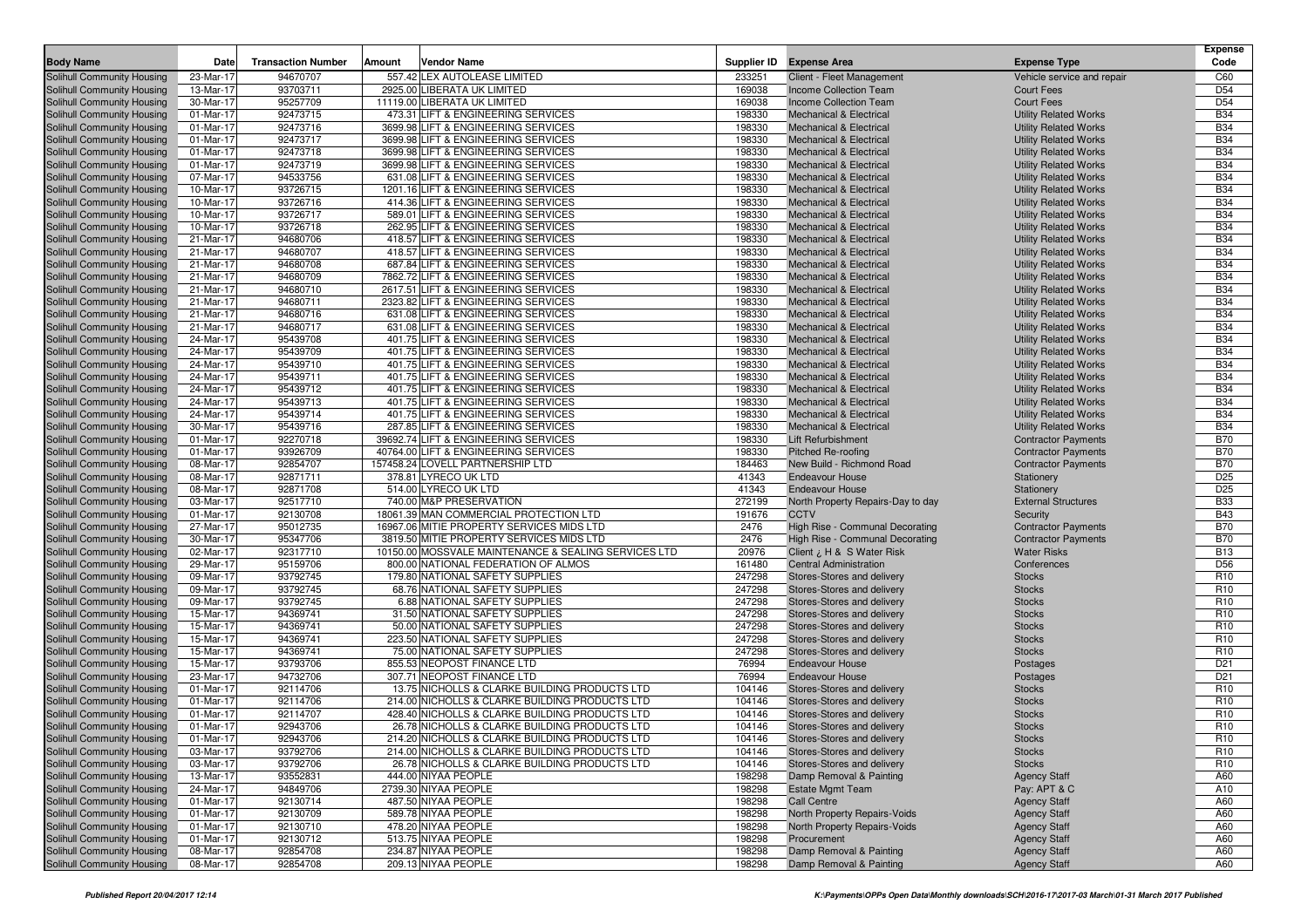|                                                          |                        |                           |        |                                               |                  |                                                                     |                                            | <b>Expense</b>                |
|----------------------------------------------------------|------------------------|---------------------------|--------|-----------------------------------------------|------------------|---------------------------------------------------------------------|--------------------------------------------|-------------------------------|
| <b>Body Name</b>                                         | Date                   | <b>Transaction Number</b> | Amount | <b>Vendor Name</b>                            |                  | Supplier ID Expense Area                                            | <b>Expense Type</b>                        | Code                          |
| Solihull Community Housing                               | 07-Mar-17              | 92732707                  |        | 1327.63 NIYAA PEOPLE                          | 198298           | <b>Capital Programmes</b>                                           | <b>Agency Staff</b>                        | A60                           |
| Solihull Community Housing                               | 07-Mar-17              | 92732707                  |        | 291.47 NIYAA PEOPLE                           | 198298           | <b>Capital Programmes</b>                                           | <b>Agency Staff</b>                        | A60                           |
| Solihull Community Housing                               | 07-Mar-17              | 92733706                  |        | 518.74 NIYAA PEOPLE                           | 198298           | <b>Capital Programmes</b>                                           | <b>Agency Staff</b>                        | A60                           |
| Solihull Community Housing                               | 09-Mar-17              | 93319706                  |        | 494.00 NIYAA PEOPLE                           | 198298           | <b>Call Centre</b>                                                  | <b>Agency Staff</b>                        | A60                           |
| Solihull Community Housing                               | 08-Mar-17              | 92854710                  |        | 589.78 NIYAA PEOPLE                           | 198298           | North Property Repairs-Voids                                        | <b>Agency Staff</b>                        | A60                           |
| Solihull Community Housing                               | 08-Mar-17              | 92854713                  |        | 478.20 NIYAA PEOPLE                           | 198298           | North Property Repairs-Voids                                        | <b>Agency Staff</b>                        | A60                           |
| Solihull Community Housing                               | 08-Mar-17              | 92854712                  |        | 864.50 NIYAA PEOPLE                           | 198298           | North Property Repairs-Voids                                        | <b>Agency Staff</b>                        | A60                           |
| Solihull Community Housing                               | 10-Mar-17              | 93383706                  |        | 435.00 NIYAA PEOPLE                           | 198298           | Procurement                                                         | <b>Agency Staff</b>                        | A60                           |
| Solihull Community Housing                               | 10-Mar-17              | 93383706                  |        | 138.75 NIYAA PEOPLE                           | 198298           | Procurement                                                         | <b>Agency Staff</b>                        | A60                           |
| Solihull Community Housing                               | 08-Mar-17              | 92854711                  |        | 408.00 NIYAA PEOPLE                           | 198298<br>198298 | Damp Removal & Painting                                             | <b>Agency Staff</b>                        | A60                           |
| Solihull Community Housing                               | 23-Mar-17              | 94734706                  |        | 490.75 NIYAA PEOPLE                           |                  | <b>Call Centre</b>                                                  | <b>Agency Staff</b>                        | A60                           |
| Solihull Community Housing                               | 16-Mar-17              | 94023717<br>94023718      |        | 589.78 NIYAA PEOPLE<br>589.78 NIYAA PEOPLE    | 198298<br>198298 | North Property Repairs-Voids                                        | <b>Agency Staff</b>                        | A60<br>A60                    |
| Solihull Community Housing                               | 16-Mar-17<br>16-Mar-17 | 94023716                  |        | 481.00 NIYAA PEOPLE                           | 198298           | North Property Repairs-Voids<br><b>North Property Repairs-Voids</b> | <b>Agency Staff</b>                        | A60                           |
| Solihull Community Housing<br>Solihull Community Housing | 16-Mar-17              | 94023719                  |        | 555.00 NIYAA PEOPLE                           | 198298           | Procurement                                                         | <b>Agency Staff</b><br><b>Agency Staff</b> | A60                           |
| Solihull Community Housing                               | 17-Mar-17              | 94055706                  |        | 360.00 NIYAA PEOPLE                           | 198298           | Damp Removal & Painting                                             |                                            | A60                           |
| Solihull Community Housing                               | 20-Mar-17              | 94260706                  |        | 502.46 NIYAA PEOPLE                           | 198298           | Safe and Sound Operational                                          | <b>Agency Staff</b><br><b>Agency Staff</b> | A60                           |
| Solihull Community Housing                               | 23-Mar-17              | 94735706                  |        | 494.00 NIYAA PEOPLE                           | 198298           | <b>Call Centre</b>                                                  | <b>Agency Staff</b>                        | A60                           |
| Solihull Community Housing                               | 21-Mar-17              | 94324706                  |        | 589.78 NIYAA PEOPLE                           | 198298           | North Property Repairs-Voids                                        | <b>Agency Staff</b>                        | A60                           |
| Solihull Community Housing                               | 21-Mar-17              | 94323706                  |        | 470.23 NIYAA PEOPLE                           | 198298           | North Property Repairs-Voids                                        | <b>Agency Staff</b>                        | A60                           |
| Solihull Community Housing                               | 21-Mar-17              | 94325706                  |        | 383.50 NIYAA PEOPLE                           | 198298           | North Property Repairs-Voids                                        | <b>Agency Staff</b>                        | A60                           |
| Solihull Community Housing                               | 21-Mar-17              | 94321706                  |        | 454.25 NIYAA PEOPLE                           | 198298           | Procurement                                                         | <b>Agency Staff</b>                        | A60                           |
| Solihull Community Housing                               | 21-Mar-17              | 94321706                  |        | 40.75 NIYAA PEOPLE                            | 198298           | Procurement                                                         | <b>Agency Staff</b>                        | A60                           |
| Solihull Community Housing                               | 21-Mar-17              | 94344706                  |        | 444.00 NIYAA PEOPLE                           | 198298           | Damp Removal & Painting                                             | <b>Agency Staff</b>                        | A60                           |
| Solihull Community Housing                               | 23-Mar-17              | 94730709                  |        | 780.00 NIYAA PEOPLE                           | 198298           | <b>Call Centre</b>                                                  | <b>Agency Staff</b>                        | A60                           |
| Solihull Community Housing                               | 21-Mar-17              | 94346707                  |        | 407.40 NIYAA PEOPLE                           | 198298           | Safe and Sound Operational                                          | <b>Agency Staff</b>                        | A60                           |
| Solihull Community Housing                               | 23-Mar-17              | 94736706                  |        | 383.50 NIYAA PEOPLE                           | 198298           | <b>Call Centre</b>                                                  | <b>Agency Staff</b>                        | A60                           |
| Solihull Community Housing                               | 21-Mar-17              | 94320706                  |        | 597.75 NIYAA PEOPLE                           | 198298           | North Property Repairs-Voids                                        | <b>Agency Staff</b>                        | A60                           |
| Solihull Community Housing                               | 29-Mar-17              | 95162706                  |        | 470.23 NIYAA PEOPLE                           | 198298           | North Property Repairs-Voids                                        | <b>Agency Staff</b>                        | A60                           |
| Solihull Community Housing                               | 29-Mar-17              | 95161707                  |        | 589.78 NIYAA PEOPLE                           | 198298           | North Property Repairs-Voids                                        | <b>Agency Staff</b>                        | A60                           |
| Solihull Community Housing                               | 29-Mar-17              | 95161706                  |        | 383.50 NIYAA PEOPLE                           | 198298           | North Property Repairs-Voids                                        | <b>Agency Staff</b>                        | A60                           |
| Solihull Community Housing                               | 29-Mar-17              | 95201707                  |        | 444.00 NIYAA PEOPLE                           | 198298           | Damp Removal & Painting                                             | <b>Agency Staff</b>                        | A60                           |
| Solihull Community Housing                               | 29-Mar-17              | 95160708                  |        | 589.78 NIYAA PEOPLE                           | 198298           | North Property Repairs-Voids                                        | <b>Agency Staff</b>                        | A60                           |
| Solihull Community Housing                               | 14-Mar-17              | 93742706                  |        | 71250.00 NOVUS PROPERTY SOLUTIONS             | 219681           | <b>Cyclical Maintenance</b>                                         | <b>Contractor Payments</b>                 | <b>B70</b>                    |
| Solihull Community Housing                               | 20-Mar-17              | 94259707                  |        | 40750.75 NOVUS PROPERTY SOLUTIONS             | 219681           | Low Rise - Envelope Programme                                       | <b>Contractor Payments</b>                 | <b>B70</b>                    |
| Solihull Community Housing                               | 21-Mar-17              | 94492706                  |        | 6308.02 NOVUS PROPERTY SOLUTIONS              | 219681           | Low Rise - Envelope Programme                                       | <b>Contractor Payments</b>                 | <b>B70</b>                    |
| Solihull Community Housing                               | 30-Mar-17              | 95334711                  |        | 11356.64 NOVUS PROPERTY SOLUTIONS             | 219681           | <b>Cyclical Maintenance</b>                                         | <b>Contractor Payments</b>                 | <b>B70</b>                    |
| Solihull Community Housing                               | 30-Mar-17              | 95334711                  |        | 11396.90 NOVUS PROPERTY SOLUTIONS             | 219681           | <b>Cyclical Maintenance</b>                                         | <b>Contractor Payments</b>                 | <b>B70</b>                    |
| Solihull Community Housing                               | 29-Mar-17              | 95160706                  |        | 16474.18 NOVUS PROPERTY SOLUTIONS             | 219681           | <b>MST</b> -Structural Works                                        | <b>Contractor Payments</b>                 | <b>B70</b>                    |
| Solihull Community Housing                               | 06-Mar-17              | 92579709                  |        | 496.77 NPOWER                                 | 19152            | Private Sector Leasing - 87 Warwick Rd                              | Electricity                                | <b>B11</b>                    |
| Solihull Community Housing                               | 24-Mar-17              | 94838706                  |        | 84.52 NPOWER                                  | 19152            | <b>Private Sector Leasing</b>                                       | Gas                                        | <b>B10</b>                    |
| Solihull Community Housing                               | 24-Mar-17              | 94838706                  |        | 90.55 NPOWER                                  | 19152            | <b>Private Sector Leasing</b>                                       | Gas                                        | <b>B10</b>                    |
| Solihull Community Housing                               | 24-Mar-17              | 94838706                  |        | 186.42 NPOWER                                 | 19152            | <b>Private Sector Leasing</b>                                       | Electricity                                | <b>B11</b>                    |
| Solihull Community Housing<br>Solihull Community Housing | 22-Mar-17<br>07-Mar-17 | 94524726<br>92720717      |        | 432.48 NPOWER<br>500.00 OCEAN MEDIA GROUP LTD | 19152<br>105305  | <b>Private Sector Leasing</b><br><b>Board Administration</b>        | Electricity<br><b>Professional Fees</b>    | <b>B11</b><br>D <sub>50</sub> |
| Solihull Community Housing                               | 08-Mar-17              | 92865708                  |        | 1245.26 OFFICE DEPOT UK LTD                   | 77023            | <b>Endeavour House</b>                                              | Stationery                                 | D <sub>25</sub>               |
| Solihull Community Housing                               | 08-Mar-17              | 92865708                  |        | 85.24 OFFICE DEPOT UK LTD                     | 77023            | <b>Endeavour House</b>                                              | <b>Catering Provisions</b>                 | D75                           |
| Solihull Community Housing                               | 08-Mar-17              | 92865708                  |        | -622.63 OFFICE DEPOT UK LTD                   | 77023            | <b>Endeavour House</b>                                              | Stationery                                 | D <sub>25</sub>               |
| Solihull Community Housing                               | 08-Mar-17              | 92865708                  |        | -42.62 OFFICE DEPOT UK LTD                    | 77023            | <b>Endeavour House</b>                                              | <b>Catering Provisions</b>                 | D75                           |
| Solihull Community Housing                               | 08-Mar-17              | 92871715                  |        | 345.70 OFFICE DEPOT UK LTD                    | 77023            | <b>Endeavour House</b>                                              | Stationery                                 | D <sub>25</sub>               |
| Solihull Community Housing                               | 08-Mar-17              | 92871715                  |        | 157.62 OFFICE DEPOT UK LTD                    | 77023            | <b>Endeavour House</b>                                              | <b>Catering Provisions</b>                 | D75                           |
| Solihull Community Housing                               | 16-Mar-17              | 94006708                  |        | 335.00 OLIVE BRANCH KITCHEN                   | 268772           | <b>Endeavour House</b>                                              | <b>Catering Provisions</b>                 | D75                           |
| Solihull Community Housing                               | 31-Mar-17              | 95382706                  |        | 1600.00 OMFAX SYSTEMS LTD                     | 61619            | <b>IT Strategy</b>                                                  | ICT - General                              | D30                           |
| Solihull Community Housing                               | 01-Mar-17              | 92473764                  |        | 826.56 OPENVIEW SECURITY SOLUTIONS LTD        | 209177           | <b>Mechanical &amp; Electrical</b>                                  | <b>Utility Related Works</b>               | <b>B34</b>                    |
| Solihull Community Housing                               | 01-Mar-17              | 92473818                  |        | 1140.48 OPENVIEW SECURITY SOLUTIONS LTD       | 209177           | Mechanical & Electrical                                             | <b>Utility Related Works</b>               | <b>B34</b>                    |
| Solihull Community Housing                               | 17-Mar-17              | 94054706                  |        | 75000.00 OPENVIEW SECURITY SOLUTIONS LTD      | 209177           | <b>High Rise CCTV</b>                                               | <b>Contractor Payments</b>                 | <b>B70</b>                    |
| Solihull Community Housing                               | 21-Mar-17              | 95270826                  |        | 296.48 OPUS STRUCTURAL SURVEYS                | 243668           | <b>MST</b> -Structural Works                                        | <b>Contractor Payments</b>                 | <b>B70</b>                    |
| Solihull Community Housing                               | 27-Mar-17              | 95270830                  |        | 565.31 OPUS STRUCTURAL SURVEYS                | 243668           | <b>MST</b> -Structural Works                                        | <b>Contractor Payments</b>                 | <b>B70</b>                    |
| Solihull Community Housing                               | 01-Mar-17              | 95270797                  |        | 417.68 ORBIS PROTECT LIMITED                  | 235564           | North Property Repairs-Voids                                        | Voids                                      | <b>B38</b>                    |
| Solihull Community Housing                               | 01-Mar-17              | 92270720                  |        | 229.07 ORBIS PROTECT LIMITED                  | 235564           | North Property Repairs-Voids                                        | Voids                                      | <b>B38</b>                    |
| Solihull Community Housing                               | 01-Mar-17              | 92745732                  |        | 266.17 ORBIS PROTECT LIMITED                  | 235564           | North Property Repairs-Voids                                        | Voids                                      | <b>B38</b>                    |
| Solihull Community Housing                               | 01-Mar-17              | 92745739                  |        | 226.92 ORBIS PROTECT LIMITED                  | 235564           | North Property Repairs-Voids                                        | Voids                                      | <b>B38</b>                    |
| Solihull Community Housing                               | 07-Mar-17              | 93205719                  |        | 372.07 ORBIS PROTECT LIMITED                  | 235564           | North Property Repairs-Voids                                        | Voids                                      | <b>B38</b>                    |
| Solihull Community Housing                               | 07-Mar-17              | 93205724                  |        | 229.59 ORBIS PROTECT LIMITED                  | 235564           | North Property Repairs-Voids                                        | Voids                                      | <b>B38</b>                    |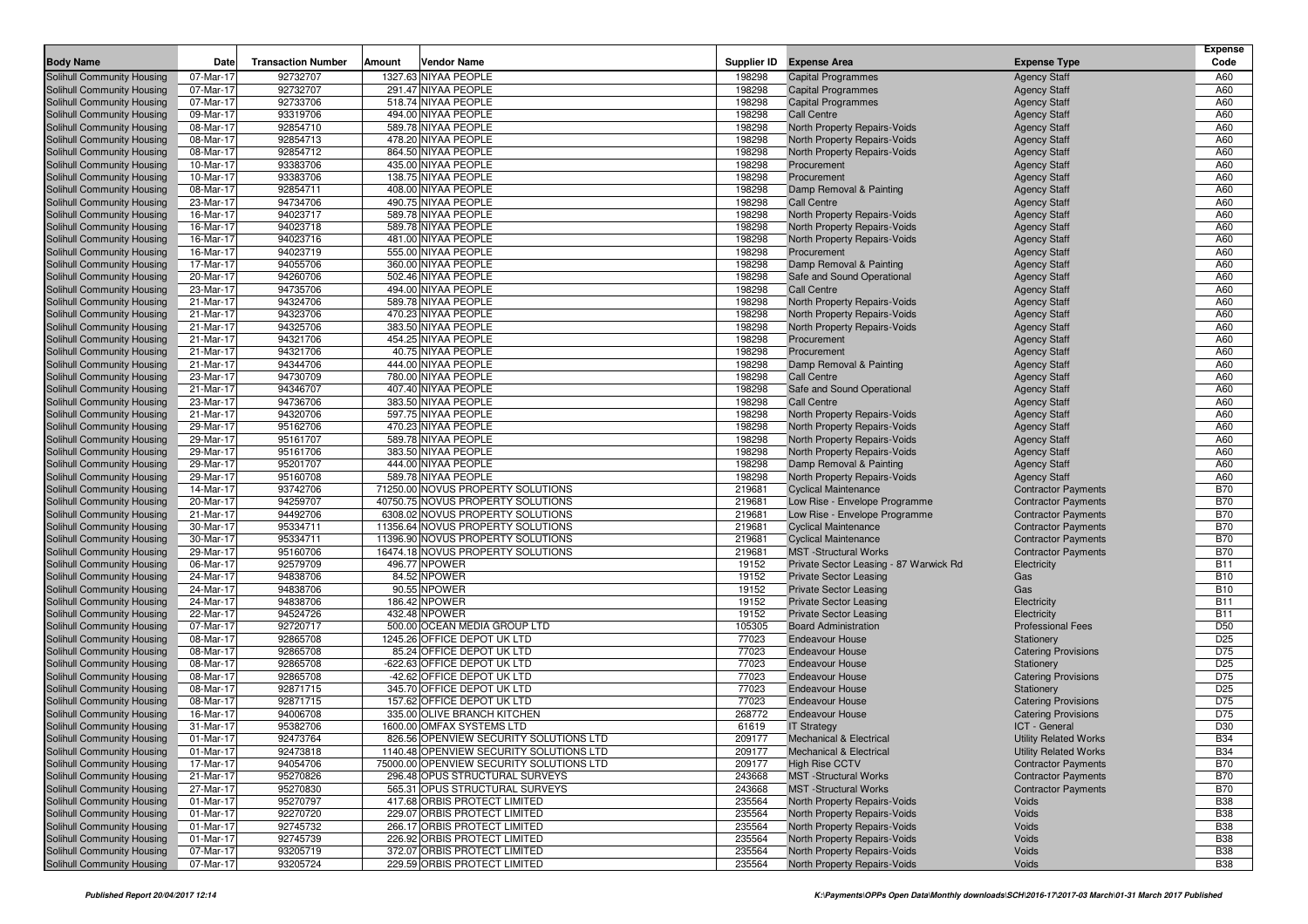|                            |           |                           |              |                                                 |        |                                               |                              | <b>Expense</b>  |
|----------------------------|-----------|---------------------------|--------------|-------------------------------------------------|--------|-----------------------------------------------|------------------------------|-----------------|
| <b>Body Name</b>           | Date      | <b>Transaction Number</b> | Amount       | <b>Vendor Name</b>                              |        | Supplier ID Expense Area                      | <b>Expense Type</b>          | Code            |
| Solihull Community Housing | 07-Mar-17 | 93205725                  |              | 222.01 ORBIS PROTECT LIMITED                    | 235564 | North Property Repairs-Voids                  | <b>Voids</b>                 | <b>B38</b>      |
| Solihull Community Housing | 09-Mar-17 | 93739730                  |              | 297.15 ORBIS PROTECT LIMITED                    | 235564 | <b>North Property Repairs-Voids</b>           | <b>Voids</b>                 | <b>B38</b>      |
| Solihull Community Housing | 09-Mar-17 | 93739733                  |              | 322.83 ORBIS PROTECT LIMITED                    | 235564 | North Property Repairs-Voids                  | Voids                        | <b>B38</b>      |
| Solihull Community Housing | 09-Mar-17 | 93739734                  |              | 226.44 ORBIS PROTECT LIMITED                    | 235564 | North Property Repairs-Voids                  | Voids                        | <b>B38</b>      |
| Solihull Community Housing | 09-Mar-17 | 93739735                  |              | 281.87 ORBIS PROTECT LIMITED                    | 235564 | North Property Repairs-Voids                  | <b>Voids</b>                 | <b>B38</b>      |
| Solihull Community Housing | 09-Mar-17 | 93739737                  |              | 267.25 ORBIS PROTECT LIMITED                    | 235564 | North Property Repairs-Voids                  | Voids                        | <b>B38</b>      |
| Solihull Community Housing | 09-Mar-17 | 93739739                  |              | 268.11 ORBIS PROTECT LIMITED                    | 235564 | <b>North Property Repairs-Voids</b>           | Voids                        | <b>B38</b>      |
| Solihull Community Housing | 14-Mar-17 | 93926726                  |              | 257.18 ORBIS PROTECT LIMITED                    | 235564 | North Property Repairs-Voids                  | Voids                        | <b>B38</b>      |
| Solihull Community Housing | 14-Mar-17 | 93926727                  |              | 299.96 ORBIS PROTECT LIMITED                    | 235564 | North Property Repairs-Voids                  | Voids                        | <b>B38</b>      |
| Solihull Community Housing | 16-Mar-17 | 94533818                  |              | 239.43 ORBIS PROTECT LIMITED                    | 235564 | North Property Repairs-Voids                  | Voids                        | <b>B38</b>      |
| Solihull Community Housing | 21-Mar-17 | 94533835                  |              | 353.89 ORBIS PROTECT LIMITED                    | 235564 | North Property Repairs-Voids                  | Voids                        | <b>B38</b>      |
| Solihull Community Housing | 21-Mar-17 | 94533839                  |              | 236.93 ORBIS PROTECT LIMITED                    | 235564 | North Property Repairs-Voids                  | Voids                        | <b>B38</b>      |
| Solihull Community Housing | 23-Mar-17 | 95052714                  |              | 646.29 ORBIS PROTECT LIMITED                    | 235564 | North Property Repairs-Voids                  | Voids                        | <b>B38</b>      |
| Solihull Community Housing | 23-Mar-17 | 95270798                  |              | 515.81 ORBIS PROTECT LIMITED                    | 235564 | <b>North Property Repairs-Voids</b>           | Voids                        | <b>B38</b>      |
| Solihull Community Housing | 23-Mar-17 | 95270804                  |              | 308.79 ORBIS PROTECT LIMITED                    | 235564 | North Property Repairs-Voids                  | Voids                        | <b>B38</b>      |
| Solihull Community Housing | 23-Mar-17 | 95270806                  |              | 228.49 ORBIS PROTECT LIMITED                    | 235564 | North Property Repairs-Voids                  | Voids                        | <b>B38</b>      |
| Solihull Community Housing | 28-Mar-17 | 95270811                  |              | 222.31 ORBIS PROTECT LIMITED                    | 235564 | North Property Repairs-Voids                  | Voids                        | <b>B38</b>      |
| Solihull Community Housing | 28-Mar-17 | 95270822                  |              | 268.67 ORBIS PROTECT LIMITED                    | 235564 | North Property Repairs-Voids                  | Voids                        | <b>B38</b>      |
| Solihull Community Housing | 09-Mar-17 | 93296707                  |              | 3166.66 ORBIS PROTECT LIMITED                   | 235564 | <b>Call Centre</b>                            | Other Fees and Charges       | D59             |
| Solihull Community Housing | 09-Mar-17 | 93296708                  |              | 3166.66 ORBIS PROTECT LIMITED                   | 235564 | <b>Call Centre</b>                            | Other Fees and Charges       | D <sub>59</sub> |
| Solihull Community Housing | 01-Mar-17 | 93792748                  |              | 6687.80 PACE PETROLEUM LTD                      | 73921  | Stores-Stores and delivery                    | <b>Stocks</b>                | R <sub>10</sub> |
| Solihull Community Housing | 01-Mar-17 | 95181773                  |              | 6694.10 PACE PETROLEUM LTD                      | 73921  | Stores-Stores and delivery                    | <b>Stocks</b>                | R <sub>10</sub> |
| Solihull Community Housing | 07-Mar-17 | 92731706                  |              | 960.00 PENNINGTON CHOICE LTD                    | 154611 | <b>Energy Performance Certificates</b>        | Other Fees and Charges       | D <sub>59</sub> |
| Solihull Community Housing | 01-Mar-17 | 92129711                  |              | 2093.00 QUALITY GAS AUDIT SERVICES LTD          | 79148  | <b>Mechanical &amp; Electrical</b>            | <b>Utility Related Works</b> | <b>B34</b>      |
| Solihull Community Housing | 02-Mar-17 | 92218709                  |              | 37603.56 R S MILLER ROOFING(WOLVERHAMPTON) LTD  | 42437  | <b>Cyclical Maintenance</b>                   | <b>Contractor Payments</b>   | <b>B70</b>      |
| Solihull Community Housing | 01-Mar-17 | 92130707                  |              | 7536.95 R S MILLER ROOFING (WOLVERHAMPTON) LTD  | 42437  | <b>Pitched Re-roofing</b>                     | <b>Contractor Payments</b>   | <b>B70</b>      |
| Solihull Community Housing | 01-Mar-17 | 92129712                  |              | 7302.99 R S MILLER ROOFING (WOLVERHAMPTON) LTD  | 42437  | <b>Pitched Re-roofing</b>                     | <b>Contractor Payments</b>   | <b>B70</b>      |
| Solihull Community Housing | 30-Mar-17 | 95352708                  |              | 11670.87 R S MILLER ROOFING (WOLVERHAMPTON) LTD | 42437  | <b>Cyclical Maintenance</b>                   | <b>Contractor Payments</b>   | <b>B70</b>      |
| Solihull Community Housing | 31-Mar-17 | 95381707                  |              | 450.00 R S MILLER ROOFING(WOLVERHAMPTON) LTD    | 42437  | <b>Community Centres</b>                      | <b>Contractor Payments</b>   | <b>B70</b>      |
| Solihull Community Housing | 24-Mar-17 | 94866707                  |              | 817.60 RANDSTAD EMPLOYMENT BUREAU LTD           | 24480  | Lettings & Management                         | Pay: APT & C                 | A10             |
| Solihull Community Housing | 24-Mar-17 | 94866706                  |              | 864.32 RANDSTAD EMPLOYMENT BUREAU LTD           | 24480  | Lettings & Management                         | Pay: APT & C                 | A10             |
| Solihull Community Housing | 24-Mar-17 | 94866708                  |              | 864.32 RANDSTAD EMPLOYMENT BUREAU LTD           | 24480  | Lettings & Management                         | Pay: APT & C                 | A10             |
| Solihull Community Housing | 24-Mar-17 | 94868706                  |              | 864.32 RANDSTAD EMPLOYMENT BUREAU LTD           | 24480  | Lettings & Management                         | Pay: APT & C                 | A10             |
| Solihull Community Housing | 24-Mar-17 | 94871706                  |              | 864.32 RANDSTAD EMPLOYMENT BUREAU LTD           | 24480  | Lettings & Management                         | Pay: APT & C                 | A10             |
| Solihull Community Housing | 01-Mar-17 | 92127706                  |              | 210.00 RAPID SECURE LTD                         | 169781 | Direct-Standby                                | <b>Other Building costs</b>  | <b>B39</b>      |
| Solihull Community Housing | 06-Mar-17 | 92577706                  |              | 1858.76 REDACTED PERSONAL INFORMATION           | 273932 | <b>Welfare Reform Work</b>                    | <b>Professional Fees</b>     | D50             |
| Solihull Community Housing | 06-Mar-17 | 92637707                  |              | 2443.23 REDACTED PERSONAL INFORMATION           | 273933 | <b>Welfare Reform Work</b>                    | <b>Professional Fees</b>     | D50             |
| Solihull Community Housing | 20-Mar-17 | 94106710                  |              | 2785.11 REDACTED PERSONAL INFORMATION           | 274200 | <b>Welfare Reform Work</b>                    | <b>Professional Fees</b>     | D50             |
| Solihull Community Housing | 27-Mar-17 | 94936706                  |              | 4293.52 REDACTED PERSONAL INFORMATION           | 274244 | Private Sector - Disabled Facilities Grants   | <b>Contractor Payments</b>   | <b>B70</b>      |
| Solihull Community Housing | 27-Mar-17 | 94928706                  |              | 2621.37 REDACTED PERSONAL INFORMATION           | 101856 | <b>Welfare Reform Work</b>                    | <b>Professional Fees</b>     | D50             |
| Solihull Community Housing | 31-Mar-17 | 95520716                  |              | 3873.14 REDACTED PERSONAL INFORMATION           | 275278 | Private Sector - Disabled Facilities Grants   | <b>Contractor Payments</b>   | <b>B70</b>      |
| Solihull Community Housing | 07-Mar-17 | 92688706                  |              | 1000.00 REDACTED PERSONAL INFORMATION           | 190852 | <b>Balance Sheet</b>                          | Provision For Homelessness   | U20             |
| Solihull Community Housing | 27-Mar-17 | 94935706                  |              | 9700.00 REDACTED PERSONAL INFORMATION           | 272688 | Private Sector - Disabled Facilities Grants   | <b>Contractor Payments</b>   | <b>B70</b>      |
| Solihull Community Housing | 27-Mar-17 | 94933706                  |              | 4924.96 REDACTED PERSONAL INFORMATION           | 173438 | Private Sector - Disabled Facilities Grants   | <b>Contractor Payments</b>   | <b>B70</b>      |
| Solihull Community Housing | 20-Mar-17 | 94106707                  |              | 7000.00 REDACTED PERSONAL INFORMATION           | 268443 | Private Sector - Disabled Facilities Grants   | <b>Contractor Payments</b>   | <b>B70</b>      |
| Solihull Community Housing | 13-Mar-17 | 93637707                  |              | 2975.26 REDACTED PERSONAL INFORMATION           | 78873  | <b>Balance Sheet</b>                          | Movement Incentive Scheme    | U32             |
| Solihull Community Housing | 31-Mar-17 | 95520714                  |              | 3000.00 REDACTED PERSONAL INFORMATION           | 271954 | <b>Balance Sheet</b>                          | Movement Incentive Scheme    | U32             |
| Solihull Community Housing | 06-Mar-17 | 92532706                  |              | 4366.94 REDACTED PERSONAL INFORMATION           | 273609 | Private Sector - Disabled Facilities Grants   | <b>Contractor Payments</b>   | <b>B70</b>      |
| Solihull Community Housing | 13-Mar-17 | 93552714                  |              | 3000.00 REDACTED PERSONAL INFORMATION           | 272696 | <b>Balance Sheet</b>                          | Movement Incentive Scheme    | U32             |
| Solihull Community Housing | 27-Mar-17 | 94934706                  |              | 4145.26 REDACTED PERSONAL INFORMATION           | 274545 | Private Sector - Disabled Facilities Grants   | <b>Contractor Payments</b>   | <b>B70</b>      |
| Solihull Community Housing | 31-Mar-17 | 95520715                  |              | 15000.00 REDACTED PERSONAL INFORMATION          | 265213 | Private Sector - Disabled Facilities Grants   | <b>Contractor Payments</b>   | <b>B70</b>      |
| Solihull Community Housing | 27-Mar-17 | 94957707                  |              | 10000.00 REDACTED PERSONAL INFORMATION          | 254056 | Private Sector - Disabled Facilities Grants   | <b>Contractor Payments</b>   | <b>B70</b>      |
| Solihull Community Housing | 10-Mar-17 | 93352706                  | 499.88 REED  |                                                 | 169027 | <b>Call Centre</b>                            | <b>Agency Staff</b>          | A60             |
| Solihull Community Housing | 10-Mar-17 | 93353706                  | 499.88 REED  |                                                 | 169027 | <b>Call Centre</b>                            | <b>Agency Staff</b>          | A60             |
| Solihull Community Housing | 23-Mar-17 | 94729706                  | 499.88 REED  |                                                 | 169027 | <b>Call Centre</b>                            | <b>Agency Staff</b>          | A60             |
| Solihull Community Housing | 23-Mar-17 | 94731706                  | 496.54 REED  |                                                 | 169027 | <b>Call Centre</b>                            | <b>Agency Staff</b>          | A60             |
| Solihull Community Housing | 15-Mar-17 | 93847706                  |              | 145.00 RESOLVE ANTISOCIAL BEHAVIOUR             | 248923 | Training                                      | Training                     | A80             |
| Solihull Community Housing | 15-Mar-17 | 93847706                  |              | 145.00 RESOLVE ANTISOCIAL BEHAVIOUR             | 248923 | Training                                      | Training                     | A80             |
| Solihull Community Housing | 15-Mar-17 | 93847706                  |              | 145.00 RESOLVE ANTISOCIAL BEHAVIOUR             | 248923 | Training                                      | Training                     | A80             |
| Solihull Community Housing | 09-Mar-17 | 93132706                  |              | 350.00 RESOURCE PRINT SOLUTIONS                 | 192253 | Customer, Communication & Information Team    | Printing                     | D80             |
| Solihull Community Housing | 20-Mar-17 | 94256706                  |              | 5989.00 RESOURCE PRINT SOLUTIONS                | 192253 | Customer, Communication & Information Team    | Printing                     | D80             |
| Solihull Community Housing | 20-Mar-17 | 94256708                  |              | 250.00 RESOURCE PRINT SOLUTIONS                 | 192253 | Customer, Communication & Information Team    | Printing                     | D80             |
| Solihull Community Housing | 01-Mar-17 | 92130757                  | 2525.00 RG+P |                                                 | 248674 | New Build - Coleshill Heath School Extra Care | <b>Contractor Payments</b>   | <b>B70</b>      |
| Solihull Community Housing | 08-Mar-17 | 92871714                  |              | 1593.58 ROYAL MAIL                              | 3267   | <b>Endeavour House</b>                        | Postages                     | D <sub>21</sub> |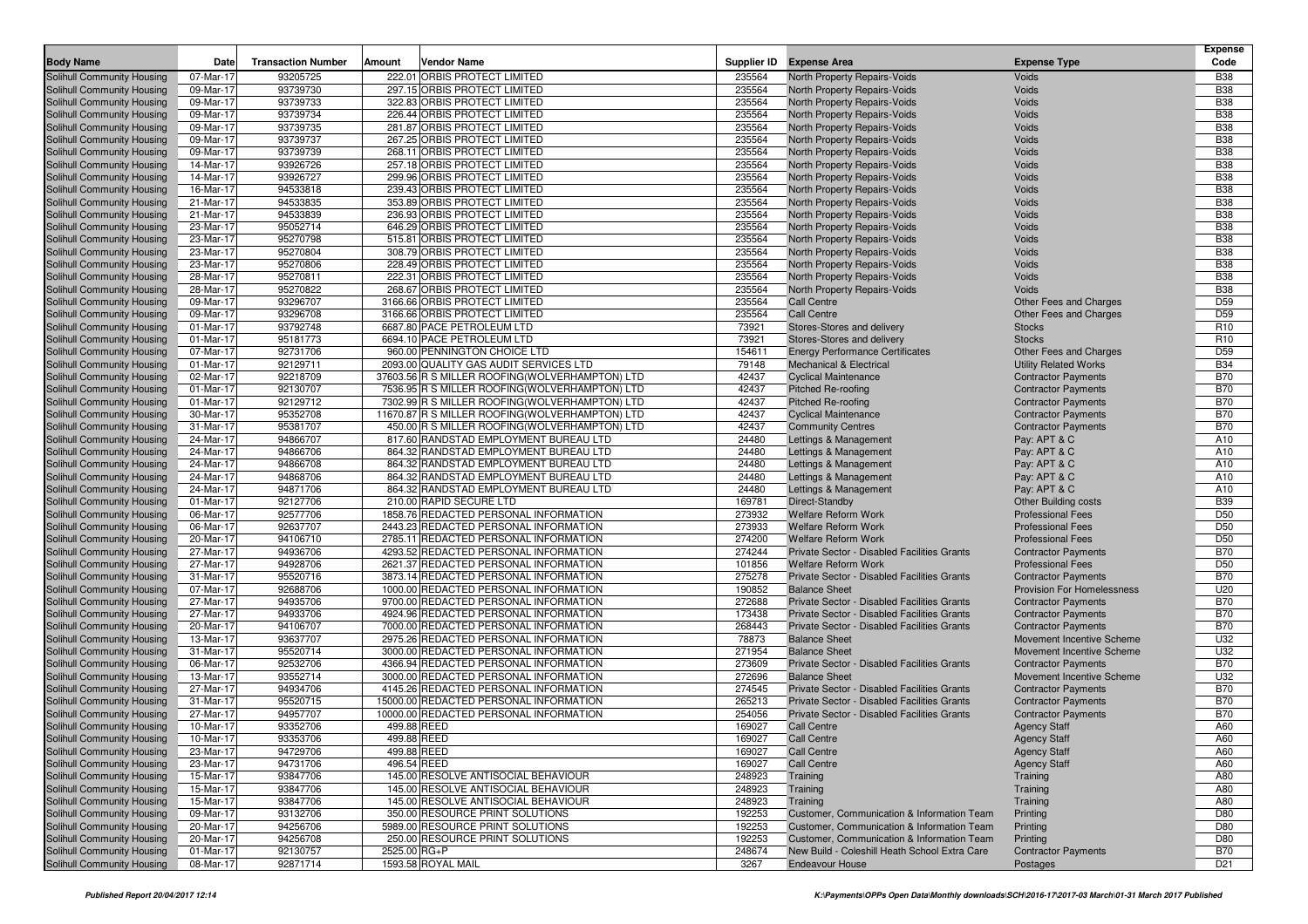| <b>Body Name</b>                                         | Date                   | <b>Transaction Number</b> | Amount | <b>Vendor Name</b>                            |                | Supplier ID Expense Area                   | <b>Expense Type</b>           | <b>Expense</b><br>Code   |
|----------------------------------------------------------|------------------------|---------------------------|--------|-----------------------------------------------|----------------|--------------------------------------------|-------------------------------|--------------------------|
| Solihull Community Housing                               | 16-Mar-17              | 94023713                  |        | 5091.46 ROYAL MAIL                            | 3267           | <b>Endeavour House</b>                     | Postages                      | D <sub>21</sub>          |
| Solihull Community Housing                               | 22-Mar-17              | 94570707                  |        | -1598.14 SCCI ALPHATRACK LTD                  | 210921         | <b>Mechanical &amp; Electrical</b>         | <b>Utility Related Works</b>  | <b>B34</b>               |
| Solihull Community Housing                               | 22-Mar-17              | 94528706                  |        | 1536.68 SCCI ALPHATRACK LTD                   | 210921         | <b>Mechanical &amp; Electrical</b>         | <b>Utility Related Works</b>  | <b>B34</b>               |
| Solihull Community Housing                               | 22-Mar-17              | 94570709                  |        | 1567.41 SCCI ALPHATRACK LTD                   | 210921         | <b>Mechanical &amp; Electrical</b>         | <b>Utility Related Works</b>  | <b>B34</b>               |
| Solihull Community Housing                               | 22-Mar-17              | 94528797                  |        | 1614.99 SCCI ALPHATRACK LTD                   | 210921         | <b>Mechanical &amp; Electrical</b>         | <b>Utility Related Works</b>  | <b>B34</b>               |
| Solihull Community Housing                               | 03-Mar-17              | 92510707                  |        | 354.71 SEVERN TRENT WATER LTD                 | 3396           | <b>Private Sector Leasing</b>              | Water                         | <b>B12</b>               |
| Solihull Community Housing                               | 24-Mar-17              | 94837706                  |        | 323.52 SEVERN TRENT WATER LTD                 | 3396           | <b>Private Sector Leasing</b>              | Water                         | <b>B12</b>               |
| Solihull Community Housing                               | 14-Mar-17              | 93734706                  |        | 358.62 SEVERN TRENT WATER LTD                 | 3396           | <b>Private Sector Leasing</b>              | Water                         | <b>B12</b>               |
| Solihull Community Housing                               | 03-Mar-17              | 92510708                  |        | 344.97 SEVERN TRENT WATER LTD                 | 3396           | <b>Private Sector Leasing</b>              | Water                         | <b>B12</b>               |
| Solihull Community Housing                               | 01-Mar-17              | 92121707                  |        | 352.77 SEVERN TRENT WATER LTD                 | 3396           | <b>Private Sector Leasing</b>              | Water                         | <b>B12</b>               |
| Solihull Community Housing                               | 01-Mar-17              | 92121706                  |        | 339.13 SEVERN TRENT WATER LTD                 | 3396           | <b>Private Sector Leasing</b>              | Water                         | <b>B12</b>               |
| Solihull Community Housing                               | 14-Mar-17              | 93736706                  |        | 372.25 SEVERN TRENT WATER LTD                 | 3396           | <b>Private Sector Leasing</b>              | Water                         | <b>B12</b>               |
| Solihull Community Housing                               | 03-Mar-17              | 92510709                  |        | 366.41 SEVERN TRENT WATER LTD                 | 3396           | <b>Private Sector Leasing</b>              | Water                         | <b>B12</b>               |
| Solihull Community Housing                               | 16-Mar-17              | 94006719                  |        | 787.14 SEVERN TRENT WATER LTD                 | 3396           | Whar Hall Farm Community Hall              | Water                         | <b>B12</b>               |
| Solihull Community Housing                               | 16-Mar-17              | 94006719                  |        | -393.57 SEVERN TRENT WATER LTD                | 3396           | Whar Hall Farm Community Hall              | Water                         | <b>B12</b>               |
| Solihull Community Housing                               | 27-Mar-17              | 94931707                  |        | 27.44 SOLIHULL COMMUNITY HOUSING              | 66172          | <b>Direct-Fire Precaution Works</b>        | <b>Materials</b>              | D <sub>13</sub>          |
| Solihull Community Housing                               | 27-Mar-17              | 94931707                  |        | 90.00 SOLIHULL COMMUNITY HOUSING              | 66172          | Business Support - MST Back Office Support | <b>Mobile Phones</b>          | D41                      |
| Solihull Community Housing                               | 27-Mar-17              | 94931707                  |        | 3.98 SOLIHULL COMMUNITY HOUSING               | 66172          | Client - Fleet Management                  | Fuel                          | C40                      |
| Solihull Community Housing                               | 27-Mar-17              | 94931707                  |        | 16.50 SOLIHULL COMMUNITY HOUSING              | 66172          | North Property Repairs-Day to day          | <b>Public Transport</b>       | C <sub>20</sub>          |
| Solihull Community Housing                               | 27-Mar-17              | 94931707                  |        | 50.00 SOLIHULL COMMUNITY HOUSING              | 66172          | North Property Repairs-Voids               | Electricity                   | <b>B11</b>               |
| Solihull Community Housing                               | 27-Mar-17              | 94931707                  |        | 52.42 SOLIHULL COMMUNITY HOUSING              | 66172          | North Property Repairs-Voids               | <b>Materials</b>              | D <sub>13</sub>          |
| Solihull Community Housing                               | 20-Mar-17              | 94106709                  |        | 253.00 SOLIHULL COMMUNITY HOUSING             | 66172          | Homelessness                               | Electricity                   | <b>B11</b>               |
| Solihull Community Housing                               | 27-Mar-17              | 94928707                  |        | 378.63 SOLIHULL MBC                           | 46390          | <b>Welfare Reform Work</b>                 | <b>Professional Fees</b>      | D <sub>50</sub>          |
| Solihull Community Housing                               | 06-Mar-17              | 92638707                  |        | 482.98 SOLIHULL MBC                           | 46390          | <b>Welfare Reform Work</b>                 | <b>Professional Fees</b>      | D <sub>50</sub>          |
| Solihull Community Housing                               | 23-Mar-17              | 94669706                  |        | 1032.32 SOLIHULL MBC                          | 46390          | Payroll - Payable to SMBC                  | <b>Creditor: Solihull MBC</b> | S09                      |
| Solihull Community Housing                               | 06-Mar-17              | 92533706                  |        | 3546.04 SOLIHULL MBC                          | 46390          | Payroll - Payable to SMBC                  | <b>Creditor: Solihull MBC</b> | S09                      |
| Solihull Community Housing                               | 03-Mar-17              | 92353707                  |        | 5000.00 SOLIHULL METROPOLITAN BOROUGH COUNCIL | 4948           | <b>Head of Housing Policy</b>              | <b>Professional Fees</b>      | D <sub>50</sub>          |
| Solihull Community Housing                               | 23-Mar-17              | 95181772                  |        | 2517.48 SUPRA UK LTD                          | 39749          | Stores-Stores and delivery                 | <b>Stocks</b>                 | R <sub>10</sub>          |
| Solihull Community Housing                               | 29-Mar-17              | 95169706                  |        | 7848.81 TOTAL GAS & POWER LTD                 | 188066         | <b>Endeavour House</b>                     | Electricity                   | <b>B11</b>               |
| Solihull Community Housing                               | 29-Mar-17              | 95169706                  |        | 52.34 TOTAL GAS & POWER LTD                   | 188066         | 137-139 Warwick Rd (Social Rent)           | Electricity                   | <b>B11</b>               |
| Solihull Community Housing                               | 29-Mar-17              | 95169706                  |        | 24839.24 TOTAL GAS & POWER LTD                | 188066         | Low Rise (inc. Safe & Sound)               | Electricity                   | <b>B11</b>               |
| Solihull Community Housing                               | 29-Mar-17              | 95169706                  |        | 346.71 TOTAL GAS & POWER LTD                  | 188066         | Lakeside                                   | Electricity                   | <b>B11</b>               |
| Solihull Community Housing                               | 29-Mar-17              | 95169706                  |        | 73.58 TOTAL GAS & POWER LTD                   | 188066         | <b>Auckland Hall</b>                       | Electricity                   | <b>B11</b>               |
| Solihull Community Housing                               | 29-Mar-17              | 95169706                  |        | 49.13 TOTAL GAS & POWER LTD                   | 188066         | <b>Crabtree Hall</b>                       | Electricity                   | <b>B11</b>               |
| Solihull Community Housing                               | 29-Mar-17              | 95169706                  |        | 46.31 TOTAL GAS & POWER LTD                   | 188066         | Whar Hall Farm Community Hall              | Electricity                   | <b>B11</b>               |
| Solihull Community Housing                               | 29-Mar-17              | 95169706                  |        | 1585.72 TOTAL GAS & POWER LTD                 | 188066         | Homelessness                               | Electricity                   | <b>B11</b>               |
| Solihull Community Housing                               | 29-Mar-17              | 95169706                  |        | 93.16 TOTAL GAS & POWER LTD                   | 188066         | <b>Capitol House</b>                       | Electricity                   | <b>B11</b>               |
| Solihull Community Housing                               | 29-Mar-17              | 95169706                  |        | -561.21 TOTAL GAS & POWER LTD                 | 188066         | <b>Frontline Offices</b>                   | Electricity                   | <b>B11</b>               |
| Solihull Community Housing                               | 29-Mar-17              | 95169706                  |        | 123.87 TOTAL GAS & POWER LTD                  | 188066         | <b>Cesspool Emptying</b>                   | Electricity                   | <b>B11</b>               |
| Solihull Community Housing                               | 29-Mar-17              | 95169706                  |        | 29.93 TOTAL GAS & POWER LTD                   | 188066         | Business Support - MST Back Office Support | Electricity                   | <b>B11</b>               |
| Solihull Community Housing                               | 20-Mar-17              | 94261706                  |        | 440.19 TOTAL GAS & POWER LTD                  | 188066         | <b>Endeavour House</b>                     | Gas                           | <b>B10</b>               |
| Solihull Community Housing                               | 20-Mar-17              | 94261706                  |        | 2401.22 TOTAL GAS & POWER LTD                 | 188066         | Safe and Sound General                     | Gas                           | <b>B10</b>               |
| Solihull Community Housing                               | 20-Mar-17              | 94261706                  |        | 29.83 TOTAL GAS & POWER LTD                   | 188066         | <b>Crabtree Hall</b>                       | Gas                           | <b>B10</b>               |
| Solihull Community Housing                               | 20-Mar-17              | 94261706                  |        | 46.52 TOTAL GAS & POWER LTD                   | 188066         | Whar Hall Farm Community Hall              | Gas                           | <b>B10</b>               |
| Solihull Community Housing                               | 20-Mar-17              | 94261706                  |        | 27.19 TOTAL GAS & POWER LTD                   | 188066         | <b>Greenfield Centre</b>                   | Gas                           | <b>B10</b>               |
| Solihull Community Housing                               | 20-Mar-17              | 94261706                  |        | 129.63 TOTAL GAS & POWER LTD                  | 188066         | Homelessness                               | Gas                           | <b>B10</b>               |
| Solihull Community Housing                               | 20-Mar-17              | 94261706                  |        | 12.04 TOTAL GAS & POWER LTD                   | 188066         | <b>Birbeck House</b>                       | Gas                           | <b>B10</b>               |
| Solihull Community Housing                               | 20-Mar-17              | 94261706                  |        | 54.93 TOTAL GAS & POWER LTD                   | 188066         | <b>Frontline Offices</b>                   | Gas                           | <b>B10</b>               |
| Solihull Community Housing                               | 20-Mar-17              | 94261706                  |        | 409.89 TOTAL GAS & POWER LTD                  | 188066         | Business Support - MST Back Office Support | Gas                           | <b>B10</b>               |
| Solihull Community Housing                               | 03-Mar-17              | 92485706                  |        | 588.05 TOTAL GAS & POWER LTD                  | 188066         | <b>Endeavour House</b>                     | Gas                           | <b>B10</b>               |
| Solihull Community Housing                               | 03-Mar-17              | 92485706                  |        | 3001.31 TOTAL GAS & POWER LTD                 | 188066         | Safe and Sound General                     | Gas                           | <b>B10</b>               |
| Solihull Community Housing                               | 03-Mar-17              | 92485706                  |        | 35.70 TOTAL GAS & POWER LTD                   | 188066         | <b>Crabtree Hall</b>                       | Gas                           | <b>B10</b>               |
| Solihull Community Housing                               | 03-Mar-17              | 92485706                  |        | 5.17 TOTAL GAS & POWER LTD                    | 188066         | Whar Hall Farm Community Hall              | Gas                           | <b>B10</b>               |
| Solihull Community Housing                               | 03-Mar-17              | 92485706                  |        | 127.07 TOTAL GAS & POWER LTD                  | 188066         | <b>Greenfield Centre</b>                   | Gas                           | <b>B10</b>               |
| Solihull Community Housing                               | 03-Mar-17              | 92485706                  |        | 155.64 TOTAL GAS & POWER LTD                  | 188066         | Homelessness                               | Gas                           | <b>B10</b>               |
| Solihull Community Housing                               | 03-Mar-17              | 92485706                  |        | 13.33 TOTAL GAS & POWER LTD                   | 188066         | <b>Birbeck House</b>                       | Gas                           | <b>B10</b>               |
| Solihull Community Housing                               | 03-Mar-17              | 92485706                  |        | 66.75 TOTAL GAS & POWER LTD                   | 188066         | <b>Frontline Offices</b>                   | Gas                           | <b>B10</b>               |
| Solihull Community Housing                               | 03-Mar-17              | 92485706                  |        | 458.62 TOTAL GAS & POWER LTD                  | 188066         | Business Support - MST Back Office Support | Gas                           | <b>B10</b>               |
| Solihull Community Housing                               | 29-Mar-17              | 95163706                  |        | 800.00 TRANSPUTEC COMPUTERS PLC               | 87562          | <b>IT Strategy</b>                         | ICT - General                 | D30                      |
| Solihull Community Housing                               | 30-Mar-17              | 95257710                  |        | 1458.18 TRAVELODGE                            | 47637          | Housing Aid & Homelessness                 | <b>B&amp;B</b> Accommodation  | <b>B23</b>               |
| Solihull Community Housing                               | 30-Mar-17              | 95257710                  |        | 3461.94 TRAVELODGE                            | 47637          | Housing Aid & Homelessness                 | <b>B&amp;B</b> Accommodation  | <b>B23</b>               |
| Solihull Community Housing<br>Solihull Community Housing | 30-Mar-17<br>30-Mar-17 | 95257710                  |        | -729.09 TRAVELODGE<br>-1730.97 TRAVELODGE     | 47637<br>47637 | Housing Aid & Homelessness                 | <b>B&amp;B Accommodation</b>  | <b>B23</b>               |
| Solihull Community Housing                               |                        | 95257710                  |        |                                               |                | Housing Aid & Homelessness                 | <b>B&amp;B</b> Accommodation  | <b>B23</b><br><b>B70</b> |
|                                                          | 01-Mar-17              | 95052718                  |        | 1667.97 TYRER BUILDING CONTRACTORS            | 67515          | Kitchens                                   | <b>Contractor Payments</b>    |                          |